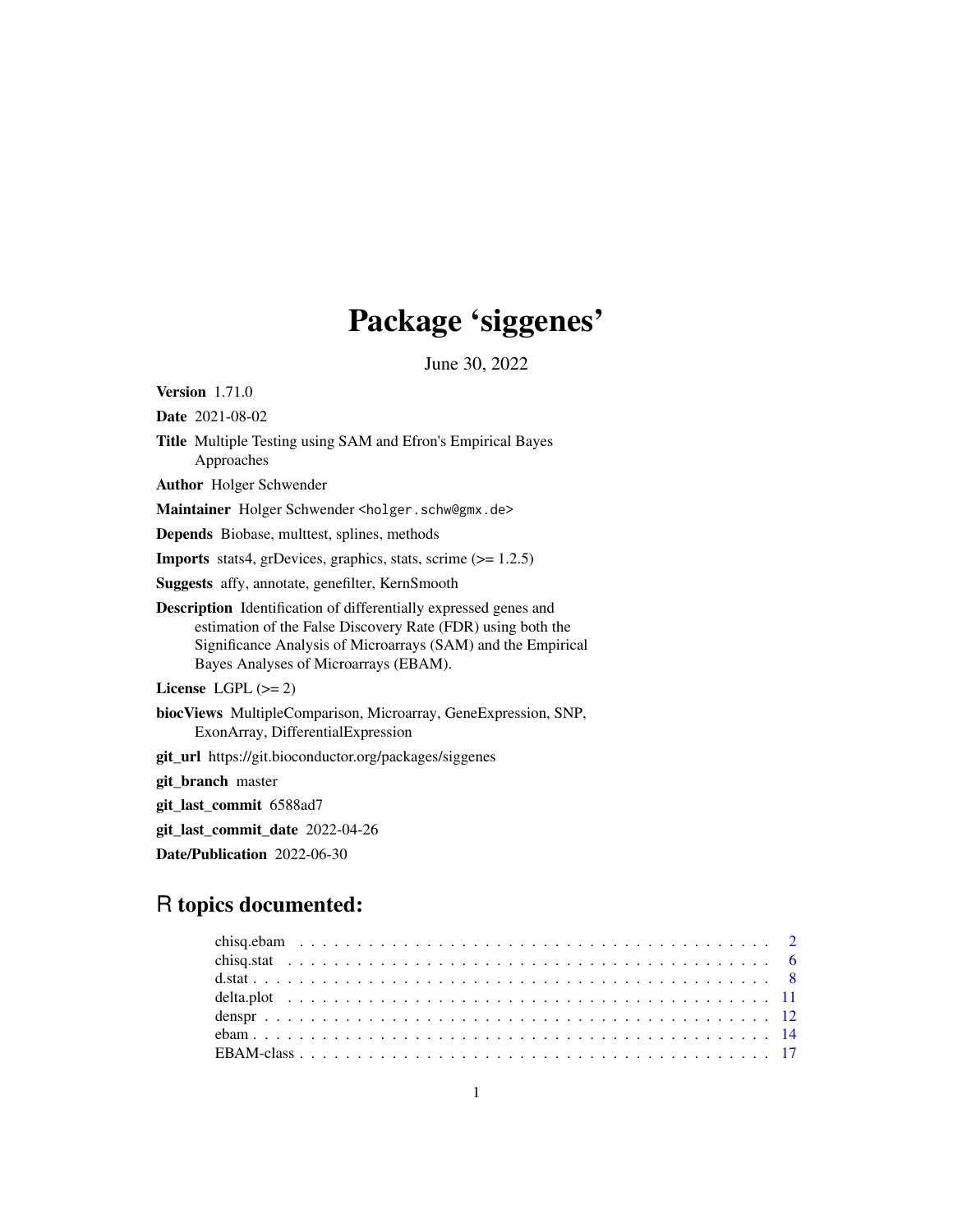<span id="page-1-0"></span>

| Index |            | 74       |
|-------|------------|----------|
|       |            | 72       |
|       |            | 70       |
|       |            | 68       |
|       |            | 66       |
|       | trend.ebam | 63       |
|       |            | 62       |
|       |            | 59       |
|       |            | 58       |
|       |            | 56       |
|       |            | 54       |
|       |            | 51       |
|       | sam        | 48       |
|       |            | 47       |
|       |            | 45       |
|       |            | 44       |
|       |            | 43       |
|       |            | 42       |
|       |            | 41       |
|       |            | 39       |
|       |            | 38       |
|       |            | 36       |
|       |            | 34       |
|       |            | 33       |
|       |            | 32       |
|       |            | 31       |
|       |            | 30       |
|       |            | 27       |
|       |            | 26       |
|       |            | 23<br>25 |
|       |            | 21       |
|       |            | 19       |
|       |            |          |

<span id="page-1-1"></span>chisq.ebam *EBAM Analysis for Categorical Data*

## <span id="page-1-2"></span>Description

Generates the required statistics for an Empirical Bayes Analysis of Microarrays (EBAM) of categorical data such as SNP data.

Should not be called directly, but via ebam(..., method = chisq.ebam).

This function replaces cat.ebam.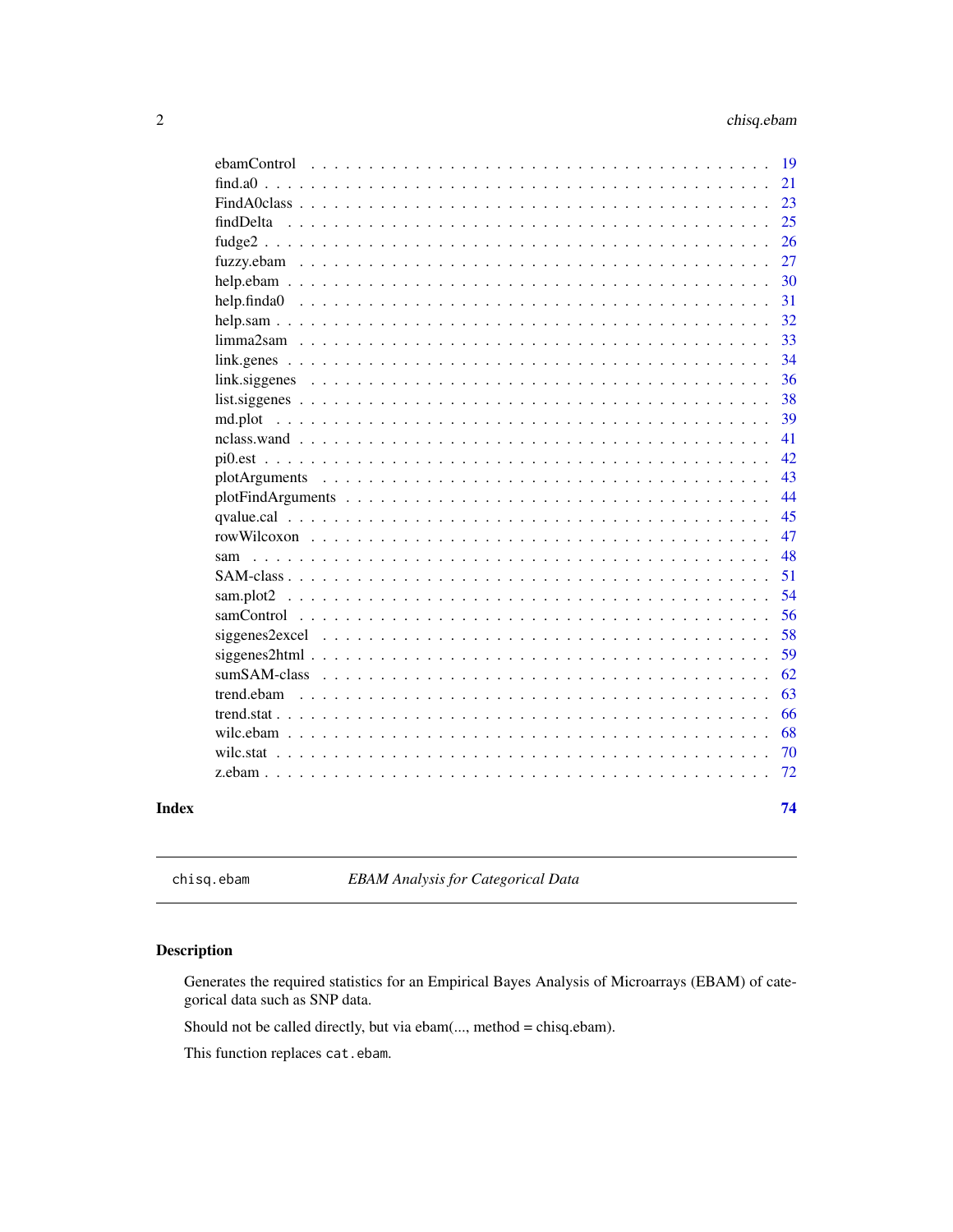## chisq.ebam 3

## Usage

```
chisq.ebam(data, cl, approx = NULL, B = 100, n.split = 1,
  check.for.NN = FALSE, lev = NULL, B.more = 0.1, B.max = 50000,
  n.subset = 10, fast = FALSE, n.interval = NULL, df.ratio = 3,
   df.dens = NULL, knots.mode = NULL, type.nclass = "wand",
   rand = NA)
```

| data         | a matrix, data frame, or list. If a matrix or data frame, then each row must<br>correspond to a variable (e.g., a SNP), and each column to a sample (i.e.\ an<br>observation). If the number of observations is huge it is better to specify data<br>as a list consisting of matrices, where each matrix represents one group and<br>summarizes how many observations in this group show which level at which<br>variable. These matrices can be generated using the function rowTables from<br>the package scrime. For details on how to specify this list, see the examples<br>section on this man page, and the help for rowChisqMultiClass in the package<br>scrime. |
|--------------|--------------------------------------------------------------------------------------------------------------------------------------------------------------------------------------------------------------------------------------------------------------------------------------------------------------------------------------------------------------------------------------------------------------------------------------------------------------------------------------------------------------------------------------------------------------------------------------------------------------------------------------------------------------------------|
| cl           | a numeric vector of length ncol (data) indicating to which class a sample be-<br>longs. Must consist of the integers between 1 and $c$ , where $c$ is the number of<br>different groups. Needs only to be specified if data is a matrix or a data frame.                                                                                                                                                                                                                                                                                                                                                                                                                 |
| approx       | should the null distribution be approximated by a $\chi^2$ -distribution? Currently<br>only available if data is a matrix or data frame. If not specified, approx =<br>FALSE is used, and the null distribution is estimated by employing a permutation<br>method.                                                                                                                                                                                                                                                                                                                                                                                                       |
| B            | the number of permutations used in the estimation of the null distribution, and<br>hence, in the computation of the expected $z$ -values.                                                                                                                                                                                                                                                                                                                                                                                                                                                                                                                                |
| n.split      | number of chunks in which the variables are splitted in the computation of the<br>values of the test statistic. Currently, only available if approx = TRUE and data<br>is a matrix or data frame. By default, the test scores of all variables are calcu-<br>lated simultaneously. If the number of variables or observations is large, setting<br>n. split to a larger value than 1 can help to avoid memory problems.                                                                                                                                                                                                                                                  |
| check.for.NN | if TRUE, it will be checked if any of the genotypes is equal to "NN". Can be very<br>time-consuming when the data set is high-dimensional.                                                                                                                                                                                                                                                                                                                                                                                                                                                                                                                               |
| lev          | numeric or character vector specifying the codings of the levels of the vari-<br>ables/SNPs. Can only be specified if data is a matrix or a data frame. Must<br>only be specified if the variables are not coded by the integers between 1 and the<br>number of levels. Can also be a list. In this case, each element of this list must<br>be a numeric or character vector specifying the codings, where all elements must<br>have the same length.                                                                                                                                                                                                                    |
| B.more       | a numeric value. If the number of all possible permutations is smaller than or<br>equal to (1+B. more)*B, full permutation will be done. Otherwise, B permuta-<br>tions are used.                                                                                                                                                                                                                                                                                                                                                                                                                                                                                        |
| B.max        | a numeric value. If the number of all possible permutations is smaller than or<br>equal to B. max, B randomly selected permutations will be used in the computa-<br>tion of the null distribution. Otherwise, B random draws of the group labels are<br>used.                                                                                                                                                                                                                                                                                                                                                                                                            |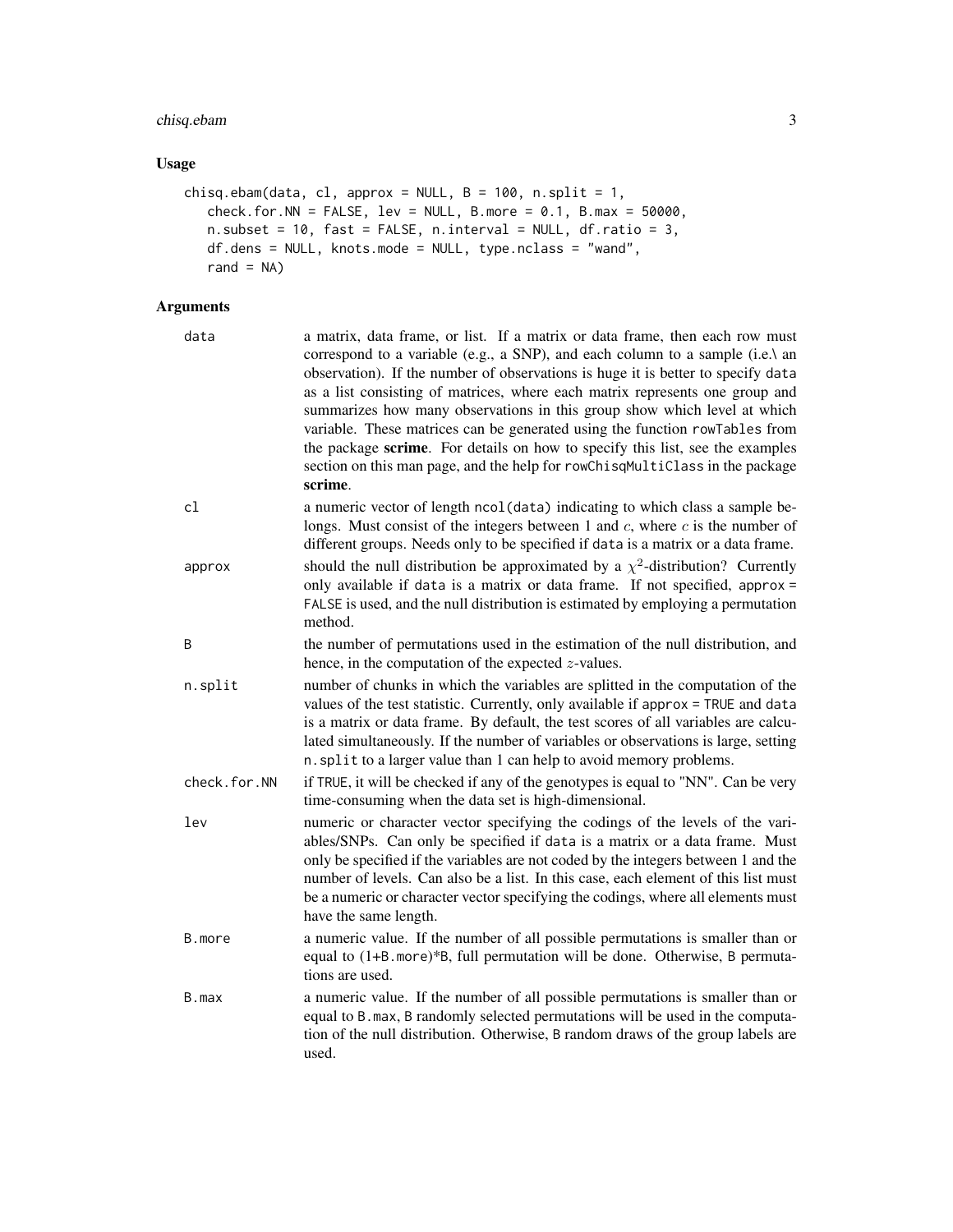| n.subset    | a numeric value indicating in how many subsets the B permutations are di-<br>vided when computing the permuted $z$ -values. Please note that the meaning<br>of n. subset differs between the SAM and the EBAM functions.                                                                                                                                                                                                                                        |
|-------------|-----------------------------------------------------------------------------------------------------------------------------------------------------------------------------------------------------------------------------------------------------------------------------------------------------------------------------------------------------------------------------------------------------------------------------------------------------------------|
| fast        | if FALSE the exact number of permuted test scores that are more extreme than<br>a particular observed test score is computed for each of the variables/SNPs. If<br>TRUE, a crude estimate of this number is used.                                                                                                                                                                                                                                               |
| n.interval  | the number of intervals used in the logistic regression with repeated observa-<br>tions for estimating the ratio $f_0/f$ (if approx = FALSE), or in the Poisson regres-<br>sion used to estimate the density of the observed $z$ -values (if approx = TRUE). If<br>NULL, $n$ . interval is set to 139 if approx = FALSE, and estimated by the method<br>specified by type. nclass if approx = TRUE.                                                             |
| df.ratio    | integer specifying the degrees of freedom of the natural cubic spline used in the<br>logistic regression with repeated observations. Ignored if approx = TRUE.                                                                                                                                                                                                                                                                                                  |
| df.dens     | integer specifying the degrees of freedom of the natural cubic spline used in the<br>Poisson regression to estimate the density of the observed $z$ -values. Ignored if<br>$approx = FALSE$ . If NULL, df. dens is set to 3 if the degrees of freedom of the<br>appromimated null distribution, i.e. the $\chi^2$ -distribution, are less than or equal<br>to 2, and otherwise df. dens is set to 5.                                                            |
| knots.mode  | if TRUE the df. dens - 1 knots are centered around the mode and not the median<br>of the density when fitting the Poisson regression model. Ignored if approx =<br>FALSE. If not specified, knots mode is set to TRUE if the degrees of freedom<br>of the approximated null distribution, i.e.\ tht $\chi^2$ -distribution, are larger than or<br>equal to 3, and otherwise knots. mode is set to FALSE. For details on this density<br>estimation, see denspr. |
| type.nclass | character string specifying the procedure used to compute the number of cells<br>of the histogram. Ignored if approx = FALSE or n. interval is specified. Can<br>be either "wand" (default), "scott", or "FD". For details, see denspr.                                                                                                                                                                                                                         |
| rand        | numeric value. If specified, i.e. not NA, the random number generator will be set<br>into a reproducible state.                                                                                                                                                                                                                                                                                                                                                 |

#### Details

For each variable, Pearson's Chi-Square statistic is computed to test if the distribution of the variable differs between several groups. Since only one null distribution is estimated for all variables as proposed in the original EBAM application of Efron et al. (2001), all variables must have the same number of levels/categories.

#### Value

A list containing statistics required by ebam.

## Warning

This procedure will only work correctly if all SNPs/variables have the same number of levels/categories.

## Author(s)

Holger Schwender, <holger.schw@gmx.de>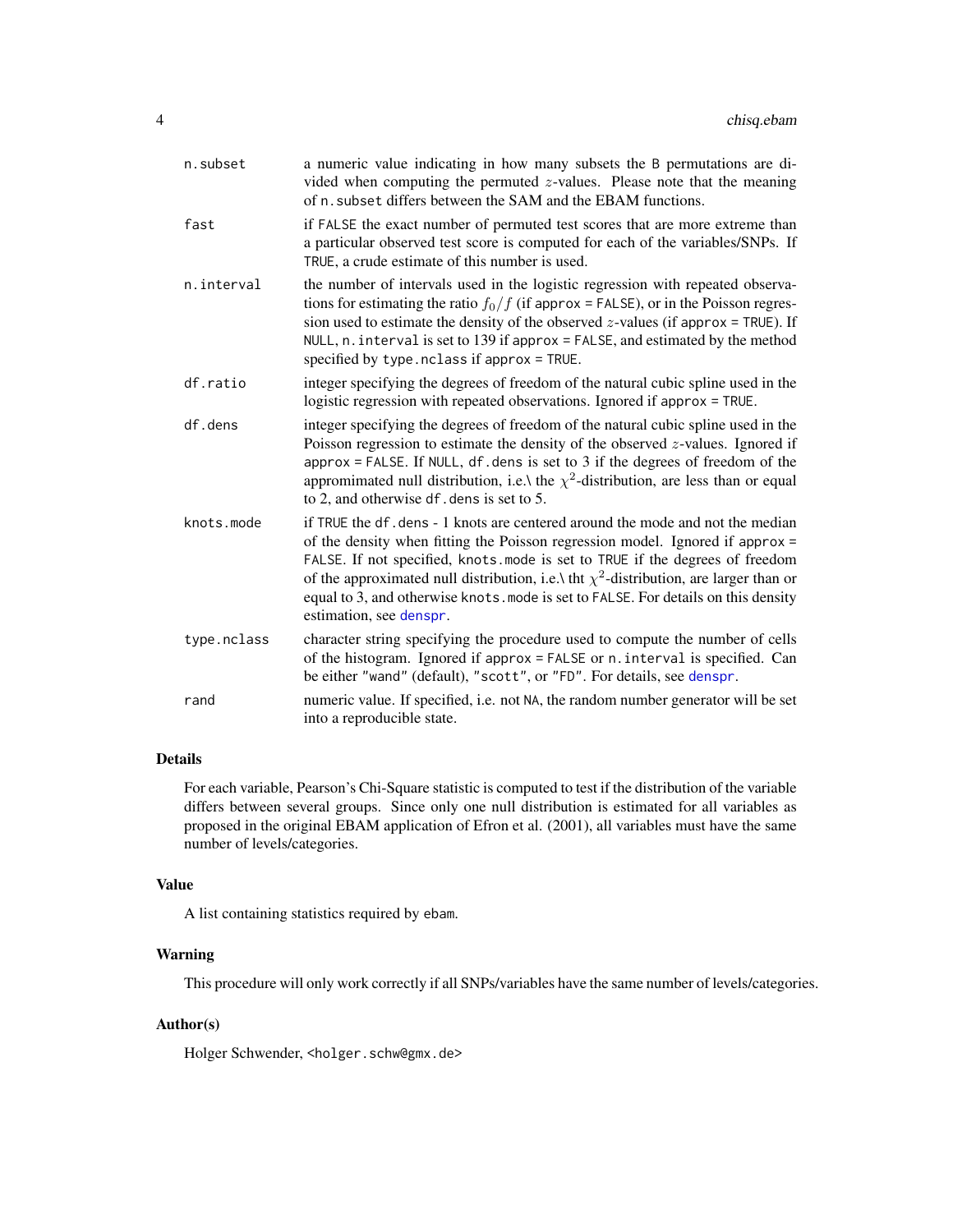## chisq.ebam 5

#### References

Efron, B., Tibshirani, R., Storey, J.D., and Tusher, V. (2001). Empirical Bayes Analysis of a Microarray Experiment, *JASA*, 96, 1151-1160.

Schwender, H. and Ickstadt, K. (2008). Empirical Bayes Analysis of Single Nucleotide Polymorphisms. *BMC Bioinformatics*, 9, 144.

Schwender, H., Krause, A., and Ickstadt, K. (2003). Comparison of the Empirical Bayes and the Significance Analysis of Microarrays. *Technical Report*, SFB 475, University of Dortmund, Germany.

## See Also

[EBAM-class](#page-16-1),[ebam](#page-13-1), [chisq.stat](#page-5-1)

#### Examples

```
## Not run:
 # Generate a random 1000 x 40 matrix consisting of the values
 # 1, 2, and 3, and representing 1000 variables and 40 observations.
 mat <- matrix(sample(3, 40000, TRUE), 1000)
 # Assume that the first 20 observations are cases, and the
 # remaining 20 are controls.
 cl <- rep(1:2, e=20)# Then an EBAM analysis for categorical data can be done by
 out <- ebam(mat, cl, method=chisq.ebam, approx=TRUE)
 out
 # approx is set to TRUE to approximate the null distribution
 # by the ChiSquare-distribution (usually, for such a small
 # number of observations this might not be a good idea
 # as the assumptions behind this approximation might not
 # be fulfilled).
 # The same results can also be obtained by employing
 # contingency tables, i.e. by specifying data as a list.
 # For this, we need to generate the tables summarizing
 # groupwise how many observations show which level at
 # which variable. These tables can be obtained by
 library(scrime)
 cases <- rowTables(mat[, cl==1])
 controls <- rowTables(mat[, cl==2])
 ltabs <- list(cases, controls)
```
# And the same EBAM analysis as above can then be # performed by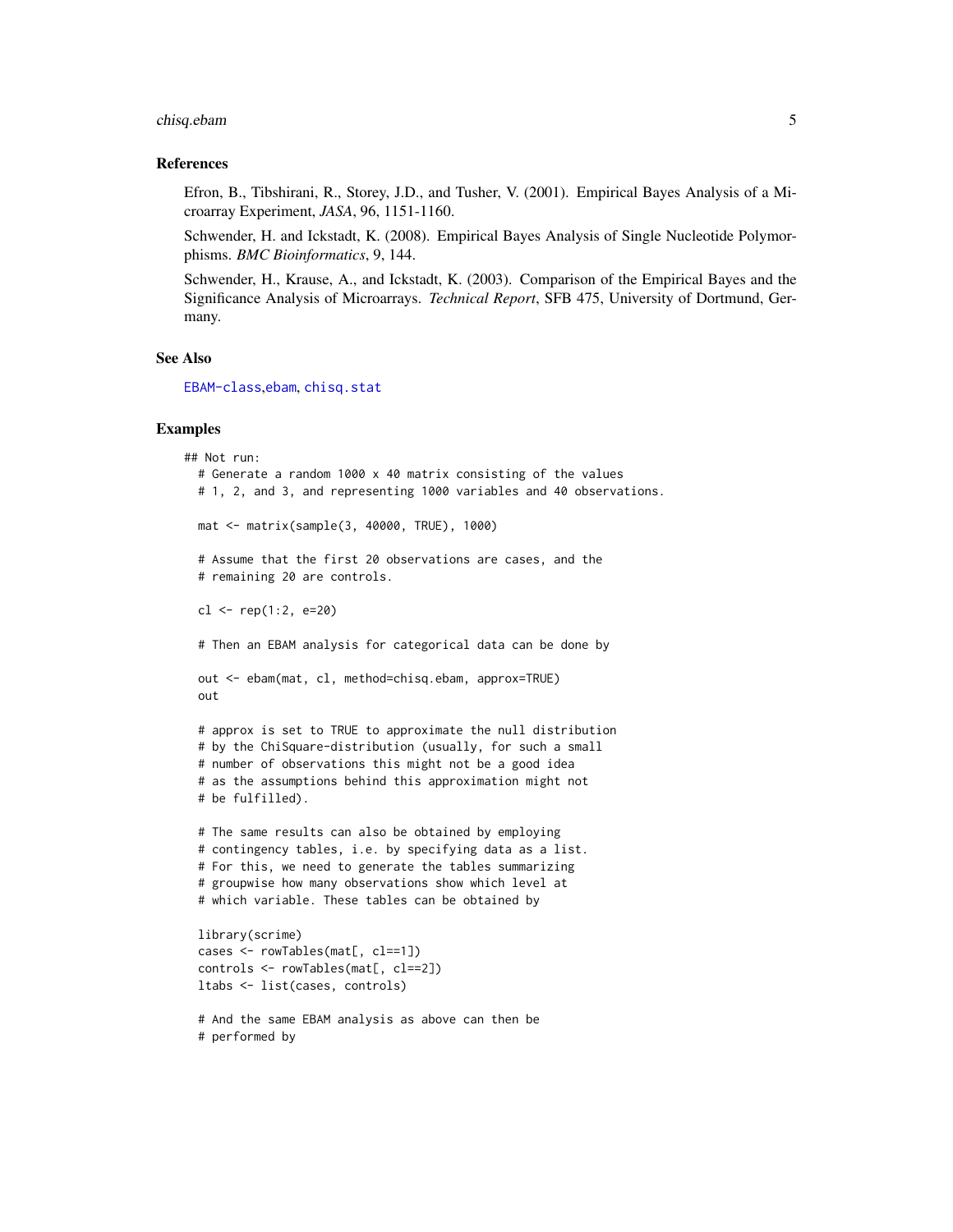6 chisq.stat chisq.stat chisq.stat chisq.stat chisq.stat chisq.stat chisq.stat chisq.stat chisq.stat chisq.stat chisq.stat chisq.stat chisq.stat chisq.stat chisq.stat chisq.stat chisq.stat chisq.stat chisq.stat chisq.stat

```
out2 <- ebam(ltabs, method=chisq.ebam, approx=TRUE)
 out2
## End(Not run)
```
<span id="page-5-1"></span>chisq.stat *SAM Analysis for Categorical Data*

## Description

Generates the required statistics for a Significance Analysis of Microarrays of categorical data such as SNP data.

Should not be called directly, but via sam(..., method = chisq.stat).

Replaces cat.stat

#### Usage

```
chisq.stat(data, cl, approx = NULL, B = 100, n.split = 1,
   check.for.NN = FALSE, lev = NULL, B.more = 0.1,
   B.max = 50000, n.subset = 10, rand = NA)
```

| data    | a matrix, data frame, or list. If a matrix or data frame, then each row must<br>correspond to a variable (e.g., a SNP), and each column to a sample (i.e.) an<br>observation). If the number of observations is huge it is better to specify data<br>as a list consisting of matrices, where each matrix represents one group and<br>summarizes how many observations in this group show which level at which<br>variable. These matrices can be generated using the function rowTables from<br>the package scrime. For details on how to specify this list, see the examples<br>section on this man page, and the help for rowChisqMultiClass in the package<br>scrime. |
|---------|--------------------------------------------------------------------------------------------------------------------------------------------------------------------------------------------------------------------------------------------------------------------------------------------------------------------------------------------------------------------------------------------------------------------------------------------------------------------------------------------------------------------------------------------------------------------------------------------------------------------------------------------------------------------------|
| cl      | a numeric vector of length ncol (data) indicating to which class a sample be-<br>longs. Must consist of the integers between 1 and $c$ , where $c$ is the number of<br>different groups. Needs only to be specified if data is a matrix or a data frame.                                                                                                                                                                                                                                                                                                                                                                                                                 |
| approx  | should the null distribution be approximated by a $\chi^2$ -distribution? Currently<br>only available if data is a matrix or data frame. If not specified, approx =<br>FALSE is used, and the null distribution is estimated by employing a permutation<br>method.                                                                                                                                                                                                                                                                                                                                                                                                       |
| B       | the number of permutations used in the estimation of the null distribution, and<br>hence, in the computation of the expected $d$ -values.                                                                                                                                                                                                                                                                                                                                                                                                                                                                                                                                |
| n.split | number of chunks in which the variables are splitted in the computation of the<br>values of the test statistic. Currently, only available if approx = TRUE and data<br>is a matrix or data frame. By default, the test scores of all variables are calcu-<br>lated simultaneously. If the number of variables or observations is large, setting<br>n. split to a larger value than 1 can help to avoid memory problems.                                                                                                                                                                                                                                                  |

<span id="page-5-0"></span>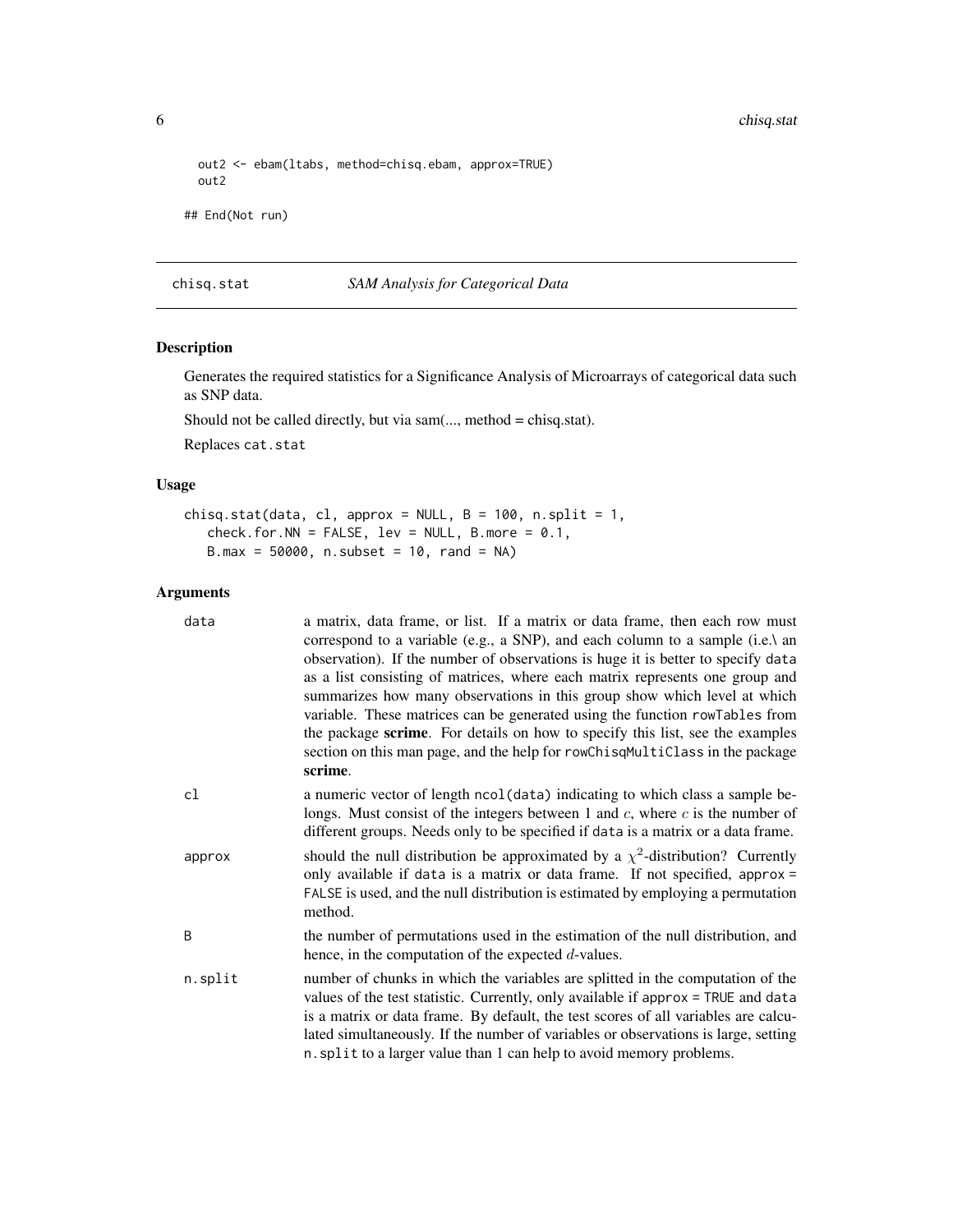| check.for.NN | if TRUE, it will be checked if any of the genotypes is equal to "NN". Can be very<br>time-consuming when the data set is high-dimensional.                                                                                                                                                                                                                                                                                                            |
|--------------|-------------------------------------------------------------------------------------------------------------------------------------------------------------------------------------------------------------------------------------------------------------------------------------------------------------------------------------------------------------------------------------------------------------------------------------------------------|
| lev          | numeric or character vector specifying the codings of the levels of the vari-<br>ables/SNPs. Can only be specified if data is a matrix or a data frame. Must<br>only be specified if the variables are not coded by the integers between 1 and the<br>number of levels. Can also be a list. In this case, each element of this list must<br>be a numeric or character vector specifying the codings, where all elements must<br>have the same length. |
| B.more       | a numeric value. If the number of all possible permutations is smaller than or<br>equal to (1+B. more)*B, full permutation will be done. Otherwise, B permuta-<br>tions are used.                                                                                                                                                                                                                                                                     |
| B.max        | a numeric value. If the number of all possible permutations is smaller than or<br>equal to B. max, B randomly selected permutations will be used in the computa-<br>tion of the null distribution. Otherwise, B random draws of the group labels are<br>used.                                                                                                                                                                                         |
| n.subset     | a numeric value indicating how many permutations are considered simultane-<br>ously when computing the expected $d$ -values.                                                                                                                                                                                                                                                                                                                          |
| rand         | numeric value. If specified, i.e. not NA, the random number generator will be set<br>into a reproducible state.                                                                                                                                                                                                                                                                                                                                       |

## Details

For each SNP (or more general, categorical variable), Pearson's Chi-Square statistic is computed to test if the distribution of the SNP differs between several groups. Since only one null distribution is estimated for all SNPs as proposed in the original SAM procedure of Tusher et al. (2001) all SNPs must have the same number of levels/categories.

## Value

A list containing statistics required by sam.

#### Warning

This procedure will only work correctly if all SNPs/variables have the same number of levels/categories. Therefore, it is stopped when the number of levels differ between the variables.

## Author(s)

Holger Schwender, <holger.schw@gmx.de>

## References

Schwender, H. (2005). Modifying Microarray Analysis Methods for Categorical Data – SAM and PAM for SNPs. In Weihs, C. and Gaul, W. (eds.), *Classification – The Ubiquitous Challenge*. Springer, Heidelberg, 370-377.

Tusher, V.G., Tibshirani, R., and Chu, G. (2001). Significance analysis of microarrays applied to the ionizing radiation response. *PNAS*, 98, 5116-5121.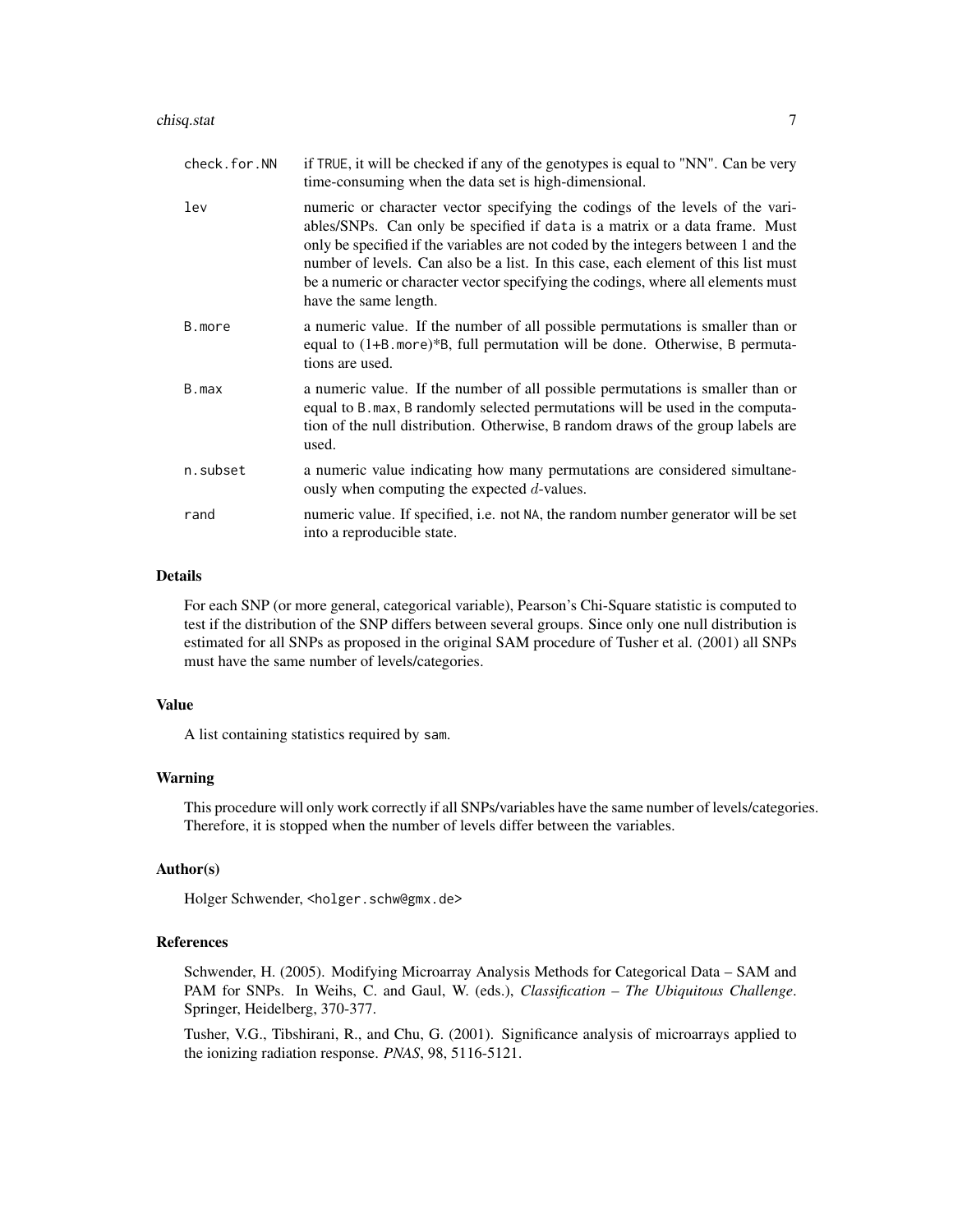<span id="page-7-0"></span>8 d.state and the contract of the contract of the contract of the contract of the contract of the contract of the contract of the contract of the contract of the contract of the contract of the contract of the contract of

#### See Also

[SAM-class](#page-50-1),[sam](#page-47-1), [chisq.ebam](#page-1-1), [trend.stat](#page-65-1)

## Examples

```
## Not run:
 # Generate a random 1000 x 40 matrix consisting of the values
 # 1, 2, and 3, and representing 1000 variables and 40 observations.
 mat <- matrix(sample(3, 40000, TRUE), 1000)
 # Assume that the first 20 observations are cases, and the
 # remaining 20 are controls.
 cl <- rep(1:2, e=20)# Then an SAM analysis for categorical data can be done by
 out <- sam(mat, cl, method=chisq.stat, approx=TRUE)
 out
 # approx is set to TRUE to approximate the null distribution
 # by the ChiSquare-distribution (usually, for such a small
 # number of observations this might not be a good idea
 # as the assumptions behind this approximation might not
 # be fulfilled).
 # The same results can also be obtained by employing
 # contingency tables, i.e. by specifying data as a list.
 # For this, we need to generate the tables summarizing
 # groupwise how many observations show which level at
 # which variable. These tables can be obtained by
 library(scrime)
 cases <- rowTables(mat[, cl==1])
 controls <- rowTables(mat[, cl==2])
 ltabs <- list(cases, controls)
 # And the same SAM analysis as above can then be
 # performed by
 out2 <- sam(ltabs, method=chisq.stat, approx=TRUE)
 out2
## End(Not run)
```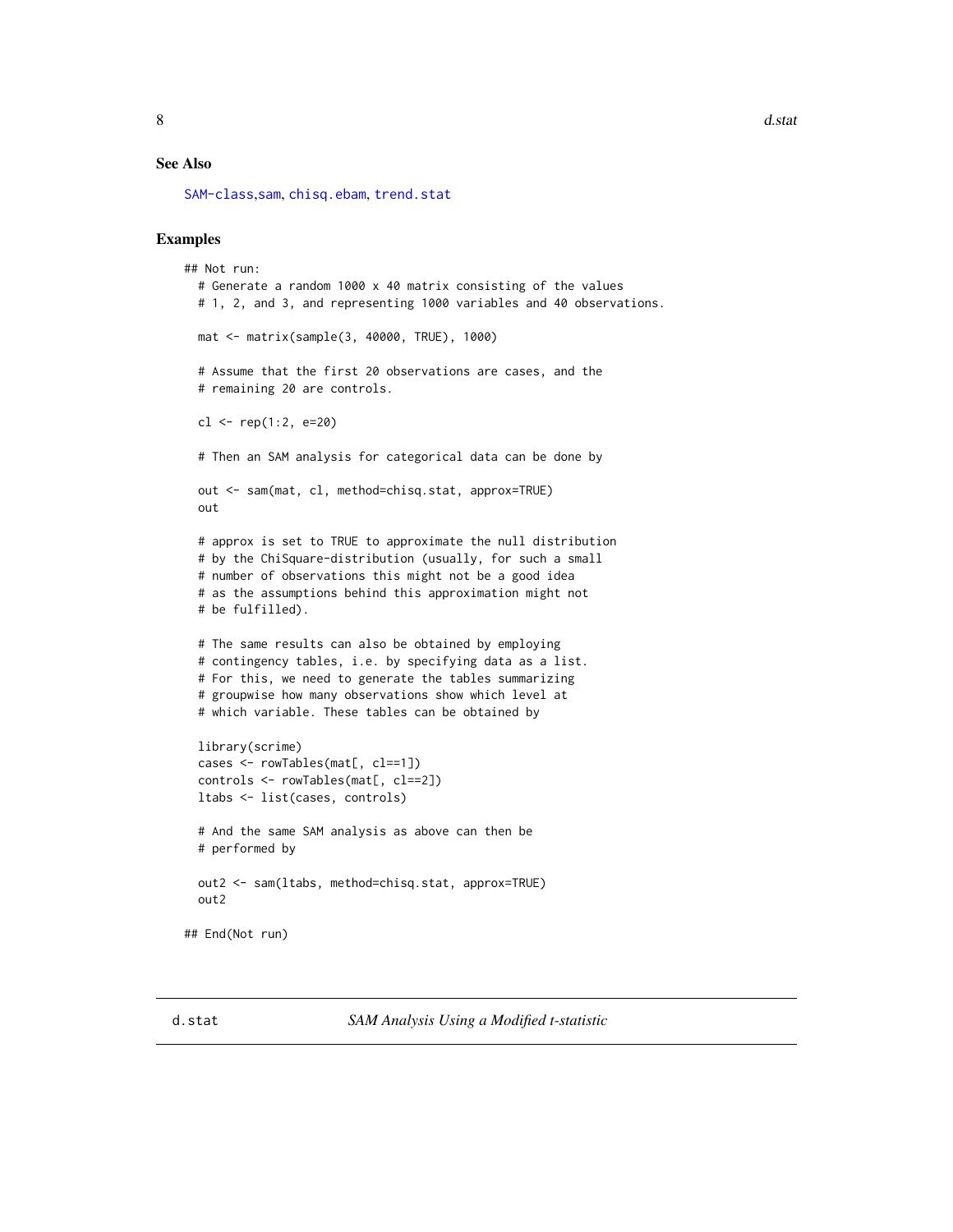d.stat 9

## Description

Computes the required statistics for a Significance Analysis of Microarrays (SAM) using either a (modified) t- or F-statistic.

Should not be called directly, but via the function sam.

## Usage

```
d.stat(data, cl, var.equal = FALSE, B = 100, med = FALSE, s0 = NA,
    s.alpha = seq(0, 1, 0.05), include.zero = TRUE, n.subset = 10,
   mat.sum = NULL, B.more = 0.1, B.max = 30000, gene.names = NULL,R.fold = 1, use.dm = TRUE, R.unlog = TRUE, na.replace = TRUE,
   na.method = "mean", rand = NA)
```

| data         | a matrix, data frame or ExpressionSet object. Each row of data (or exprs(data),<br>respectively) must correspond to a variable (e.g., a gene), and each column to a<br>sample (i.e.\ an observation).                                                                                                                                                                                                              |
|--------------|--------------------------------------------------------------------------------------------------------------------------------------------------------------------------------------------------------------------------------------------------------------------------------------------------------------------------------------------------------------------------------------------------------------------|
| cl           | a numeric vector of length ncol (data) containing the class labels of the sam-<br>ples. In the two class paired case, c1 can also be a matrix with nco1(data) rows<br>and 2 columns. If data is an ExpressionSet object, cl can also be a character<br>string. For details on how c1 should be specified, see ?sam.                                                                                                |
| var.equal    | if FALSE (default), Welch's t-statistic will be computed. If TRUE, the pooled<br>variance will be used in the computation of the t-statistic.                                                                                                                                                                                                                                                                      |
| B            | numeric value indicating how many permutations should be used in the estima-<br>tion of the null distribution.                                                                                                                                                                                                                                                                                                     |
| med          | if FALSE (default), the mean number of falsely called genes will be computed.<br>Otherwise, the median number is calculated.                                                                                                                                                                                                                                                                                       |
| s0           | a numeric value specifying the fudge factor. If NA (default), s0 will be computed<br>automatically.                                                                                                                                                                                                                                                                                                                |
| s.alpha      | a numeric vector or value specifying the quantiles of the standard deviations of<br>the genes used in the computation of s0. If s. alpha is a vector, the fudge factor<br>is computed as proposed by Tusher et al. (2001). Otherwise, the quantile of the<br>standard deviations specified by s. alpha is used as fudge factor.                                                                                    |
| include.zero | if TRUE, $s\theta = 0$ will also be a possible choice for the fudge factor. Hence, the<br>usual t-statistic or F statistic, respectively, can also be a possible choice for the<br>expression score $d$ . If FALSE, $s0=0$ will not be a possible choice for the fudge<br>factor. The latter follows Tusher et al. (2001) definition of the fudge factor in<br>which only strictly positive values are considered. |
| n.subset     | a numeric value indicating how many permutations are considered simultane-<br>ously when computing the p-value and the number of falsely called genes. If<br>$med = TRUE, n.subset will be set to 1.$                                                                                                                                                                                                              |
| mat.samp     | a matrix having ncol(data) columns except for the two class paired case in<br>which mat.samp has ncol(data)/2 columns. Each row specifies one permu-<br>tation of the group labels used in the computation of the expected expression                                                                                                                                                                              |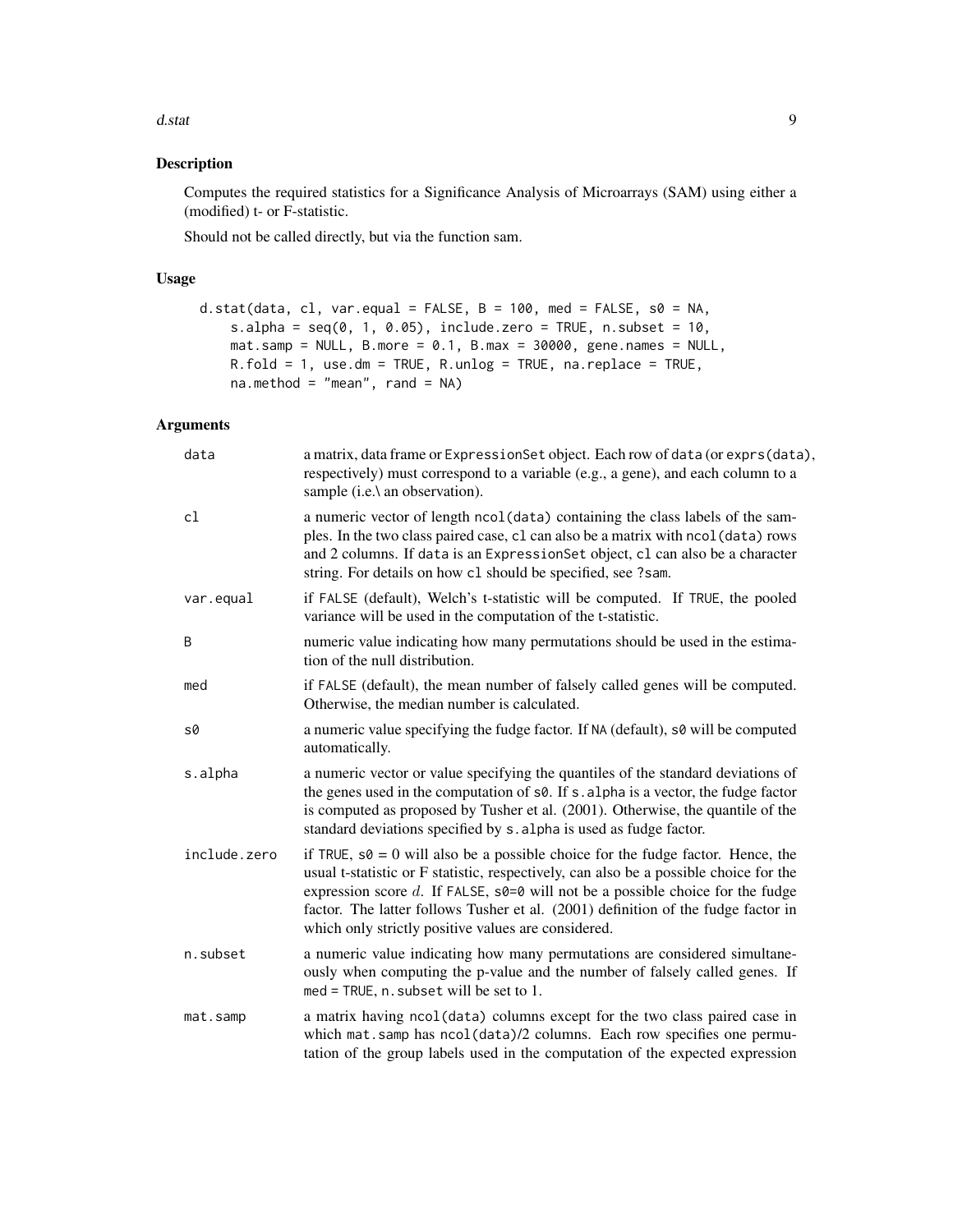|            | scores $\bar{d}$ . If not specified (mat. samp=NULL), a matrix having B rows and ncol (data)<br>is generated automatically and used in the computation of $\overline{d}$ . In the two class<br>unpaired case and the multiclass case, each row of mat. samp must contain the<br>same group labels as c1. In the one class and the two class paired case, each<br>row must contain -1's and 1's. In the one class case, the expression values are<br>multiplied by these -1's and 1's. In the two class paired case, each column cor-<br>responds to one observation pair whose difference is multiplied by either -1 or<br>1. For more details and examples, see the manual of siggenes. |
|------------|------------------------------------------------------------------------------------------------------------------------------------------------------------------------------------------------------------------------------------------------------------------------------------------------------------------------------------------------------------------------------------------------------------------------------------------------------------------------------------------------------------------------------------------------------------------------------------------------------------------------------------------------------------------------------------------|
| B.more     | a numeric value. If the number of all possible permutations is smaller than or<br>equal to (1+B. more)*B, full permutation will be done. Otherwise, B permuta-<br>tions are used. This avoids that B permutations will be used – and not all per-<br>mutations – if the number of all possible permutations is just a little larger than<br>В.                                                                                                                                                                                                                                                                                                                                           |
| gene.names | a character vector of length nrow(data) containing the names of the genes.                                                                                                                                                                                                                                                                                                                                                                                                                                                                                                                                                                                                               |
| B.max      | a numeric value. If the number of all possible permutations is smaller than or<br>equal to B. max, B randomly selected permutations will be used in the computa-<br>tion of the null distribution. Otherwise, B random draws of the group labels are<br>used. In the latter way of permuting it is possible that some of the permutations<br>are used more than once.                                                                                                                                                                                                                                                                                                                    |
| R.fold     | a numeric value. If the fold change of a gene is smaller than or equal to R. fold,<br>or larger than or equal to 1/R. fold, respectively, then this gene will be excluded<br>from the SAM analysis. The expression score $d$ of excluded genes is set to<br>NA. By default, R. fold is set to 1 such that all genes are included in the SAM<br>analysis. Setting R. fold to 0 or a negative value will avoid the computation of<br>the fold change. The fold change is only computed in the two-class unpaired<br>cases.                                                                                                                                                                 |
| use.dm     | if TRUE, the fold change is computed by 2 to the power of the difference between<br>the mean $log2$ intensities of the two groups, i.e. $\lambda$ 2 to the power of the numerator<br>of the test statistic. If FALSE, the fold change is determined by computing 2 to<br>the power of data (if R. unlog = TRUE) and then calculating the ratio of the mean<br>intensity in the group coded by 1 to the mean intensity in the group coded by 0.<br>The latter is the definition of the fold change used in Tusher et al. $\lambda$ (2001).                                                                                                                                                |
| R.unlog    | if TRUE, the anti-log of data will be used in the computation of the fold change.<br>Otherwise, data is used. This transformation should be done when data is<br>log2-tranformed (in a SAM analysis it is highly recommended to use log2-<br>transformed expression data). Ignored if use . dm = TRUE.                                                                                                                                                                                                                                                                                                                                                                                   |
| na.replace | if TRUE, missing values will be removed by the genewise/rowwise statistic spec-<br>ified by na. method. If a gene has less than 2 non-missing values, this gene will<br>be excluded from further analysis. If na. replace=FALSE, all genes with one<br>or more missing values will be excluded from further analysis. The expression<br>score $d$ of excluded genes is set to NA.                                                                                                                                                                                                                                                                                                        |
| na.method  | a character string naming the statistic with which missing values will be replaced<br>if na. replace=TRUE. Must be either "mean" (default) or median.                                                                                                                                                                                                                                                                                                                                                                                                                                                                                                                                    |
| rand       | numeric value. If specified, i.e. not NA, the random number generator will be set<br>into a reproducible state.                                                                                                                                                                                                                                                                                                                                                                                                                                                                                                                                                                          |
|            |                                                                                                                                                                                                                                                                                                                                                                                                                                                                                                                                                                                                                                                                                          |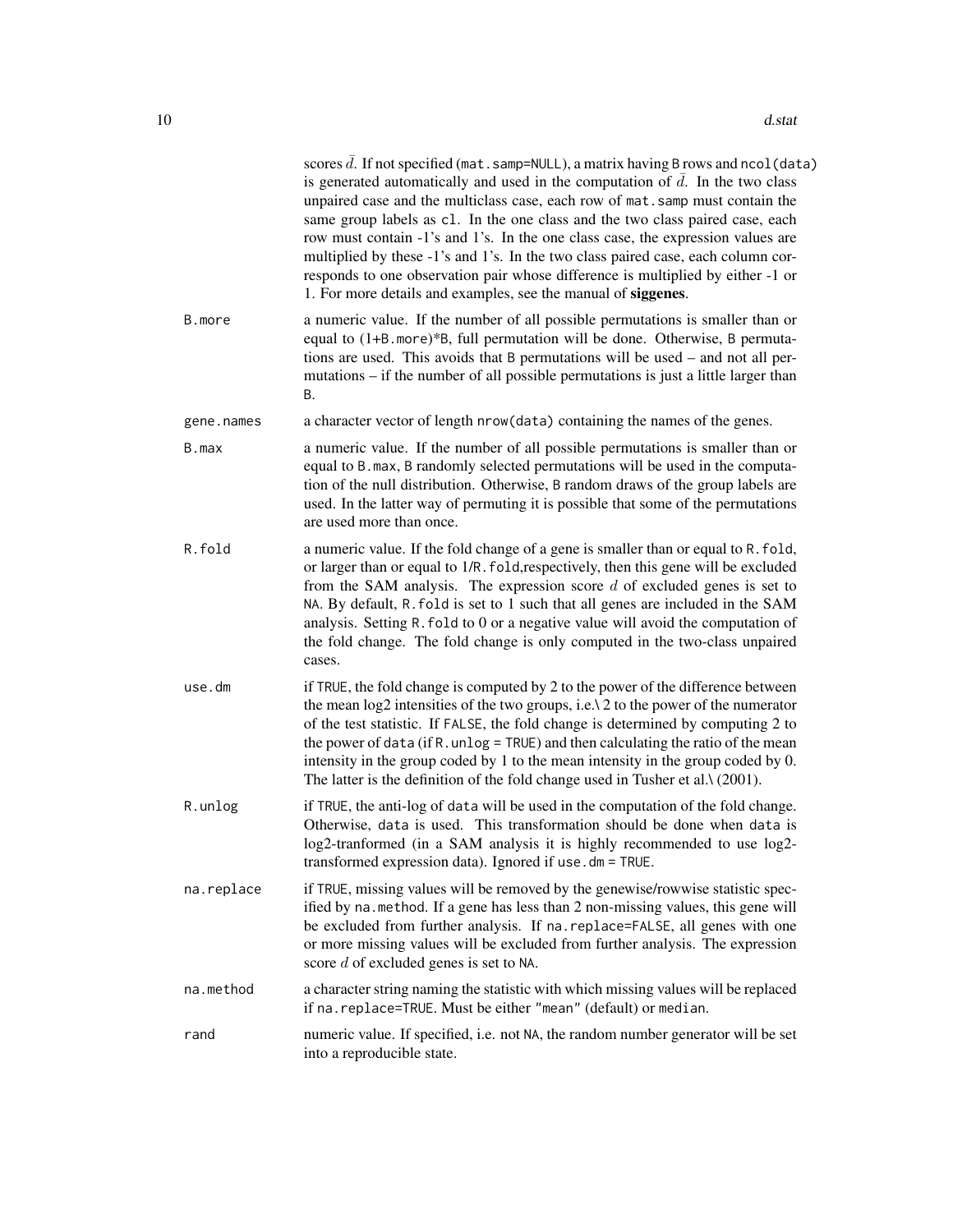#### <span id="page-10-0"></span>delta.plot the contract of the contract of the contract of the contract of the contract of the contract of the contract of the contract of the contract of the contract of the contract of the contract of the contract of the

## Value

An object of class SAM.

## Author(s)

Holger Schwender, <holger.schw@gmx.de>

## References

Schwender, H., Krause, A. and Ickstadt, K. (2003). Comparison of the Empirical Bayes and the Significance Analysis of Microarrays. *Technical Report*, SFB 475, University of Dortmund, Germany.

Tusher, V.G., Tibshirani, R., and Chu, G. (2001). Significance analysis of microarrays applied to the ionizing radiation response. *PNAS*, 98, 5116-5121.

#### See Also

[SAM-class](#page-50-1),[sam](#page-47-1), [z.ebam](#page-71-1)

delta.plot *Delta Plots*

#### Description

Generates both a plot of  $\Delta$  vs. the FDR and a plot of  $\Delta$  vs.\ the number of identified genes in a SAM analysis.

## Usage

delta.plot(object, delta = NULL, helplines = FALSE)

#### Arguments

| object    | a object of class SAM.                                                                    |
|-----------|-------------------------------------------------------------------------------------------|
| delta     | a vector of values for $\Delta$ . If NULL, a default set of $\Delta$ values will be used. |
| helplines | if TRUE, help lines will be drawn in the $\Delta$ plots.                                  |

## Details

The  $\Delta$  plots are a visualization of the table generated by sam that contains the estimated FDR and the number of identified genes for a set of  $\Delta$  values.

#### Value

Two plots in one graphsheet: The plot of  $\Delta$  vs. FDR and the plot of  $\Delta$  vs. the number of identified genes.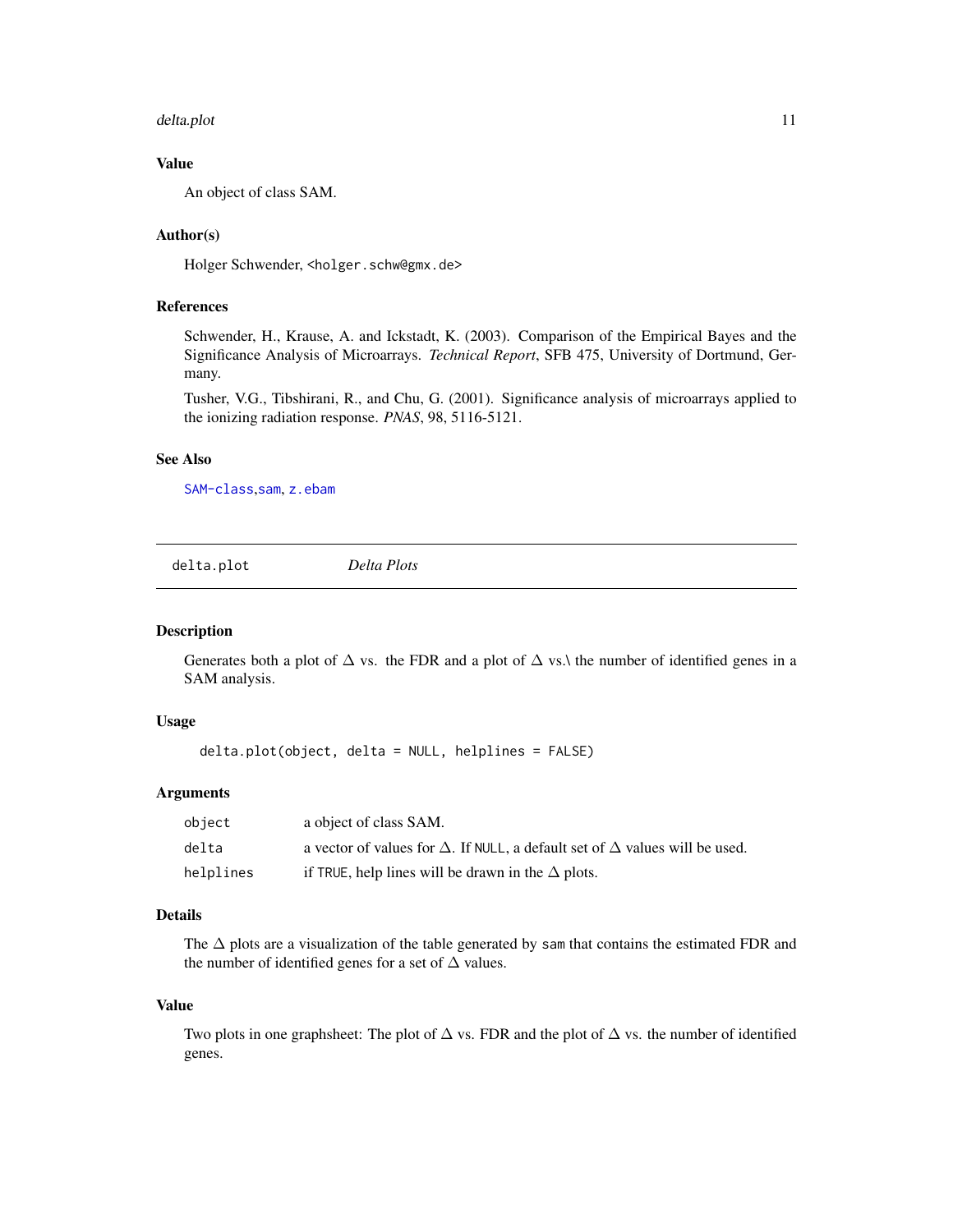<span id="page-11-0"></span>12 denspr

#### Author(s)

Holger Schwender, <holger.schw@gmx.de>

#### References

Tusher, V., Tibshirani, R., and Chu, G. (2001). Significance Analysis of Microarrays Applied to the Ionizing Radiation Response. *PNAS*, 98, 5116-5121.

#### See Also

[SAM-class](#page-50-1),[sam](#page-47-1)

## Examples

```
## Not run:
 # Load the package multtest and the data of Golub et al. (1999)
 # contained in multtest.
 library(multtest)
 data(golub)
 # Perform a SAM analysis.
 sam.out<-sam(golub, golub.cl, B=100, rand=123)
 # Generate the Delta plots for the default set of Deltas computed by sam.
 delta.plot(sam.out)
 # Another way of generating the same plot.
 plot(sam.out)
 # Generate the Delta plots for Delta = 0.2, 0.4, ..., 2.
 plot(sam.out, seq(0.2, 2, 0.2))
## End(Not run)
```
<span id="page-11-1"></span>denspr *Density Estimation*

## Description

Estimates the density of a vector of observations by a Poisson regression fit to histogram counts.

## Usage

```
denspr(x, n.interval = NULL, df = 5, knots.mode = TRUE,
   type.nclass = c("wand", "scott", "FD"), addx=FALSE)
```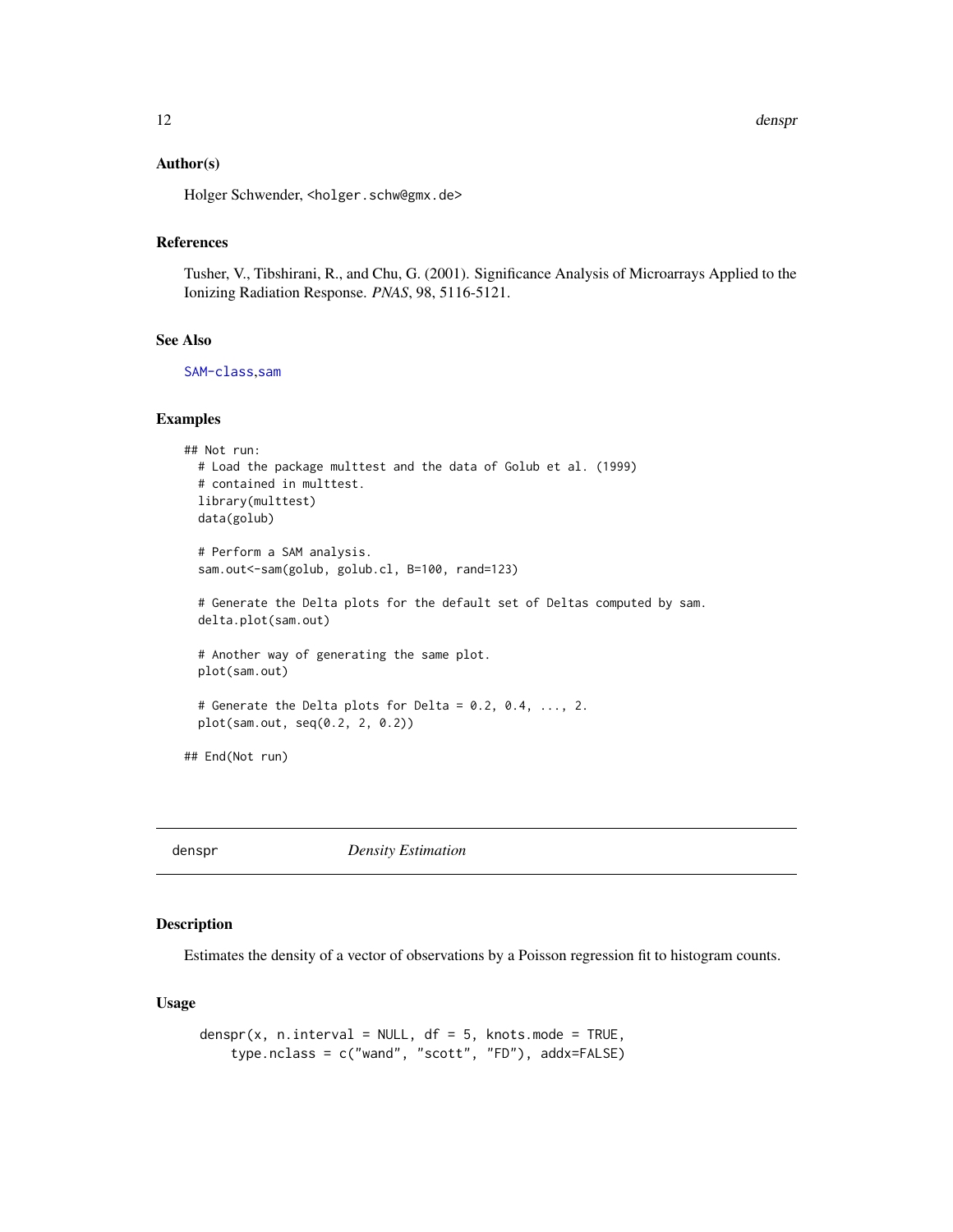#### denspr

## Arguments

| X           | a numeric vector containing the observations for which the density should be<br>estimated.                                                                                                                                                                                                                                                                      |
|-------------|-----------------------------------------------------------------------------------------------------------------------------------------------------------------------------------------------------------------------------------------------------------------------------------------------------------------------------------------------------------------|
| n.interval  | an integer specifying the number of cells for the histogram. If NULL, n. interval<br>is estimated by the method specified by type. nclass.                                                                                                                                                                                                                      |
| df          | integer specifying the degrees of freedom of the natural cubic spline used in the<br>Poisson regression fit.                                                                                                                                                                                                                                                    |
| knots.mode  | if TRUE the df - 1 knots are centered around the mode and not the median of the<br>density, where the mode is estimated by the midpoint of the cell of the histogram<br>that contains the largest number of observations. If FALSE, the default knots are<br>used in the function ns. Thus, if FALSE the basis matrix will be generated by<br>$ns(x, df = 5)$ . |
| type.nclass | character string specifying the procedure used to compute the number of cells<br>of the histogram. Ignored if n. interval is specified. By default, the method of<br>Wand (1994) with $level = 1$ (see the help page of dpih in the package <b>KernS</b> -<br>mooth) is used. For the other choices, see nclass. scott.                                         |
| addx        | should x be added to the output? Necessary when the estimated density should<br>be plotted by plot(out) or lines(out), where out is the output of denspr.                                                                                                                                                                                                       |

## Value

An object of class denspr consisting of

| y            | a numeric vector of the same length as x containing the estimated density for<br>each of the observations          |
|--------------|--------------------------------------------------------------------------------------------------------------------|
| center       | a numeric vector specifying the midpoints of the cells of the histogram                                            |
| counts       | a numeric vector of the same length as center composed of the number of<br>observations of the corresponding cells |
| x.mode       | the estimated mode                                                                                                 |
| ns.out       | the output of ns                                                                                                   |
| type         | the method used to estimate the numbers of cells                                                                   |
| $\mathsf{x}$ | the input vector $x$ if add $x = TRUE$ ; otherwise, NULL.                                                          |
|              |                                                                                                                    |

## Author(s)

Holger Schwender,<holger.schw@gmx.de>

## References

Efron, B., and Tibshirani, R. (1996). Using specially designed exponential families for density estimation. *Annals of Statistics*, 24, 2431–2461.

Wand, M.P. (1997). Data-based choice of histogram bin width. *American Statistician*, 51, 59–64.

## See Also

[cat.ebam](#page-1-2)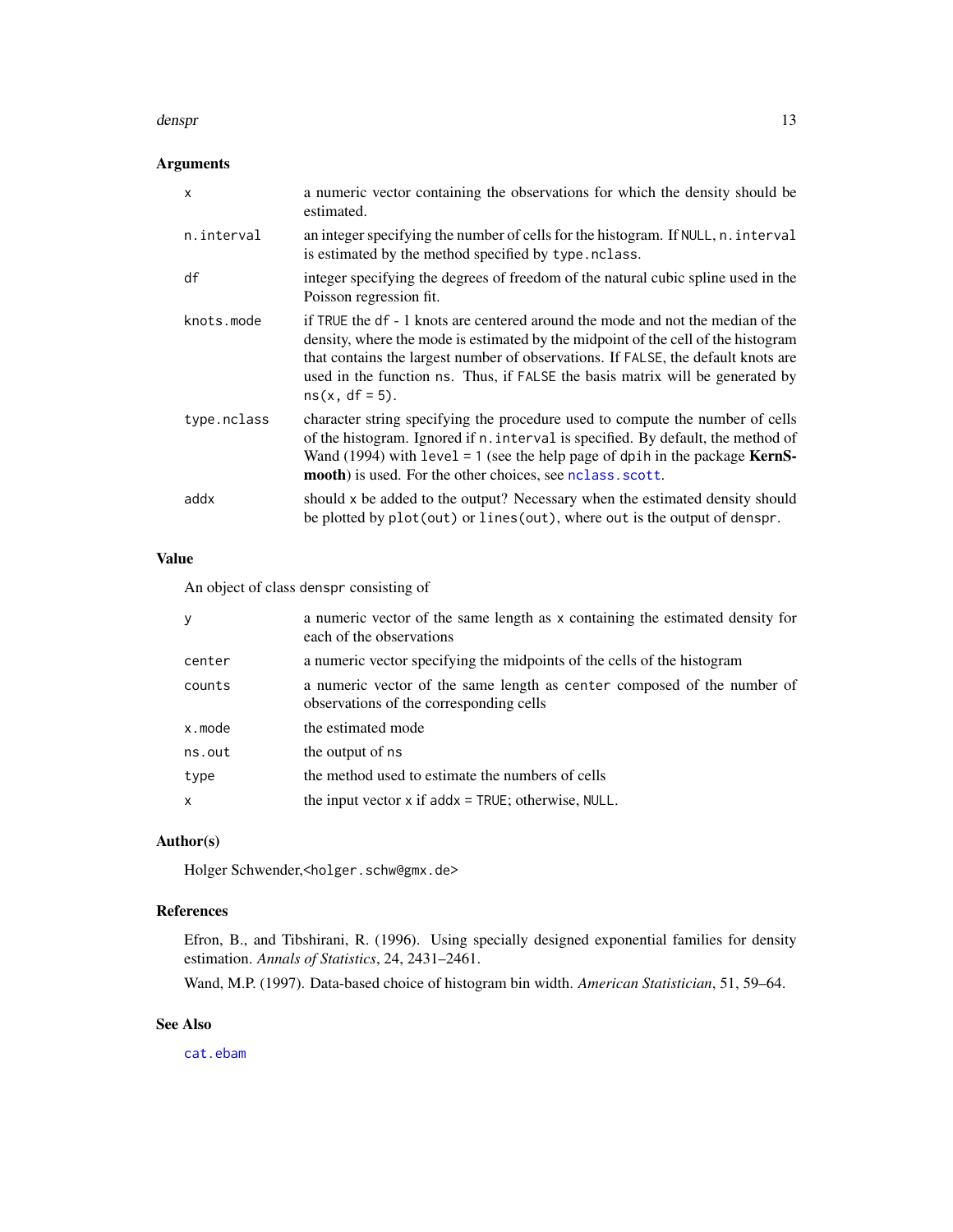<span id="page-13-0"></span>14 ebam

#### Examples

```
## Not run:
# Generating some random data.
x < - rnorm(10000)
out <- denspr(x, addx=TRUE)
plot(out)
# Or for an asymmetric density.
x <- rchisq(10000, 2)
out <- denspr(x, df=3, addx=TRUE)
plot(out)
## End(Not run)
```
<span id="page-13-1"></span>ebam *Empirical Bayes Analysis of Microarrays*

## Description

Performs an Empirical Bayes Analysis of Microarrays (EBAM). It is possible to perform one and two class analyses using either a modified t-statistic or a (standardized) Wilcoxon rank statistic, and a multiclass analysis using a modified F-statistic. Moreover, this function provides a EBAM procedure for categorical data such as SNP data and the possibility to employ an user-written score function.

#### Usage

```
ebam(x, cl, method = z.ebam, delta = 0.9, which.a0 = NULL,
    control = ebamControl(), gene.names = dimnames(x)[[1]],
     ...)
```

| X  | either a matrix, a data frame or an ExpressionSet object, or the output of f ind. a0,<br>i.e.\ an object of class $FindA0$ . Can also be a list (if method = chisq.ebam<br>or method = trend, ebam). For the latter case, see chisq, ebam. If $x$ is not a<br>FindA0 object, then each row of $x$ (or exprs $(x)$ , respectively) must correspond<br>to a variable (e.g., a gene or a SNP), and each column to a sample. |
|----|--------------------------------------------------------------------------------------------------------------------------------------------------------------------------------------------------------------------------------------------------------------------------------------------------------------------------------------------------------------------------------------------------------------------------|
| cl | a specification of the class labels of the samples. Ignored if x is a FindA0 object.<br>Needs not to be specified if x is a list.                                                                                                                                                                                                                                                                                        |
|    | Typically, c1 is specified by a vector of length $ncol(x)$ . In the two class paired<br>case, c1 can also be a matrix with $ncol(x)$ rows and 2 columns. If x is an<br>Expression Set object, c1 can also be a character string naming the column of<br>$pData(x)$ that contains the class labels of the samples.                                                                                                        |
|    | In the one-class case, c1 should be a vector of 1's.                                                                                                                                                                                                                                                                                                                                                                     |
|    | In the two class unpaired case, c1 should be a vector containing 0's (specifying<br>the samples of, e.g., the control group) and 1's (specifying, e.g., the case group).                                                                                                                                                                                                                                                 |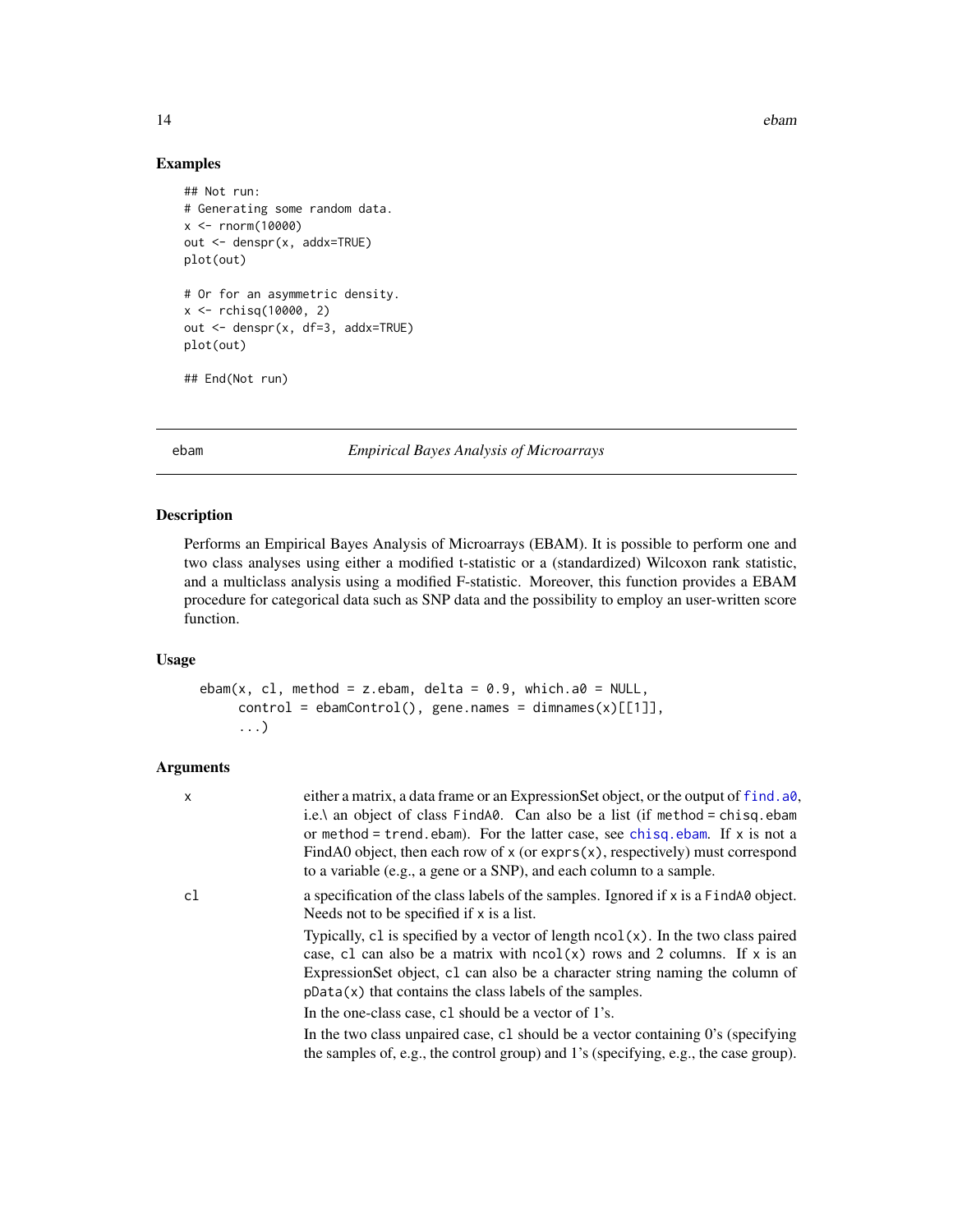| method     | In the two class paired case, c1 can be either a numeric vector or a numeric<br>matrix. If it is a vector, then c1 has to consist of the integers between -1 and<br>$-n/2$ (e.g., before treatment group) and between 1 and $n/2$ (e.g., after treatment<br>group), where <i>n</i> is the length of c1 and <i>k</i> is paired with $-k$ , $k = 1, , n/2$ .<br>If c1 is a matrix, one column should contain -1's and 1's specifying, e.g., the<br>before and the after treatment samples, respectively, and the other column should<br>contain integer between 1 and $n/2$ specifying the $n/2$ pairs of observations.<br>In the multiclass case and if method = $chisq.ebam$ or method = $trend.ebam, c1$<br>should be a vector containing integers between 1 and $q$ , where $q$ is the number<br>of groups. In the two latter cases, c1 needs not to be specified, if x is a list. For<br>details, see chisq.ebam.<br>For examples of how c1 can be specified, see the manual of siggenes.<br>a character string or name specifying the method or function that should be used<br>in the computation of the expression score $z$ .<br>If method = z.ebam, a modified t- or F-statistic, respectively, will be computed<br>as proposed by Efron et al. (2001).<br>If method = wilc.ebam, a (standardized) Wilcoxon sum / signed rank statistic<br>will be used as expression score.<br>For an analysis of categorical data such as SNP data, method can be set to<br>chisq.ebam. In this case, Pearson's Chi-squared statistic is computed for each<br>row. |
|------------|--------------------------------------------------------------------------------------------------------------------------------------------------------------------------------------------------------------------------------------------------------------------------------------------------------------------------------------------------------------------------------------------------------------------------------------------------------------------------------------------------------------------------------------------------------------------------------------------------------------------------------------------------------------------------------------------------------------------------------------------------------------------------------------------------------------------------------------------------------------------------------------------------------------------------------------------------------------------------------------------------------------------------------------------------------------------------------------------------------------------------------------------------------------------------------------------------------------------------------------------------------------------------------------------------------------------------------------------------------------------------------------------------------------------------------------------------------------------------------------------------------------------------------------------------------------|
|            | If the variables are ordinal and a trend test should be applied (e.g., in the two-<br>class case, the Cochran-Armitage trend test), method = trend. ebam can be em-<br>ployed.                                                                                                                                                                                                                                                                                                                                                                                                                                                                                                                                                                                                                                                                                                                                                                                                                                                                                                                                                                                                                                                                                                                                                                                                                                                                                                                                                                               |
|            | It is also possible to employ an user-written function for computing an user-<br>specified expression score. For details, see the vignette of siggenes.                                                                                                                                                                                                                                                                                                                                                                                                                                                                                                                                                                                                                                                                                                                                                                                                                                                                                                                                                                                                                                                                                                                                                                                                                                                                                                                                                                                                      |
| delta      | a numeric vector consisting of probabilities for which the number of differen-<br>tially expressed genes and the FDR should be computed, where a gene is called<br>differentially expressed if its posterior probability is larger than $\Delta$ .                                                                                                                                                                                                                                                                                                                                                                                                                                                                                                                                                                                                                                                                                                                                                                                                                                                                                                                                                                                                                                                                                                                                                                                                                                                                                                           |
| which.a0   | an integer between 1 and the length of quan. a0 of find. a0. If NULL, the sug-<br>gested choice of find. a0 is used. Ignored if x is a matrix, data frame or Expres-<br>sionSet object.                                                                                                                                                                                                                                                                                                                                                                                                                                                                                                                                                                                                                                                                                                                                                                                                                                                                                                                                                                                                                                                                                                                                                                                                                                                                                                                                                                      |
| control    | further arguments for controlling the EBAM analysis. For these arguments, see<br>ebamControl.                                                                                                                                                                                                                                                                                                                                                                                                                                                                                                                                                                                                                                                                                                                                                                                                                                                                                                                                                                                                                                                                                                                                                                                                                                                                                                                                                                                                                                                                |
| gene.names | a vector of length $nrow(x)$ specifying the names of the variables. By default,<br>the row names of the matrix / data frame comprised by x are used.                                                                                                                                                                                                                                                                                                                                                                                                                                                                                                                                                                                                                                                                                                                                                                                                                                                                                                                                                                                                                                                                                                                                                                                                                                                                                                                                                                                                         |
| .          | further arguments of the specific EBAM methods. If method = z.ebam, see<br>z.ebam. If method = wilc.ebam, see wilc.ebam. If method = chisq.ebam, see<br>chisq.ebam.                                                                                                                                                                                                                                                                                                                                                                                                                                                                                                                                                                                                                                                                                                                                                                                                                                                                                                                                                                                                                                                                                                                                                                                                                                                                                                                                                                                          |

## Value

An object of class EBAM.

## Author(s)

Holger Schwender, <holger.schw@gmx.de>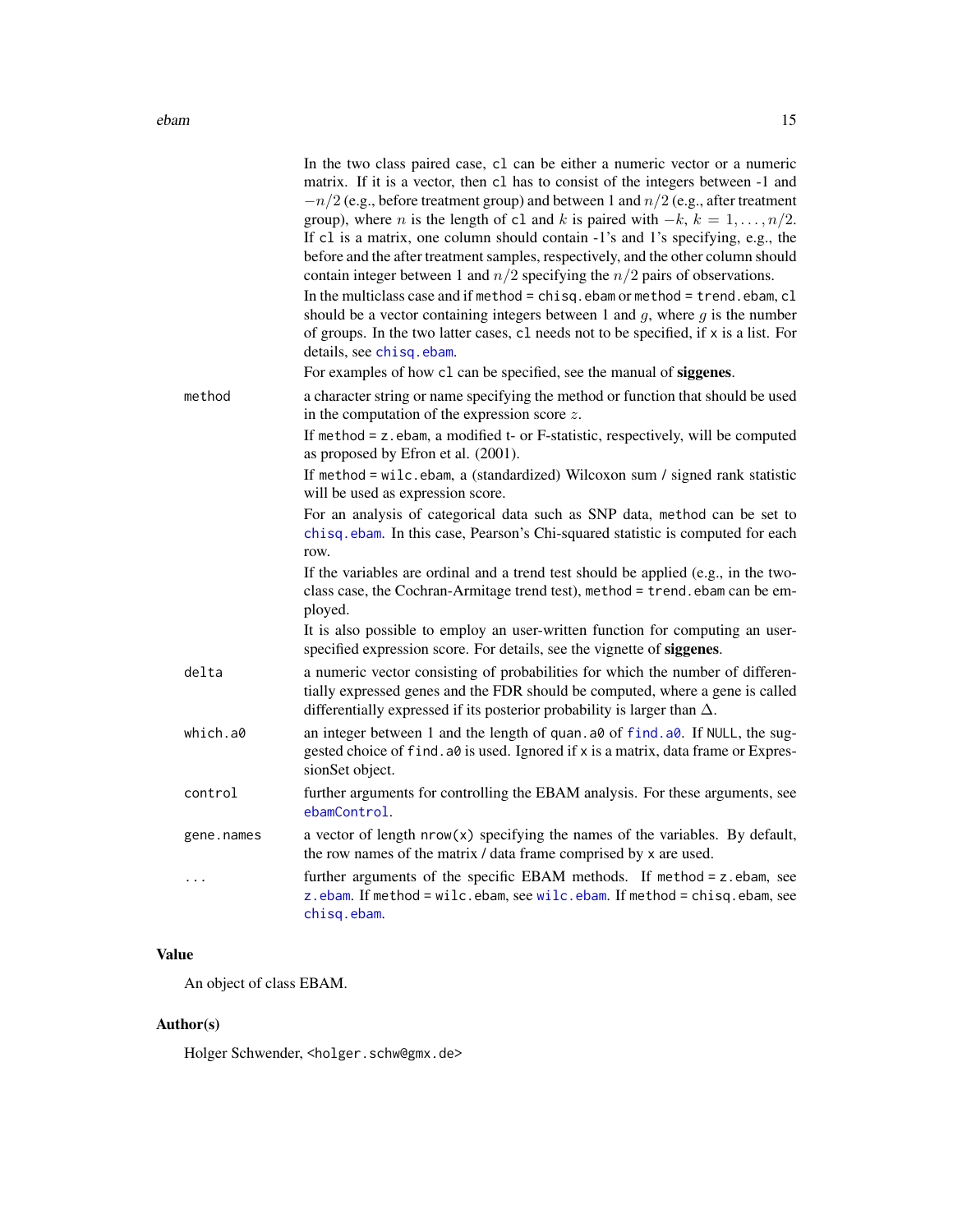#### References

Efron, B., Tibshirani, R., Storey, J.D. and Tusher, V. (2001). Empirical Bayes Analysis of a Microarray Experiment. *JASA*, 96, 1151-1160.

Schwender, H., Krause, A., and Ickstadt, K. (2006). Identifying Interesting Genes with siggenes. *RNews*, 6(5), 45-50.

Storey, J.D. and Tibshirani, R. (2003). Statistical Significance for Genome-Wide Studies. *Proceedings of the National Academy of Sciences*, 100, 9440-9445.

#### See Also

[EBAM-class](#page-16-1), [find.a0](#page-20-1), [z.ebam](#page-71-1), [wilc.ebam](#page-67-1), [chisq.ebam](#page-1-1)

#### Examples

```
## Not run:
 # Load the data of Golub et al. (1999) contained in the package multtest.
 data(golub)
 # golub.cl contains the class labels.
 golub.cl
 # Perform an EBAM analysis for the two class unpaired case assuming
 # unequal variances. Specify the fudge factor a0 by the suggested
 # choice of find.a0
 find.out <- find.a0(golub, golub.cl, rand = 123)
 ebam.out <- ebam(find.out)
 ebam.out
 # Since a0 = 0 leads to the largest number of genes (i.e. the suggested
 # choice of a0), the following leads to the same results as the above
 # analysis (but only if the random number generator, i.e. rand, is set
 # to the same number).
 ebam.out2 \leq ebam(golub, golub.cl, a0 = 0, fast = TRUE, rand = 123)
 ebam.out2
 # If fast is set to TRUE in ebam, a crude estimate of the number of
 # falsely called genes is used (see the help file for z.ebam). This
 # estimate is always employed in find.a0.
 # The exact number is used in ebam when performing
 ebam.out3 <- ebam(golub, golub.cl, a0 = 0, rand = 123)
 ebam.out3
 # Since this is the recommended way, we use ebam.out3 at the end of
 # the Examples section for further analyses.
 # Perform an EBAM analysis for the two class unpaired case assuming
 # equal group variances. Set a0 = 0, and use B = 50 permutations
```

```
# of the class labels.
```
ebam.out4 <- ebam(golub, golub.cl,  $a0 = 0$ , var.equal = TRUE,  $B = 50$ ,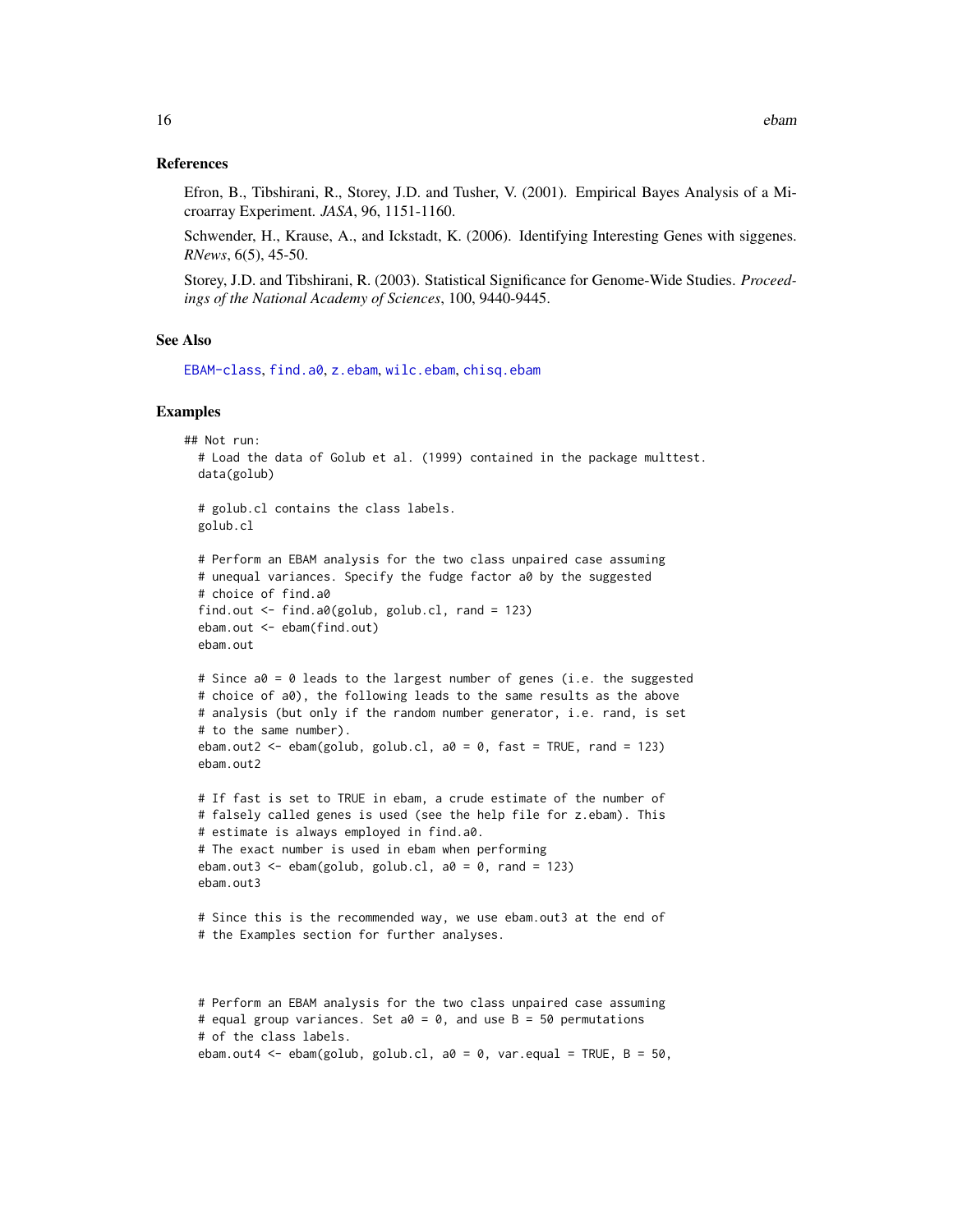```
rand = 123)
 ebam.out4
 # Perform an EBAM analysis for the two class unpaired cased assuming
 # unequal group variances. Use the median (i.e. the 50% quantile)
 # of the standard deviations of the genes as fudge factor a0. And
 # obtain the number of genes and the FDR if a gene is called
 # differentially when its posterior probability is larger than
 # 0.95.
 ebam.out5 <- ebam(golub, golub.cl, quan.a0 = 0.5, delta = 0.95,
    rand = 123)
 ebam.out5
 # For the third analysis, obtain the number of differentially
 # expressed genes and the FDR if a gene is called differentially
 # expressed if its posterior probability is larger than 0.8, 0.85,
 # 0.9, 0.95.
 print(ebam.out3, c(0.8, 0.85, 0.9, 0.95))
 # Generate a plot of the posterior probabilities for delta = 0.9.
 plot(ebam.out3, 0.9)
 # Obtain the list of genes called differentially expressed if their
 # posterior probability is larger than 0.99, and gene-specific
 # statistics for these variables such as their z-value and their
 # local FDR.
 summary(ebam.out3, 0.99)
## End(Not run)
```
<span id="page-16-1"></span>EBAM-class *Class EBAM*

#### **Description**

This is a class representation for the Empirical Bayes Analysis of Microarrays (EBAM) proposed by Efron et al. (2001).

#### Objects from the Class

Objects can be created using the function ebam.

## **Slots**

z: Object of class "numeric" representing the expression scores of the genes.

posterior: Object of class "numeric" representing the posterior probabilities of the genes.

p0: Object of class "numeric" specifying the prior probability that a gene is not differentially expressed.

local: Object of class "numeric" consisting of the local FDR estimates for the genes.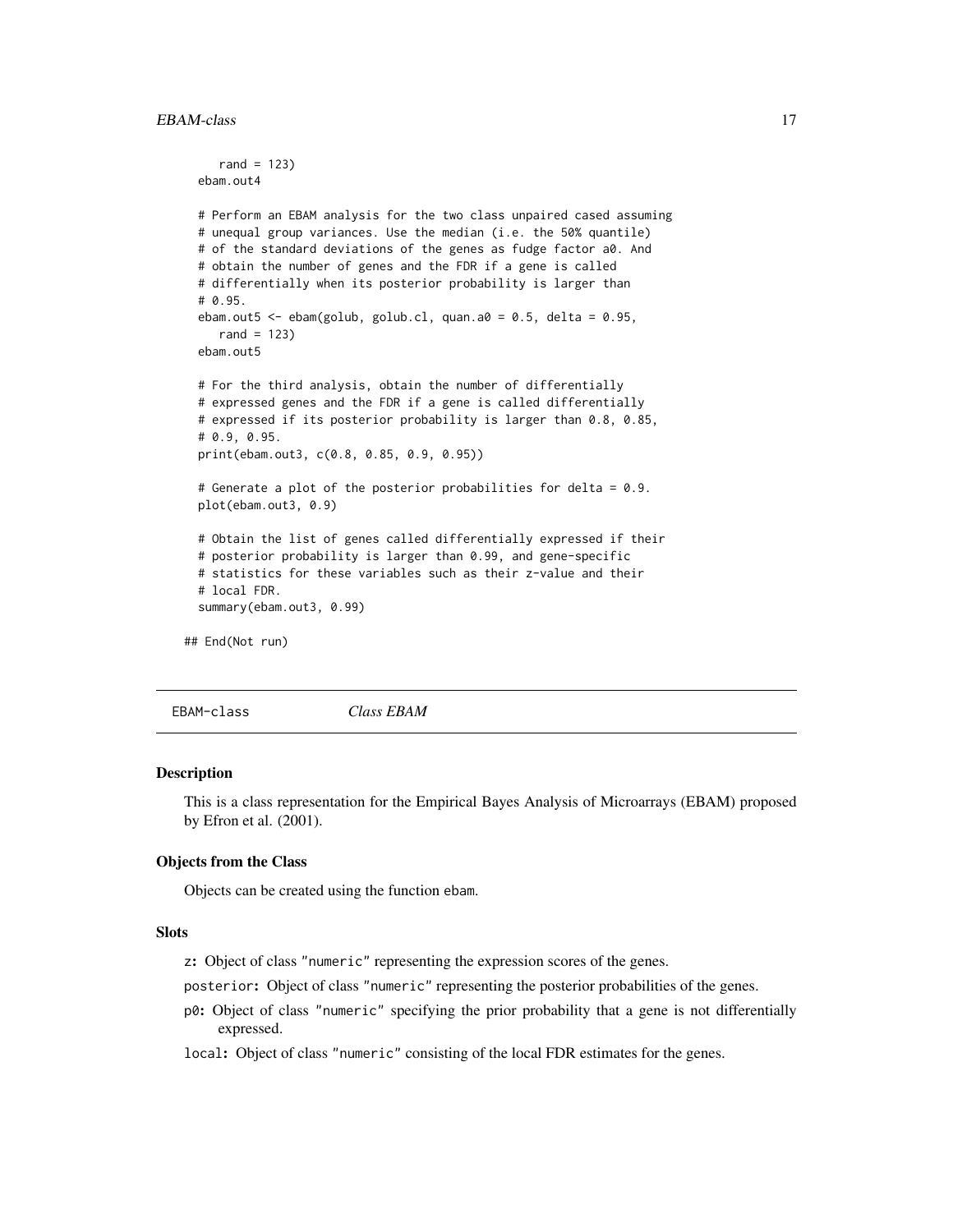- mat.fdr: Object of class "matrix" containing general statistics such as the number of differentially expressed genes and the estimated FDR for the specified values of delta.
- a0: Object of class "numeric" specifying the used value of the fudge factor. If not computed, a0 will be set to numeric(0).
- mat.samp: Object of class "matrix" containing the permuted group labels used in the estimation of the null distribution. Each row represents one permutation, each column one observation (pair). If no permutation procedure has been used, mat. samp will be set to matrix (numeric( $\emptyset$ )).
- vec.pos: Object of class "numeric" consisting of the number of positive permuted test scores that are absolutely larger than the test score of a particular gene for each gene. If not computed vec.pos is set to numeric(0).
- vec.neg: Object of class "numeric" consisting of the number of negative permuted test scores that are absolutely larger than the test score of a particular gene for each gene. If not computed vec.neg is set to numeric(0).
- msg: Object of class "character" containing information about, e.g., the type of analysis. msg is printed when the functions print and summary are called.
- chip: Object of class "character" naming the microarray used in the analysis. If no information about the chip is available, chip will be set to "".

#### Methods

- **plot** signature(object = "EBAM"): Generates a plot of the posterior probabilities of the genes for a specified value of  $\Delta$ . For details, see help.ebam(plot). For the arguments, see args.ebam(plot).
- print signature(object = "EBAM"): Prints general information such as the number of differentially expressed genes and the estimated FDR for several values of  $\Delta$ . For details, see help.ebam(print). Arguments can be listed by args.ebam(print).
- show signature(object = "EBAM"): Shows the output of an EBAM analysis.
- summary signature(object = "EBAM"): Summarizes the results of an EBAM analysis for a specified value of  $\Delta$ . For details, see help.ebam(summary). For the arguments, see args.ebam(summary).

## Author(s)

Holger Schwender, <holger.schw@gmx.de>

#### References

Efron, B., Tibshirani, R., Storey, J.D. and Tusher, V. (2001). Empirical Bayes Analysis of a Microarray Experiment, *JASA*, 96, 1151-1160.

Schwender, H., Krause, A. and Ickstadt, K. (2003). Comparison of the Empirical Bayes and the Significance Analysis of Microarrays. *Technical Report*, SFB 475, University of Dortmund, Germany.

#### See Also

[ebam](#page-13-1), [find.a0](#page-20-1), [FindA0-class](#page-22-1)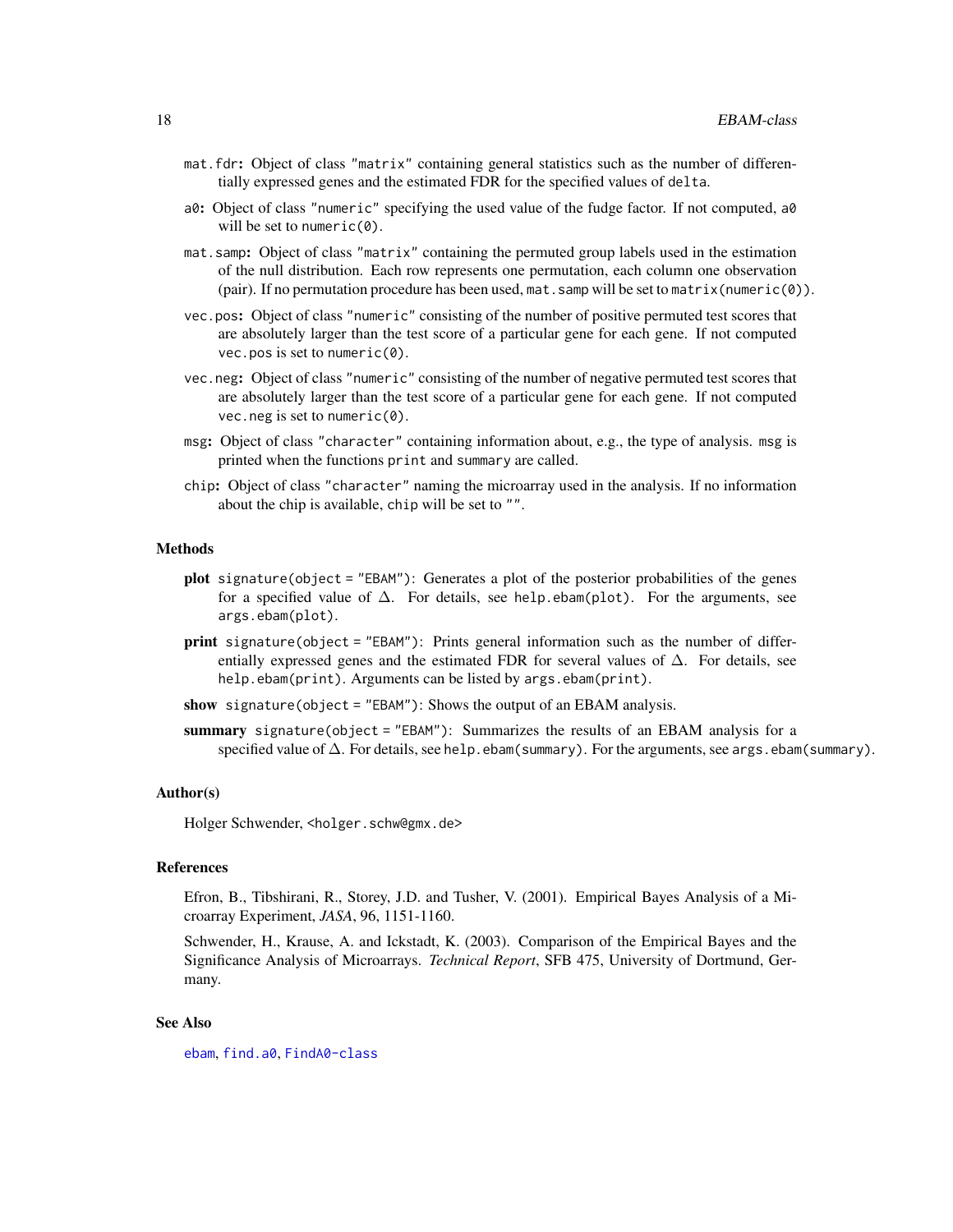#### <span id="page-18-0"></span>ebamControl 19

#### Examples

```
## Not run:
 # Load the data of Golub et al. (1999) contained in the package multtest.
 data(golub)
 # golub.cl contains the class labels.
 golub.cl
 # Perform an EBAM analysis for the two class unpaired case assuming
 # unequal variances. Specify the fudge factor a0 by the suggested
 # choice of find.a0
 find.out <- find.a0(golub, golub.cl, rand = 123)
 ebam.out <- ebam(find.out)
 ebam.out
 # Obtain the number of differentially
 # expressed genes and the FDR if a gene is called differentially
 # expressed if its posterior probability is larger than 0.8, 0.85,
 # 0.9, 0.95.
 print(ebam.out, c(0.8, 0.85, 0.9, 0.95))
 # Generate a plot of the posterior probabilities for delta = 0.9.
 plot(ebam.out, 0.9)
 # Obtain the list of genes called differentially expressed if their
 # posterior probability is larger than 0.99, and gene-specific
 # statistics for these variables such as their z-value and their
 # local FDR.
 summary(ebam.out, 0.9)
```
## End(Not run)

<span id="page-18-1"></span>

ebamControl *Further EBAM Arguments*

## <span id="page-18-2"></span>**Description**

Specifies most of the optional arguments of ebam and find.a0.

## Usage

```
ebamControl(p0 = NA, p0. estimation = c("splines", "interval", "adhoc"),
   lambda = NULL, ncs.value = "max", use.weights = FALSE)
find.a0Control(p0.estimation = c("splines", "adhoc", "interval"),
   lambda = NULL, ncs.value = "max", use.weights = FALSE,
   n.chunk = 5, n.interval = 139, df.ratio = NULL)
```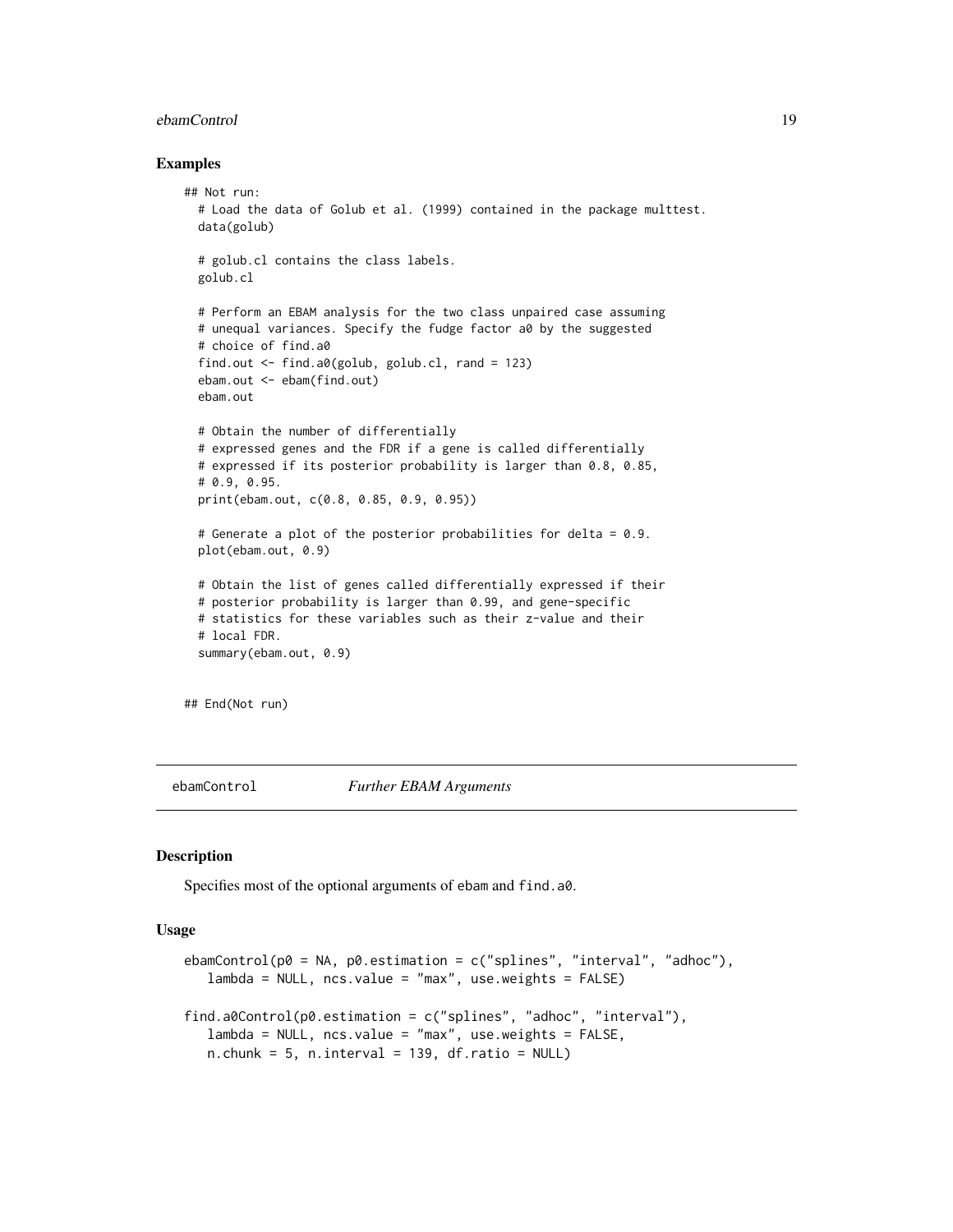## Arguments

| p0            | a numeric value specifying the prior probability $p_0$ that a gene is not differen-<br>tially expressed. If NA, p0 will be estimated automatically.                                                                                                                                                   |
|---------------|-------------------------------------------------------------------------------------------------------------------------------------------------------------------------------------------------------------------------------------------------------------------------------------------------------|
| p0.estimation | either "splines" (default), "interval", or "adhoc". If "splines", the spline<br>based method of Storey and Tibshirani (2003) is used to estimate $p_0$ . If "adhoc"<br>("interval"), the adhoc (interval based) method proposed by Efron et al.\<br>$(2001)$ is used to estimate $p_0$ .              |
| lambda        | a numeric vector or value specifying the $\lambda$ values used in the estimation of $p_0$ .<br>If NULL, lambda is set to seq(0, 0.95, 0.05) if $p0$ . estimation = "splines",<br>and to $0.5$ if $p0$ . estimation = "interval". Ignored if $p0$ . estimation = "adhoc".<br>For details, see pi0.est. |
| ncs.value     | a character string. Only used if $p\emptyset$ estimation = "splines" and lambda is a<br>vector. Either "max" or "paper". For details, see pi0.est.                                                                                                                                                    |
| use.weights   | should weights be used in the spline based estimation of $p_0$ ? If TRUE, 1 - lambda<br>is used as weights. For details, see pi0.est.                                                                                                                                                                 |
| n.chunk       | an integer specifying in how many subsets the B permutations should be split<br>when computing the permuted test scores.                                                                                                                                                                              |
| n.interval    | the number of intervals used in the logistic regression with repeated observations<br>for estimating the ratio $f_0/f$ .                                                                                                                                                                              |
| df.ratio      | integer specifying the degrees of freedom of the natural cubic spline used in the<br>logistic regression with repeated observations.                                                                                                                                                                  |
|               |                                                                                                                                                                                                                                                                                                       |

## Details

These parameters should only be changed if they are fully understood.

#### Value

A list containing the values of the parameters that are used in [ebam](#page-13-1) or [find.a0](#page-20-1), respectively.

#### Author(s)

Holger Schwender, <holger.schwender@udo.edu>

## References

Efron, B., Tibshirani, R., Storey, J.D. and Tusher, V. (2001). Empirical Bayes Analysis of a Microarray Experiment. *JASA*, 96, 1151-1160.

Storey, J.D. and Tibshirani, R. (2003). Statistical Significance for Genome-Wide Studies. *Proceedings of the National Academy of Sciences*, 100, 9440-9445.

## See Also

[limma2ebam](#page-32-1), [ebam](#page-13-1), [find.a0](#page-20-1)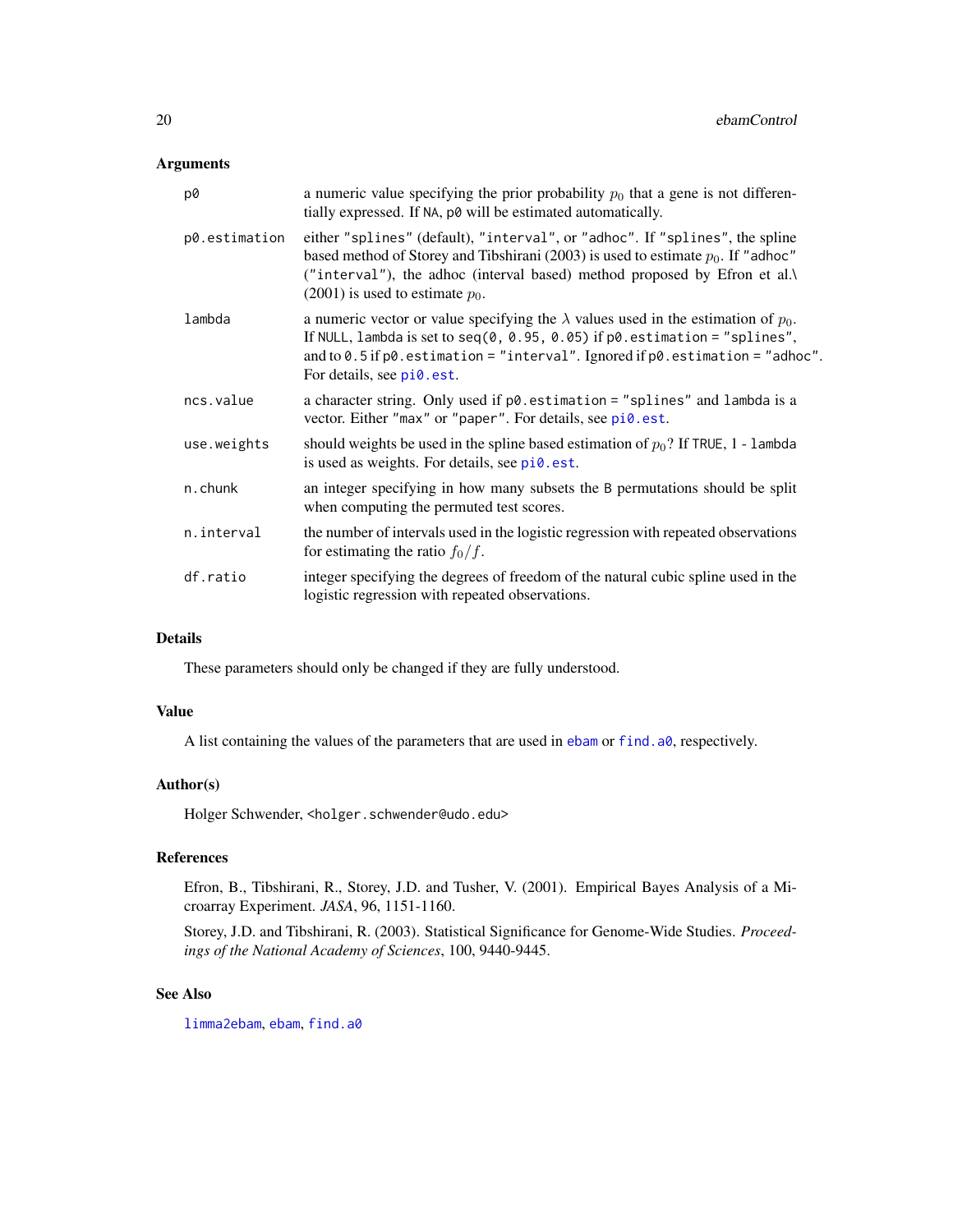<span id="page-20-1"></span><span id="page-20-0"></span>

Suggests an optimal value for the fudge factor in an EBAM analysis as proposed by Efron et al. (2001).

## Usage

```
find.a0(data, cl, method = z.find, B = 100, delta = 0.9,
   quan.a0 = (0:5)/5, include.zero = TRUE,
   control = find.a0Control(), gene.names = dimnames(data)[[1]],
   rand = NA, ...
```

| data   | a matrix, data frame or an ExpressionSet object. Each row of data (or exprs(data),<br>respectively) must correspond to a variable (e.g., a gene), and each column to a<br>sample (i.e.\ an observation).                                                                                                                                                                                                                                                                                                                                                                                                              |
|--------|-----------------------------------------------------------------------------------------------------------------------------------------------------------------------------------------------------------------------------------------------------------------------------------------------------------------------------------------------------------------------------------------------------------------------------------------------------------------------------------------------------------------------------------------------------------------------------------------------------------------------|
| cl     | a numeric vector of length ncol (data) containing the class labels of the sam-<br>ples. In the two class paired case, c1 can also be a matrix with ncol (data) rows<br>and 2 columns. If data is an ExpressionSet object, c1 can also be a character<br>string naming the column of pData(data) that contains the class labels of the<br>samples.                                                                                                                                                                                                                                                                     |
|        | In the one-class case, c1 should be a vector of 1's.                                                                                                                                                                                                                                                                                                                                                                                                                                                                                                                                                                  |
|        | In the two class unpaired case, c1 should be a vector containing $0$ 's (specifying<br>the samples of, e.g., the control group) and 1's (specifying, e.g., the case group).                                                                                                                                                                                                                                                                                                                                                                                                                                           |
|        | In the two class paired case, c1 can be either a numeric vector or a numeric<br>matrix. If it is a vector, then c1 has to consist of the integers between -1 and<br>$-n/2$ (e.g., before treatment group) and between 1 and $n/2$ (e.g., after treatment<br>group), where <i>n</i> is the length of c1 and <i>k</i> is paired with $-k$ , $k = 1, , n/2$ .<br>If c1 is a matrix, one column should contain -1's and 1's specifying, e.g., the<br>before and the after treatment samples, respectively, and the other column should<br>contain integer between 1 and $n/2$ specifying the $n/2$ pairs of observations. |
|        | In the multiclass case and if method = cat.stat, cl should be a vector contain-<br>ing integers between 1 and $g$ , where $g$ is the number of groups.                                                                                                                                                                                                                                                                                                                                                                                                                                                                |
|        | For examples of how c1 can be specified, see the manual of siggenes.                                                                                                                                                                                                                                                                                                                                                                                                                                                                                                                                                  |
| method | the name of a function for computing the numerator and the denominator of<br>the test statistic of interest, and for specifying other objects required for the<br>identification of the fudge factor. The default function z.find provides these<br>objects for t- and F-statistics. It is, however, also possible to employ an user-<br>written function. For how to write such a function, see the vignette of siggenes.                                                                                                                                                                                            |
| B      | the number of permutations used in the estimation of the null distribution.                                                                                                                                                                                                                                                                                                                                                                                                                                                                                                                                           |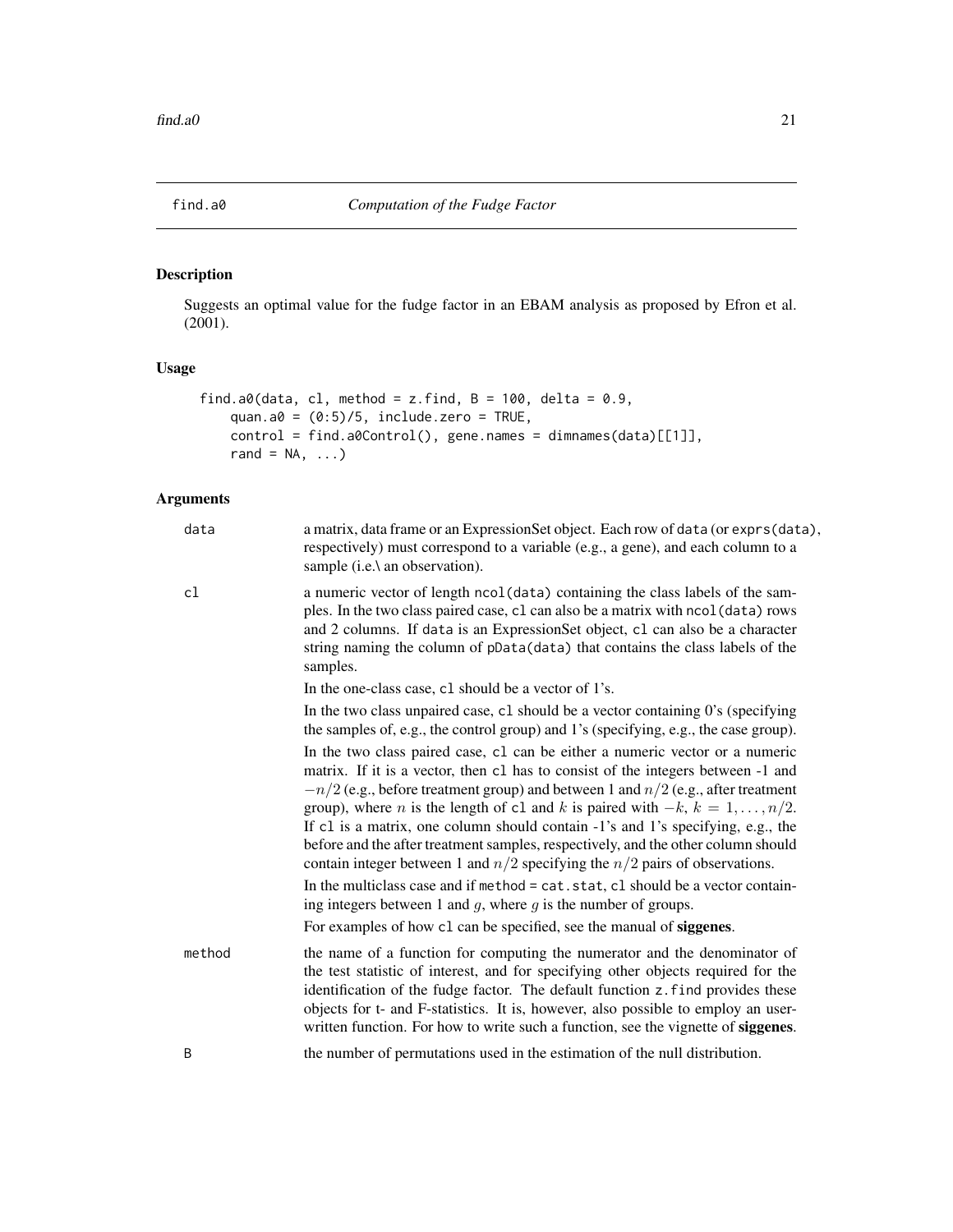| delta        | a probability. All genes showing a posterior probability that is larger than or<br>equal to delta are called differentially expressed.  |
|--------------|-----------------------------------------------------------------------------------------------------------------------------------------|
| quan.a0      | a numeric vector indicating over which quantiles of the standard deviations of<br>the genes the fudge factor $a_0$ should be optimized. |
| include.zero | should $a_0 = 0$ , i.e. the not-modified test statistic also be a possible choice for<br>the fudge factor?                              |
| control      | further arguments for controlling the EBAM analysis with find. a0. For these<br>arguments, see find. a0Control.                         |
| gene.names   | a character vector of length nrow (data) containing the names of the genes. By<br>default, the row names of data are used.              |
| rand         | integer. If specified, i.e. not NA, the random number generator will be set into a<br>reproducible state.                               |
| $\cdot$      | further arguments for the function specified by fun. For further arguments of<br>$fun = z$ . find, see z. find.                         |

## Details

The suggested choice for the fudge factor is the value of  $a_0$  that leads to the largest number of genes showing a posterior probability larger than delta.

Actually, only the genes having a posterior probability larger than delta are called differentially expressed that do not exhibit a test score less extreme than the score of a gene whose posterior probability is less than delta. So, let's say, we have done an EBAM analysis with a t-test and we have ordered the genes by their t-statistic. Let's further assume that Gene 1 to Gene 5 (i.e. the five genes with the lowest t-statistics), Gene 7 and 8, Gene 3012 to 3020, and Gene 3040 to 3051 are the only genes that show a posterior probability larger than delta. Then, Gene 1 to 5, and 3040 to 3051 are called differentially expressed, but Gene 7 and 8, and 3012 to 3020 are not called differentially expressed, since Gene 6 and Gene 3021 to 3039 show a posterior probability less than delta.

#### Value

An object of class FindA0.

#### Note

The numbers of differentially expressed genes can differ between find. a0 and ebam, even though the same value of the fudge factor is used, since in find.a0 the observed and permuted test scores are monotonically transformed such that the observed scores follow a standard normal distribution (if the test statistic can take both positive and negative values) and an F-distribution (if the test statistic can only take positive values) for each possible choice of the fudge factor.

#### Author(s)

Holger Schwender, <holger.schw@gmx.de>

#### References

Efron, B., Tibshirani, R., Storey, J.D. and Tusher, V. (2001). Empirical Bayes Analysis of a Microarray Experiment, *JASA*, 96, 1151-1160.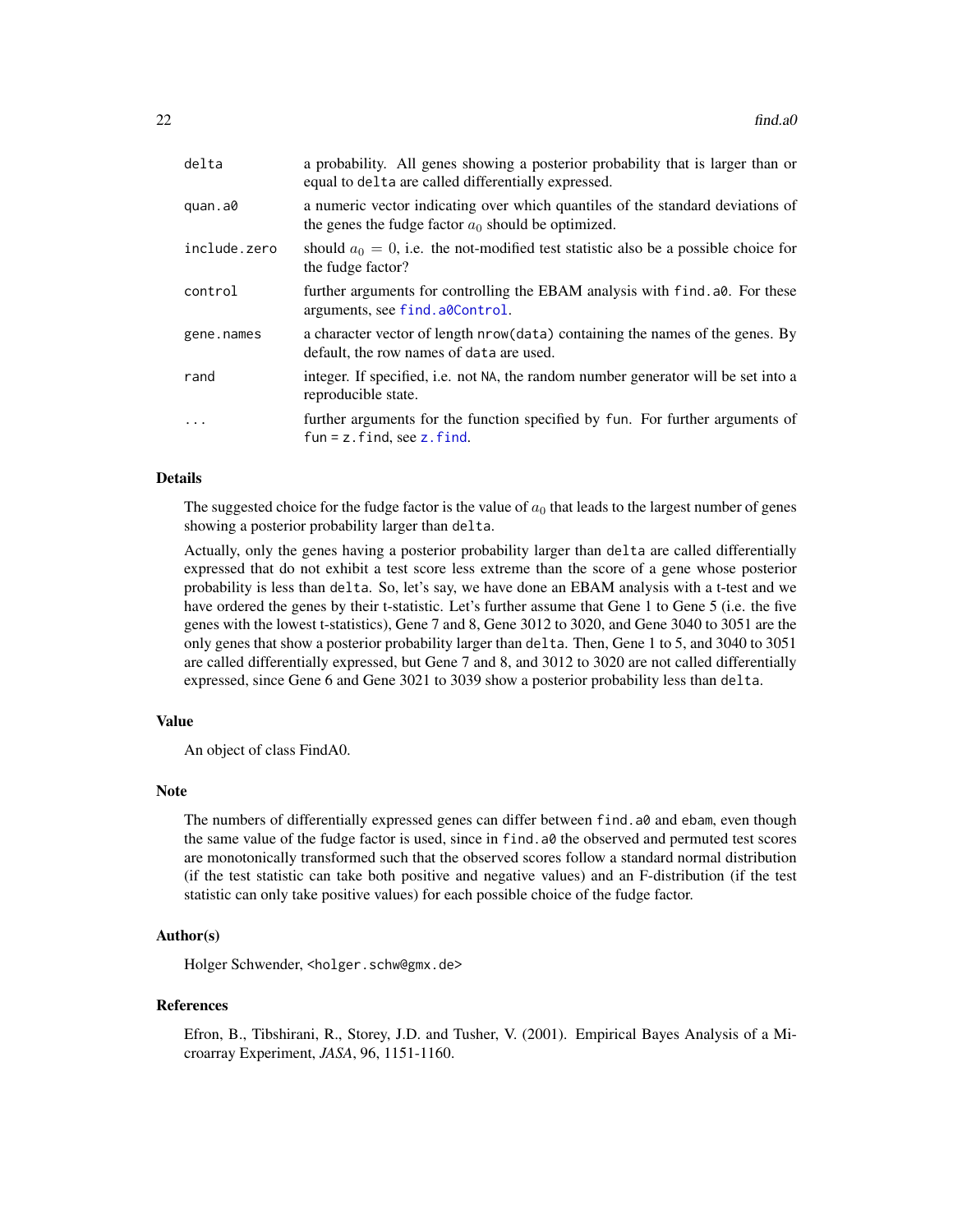#### <span id="page-22-0"></span>FindA0class 23

## See Also

[ebam](#page-13-1), [FindA0-class](#page-22-1), [find.a0Control](#page-18-2)

## Examples

```
## Not run:
 # Load the data of Golub et al. (1999) contained in the package multtest.
 data(golub)
 # golub.cl contains the class labels.
 golub.cl
 # Obtain the number of differentially expressed genes and the FDR for the
 # default set of values for the fudge factor.
 find.out <- find.a0(golub, golub.cl, rand = 123)
 find.out
 # Obtain the number of differentially expressed genes and the FDR when using
 # the t-statistic assuming equal group variances
 find.out2 \le find.a0(golub, golub.cl, var.equal = TRUE, rand = 123)
 # Using the Output of the first analysis with find.a0, the number of
 # differentially expressed genes and the FDR for other values of
 # delta, e.g., 0.95, can be obtained by
 print(find.out, 0.95)
 # The logit-transformed posterior probabilities can be plotted by
 plot(find.out)
 # To avoid the logit-transformation, set logit = FALSE.
 plot(find.out, logit = FALSE)
## End(Not run)
```
FindA0class *Class FindA0*

#### <span id="page-22-1"></span>Description

This is a class representation for the specification of the fudge factor in an EBAM analysis as proposed by Efron et al. (2001).

#### Objects from the Class

Objects can be created using the function find.a0.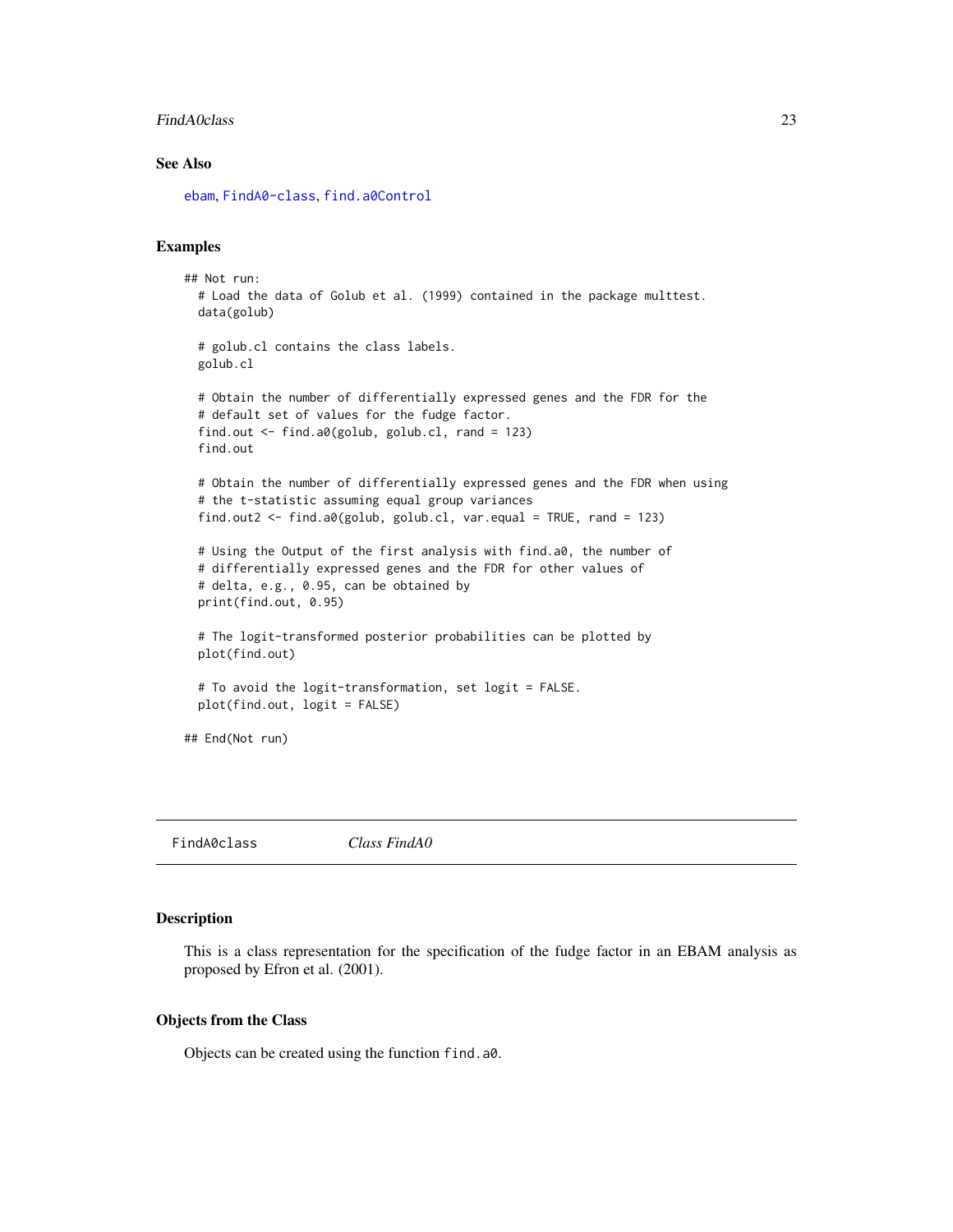- mat.z: Object of class "matrix" containing the expression scores of the genes for each of the possible values for the fudge factor, where each row corresponds to a gene, and each column to one of the values for the fudge factor  $a_0$ .
- mat.posterior: Object of class "matrix" consisting of the posterior probabilities of the genes for each of the possible values for the fudge factor, where each row of mat.posterior corresponds to a gene, and each column to one of the values for  $a_0$ . The probabilities in mat.posterior are computed using the monotonically transformed test scores (see the Details section of [find.a0](#page-20-1)).
- mat.center: Object of class "matrix" representing the centers of the nrow(mat.center) intervals used in the logistic regression with repeated observations for estimating  $f/f_0$  for each of the ncol(mat.center) possible values for the fudge factor.
- mat.success: Object of class "matrix" consisting of the numbers of observed test scores in the nrow(mat.success) intervals used in the logistic regression with repeated observations for each of the ncol (mat. success) possible values for the fudge factor.
- mat.failure: Object of class "matrix" containing the numbers of permuted test scores in the nrow(mat.failure) intervals used in the logistic regression with repeated observations for each of the ncol(mat.failure) possible values for the fudge factor.
- z.norm: Object of class "numeric" comprising the values of the nrow(mat.z) quantiles of the standard normal distribution (if any mat.  $z \le 0$ ) or an F-distribution (if all mat.  $z \ge 0$ ).
- p0: Object of class "numeric" specifying the prior probability that a gene is not differentially expressed.
- mat.a0: Object of class "data.frame" comprising the number of differentially expressed genes and the estimated FDR for the possible choices of the fudge factor specified by vec.a0.
- mat.samp: Object of class "matrix" consisting of the nrow{mat.samp} permutations of the class labels.
- vec.a0: Object of class "numeric" representing the possible values of the fudge factor  $a_0$ .
- suggested: Object of class "numeric" revealing the suggested choice for the fudge factor, i.e. the value of vec. a0 that leads to the largest number of differentially expressed genes.
- delta: Object of class "numeric" specifying the minimum posterior probability that a gene must have to be called differentially expressed.
- df.ratio: Object of class "numeric" representing the degrees of freedom of the natural cubic spline used in the logistic regression with repeated observations.
- msg: Object of class "character" containing information about, e.g., the type of analysis. msg is printed when print is called.
- chip: Object of class "character" naming the microarray used in the analysis. If no information about the chip is available, chip will be set to "".

#### Methods

plot signature(object = "FindA0"): Generates a plot of the (logit-transformed) posterior probabilities of the genes for a specified value of  $\Delta$  and a set of possible values for the fudge factor. For details, see help.finda0(plot). For the arguments, see args.finda0(plot).

## **Slots**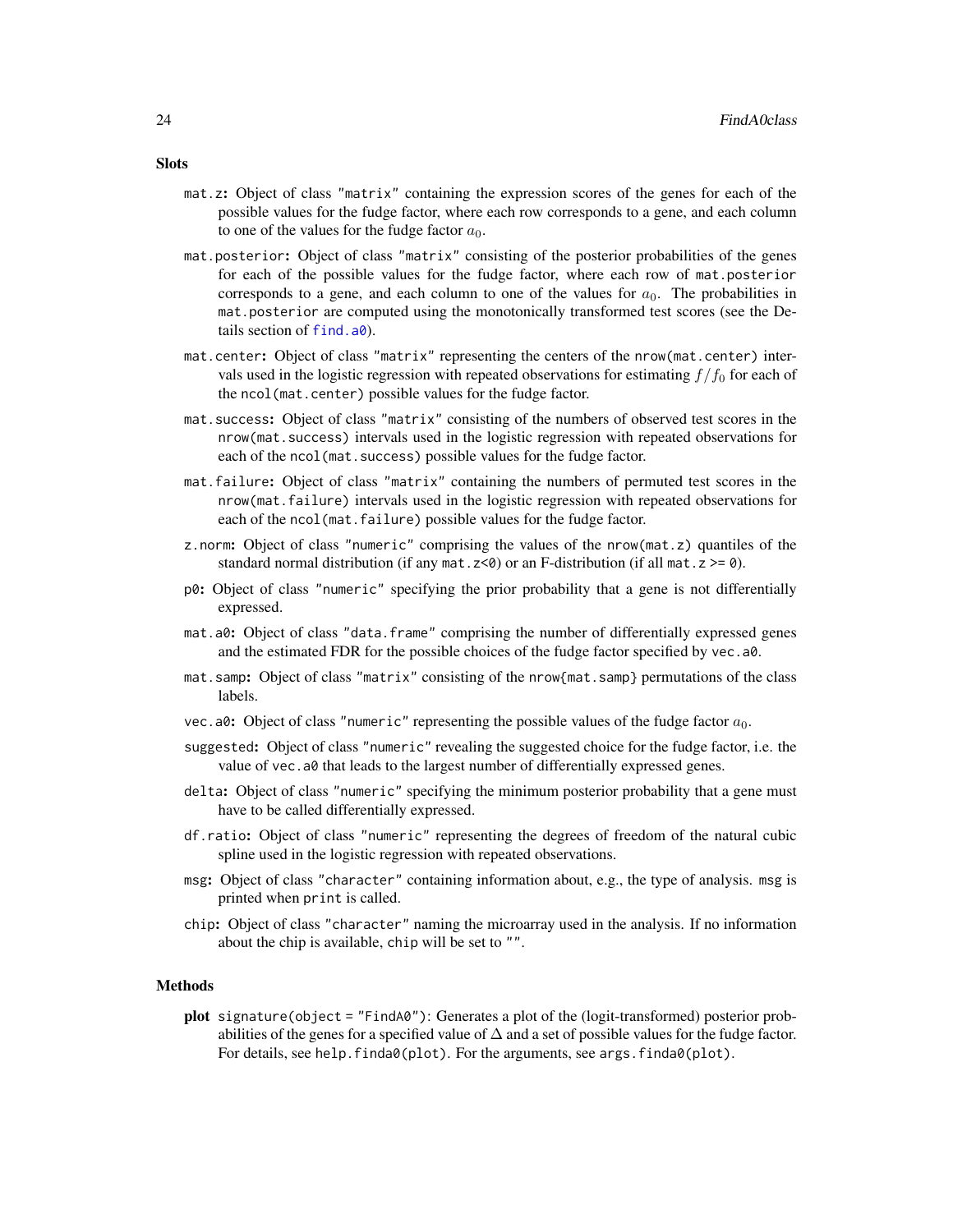#### <span id="page-24-0"></span>findDelta 25

print signature(object = "FindA0"): Prints the number of differentially expressed genes and the estimated FDR for each of the possible values of the fudge factor specified by vec.a0. For details, see help.finda0(print). For arguments, see args.finda0(print).

show signature(object = "FindA0"): Shows the output of an analysis with find.a0.

#### Author(s)

Holger Schwender, <holger.schw@gmx.de>

## References

Efron, B., Tibshirani, R., Storey, J.D. and Tusher, V. (2001). Empirical Bayes Analysis of a Microarray Experiment, *JASA*, 96, 1151-1160.

Schwender, H., Krause, A. and Ickstadt, K. (2003). Comparison of the Empirical Bayes and the Significance Analysis of Microarrays. *Technical Report*, SFB 475, University of Dortmund, Germany.

#### See Also

[find.a0](#page-20-1), [ebam](#page-13-1), [EBAM-class](#page-16-1)

findDelta *Finding the Threshold Delta*

#### **Description**

Computes the value of the threshold Delta for a given FDR or number of genes/variables in a SAM or EBAM analysis.

## Usage

```
findDelta(object, fdr = NULL, genes = NULL, prec = 6, initial = NULL,
  verbose = FALSE)
```

| object | either a SAM or an EBAM object.                                                                                                                                                 |
|--------|---------------------------------------------------------------------------------------------------------------------------------------------------------------------------------|
| fdr    | numeric value between 0 and 1 for which the threshold Delta and thus the num-<br>ber of genes/variables should be obtained. Only one of fdr and genes can be<br>specified.      |
| genes  | integer specifying the number of genes/variables for which the threshold Delta<br>and thus the estimated FDR should be obtained. Only one of fdr and genes can<br>be specified. |
| prec   | integer indicating the precision of the considered Delta values.                                                                                                                |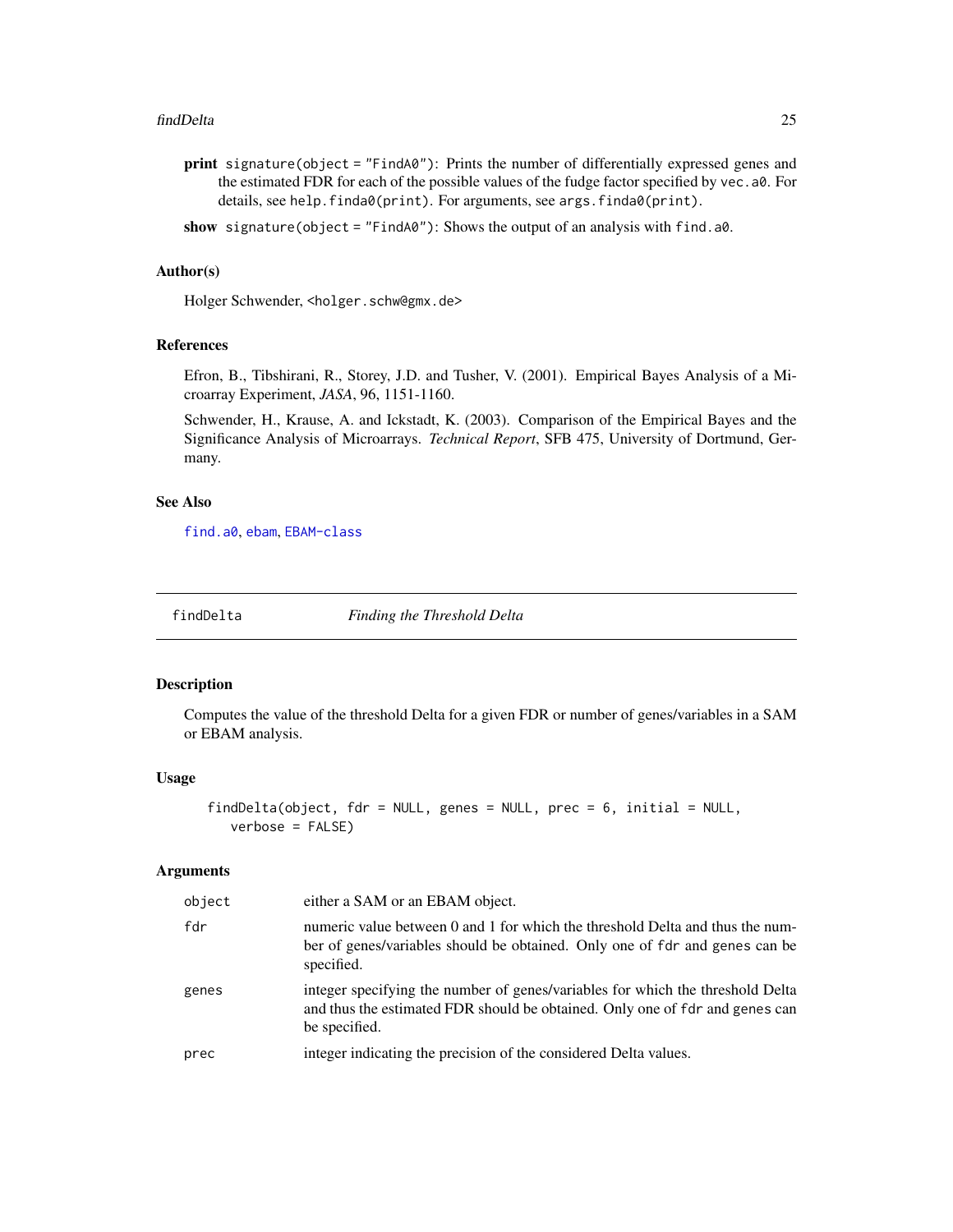<span id="page-25-0"></span>

| of Delta that is initially used in the search for Delta. Both values must be larger<br>than 0. If object is an EBAM object, both values must also be smaller than or<br>equal to 1. If not specified, the minimum is set to $0.1$ , and the maximum to either<br>the maximum posterior (EBAM) or the maximum absolute distance between the<br>observed and the corresponding expected values of the test statistic (SAM). | a numeric vector of length two containing the minimum and the maximum value |
|---------------------------------------------------------------------------------------------------------------------------------------------------------------------------------------------------------------------------------------------------------------------------------------------------------------------------------------------------------------------------------------------------------------------------|-----------------------------------------------------------------------------|
|                                                                                                                                                                                                                                                                                                                                                                                                                           |                                                                             |
|                                                                                                                                                                                                                                                                                                                                                                                                                           |                                                                             |
|                                                                                                                                                                                                                                                                                                                                                                                                                           |                                                                             |
|                                                                                                                                                                                                                                                                                                                                                                                                                           |                                                                             |
|                                                                                                                                                                                                                                                                                                                                                                                                                           |                                                                             |
| should more information about the search process be shown?<br>verbose                                                                                                                                                                                                                                                                                                                                                     |                                                                             |

## Value

If a value of Delta is found for the exact value of fdr or genes, then a vector of length 3 consisting of Delta and the corresponding number of genes and the estimated FDR. If such a value is not found, then a matrix with two rows and three columns, where the two rows contain the number of genes/variables and the estimated FDR for the two considered values of Delta that provide the closest upper and lower bounds to the desired FDR (if fdr is specified) or number of genes/variables (if genes is specified.)

#### Author(s)

Holger Schwender, <holger.schwender@udo.edu>

## See Also

[sam](#page-47-1), [ebam](#page-13-1)

fudge2 *Fudge Factor*

## Description

Computes the fudge factor as described by Tusher et al. (2001).

## Usage

```
fudge2(r, s, alpha = seq(0, 1, 0.05), include.zero = TRUE)
```

| $\mathsf{r}$ | a numeric vector. The numerator of the test statistic computed for each gene is<br>represented by one component of this vector.                                                                                                                                                       |
|--------------|---------------------------------------------------------------------------------------------------------------------------------------------------------------------------------------------------------------------------------------------------------------------------------------|
| <sub>S</sub> | a numeric vector. Each component of this vector corresponds to the denominator<br>of the test statistic of a gene.                                                                                                                                                                    |
| alpha        | a numeric value or vector specifying quantiles of the s values. If alpha is nu-<br>meric, this quantile of s will be used as fudge factor. Otherwise, the alpha<br>quantile of the s values is computed that is optimal following the criterion of<br>Tusher et al. $\lambda$ (2001). |
| include.zero | if TRUE, $s_0 = 0$ is also a possible choice for the fudge factor.                                                                                                                                                                                                                    |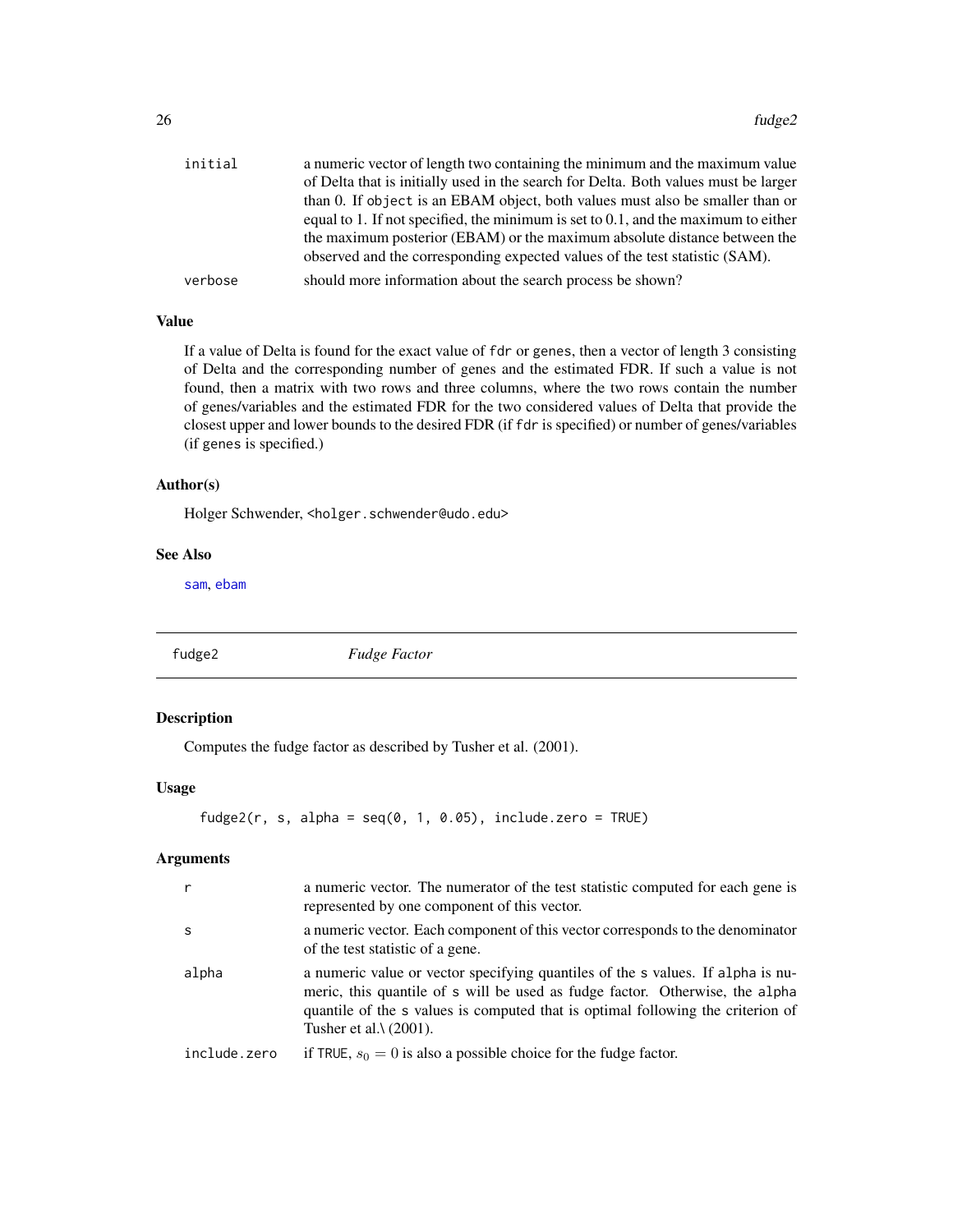## <span id="page-26-0"></span>fuzzy.ebam 27

#### Value

| s.zero    | the value of the fudge factor $s_0$ .                                                                                                                                                                  |
|-----------|--------------------------------------------------------------------------------------------------------------------------------------------------------------------------------------------------------|
| alpha.hat | the optimal quantile of the s values. If $s_0 = 0$ , alpha. hat will not be returned.                                                                                                                  |
| vec.cv    | the vector of the coefficients of variations. Following Tusher et al. (2001), the<br>optimal alpha quantile is given by the quantile that leads to the smallest CV of<br>the modified test statistics. |
| msg       | a character string summarizing the most important information about the fudge<br>factor.                                                                                                               |

## Author(s)

Holger Schwender, <holger.schw@gmx.de>

## References

Tusher, V., Tibshirani, R., and Chu, G. (2001). Significance Analysis of Microarrays Applied to the Ionizing Radiation Response. *PNAS*, 98, 5116-5121.

#### See Also

[SAM-class](#page-50-1),[sam](#page-47-1)

fuzzy.ebam *EBAM and SAM for Fuzzy Genotype Calls*

#### **Description**

Computes the required statistics for an Empirical Bayes Analysis of Microarrays (EBAM; Efron et al., 2001) or a Significant Analysis of Microarrays (SAM; Tusher et al., 2001), respectively, based on the score statistic proposed by Louis et al. (2010) for fuzzy genotype calls or approximate Bayes Factors (Wakefield, 2007) determined using this score statistic.

Should not be called directly, but via  $ebam(..., method = fuzzy.ebam)$  or  $sam(..., method =)$ fuzzy.stat), respectively.

#### Usage

```
fuzzy.ebam(data, cl, type = c("asymptotic", "permutation", "abf"), W = NULL,
   logbase = exp(1), addOne = TRUE, df.ratio = NULL, n.interval = NULL,
   df.dens = 5, knots.mode = TRUE, type.nclass = c("FD", "wand", "scott"),fast = FALSE, B = 100, B.more = 0.1, B.max = 30000, n.subset = 10, rand = NA)
fuzzy.stat(data, cl, type = c("asymptotic", "permutation", "abf"), W = NULL,
   logbase = exp(1), addOne = TRUE, B = 100, B.more = 0.1, B.max = 30000,
   n.subset = 10, rand = NA)
```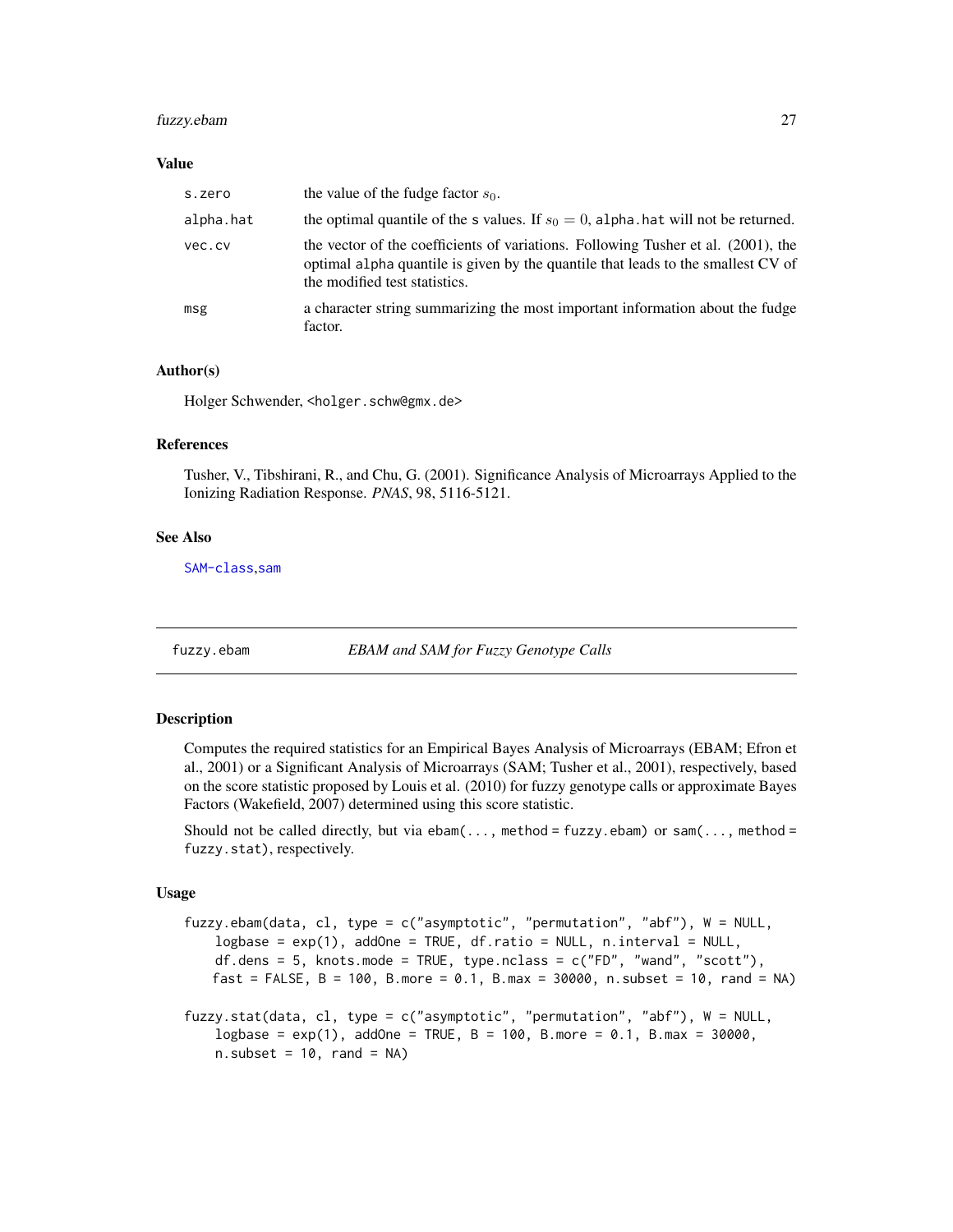| data               | a matrix containing fuzzy genotype calls. Such a matrix can, e.g., be generated<br>by the function getMatFuzzy from the R package scrime based on the confi-<br>dences for the three possible genotypes computed by preprocessing algorithms<br>such as CRLMM.                                                                                                                                                                                                                                                                                                                                                                                                                                                                                                                                                       |
|--------------------|----------------------------------------------------------------------------------------------------------------------------------------------------------------------------------------------------------------------------------------------------------------------------------------------------------------------------------------------------------------------------------------------------------------------------------------------------------------------------------------------------------------------------------------------------------------------------------------------------------------------------------------------------------------------------------------------------------------------------------------------------------------------------------------------------------------------|
| cl                 | a vector of zeros and ones specifying which of the columns of data contains<br>the fuzzy genotype calls for the cases $(1)$ and which the controls $(0)$ . Thus, the<br>length of c1 must be equal to the number of columns of data.                                                                                                                                                                                                                                                                                                                                                                                                                                                                                                                                                                                 |
| type               | a character string specifying how the analysis should be performed. If "asymptotic",<br>the trend statistic of Louis et al. (2010) is used directly, and EBAM or SAM<br>are performed assuming that under the null hypothesis this test statistic follows<br>am asymptotic standard normal distribution. If "permutation", a permutation<br>procedure is employed to estimate the null distribution of this test statistic. If<br>"abf", Approximate Bayes Factors (ABF) proposed by Wakefield (2007) are<br>determined from the trend statistic, and EBAM or SAM are performed on these<br>ABFs or transformations of these ABFs (see in particular logbase and addOne).<br>In the latter case, again, a permutation procedure is used in EBAM and SAM to,<br>e.g., compute posterior probabilities of association. |
| W                  | the prior variance. Must be either a positive value or a vector of length nrow (data)<br>consisting of positive values. Ignored if type = "asymptotic" or type = "permutation".<br>For details, see abf.                                                                                                                                                                                                                                                                                                                                                                                                                                                                                                                                                                                                             |
| logbase            | a numeric value larger than 1. If type = "abf", then the ABFs are not directly<br>used in the analysis, but a log-transformation (with base logbase) of the ABFs.<br>If the ABFs should not be transformed, logbase can be set to NA. Ignored if<br>$type = "asymptotic"$ or $type = "permutation".$                                                                                                                                                                                                                                                                                                                                                                                                                                                                                                                 |
| add <sub>One</sub> | should 1 be added to the ABF before it is log-transformed? If TRUE, log(ABF +<br>1, base=logbase) is used as test score in EBAM or SAM. If FALSE, log(ABF,<br>base = logbase) is considered. Only taken into account when type = "abf"<br>and logbase is not NA.                                                                                                                                                                                                                                                                                                                                                                                                                                                                                                                                                     |
| df.ratio           | integer specifying the degrees of freedom of the natural cubic spline used in<br>the logistic regression with repeated observations for estimating the ratio $f_0/f$ .<br>Ignored if type = "asymptotic". If not specified, df. ratio is set to 3 if type<br>= "abf", and to 5 if type = "permutation"                                                                                                                                                                                                                                                                                                                                                                                                                                                                                                               |
| n.interval         | the number of intervals used in the logistic regression with repeated observations<br>(if type = "permutation" or type = "abf"), or in the Poisson regression used<br>to estimate the density of the observed $z$ -values (if type = "asymptotic"). If<br>NULL, n. interval is estimated by the method specified by type. nclass, where<br>at least 139 intervals are considered if type = "permutation" or type = "abf".                                                                                                                                                                                                                                                                                                                                                                                            |
| df.dens            | integer specifying the degrees of freedom of the natural cubic spline used in<br>the Poisson regression to estimate the density of the observed $z$ -values in an<br>application of ebam with type = "asymptotic". Otherwise, ignored.                                                                                                                                                                                                                                                                                                                                                                                                                                                                                                                                                                               |
| knots.mode         | logical specifying whether the df.dens - 1 knots are centered around the mode<br>and not the median of the density when fitting the Poisson regression model to<br>estimate the density of the observed $z$ -values in an application of ebam with type<br>= "asymptotic" (for details on this density estimation, see denspr). Ignored if<br>$type = "permutation" or type = "abf".$                                                                                                                                                                                                                                                                                                                                                                                                                                |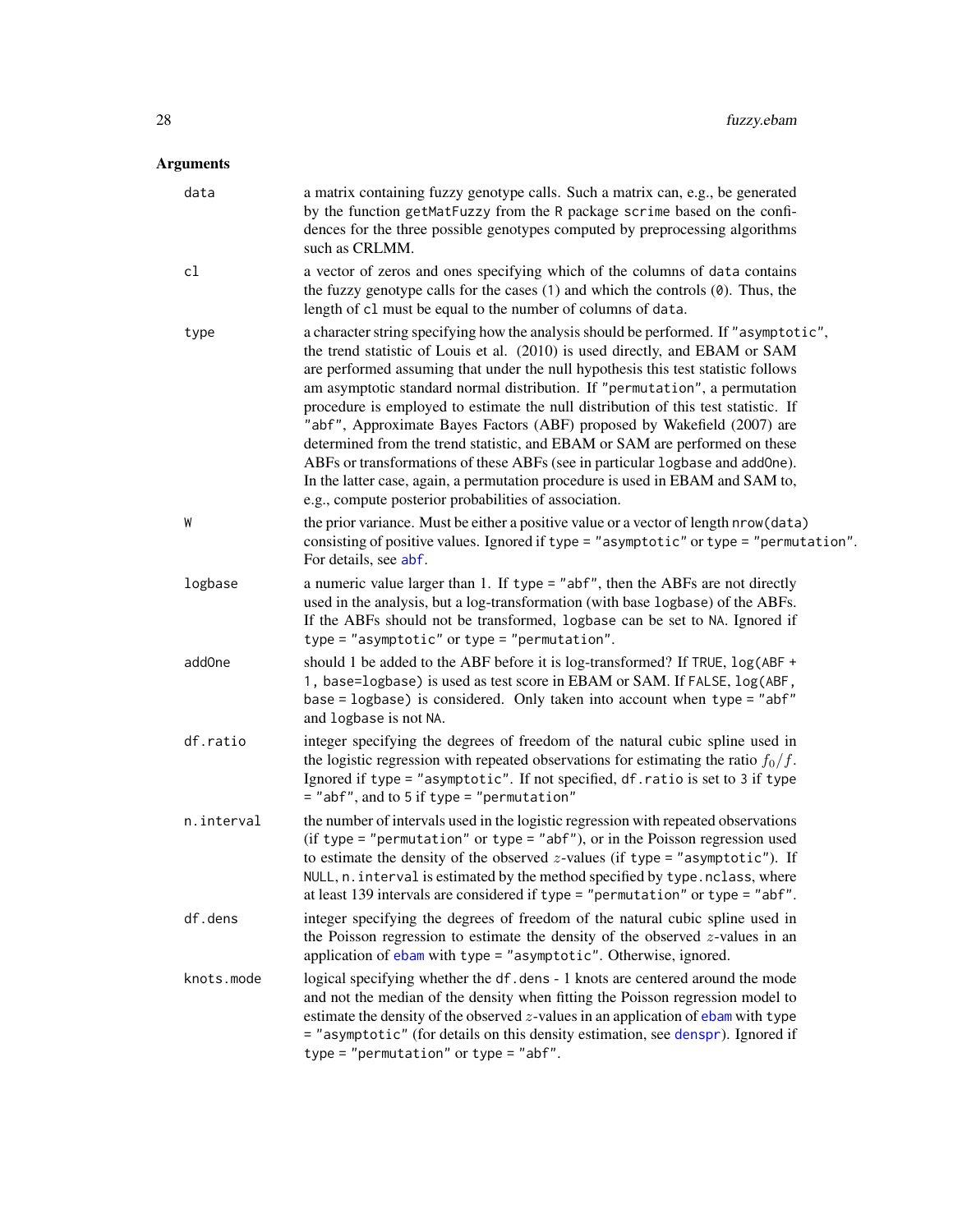| type.nclass | character string specifying the procedure used to compute the number of cells of<br>the histogram. Ignored if type = "permutation", type = "abf", or n. interval<br>is specified. Can be either "FD" (default), "wand", or "FD". For details, see<br>denspr.  |
|-------------|---------------------------------------------------------------------------------------------------------------------------------------------------------------------------------------------------------------------------------------------------------------|
| fast        | if FALSE the exact number of permuted test scores that are more extreme than<br>a particular observed test score is computed for each of the variables/SNPs. If<br>TRUE, a crude estimate of this number is used.                                             |
| B           | the number of permutations used in the estimation of the null distribution, and<br>hence, in the computation of the expected z-values. Ignored if type = "asymptotic".                                                                                        |
| B.more      | a numeric value. If the number of all possible permutations is smaller than or<br>equal to (1+B.more)*B, full permutation will be done. Otherwise, B permuta-<br>tions are used.                                                                              |
| B.max       | a numeric value. If the number of all possible permutations is smaller than or<br>equal to B. max, B randomly selected permutations will be used in the computa-<br>tion of the null distribution. Otherwise, B random draws of the group labels are<br>used. |
| n.subset    | a numeric value indicating in how many subsets the B permutations are di-<br>vided when computing the permuted $z$ -values. Please note that the meaning<br>of n. subset differs between the SAM and the EBAM functions.                                      |
| rand        | numeric value. If specified, i.e. not NA, the random number generator will be set<br>into a reproducible state.                                                                                                                                               |

#### Value

A list containing statistics required by ebam or sam.

#### Author(s)

Holger Schwender, <holger.schw@gmx.de>

## References

Efron, B., Tibshirani, R., Storey, J.D., and Tusher, V. (2001). Empirical Bayes Analysis of a Microarray Experiment, *JASA*, 96, 1151-1160.

Louis, T.A., Carvalho, B.S., Fallin, M.D., Irizarry, R.A., Li, Q., and Ruczinski, I. (2010). Association Tests that Accommodate Genotyping Errors. In Bernardo, J.M., Bayarri, M.J., Berger, J.O., Dawid, A.P., Heckerman, D., Smith, A.F.M., and West, M. (eds.), *Bayesian Statistics 9*, 393-420. Oxford University Press, Oxford, UK. With Discussion.

Tusher, V.G., Tibshirani, R., and Chu, G. (2001). Significance Analysis of Microarrays Applied to the Ionizing Radiation Response. *PNAS*, 98, 5116-5121.

Wakefield, J. (2007). A Bayesian Measure of Probability of False Discovery in Genetic Epidemiology Studies. *AJHG*, 81, 208-227.

## See Also

[ebam](#page-13-1), [sam](#page-47-1), [EBAM-class](#page-16-1), [SAM-class](#page-50-1)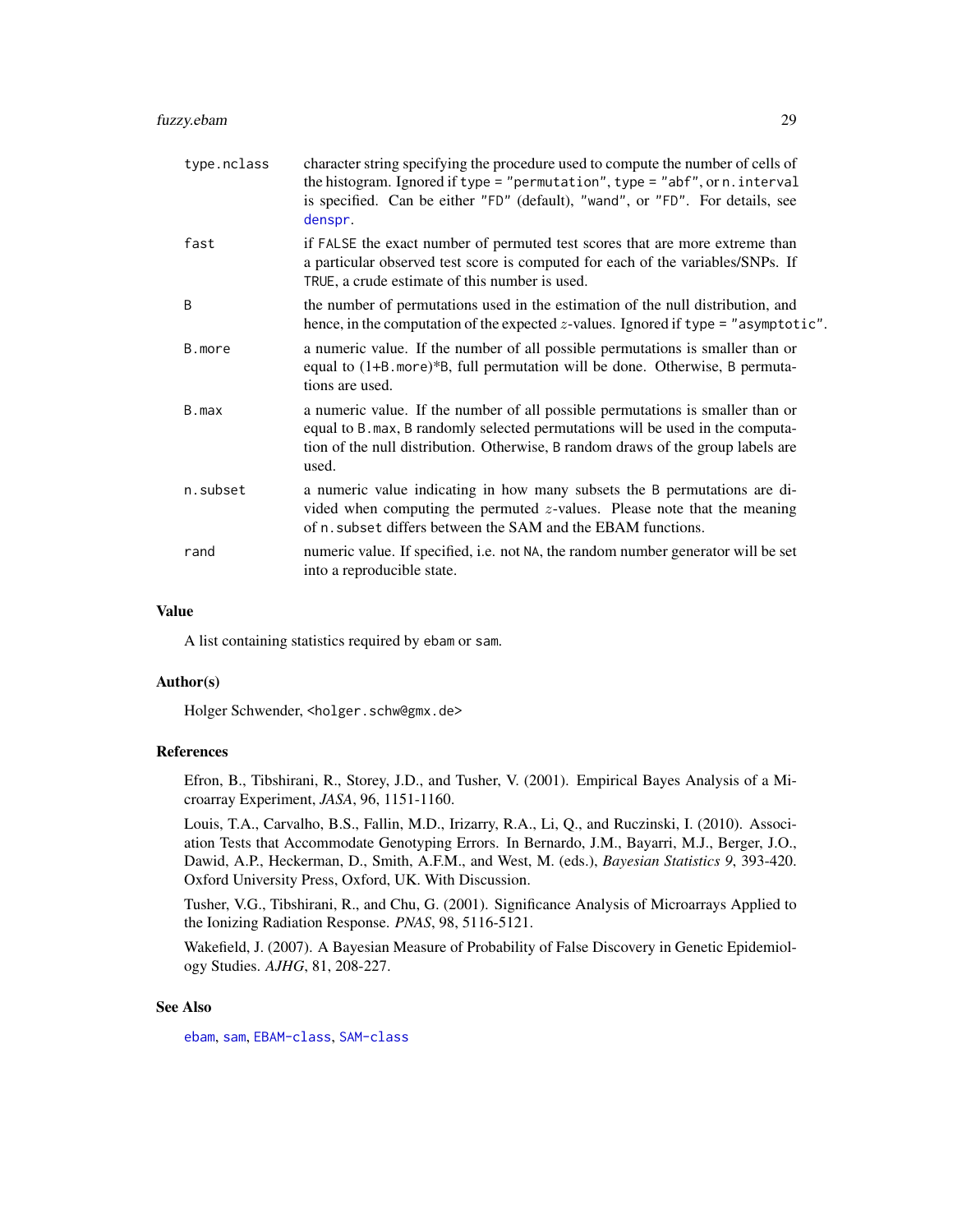<span id="page-29-0"></span>

Displays the help page or the argument list, respectively, for a EBAM-specific method.

## Usage

help.ebam(method) args.ebam(method)

## Arguments

method a name or a character string specifying the method for which the arguments or the help page, respectively, should be shown. Currently available are print, plot, and summary.

## Value

The arguments of the specified method are displayed or a html page containing the help for the specified method is opened, respectively.

## Author(s)

Holger Schwender, <holger.schw@gmx.de>

#### See Also

[EBAM-class](#page-16-1), [ebam](#page-13-1)

## Examples

```
## Not run:
  # Displays the arguments of the function summary
  args.ebam(summary)
```
# Opens the help page in the browser help.ebam(summary)

## End(Not run)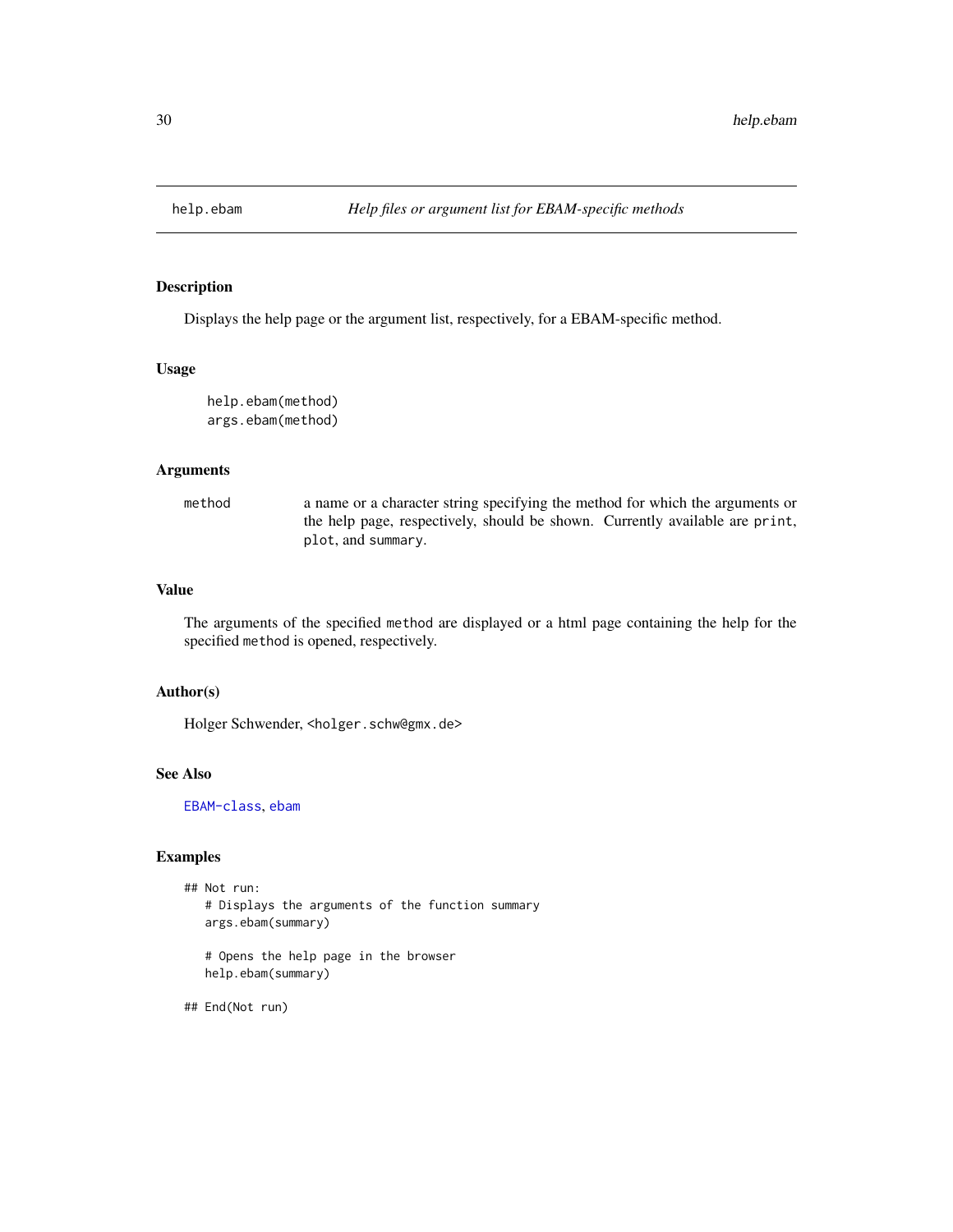<span id="page-30-0"></span>

Displays the help page or the argument list, respectively, for a FindA0-specific method.

## Usage

help.finda0(method) args.finda0(method)

## Arguments

method a name or a character string specifying the method for which the arguments or the help page, respectively, should be shown. Currently available are print and plot.

## Value

The arguments of the specified method are displayed or a html page containing the help for the specified method is opened, respectively.

## Author(s)

Holger Schwender, <holger.schw@gmx.de>

## See Also

[FindA0-class](#page-22-1), [find.a0](#page-20-1)

## Examples

```
## Not run:
  # Displays the arguments of the function summary
  args.finda0(summary)
  # Opens the help page in the browser
  help.finda0(summary)
```
## End(Not run)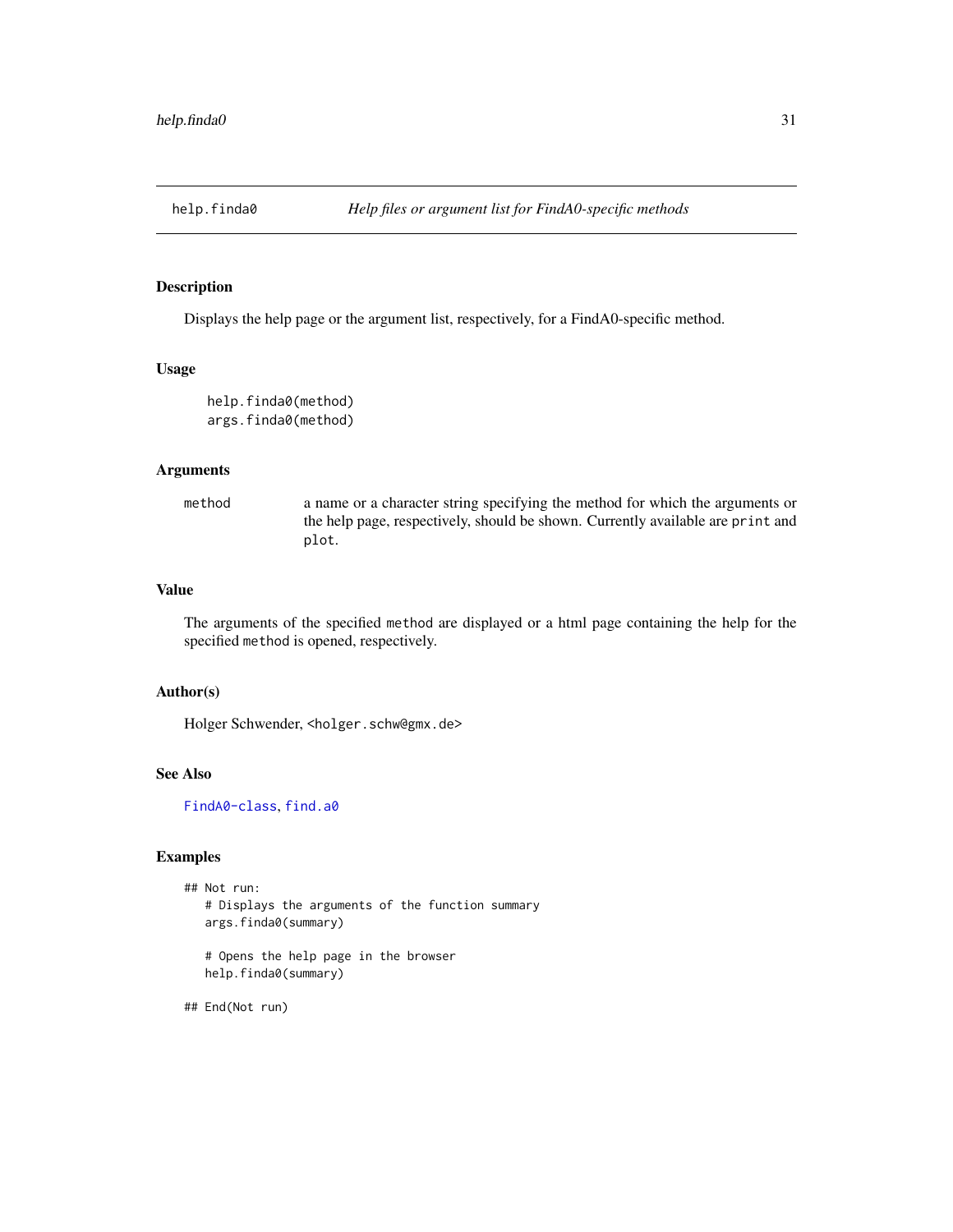<span id="page-31-0"></span>

Displays the help page or the argument list, respectively, for a SAM-specific method.

## Usage

help.sam(method) args.sam(method)

## Arguments

method a name or a character string specifying the method for which the arguments or the help page, respectively, should be shown. Currently available are print, plot, summary and identify.

## Value

The arguments of the specified method are displayed or a html page containing the help for the specified method is opened, respectively.

## Author(s)

Holger Schwender, <holger.schw@gmx.de>

#### See Also

[SAM-class](#page-50-1),[sam](#page-47-1)

## Examples

```
## Not run:
  # Displays the arguments of the function summary
  args.sam(summary)
```
# Opens the help page in the browser help.sam(summary)

## End(Not run)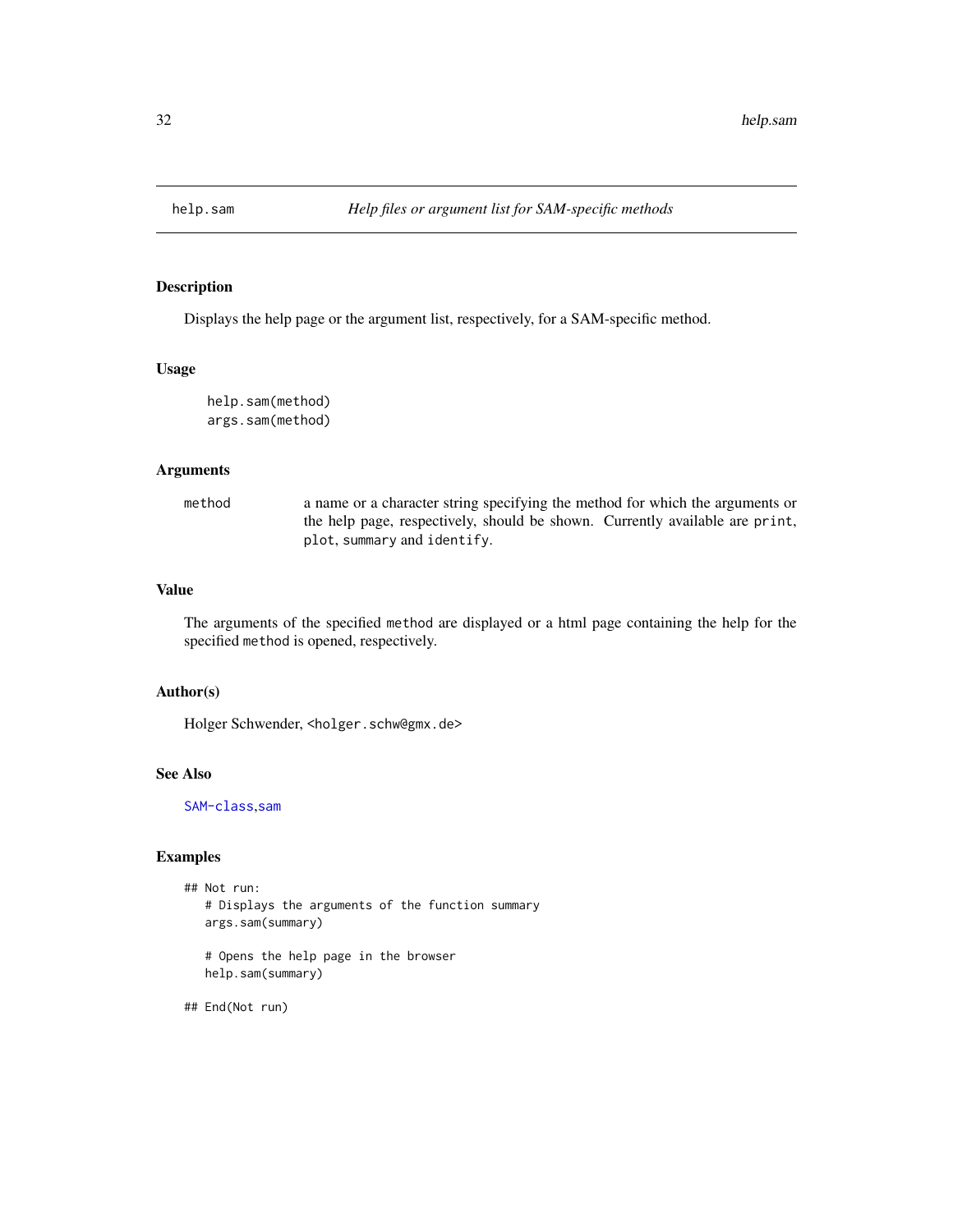<span id="page-32-1"></span><span id="page-32-0"></span>

Transforms the output of an analysis with limma into a SAM or EBAM object, such that a SAM or EBAM analysis, respectively, can be performed using the test statistics provided by limma.

## Usage

```
limma2sam(fit, coef, moderate = TRUE, sam.control = samControl())
limma2ebam(fit, coef, moderate = TRUE, delta = 0.9,
   ebam.control = ebamControl()
```
## Arguments

| fit          | an object of class MArrayLM, i.e.\ the output of the functions eBayes and lmFit<br>from the limma package.                                                                                                                                                                              |
|--------------|-----------------------------------------------------------------------------------------------------------------------------------------------------------------------------------------------------------------------------------------------------------------------------------------|
| coef         | column number or name corresponding to the coefficient or contrast of interest.<br>For details, see the argument coef of the function topTable in limma.                                                                                                                                |
| moderate     | should the limma t-statistic be considered? If FALSE, the ordinary t-statistic<br>is used in the trasnsformation to a SAM or EBAM object. If TRUE, it is expected<br>that fit is the output of eBayes. Otherwise, fit can be the result of lmFit or<br>eBayes.                          |
| sam.control  | further arguments for the SAM analysis. See samControl for these arguments,<br>which should only be changed if they are fully understood.                                                                                                                                               |
| delta        | the minimum posterior probability for a gene to be called differentially ex-<br>pressed (or more generally, for a variable to be called significant) in an EBAM<br>analysis. For details, see ebam. Please note that the meaning of delta differs<br>substantially between sam and ebam |
| ebam.control | further arguments for an EBAM analysis. See ebamControl for these argu-<br>ments, which should only be changed if their meaning is fully understood.                                                                                                                                    |

## Value

An object of class SAM or EBAM.

## Author(s)

Holger Schwender, <holger.schwender@udo.edu>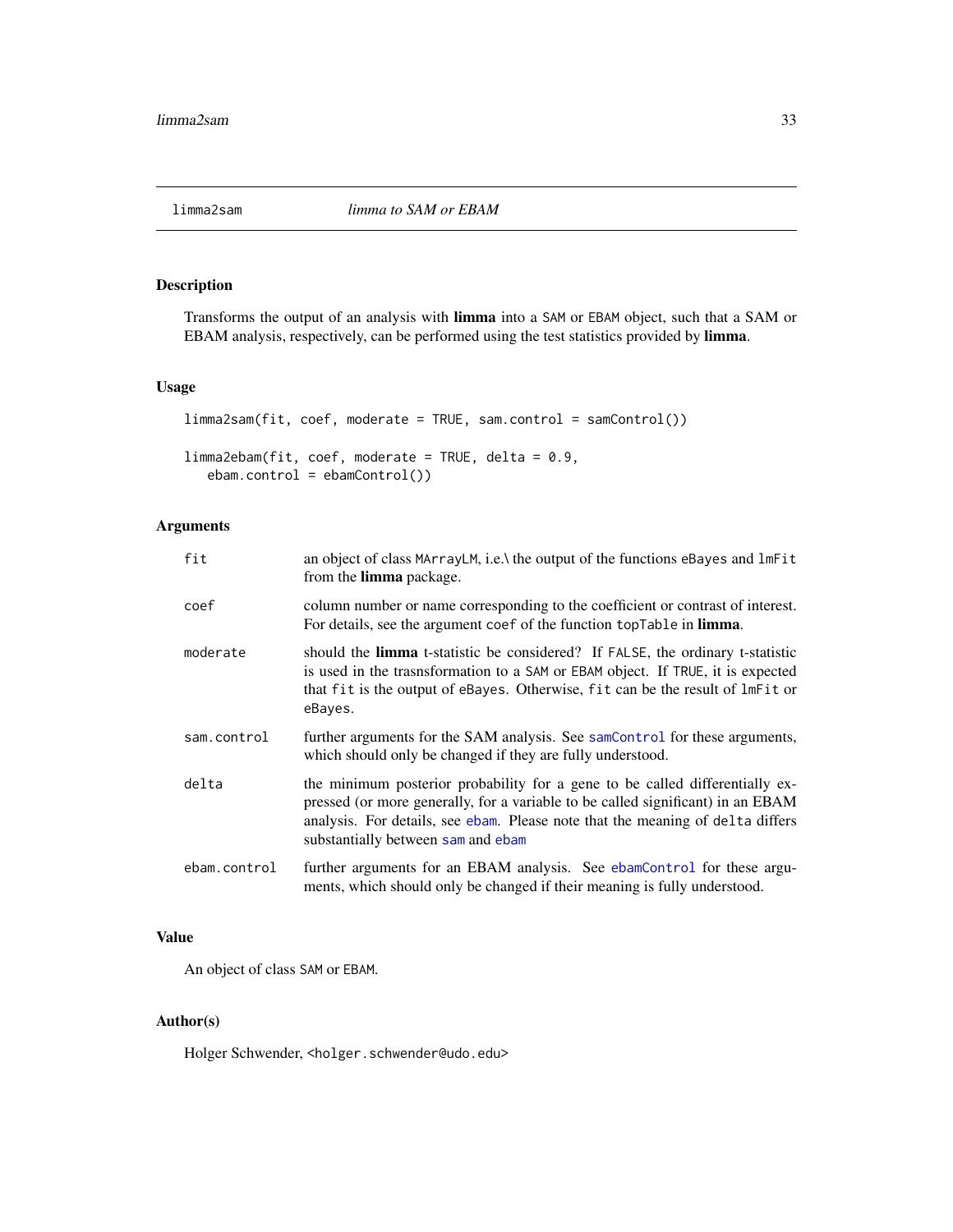#### <span id="page-33-0"></span>References

Efron, B., Tibshirani, R., Storey, J.D. and Tusher, V. (2001). Empirical Bayes Analysis of a Microarray Experiment. *JASA*, 96, 1151-1160.

Smyth, G.K. (2004). Linear Models and Empirical Bayes Methods for Assessing Differential Expression in Microarray Experiments. *Statistical Applications in Genetics and Molecular Biology*, 3(1), Article 3.

Tusher, V.G., Tibshirani, R., and Chu, G. (2001). Significance Analysis of Microarrays Applied to the Ionizing Radiation Response. *PNAS*, 98, 5116-5121.

#### See Also

[sam](#page-47-1), [ebam](#page-13-1), [SAM-class](#page-50-1), [EBAM-class](#page-16-1), [samControl](#page-55-1), [ebamControl](#page-18-1)

link.genes *Links for a list of genes*

## Description

Generates a htmlpage with links to several public repositories for a list of genes.

#### Usage

```
link.genes(genenames, filename, entrez = TRUE, refseq = TRUE, symbol = TRUE,
 omim = FALSE, ug = FALSE, fullname = FALSE, which.refseq = "NM",
 chipname = ", cdfname = NULL, refsnp = NULL, max.associated = 2,
 dataframe = NULL, title = NULL, bg,col = "white", text,col = "black",link.col = "blue", tableborder = 1, new.window = TRUE, load = TRUE)
```

| genenames    | a character vector containing the names of the interesting genes.                                                         |
|--------------|---------------------------------------------------------------------------------------------------------------------------|
| filename     | a character string naming the file in which the output should be stored. Must<br>have the suffix ".html".                 |
| entrez       | logical indicating if Entrez links should be added to the output.                                                         |
| refseg       | logical indicating if RefSeq links should be added to the output.                                                         |
| symbol       | logical indicating if the gene symbols should be added to the output.                                                     |
| omim         | logical indicating if OMIM links should be added to the output.                                                           |
| ug           | logical indicating if UniGene links should be added to the output.                                                        |
| fullname     | logical indicating whether the full gene names should be added to the output                                              |
| which.refseq | character string or vector naming the first two letters of the RefSeq links that<br>should be displayed in the html file. |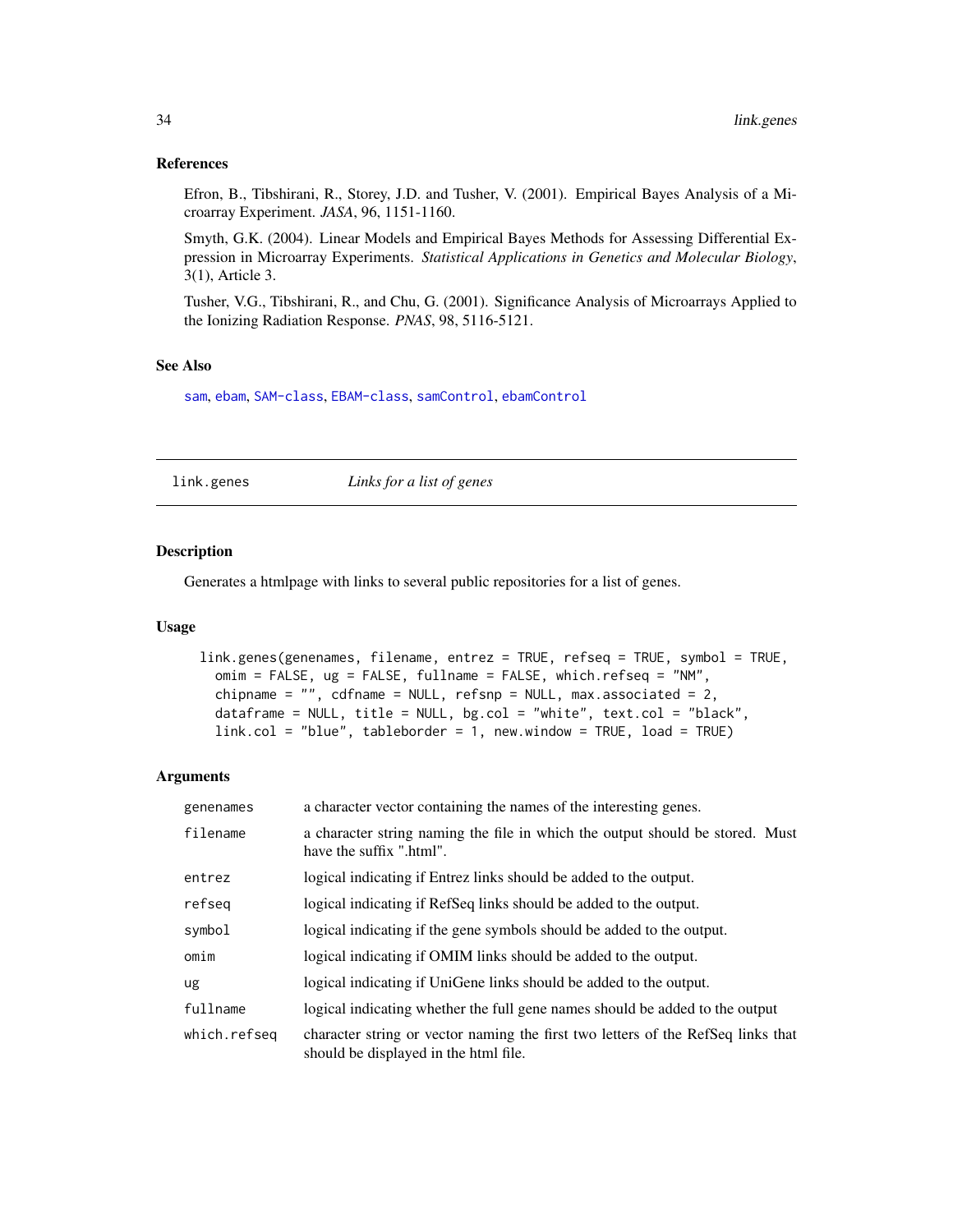## link.genes 35

| chipname       | character string specifying the chip type used in the analysis. Must be specified                                                                                                                                                                                                                                                                                                                                                                                                                                                                                                                                                                                                                                                                                            |
|----------------|------------------------------------------------------------------------------------------------------------------------------------------------------------------------------------------------------------------------------------------------------------------------------------------------------------------------------------------------------------------------------------------------------------------------------------------------------------------------------------------------------------------------------------------------------------------------------------------------------------------------------------------------------------------------------------------------------------------------------------------------------------------------------|
|                | as in the metadata section of Bioconductor (e.g., "hgu133a" for the Affymetrix<br>HG-U133A chip). Needs not to be specified if cdfname is specified. For Affymetrix<br>SNP chips (starting with the 500k array set), chipname can be specified by the<br>metadata package name, i.e.\ either by "pd.genomewidesnp.5", by "pd.genomewidesnp.6",<br>by "pd.mapping250k.nsp", or by "pd.mapping250k.sty", to add links to the<br>Affymetrix webpage of the SNPs to the html output.                                                                                                                                                                                                                                                                                             |
| cdfname        | character string specifying the cdf name of the used chip. Must exactly follow<br>the nomenclatur of the Affymetrix chips (e.g., "HG-U133A" for the Affymetrix<br>HG-U133A chip). If specified, links to the Affymetrix webpage for the interest-<br>ing genes will be added to the output. If SNP chips are considered, chipname<br>instead of cdfname must be specified for obtaining these links.                                                                                                                                                                                                                                                                                                                                                                         |
| refsnp         | either a character vector or a data frame. If the former, refsnp containis the Ref-<br>SNP IDs of the SNPs used in the SAM/EBAM analysis, where names (refsnp)<br>specifies the names of these SNPs, i.e.\ their probe set IDs. If a data frame, then<br>one column of refsnp must contain the RefSNP IDs of the SNPs, and the name<br>of this column must be RefSNP. The other columns can contain additional anno-<br>tations such as the chromosome or the physical position of each SNPs. The row<br>names of refsnp must specify the SNPs, i.e.\ must be the probe set IDs of the<br>SNPs. Using buildSNP annotation from the package scrime such a data frame<br>can be generated automatically from the metadata package corresponding to the<br>considered SNP chip. |
| max.associated | integer specifying the maximum number of genes associated with the respec-<br>tive SNP displayed in the html output. If all entries should be shown, set<br>$max. associated = 0$ . This however might result in a very large html output.<br>For details, see shortenGeneDescription in the package scrime.                                                                                                                                                                                                                                                                                                                                                                                                                                                                 |
| dataframe      | data frame having one row for each interesting gene, i.e.\ nrow(dataframe)<br>must be equal to length(genenames). The row names of dataframe must be<br>equal to genenames. This matrix contains additional information on the list of<br>genes that should be added to the output. If NULL (default) no information will<br>be added to the link list.                                                                                                                                                                                                                                                                                                                                                                                                                      |
| title          | character string naming the title that should be used in the html page.                                                                                                                                                                                                                                                                                                                                                                                                                                                                                                                                                                                                                                                                                                      |
| bg.col         | specification of the background color of the html page. See ?par for how colors<br>can be specified.                                                                                                                                                                                                                                                                                                                                                                                                                                                                                                                                                                                                                                                                         |
| text.col       | specification of the color of the text used in the html page. See ?par for how<br>colors can be specified.                                                                                                                                                                                                                                                                                                                                                                                                                                                                                                                                                                                                                                                                   |
| link.col       | specification of the color of the links used in the html file. See ?par for how<br>colors can be specified.                                                                                                                                                                                                                                                                                                                                                                                                                                                                                                                                                                                                                                                                  |
| tableborder    | integer specifying the thickness of the border of the table.                                                                                                                                                                                                                                                                                                                                                                                                                                                                                                                                                                                                                                                                                                                 |
| new.window     | logical indicating if the links should be opened in a new window.                                                                                                                                                                                                                                                                                                                                                                                                                                                                                                                                                                                                                                                                                                            |
| load           | logical value indicating whether to attempt to load the required annotation data<br>package if it is not already loaded. For details, see the man page of lookUp in<br>the package annotate.                                                                                                                                                                                                                                                                                                                                                                                                                                                                                                                                                                                 |

## Author(s)

Holger Schwender, <holger.schw@gmx.de>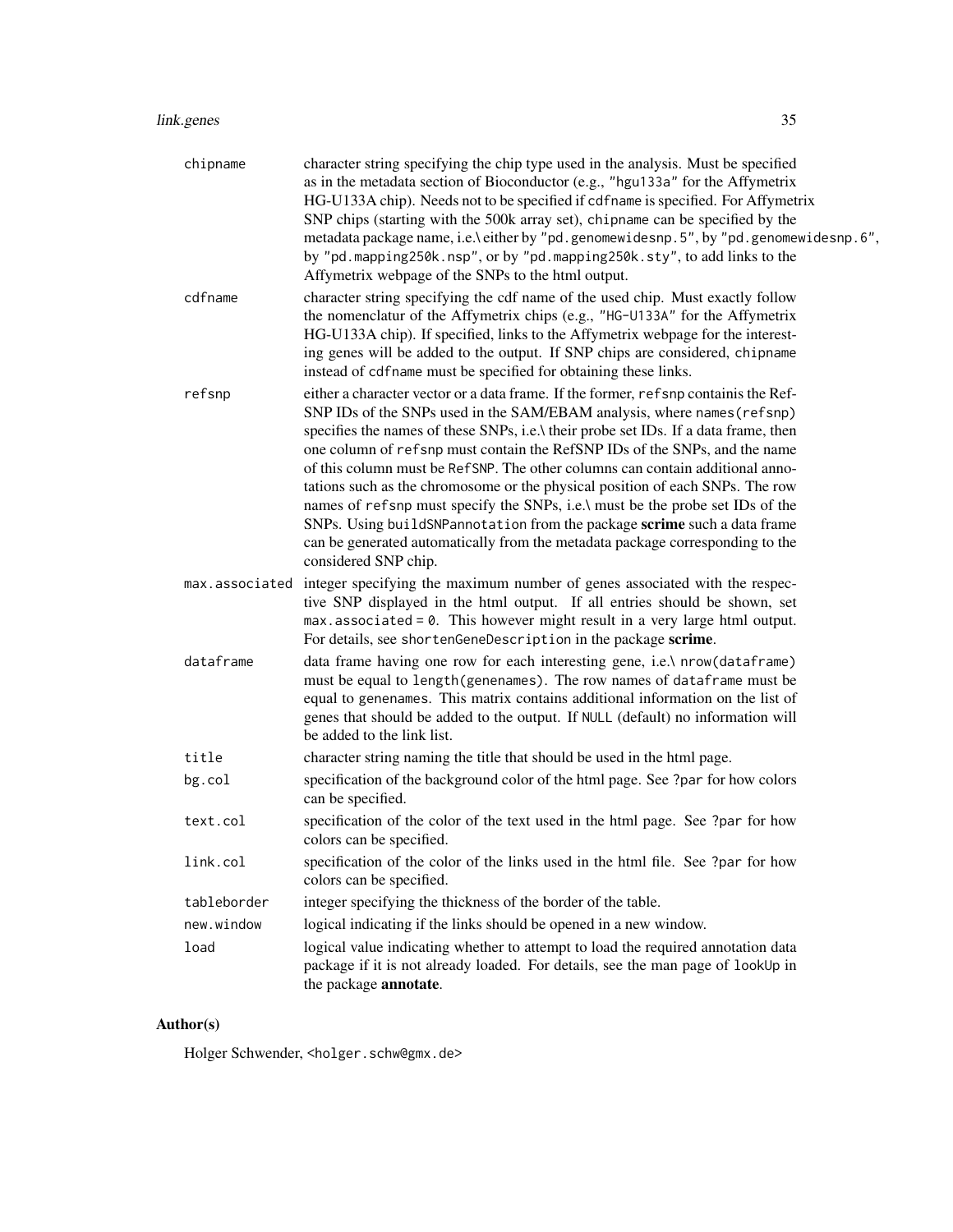## <span id="page-35-0"></span>See Also

[SAM-class](#page-50-1), [sam](#page-47-1), [link.siggenes](#page-35-1), [sam2html](#page-58-1)

<span id="page-35-1"></span>link.siggenes *Links for a SAM or an EBAM object*

## Description

Generates a html page with links to several public repositories for a list of genes called differentially expressed when using a specific Delta value in a SAM or an EBAM analysis.

#### Usage

link.siggenes(object, delta, filename, gene.names = NULL, addDataFrame = TRUE, entrez = TRUE, refseq = TRUE, symbol = TRUE, omim = FALSE, ug = FALSE, fullname = FALSE, which.refseq = "NM", chipname = "", cdfname = NULL, refsnp = NULL, max.associated = 2, n.digits = 3, title = NULL, bg.col = "white", text.col = "black", link.col = "blue", tableborder = 1, new.window = TRUE, load = TRUE)

| object       | a SAM or an EBAM object.                                                                                                                                                                                              |
|--------------|-----------------------------------------------------------------------------------------------------------------------------------------------------------------------------------------------------------------------|
| delta        | a numerical value specifying the Delta value.                                                                                                                                                                         |
| filename     | character string naming the file in which the output should be stored. Must have<br>the suffix ".html".                                                                                                               |
| gene.names   | a character vector of the same length as object@d (or object@z) containing the<br>names of the genes. Must only be specified if it is not specified in object, i.e.<br>if it has not been specified in sam (or ebam). |
| addDataFrame | logical indicating if gene-specific information on the differentially expressed<br>genes should be added to the output.                                                                                               |
| entrez       | logical indicating if Entrez links should be added to the output.                                                                                                                                                     |
| refseg       | logical indicating if RefSeq links should be added to the output.                                                                                                                                                     |
| symbol       | logical indicating if the gene symbols should be added to the output.                                                                                                                                                 |
| omim         | logical indicating if OMIM links should be added to the output.                                                                                                                                                       |
| ug           | logical indicating if UniGene links should be added to the output.                                                                                                                                                    |
| fullname     | logical indicating whether the full gene names should be added to the output.                                                                                                                                         |
| which.refseq | character string or vector naming the first two letters of the RefSeq links that<br>should be displayed in the html file.                                                                                             |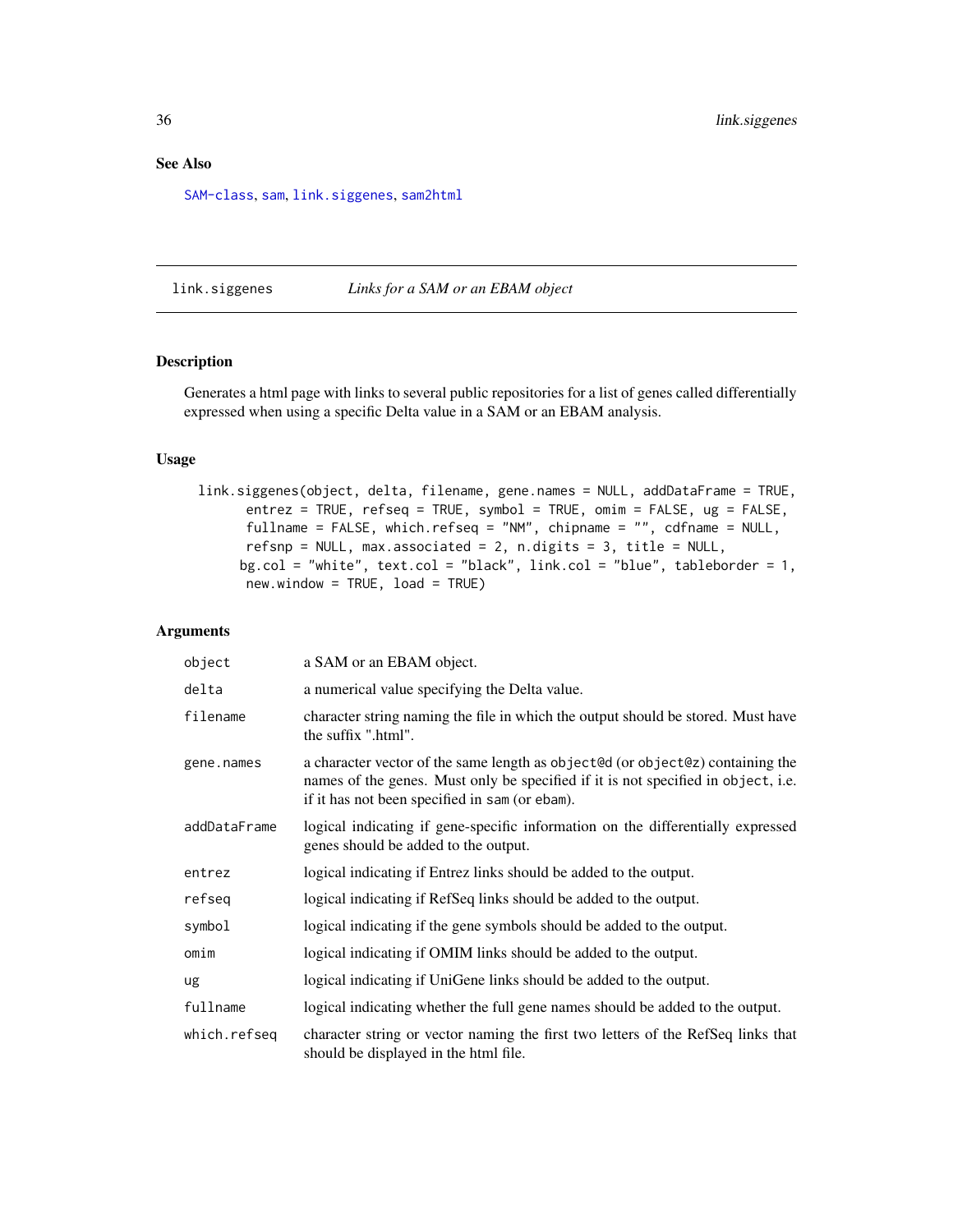| chipname       | character string specifying the chip type used in the analysis. Must be specified<br>as in the meta-data section of Bioconductor (e.g., "hgu133a" for the Affymetrix<br>HG-U133A chip). Needs not to be specified if cdfname is specified. For Affymetrix<br>SNP chips (starting with the 500k array set), chipname can be specified by the<br>metadata package name, i.e.\ either by "pd.genomewidesnp.5", by "pd.genomewidesnp.6",<br>by "pd.mapping250k.nsp", or by "pd.mapping250k.sty", to add links to the<br>Affymetrix webpage of the SNPs to the html output.                                                                                                                                                                                                       |
|----------------|------------------------------------------------------------------------------------------------------------------------------------------------------------------------------------------------------------------------------------------------------------------------------------------------------------------------------------------------------------------------------------------------------------------------------------------------------------------------------------------------------------------------------------------------------------------------------------------------------------------------------------------------------------------------------------------------------------------------------------------------------------------------------|
| cdfname        | character string specifying the cdf name of the used chip. Must exactly follow<br>the nomenclatur of the Affymetrix chips (e.g., "HG-U133A" for the Affymetrix<br>HG-U133A chip). If specified, links to the Affymetrix webpage for the interest-<br>ing genes will be added to the output. If SNP chips are considered, chipname<br>instead of cdfname must be specified for obtaining these links.                                                                                                                                                                                                                                                                                                                                                                         |
| refsnp         | either a character vector or a data frame. If the former, refsnp containis the Ref-<br>SNP IDs of the SNPs used in the SAM/EBAM analysis, where names (refsnp)<br>specifies the names of these SNPs, i.e.\ their probe set IDs. If a data frame, then<br>one column of refsnp must contain the RefSNP IDs of the SNPs, and the name<br>of this column must be RefSNP. The other columns can contain additional anno-<br>tations such as the chromosome or the physical position of each SNPs. The row<br>names of refsnp must specify the SNPs, i.e.\ must be the probe set IDs of the<br>SNPs. Using buildSNP annotation from the package scrime such a data frame<br>can be generated automatically from the metadata package corresponding to the<br>considered SNP chip. |
| max.associated | integer specifying the maximum number of genes associated with the respec-<br>tive SNP displayed in the html output. If all entries should be shown, set<br>$max. associated = 0$ . This however might result in a very large html output.<br>For details, see shortenGeneDescription in the package scrime.                                                                                                                                                                                                                                                                                                                                                                                                                                                                 |
| n.digits       | integer specifying the number of decimal places used in the output.                                                                                                                                                                                                                                                                                                                                                                                                                                                                                                                                                                                                                                                                                                          |
| title          | character string naming the title that should be used in the html page.                                                                                                                                                                                                                                                                                                                                                                                                                                                                                                                                                                                                                                                                                                      |
| bg.col         | specification of the background color of the html page. See ?par for how colors<br>can be specified.                                                                                                                                                                                                                                                                                                                                                                                                                                                                                                                                                                                                                                                                         |
| text.col       | specification of the color of the text used in the html page. See ?par for how<br>colors can be specified.                                                                                                                                                                                                                                                                                                                                                                                                                                                                                                                                                                                                                                                                   |
| link.col       | specification of the color of the links used in the html file. See ?par for how<br>colors can be specified.                                                                                                                                                                                                                                                                                                                                                                                                                                                                                                                                                                                                                                                                  |
| tableborder    | integer specifying the thickness of the border of the table.                                                                                                                                                                                                                                                                                                                                                                                                                                                                                                                                                                                                                                                                                                                 |
| new.window     | logical indicating if the links should be opened in a new window.                                                                                                                                                                                                                                                                                                                                                                                                                                                                                                                                                                                                                                                                                                            |
| load           | logical value indicating whether to attempt to load the required annotation data<br>package if it is not already loaded. For details, see the man page of lookUp in<br>the package annotate.                                                                                                                                                                                                                                                                                                                                                                                                                                                                                                                                                                                 |

# Author(s)

Holger Schwender, <holger.schw@gmx.de>

# See Also

[sam](#page-47-0), [ebam](#page-13-0), [link.genes](#page-33-0), [sam2html](#page-58-0), [ebam2html](#page-58-0)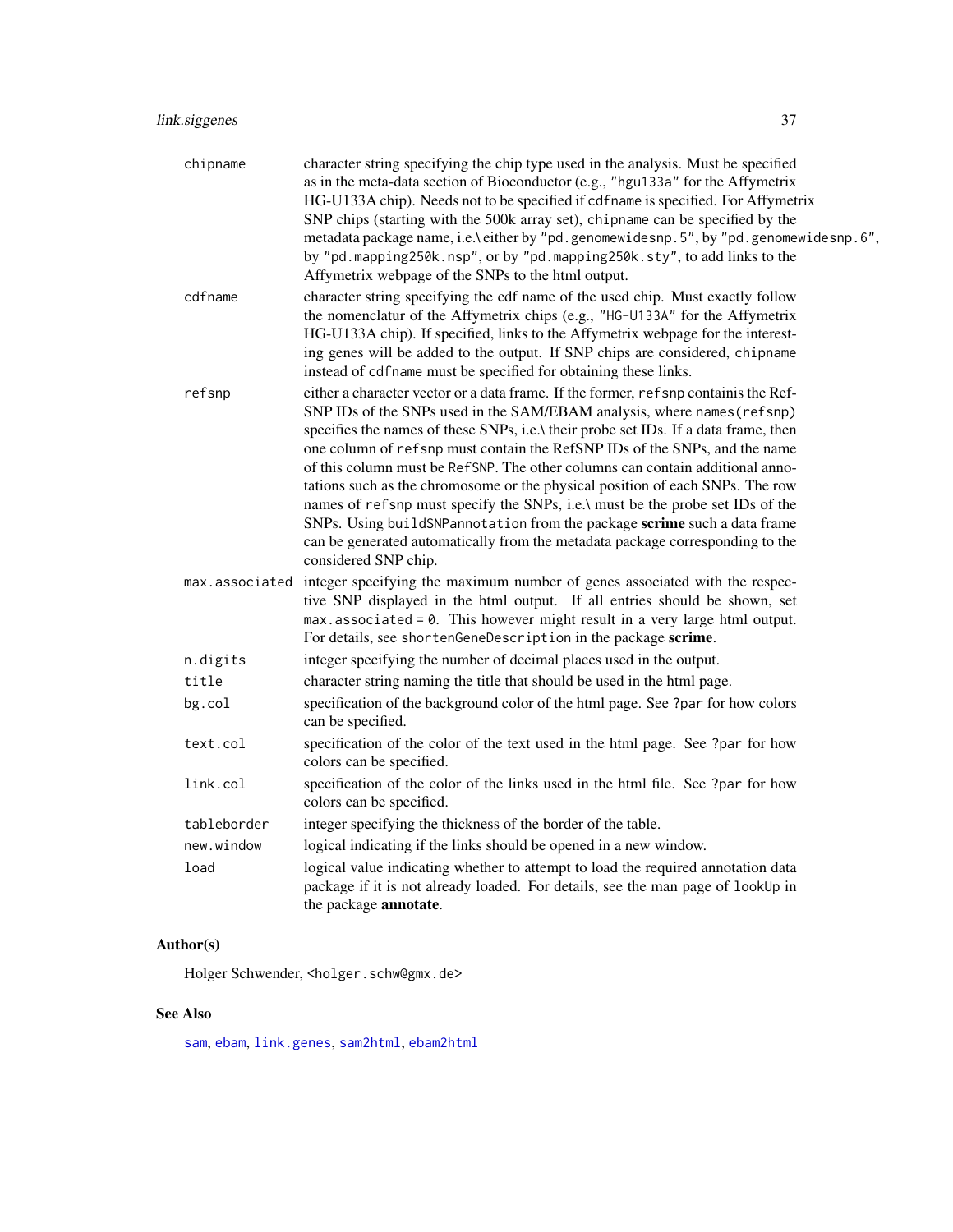## Description

Lists the genes called differentially expressed by the SAM or the EBAM analysis for a specified value of the threshold ∆.

## Usage

```
list.siggenes(object, delta, file = "", gene.names = NULL, order = TRUE,
text = NULL, append = FALSE)
```
## Arguments

| object     | either a SAM- or an EBAM-object.                                                                                                                                                                                                   |
|------------|------------------------------------------------------------------------------------------------------------------------------------------------------------------------------------------------------------------------------------|
| delta      | a numeric value specifying the threshold $\Delta$ in the SAM or EBAM analysis. Note<br>that the meaning of $\Delta$ differs between SAM and EBAM: In SAM, it is a strictly<br>positive value, whereas in EBAM it is a probability. |
| file       | a character string naming a file in which the output is stored. If "", the significant<br>genes will be shown in the console.                                                                                                      |
| gene.names | a character vector containing the names of the genes. Needs only to be specified,<br>if the gene names were not specified in sam or ebam, respectively.                                                                            |
| order      | if TRUE, the gene names will be ordered by their "significance".                                                                                                                                                                   |
| text       | a character string specifying the heading of the gene list. By default, the header<br>specifies the type of analysis and the used value of $\Delta$ . To avoid a header, set<br>$text = "".$                                       |
| append     | If TRUE, the output will be appended to file. If FALSE, any existing file having<br>the name file will be destroyed.                                                                                                               |

## Value

A list of significant genes either shown in the console or stored in a file.

## Author(s)

Holger Schwender, <holger.schw@gmx.de>

## See Also

[sam](#page-47-0), [ebam](#page-13-0)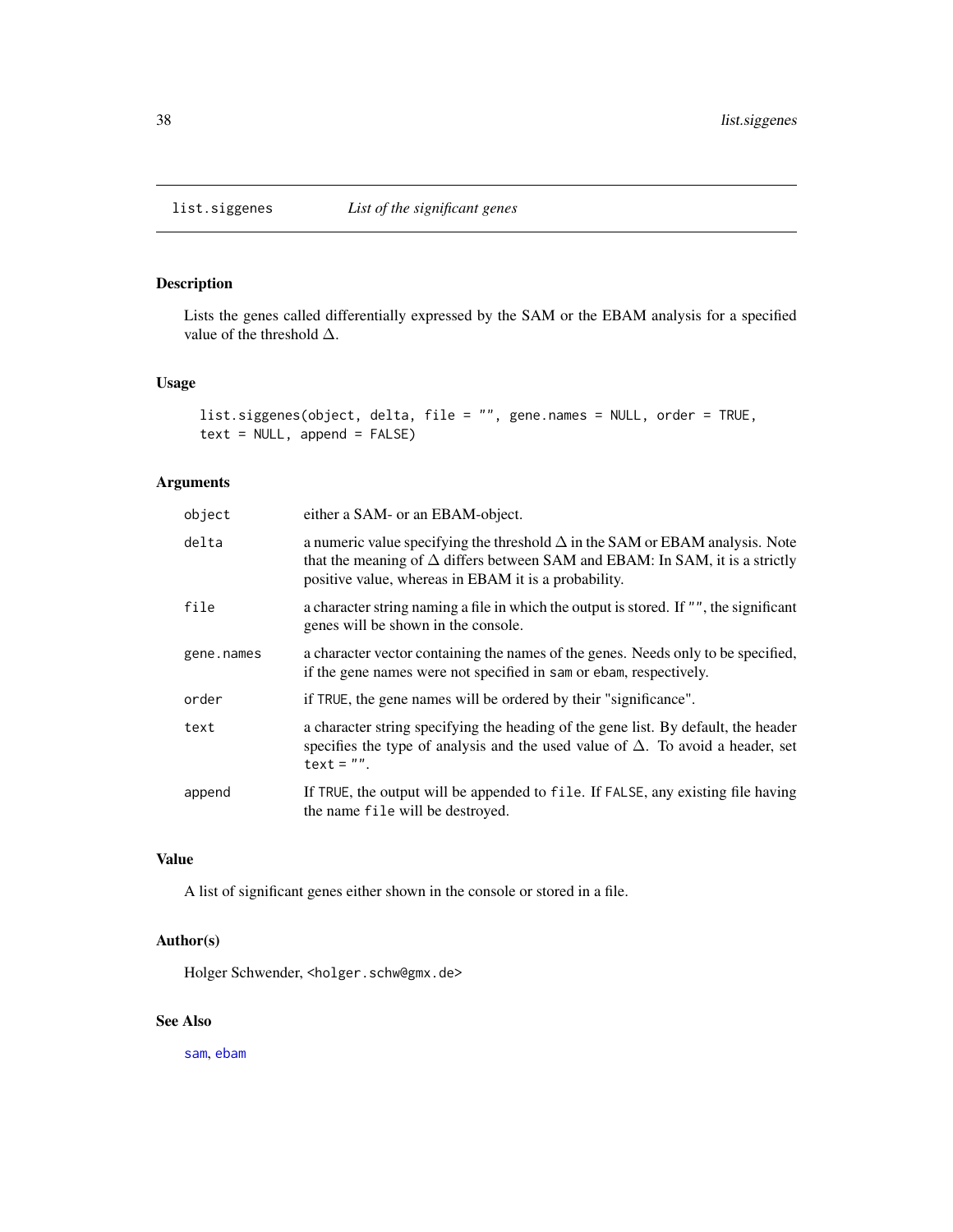#### md.plot 39

## Examples

```
## Not run:
 # Load the package multtest and the data of Golub et al. (1999)
 # contained in \pkg{multtest}.
 library(multtest)
 data(golub)
 # Perform a SAM analysis.
 sam.out<-sam(golub, golub.cl, B=100, rand=123)
 # List the genes called significant by SAM using Delta = 3.1.
 list.siggenes(sam.out, 3.1, gene.names=golub.gnames[,2])
## End(Not run)
```
<span id="page-38-0"></span>md.plot *MD Plot*

#### Description

Generates an MD plot for a specified value of Delta.

Contrary to a SAM plot in which the observed values of the test statistic  $D$  are plotted against the expected ones, the difference  $M$  between the observed and the expected values are plotted against the observed values in an MD plot.

## Usage

```
md.plot(object, delta, pos.stats = 1, sig.col = 3, xlim = NULL, ylim = NULL,
      main = NULL, xlab = NULL, ylab = NULL, xsym = NULL, ysym = NULL,
      forceDelta = FALSE, includeZero = TRUE, lab = c(10, 10, 7), pch = NULL,
      sig. cex = 1, ...
```

| object    | an object of class SAM.                                                                                                                                                                                                                                                                                                                                                        |
|-----------|--------------------------------------------------------------------------------------------------------------------------------------------------------------------------------------------------------------------------------------------------------------------------------------------------------------------------------------------------------------------------------|
| delta     | a numeric value specifying the value of $\Delta$ for which the SAM plot should be<br>generated.                                                                                                                                                                                                                                                                                |
| pos.stats | an integer between 0 and 2. If pos. stats $= 1$ , general information as the num-<br>ber of significant genes and the estimated FDR for the specified value of delta<br>will be plotted in the upper left corner of the plot. If $pos. stats = 2$ , these<br>information will be plotted in the lower right corner. If pos. stats $= 0$ , no in-<br>formation will be plotted. |
| sig.col   | a specification of the color of the significant genes. If sig. col has length 1,<br>all the points corresponding to significant genes are marked in the color spec-<br>ified by sig.col. If length(sig.col) == 2, the down-regulated genes, i.e.<br>the genes with negative expression score $d$ , are marked in the color specified                                           |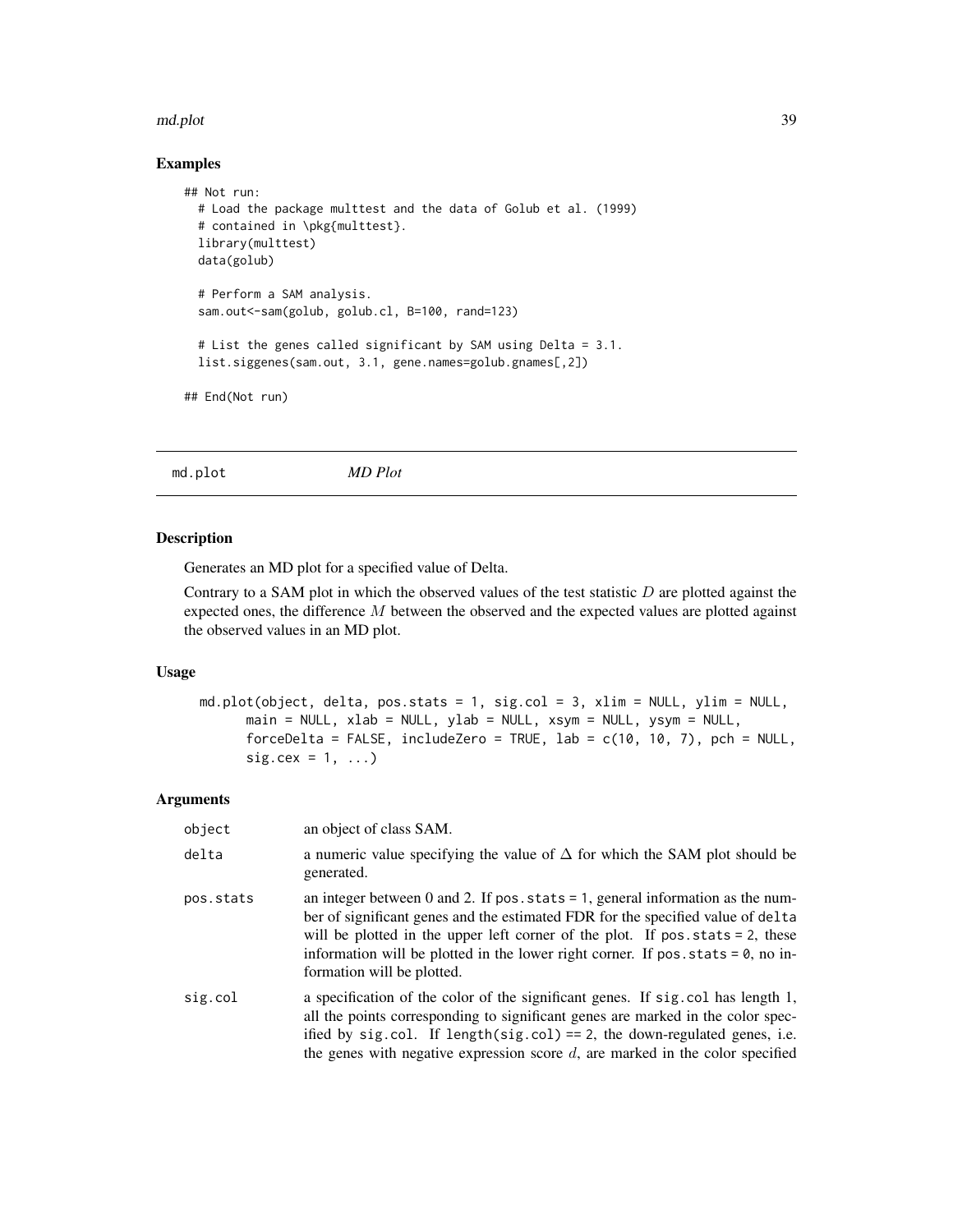|             | by sig. col[1], and the up-regulated genes, i.e. the genes with positive $d$ , are<br>marked in the color specified by sig. col[2]. For a description of how colors<br>are specified, see par.                                                        |
|-------------|-------------------------------------------------------------------------------------------------------------------------------------------------------------------------------------------------------------------------------------------------------|
| xlim        | a numeric vector of length 2 specifying the x limits (minimum and maximum)<br>of the plot.                                                                                                                                                            |
| ylim        | a numeric vector of length 2 specifying the y limits of the plot.                                                                                                                                                                                     |
| main        | a character string naming the main title of the plot.                                                                                                                                                                                                 |
| xlab        | a character string naming the label of the x axis.                                                                                                                                                                                                    |
| ylab        | a character string naming the label of the y axis.                                                                                                                                                                                                    |
| xsym        | should the range of the plotted x-axis be symmetric about the origin? Ignored<br>if xlim is specified. If NULL, xsym will be set to TRUE, if some of the observed<br>values of the test statistic are negative. Otherwise, xsym will be set to FALSE. |
| ysym        | should the range of the plotted y-axis be symmetric about the origin? Ignored<br>if ylim is specified. If NULL, ysym will be set to TRUE, if some of the observed<br>values of the test statistic are negative. Otherwise, ysym will be set to FALSE. |
| forceDelta  | should the two horizontal lines at delta and -delta be within the plot region,<br>no matter whether they are out of the range of the observed $d$ values? Ignored if<br>ylim is specified.                                                            |
| includeZero | should $D = 0$ and $M = 0$ be included in the plot, although all observed values<br>of $D$ (or $M$ ) are larger than zero?                                                                                                                            |
| lab         | a numeric vector of length 3 specifying the approximate number of tickmarks<br>on the x axis and on the y axis and the label size.                                                                                                                    |
| pch         | either an integer specifying a symbol or a single character to be used as the<br>default in plotting points. For a description of how pch can be specified, see<br>par.                                                                               |
| sig.cex     | a numerical value giving the amount by which the symbols of the significant<br>genes should be scaled relative to the default.                                                                                                                        |
| $\cdots$    | further graphical parameters. See plot. default and par.                                                                                                                                                                                              |

# Value

A MD plot.

# Author(s)

Holger Schwender, <holger.schw@gmx.de>

# See Also

[sam](#page-47-0), [sam.plot2](#page-53-0)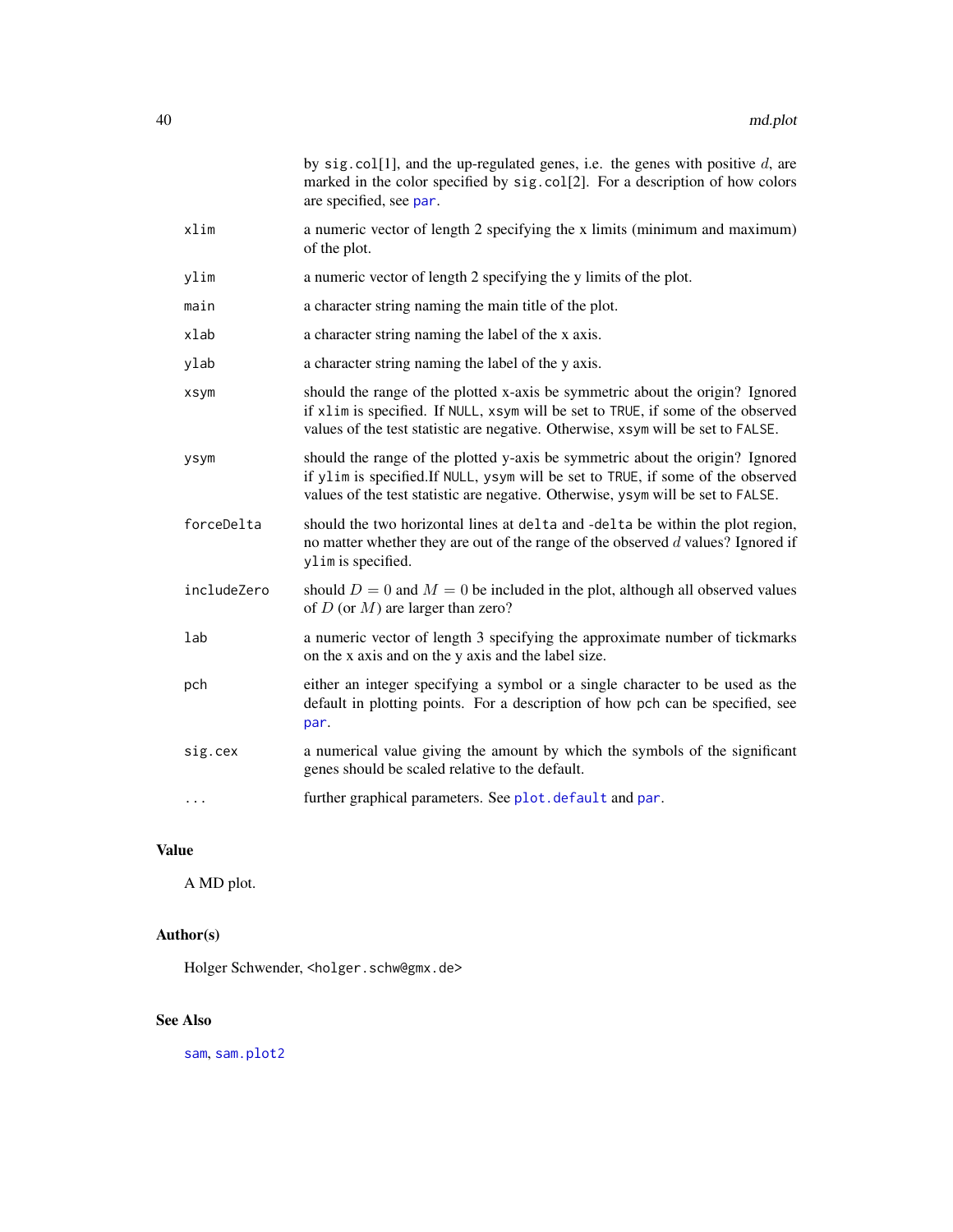#### nclass.wand 41

## Examples

```
## Not run:
 # Load the package multtest and the data of Golub et al. (1999)
 # contained in multtest.
 library(multtest)
 data(golub)
 # Perform a SAM analysis for the two class unpaired case assuming
 # unequal variances.
 sam.out <- sam(golub, golub.cl, B=100, rand=123)
 # Generate a SAM plot for Delta = 2
 plot(sam.out, 2)
 # As an alternative, the MD plot can be generated.
 md.plot(sam.out, 2)
```
## End(Not run)

nclass.wand *Number of cells in a histogram*

#### Description

Computes the number of cells in a histogram using the method of Wand (1994).

#### Usage

 $nclass.wand(x, level = 1)$ 

## Arguments

|       | numeric vector of observations.                                                     |
|-------|-------------------------------------------------------------------------------------|
| level | integer specifying the number of levels of functional estimation used in the esti-  |
|       | mation. For details, see the help page of dpih from the package <b>KernSmooth</b> . |

## Details

nclass.wand calls dpih, and then computes the number of cells corresponding to the optimal bin width returned by dpih.

## Value

A numeric value specifying the number of cells for the histogram of x.

## References

Wand, M.P. (1997). Data-based choice of histogram bin width. *American Statistician*, 51, 59–64.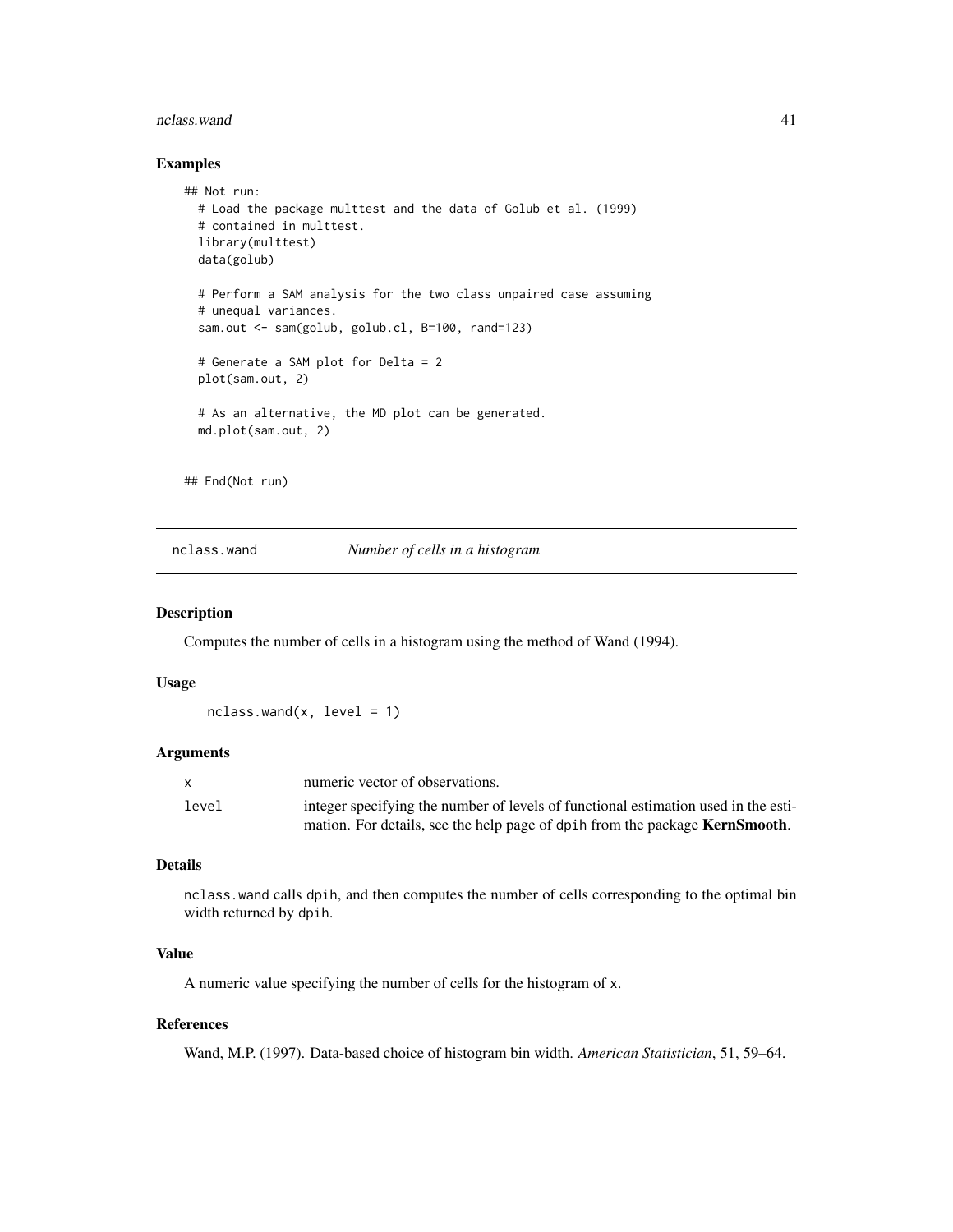42 pi0.est

## See Also

[denspr](#page-11-0)

## <span id="page-41-0"></span>pi0.est *Estimation of the prior probability*

## Description

Estimates the prior probability that a gene is not differentially expressed by the natural cubic splines based method of Storey and Tibshirani (2003).

## Usage

```
pi0.est(p, lambda = seq(0, 0.95, 0.05), ncs.value = "max",
    ncs.weights = NULL)
```
## Arguments

| p           | a numeric vector containing the p-values of the genes.                                                                                          |
|-------------|-------------------------------------------------------------------------------------------------------------------------------------------------|
| lambda      | a numeric vector or value specifying the $\lambda$ values used in the estimation of the<br>prior probability.                                   |
| ncs.value   | a character string. Only used if lambda is a vector. Either "max" or "paper".<br>For details, see Details.                                      |
| ncs.weights | a numerical vector of the same length as lambda containing the weights used in<br>the natural cubic spline fit. By default no weights are used. |

## Details

For each value of lambda,  $\pi_0(\lambda)$  is computed by the number of p-values p larger than  $\lambda$  divided by  $(1 - \lambda)/m$ , where m is the length of p.

If lambda is a value,  $\pi_0(\lambda)$  is the estimate for the prior probabiltity  $\pi_0$  that a gene is not differentially expressed.

If lambda is a vector, a natural cubic spline  $h$  with 3 degrees of freedom is fitted through the data points  $(\lambda, \pi_0(\lambda))$ , where each point is weighed by ncs.weights.  $\pi_0$  is estimated by  $h(v)$ , where  $v = \max\{\lambda\}$  if ncs.value="max", and  $v = 1$  if ncs.value="paper".

## Value

| p0         | the estimate of the prior probability that a gene is not differentially expressed. |
|------------|------------------------------------------------------------------------------------|
| spline.out | the output of smooth. spline used in this function.                                |

## Author(s)

Holger Schwender, <holger.schw@gmx.de>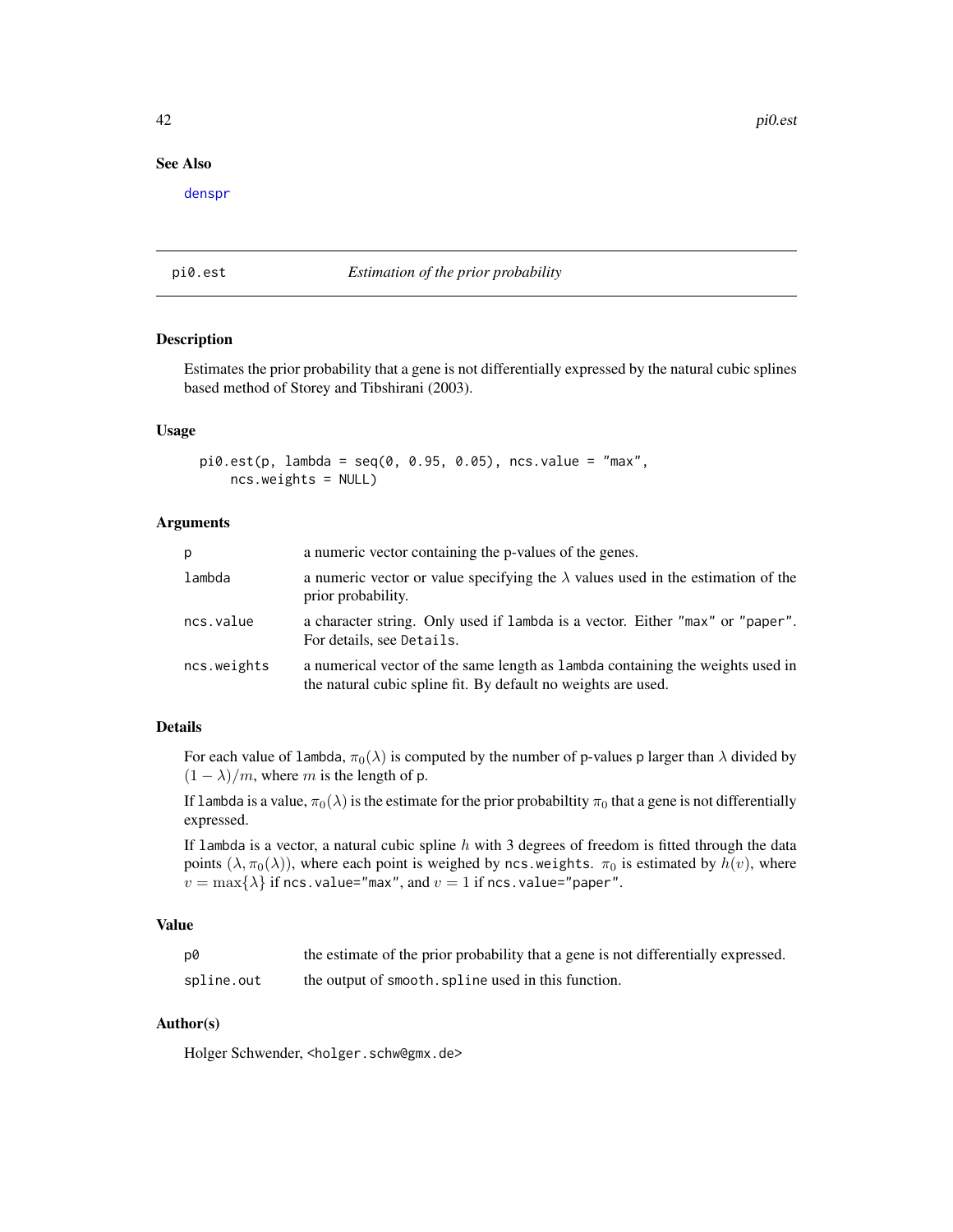## plotArguments 43

## References

Storey, J.D., and Tibshirani, R. (2003). Statistical Significance for Genome-wide Studies. *PNAS*, 100, 9440-9445.

## See Also

[SAM-class](#page-50-0),[sam](#page-47-0),[qvalue.cal](#page-44-0)

#### Examples

```
## Not run:
 # Load the package multtest and the data of Golub et al. (1999)
 # contained in multtest.
 library(multtest)
 data(golub)
 # Perform a SAM analysis.
 sam.out<-sam(golub, golub.cl, B=100, rand=123)
 # Estimate the prior probability that a gene is not significant
 pi0.est(sam.out@p.value)
## End(Not run)
```
<span id="page-42-0"></span>plotArguments *Plot Arguments*

## Description

Utility function for generating a plot of a SAM or an EBAM object in an html output.

## Usage

```
plotArguments(pos.stats = NULL, sig.col = 3, xlim = NULL, ylim = NULL,
      main = NULL, xlab = NULL, ylab = NULL, pty = "s", lab = c(10, 10, 7),
      pch = NULL, sig.cex = 1, stats.cex = 0.8, y.intersp = 1.3)
```

| pos.stats | an integer between 0 and 2 for a SAM plot, and between 0 and 4 for an EBAM<br>plot. See help. sam(plot) or help. ebam(plot), respectively, for how pos. stats<br>can be specified, and for its default.                                                                                                                                                                                                                                                                                                                                                   |
|-----------|-----------------------------------------------------------------------------------------------------------------------------------------------------------------------------------------------------------------------------------------------------------------------------------------------------------------------------------------------------------------------------------------------------------------------------------------------------------------------------------------------------------------------------------------------------------|
| sig.col   | a specification of the color of the significant genes. If sig. col has length 1, all<br>the points corresponding to significant genes are marked in the color specified by<br>sig.col. Only for a SAM plot: If length(sig.col) == 2, the down-regulated<br>genes, i.e. the genes with negative expression score $d$ , are marked in the color<br>specified by sig. col[1], and the up-regulated genes, i.e. the genes with positive<br>d, are marked in the color specified by sig. $col[2]$ . For a description of how<br>colors are specified, see par. |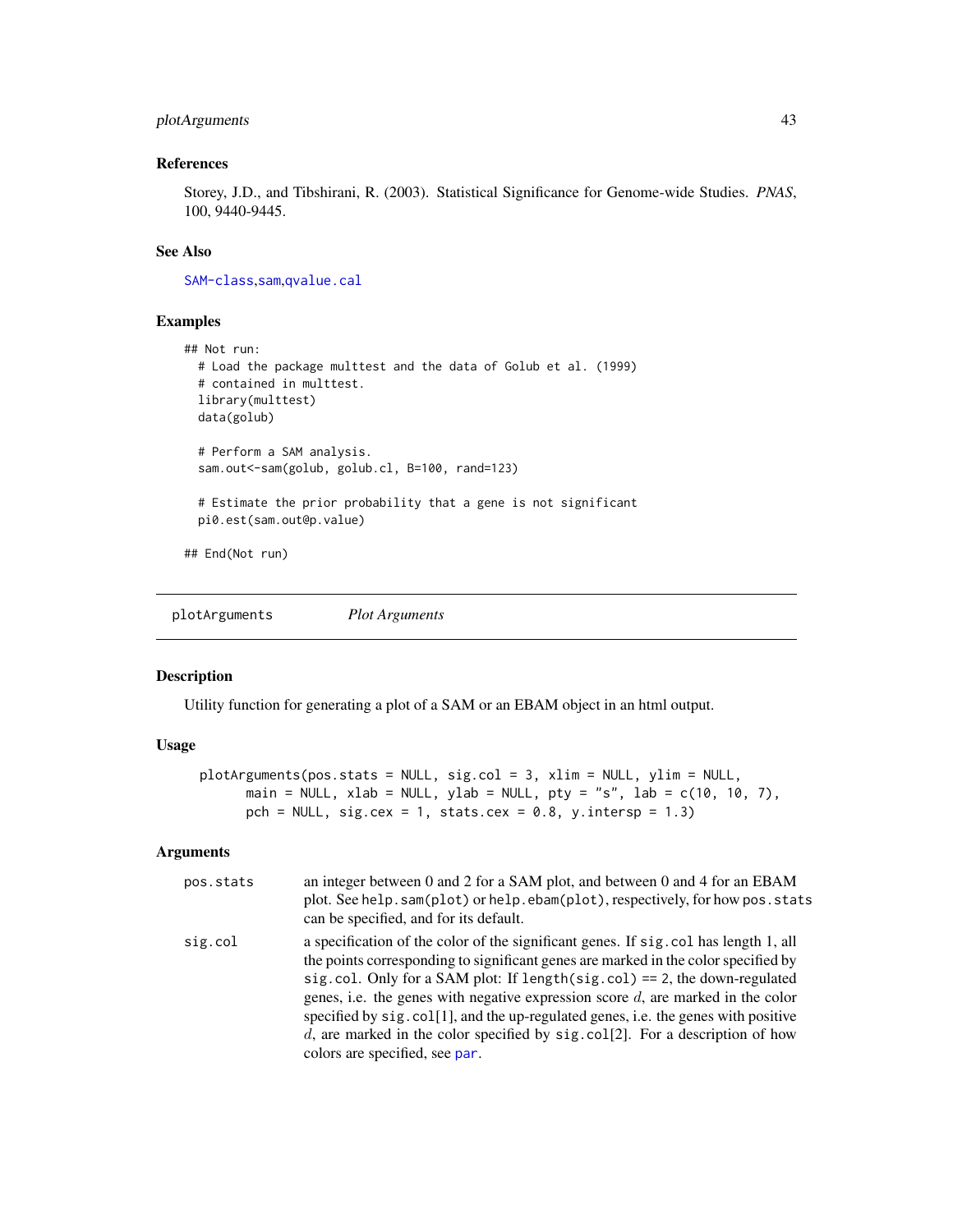| xlim      | a numeric vector of length 2 specifying the x limits (minimum and maximum)<br>of the plot.                                                                                                        |
|-----------|---------------------------------------------------------------------------------------------------------------------------------------------------------------------------------------------------|
| ylim      | a numeric vector of length 2 specifying the y limits of the plot.                                                                                                                                 |
| main      | a character string naming the main title of the plot.                                                                                                                                             |
| xlab      | a character string naming the label of the x axis.                                                                                                                                                |
| ylab      | a character string naming the label of the y axis.                                                                                                                                                |
| pty       | a character specifying the type of plot region to be used. "s" (default for a SAM<br>plot) generates a square plotting region, and "m" (default for an EBAM plot) the<br>maximal plotting region. |
| lab       | a numeric vector of length 3 specifying the approximate number of tickmarks<br>on the x axis and on the y axis and the label size.                                                                |
| pch       | either an integer specifying a symbol or a single character to be used as the<br>default in plotting points. For a description of how pch can be specified, see<br>par.                           |
| sig.cex   | a numerical value giving the amount by which the symbols of the significant<br>genes should be scaled relative to the default.                                                                    |
| stats.cex | the size of the statistics printed in the plot relative to the default size. Only<br>available for an EBAM plot.                                                                                  |
| y.intersp | a numeric value specifying the space between the rows in which the statistics<br>are plotted. Only available for an EBAM plot.                                                                    |

#### Value

A list required by sam2html or ebam2html if addPlot = TRUE.

## Author(s)

Holger Schwender, <holger.schw@gmx.de>

#### See Also

[sam2html](#page-58-0),[ebam2html](#page-58-0)

<span id="page-43-0"></span>plotFindArguments *Plot Arguments*

## Description

Utility function for generating a plot of the posterior probabilities in an html file when searching for the optimal value of the fudge factor in an EBAM analysis.

## Usage

```
plotFindArguments(onlyTab = FALSE, logit = TRUE, pos.legend = NULL,
      legend.cex = 0.8, col = NULL, main = NULL, xlab = NULL, ylab = NULL,
      only.a0 = FALSE, lty = 1, lwd = 1, y.intersp = 1.1)
```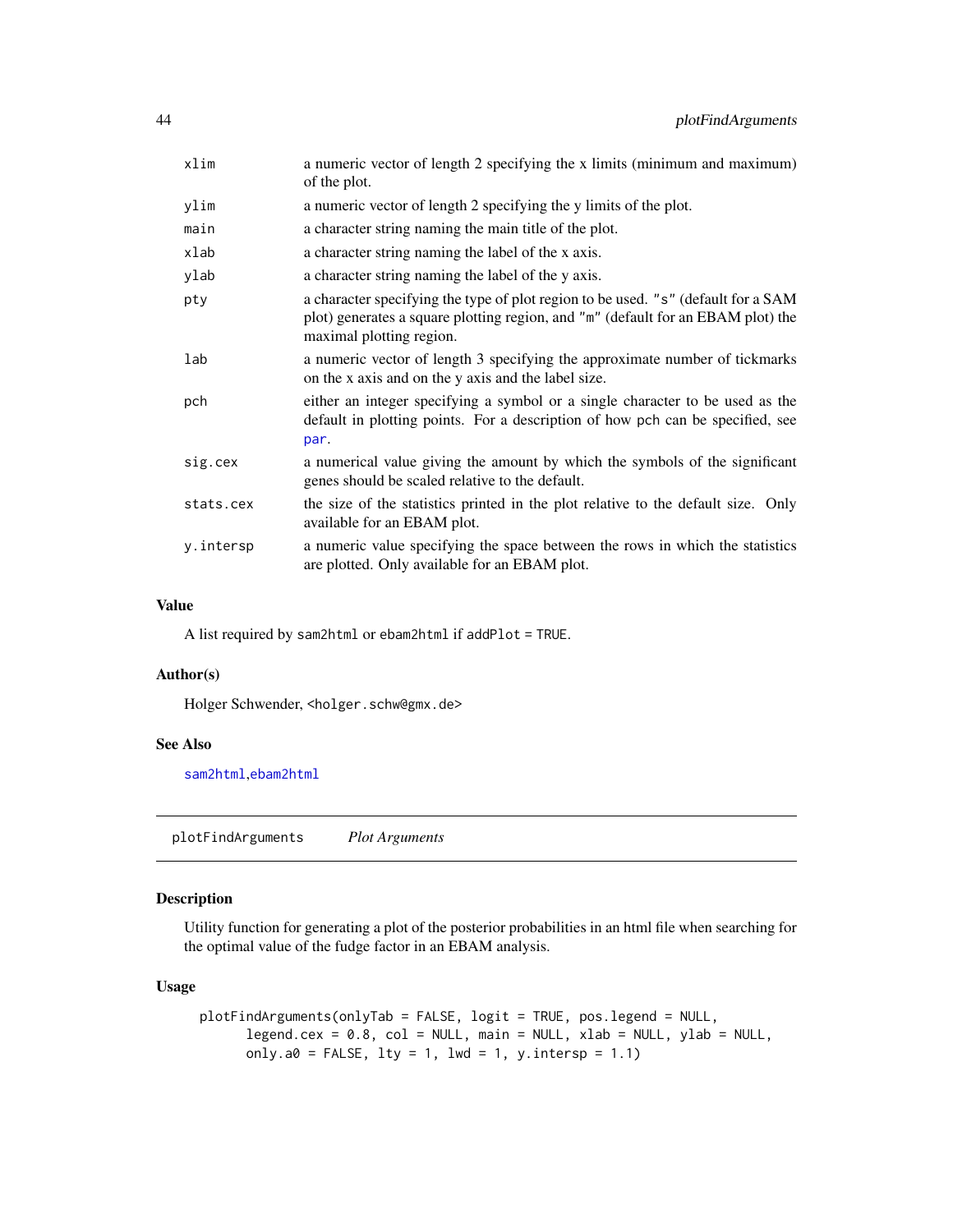# qvalue.cal 45

## Arguments

| onlyTab    | if TRUE, then this plot is not generated and only the table of the number of dif-<br>ferentially expressed genes and the estimated FDR for the different values of the<br>fudge factor is shown. |
|------------|--------------------------------------------------------------------------------------------------------------------------------------------------------------------------------------------------|
| logit      | should the posterior probabilities be logit-transformed before they are plotted?                                                                                                                 |
| pos.legend | an integer between 0 and 4. See help. finda0(plot) for how pos. legend can<br>be specified, and for its default.                                                                                 |
| legend.cex | the size of the text in the legend relative to the default size                                                                                                                                  |
| col        | a vector specifying the colors of the lines for the different values of the fudge<br>factor. For a description of how colors can be specified, see par.                                          |
| main       | a character string naming the main title of the plot.                                                                                                                                            |
| xlab       | a character string naming the label of the x axis.                                                                                                                                               |
| ylab       | a character string naming the label of the y axis.                                                                                                                                               |
| only.a0    | if TRUE, only the values of $a_0$ are shown in the legend. If FALSE, both the values<br>of $a_0$ and the corresponding number of differentially expressed genes are shown.                       |
| lty        | a value or vector specifying the line type of the curves. For details, see par.                                                                                                                  |
| lwd        | a numeric value specifying the width of the plotted lines. For details, see par.                                                                                                                 |
| y.intersp  | a numeric value specifying the space between the rows of the legend.                                                                                                                             |

## Value

A list required by ebam2html if findA0 is specified.

## Author(s)

Holger Schwender, <holger.schw@gmx.de>

## See Also

[ebam2html](#page-58-0)

<span id="page-44-0"></span>qvalue.cal *Computation of the q-value*

# Description

Computes the q-values of a given set of p-values.

## Usage

qvalue.cal(p, p0, version = 1)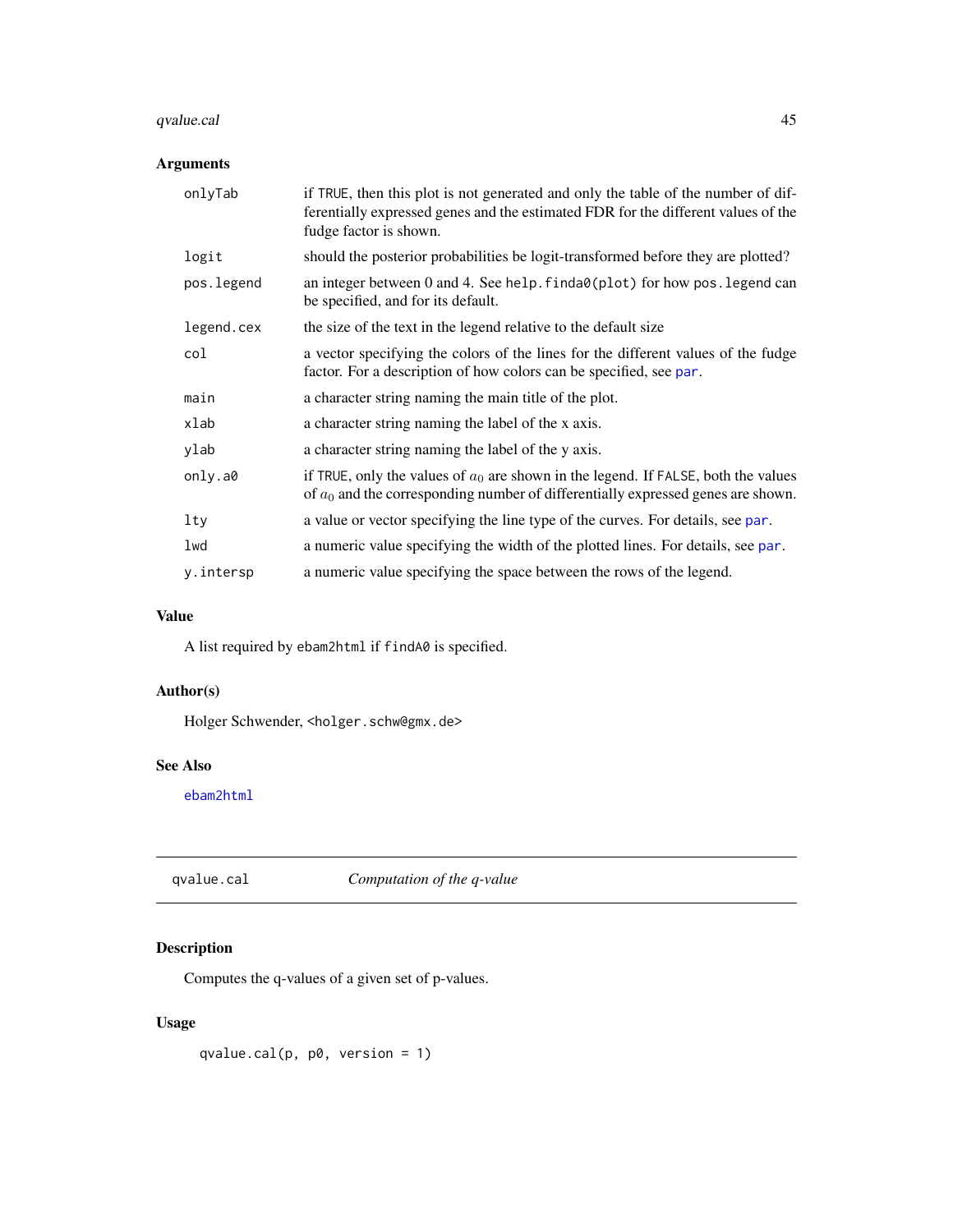#### Arguments

| p       | a numeric vector containing the p-values.                                                                                                                             |
|---------|-----------------------------------------------------------------------------------------------------------------------------------------------------------------------|
| D0      | a numeric value specifying the prior probability that a gene is not differentially<br>expressed.                                                                      |
| version | If version=2, the original version of the q-value, i.e. $min\{pFDR\}$ , will be com-<br>puted. if version=1, min{FDR} will be used in the computation of the q-value. |

#### Details

Using version = 1 in qvalue.cal corresponds to setting robust = FALSE in the function qvalue of John Storey's R package qvalue, while version = 2 corresponds to robust = TRUE.

## Value

A vector of the same length as p containing the q-values corresponding to the p-values in p.

#### Author(s)

Holger Schwender, <holger.schw@gmx.de>

#### References

Storey, J.D. (2003). The positive False Discovery Rate: A Bayesian Interpretation and the q-value. *Annals of Statistics*, 31, 2013-2035.

Storey, J.D., and Tibshirani, R. (2003). Statistical Significance for Genome-wide Studies. *PNAS*, 100, 9440-9445.

#### See Also

[pi0.est](#page-41-0),[SAM-class](#page-50-0),[sam](#page-47-0)

## Examples

```
## Not run:
 # Load the package multtest and the data of Golub et al. (1999)
 # contained in multtest.
 library(multtest)
 data(golub)
 # Perform a SAM analysis.
 sam.out<-sam(golub, golub.cl, B=100, rand=123)
 # Estimate the prior probability that a gene is not significant.
 pi0 <- pi0.est(sam.out@p.value)$p0
 # Compute the q-values of the genes.
 q.value <- qvalue.cal(sam.out@p.value, pi0)
```
## End(Not run)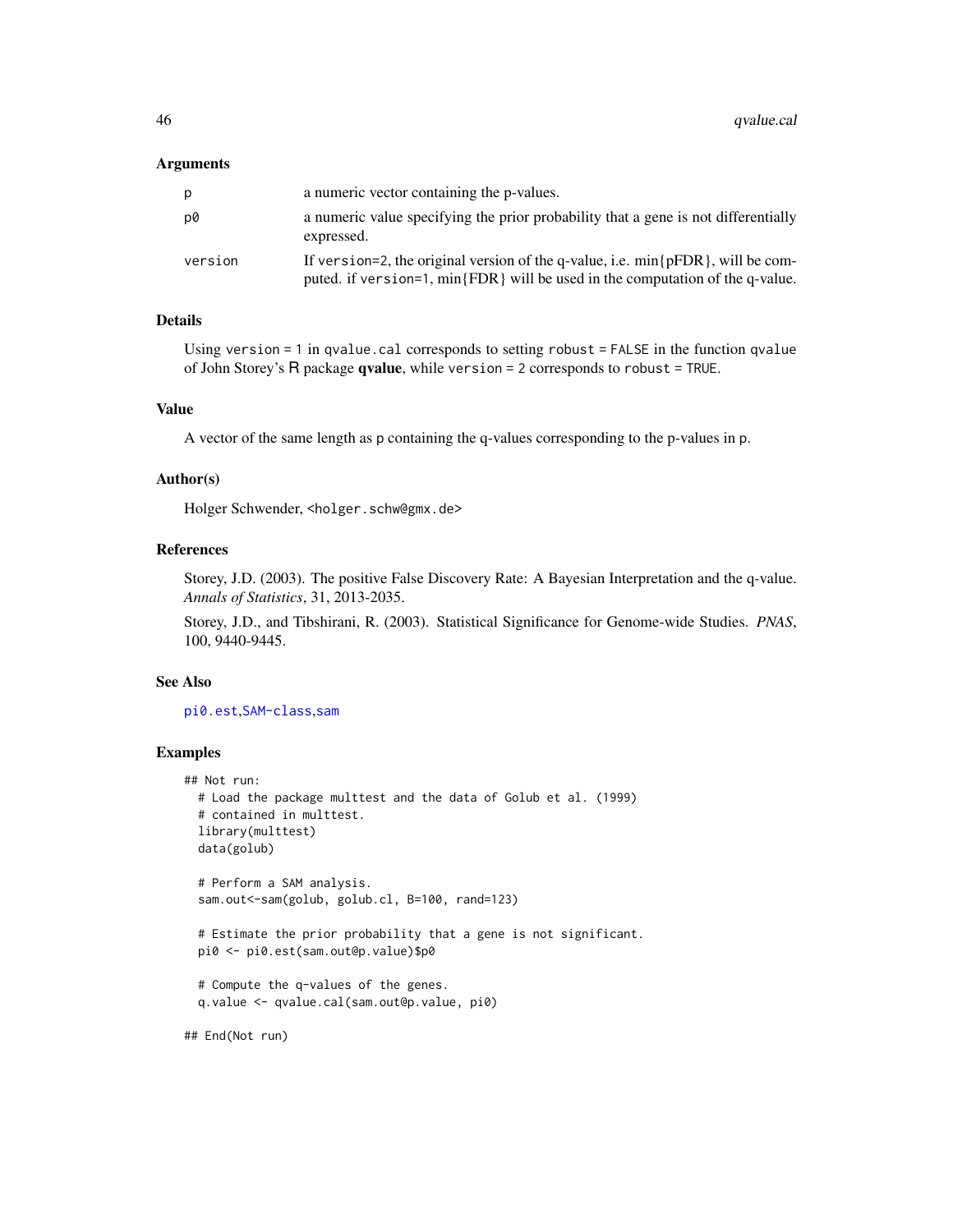<span id="page-46-0"></span>

## Description

Computes either the Wilcoxon Rank Sum or Signed Rank Statistics for all rows of a matrix simultaneously.

#### Usage

 $rowWilcoxon(X, cl, rand = NA)$ 

# Arguments

| X    | a matrix in which each row corresponds to a variable, and each column to an<br>observation/sample.                                                                                                                                                                 |
|------|--------------------------------------------------------------------------------------------------------------------------------------------------------------------------------------------------------------------------------------------------------------------|
| c1   | a numeric vector consisting of ones and zeros. The length of c1 must be equal<br>to the number of observations. If c1 consists of zeros and ones, Wilcoxon Rank<br>Sums are computed. If c1 contains only ones, Wilcoxon Signed Rank Statistics<br>are calculated. |
| rand | Sets the random number generator into a reproducible state. Ignored if Wilcoxon<br>rank sums are computed, or X contains no zeros.                                                                                                                                 |

## Details

If there are ties, then the ranks of the observations belonging to the same group of tied observations will be set to the maximum rank available for the corresponding group.

### Value

A numeric vector containing Wilcoxon rank statistics for each row of X.

## Author(s)

Holger Schwender, <holger.schw@gmx.de>

#### See Also

[wilc.stat](#page-69-0),[wilc.ebam](#page-67-0)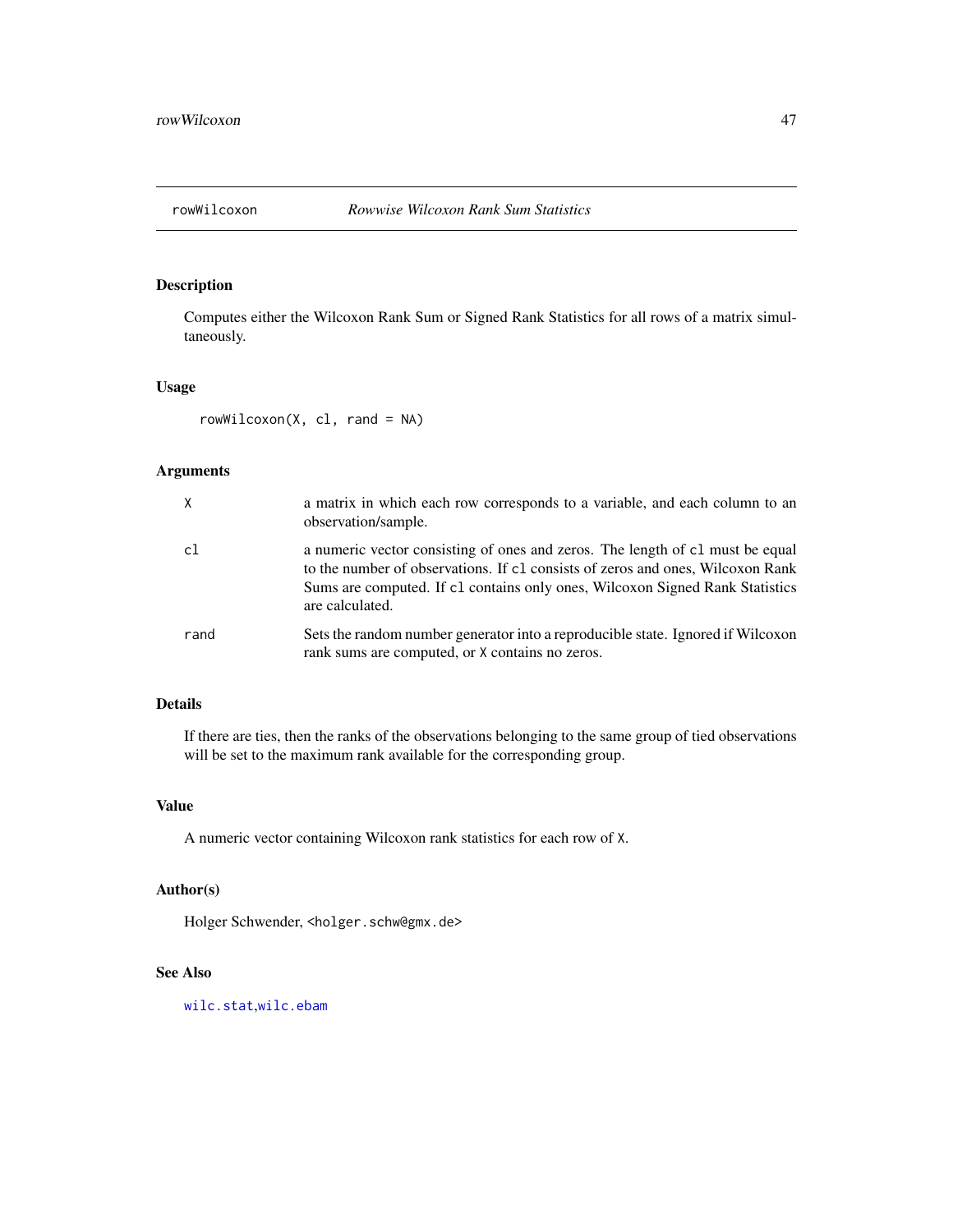#### <span id="page-47-0"></span>Description

Performs a Significance Analysis of Microarrays (SAM). It is possible to perform one and two class analyses using either a modified t-statistic or a (standardized) Wilcoxon rank statistic, and a multiclass analysis using a modified F-statistic. Moreover, this function provides a SAM procedure for categorical data such as SNP data and the possibility to employ an user-written score function.

#### Usage

```
sam(data, cl, method = d.stat, control=samControl(),
   gene.names = dimnames(data)[[1]], ...)
```

| data   | a matrix, a data frame, or an ExpressionSet object. Each row of data (or<br>exprs(data), respectively) must correspond to a variable (e.g., a gene), and<br>each column to a sample (i.e.\ an observation).                                                                                                                                                                                                                                   |
|--------|-----------------------------------------------------------------------------------------------------------------------------------------------------------------------------------------------------------------------------------------------------------------------------------------------------------------------------------------------------------------------------------------------------------------------------------------------|
|        | Can also be a list (if method = chisq.stat or method = trend.stat). For de-<br>tails on how to specify data in this case, see chisq. stat.                                                                                                                                                                                                                                                                                                    |
| cl     | a vector of length ncol(data) containing the class labels of the samples. In<br>the two class paired case, c1 can also be a matrix with nco1(data) rows and 2<br>columns. If data is an ExpressionSet object, c1 can also be a character string<br>naming the column of pData(data) that contains the class labels of the samples.<br>If data is a list, c1 needs not to be specified.                                                        |
|        | In the one-class case, c1 should be a vector of 1's.                                                                                                                                                                                                                                                                                                                                                                                          |
|        | In the two class unpaired case, c1 should be a vector containing 0's (specifying<br>the samples of, e.g., the control group) and 1's (specifying, e.g., the case group).                                                                                                                                                                                                                                                                      |
|        | In the two class paired case, c1 can be either a numeric vector or a numeric<br>matrix. If it is a vector, then c1 has to consist of the integers between -1 and<br>$-n/2$ (e.g., before treatment group) and between 1 and $n/2$ (e.g., after treatment<br>group), where <i>n</i> is the length of c1 and <i>k</i> is paired with $-k$ , $k = 1, , n/2$ .<br>If c1 is a matrix, one column should contain -1's and 1's specifying, e.g., the |
|        | before and the after treatment samples, respectively, and the other column should<br>contain integer between 1 and $n/2$ specifying the $n/2$ pairs of observations.                                                                                                                                                                                                                                                                          |
|        | In the multiclass case and if method = chisq.stat, cl should be a vector con-<br>taining integers between 1 and $g$ , where $g$ is the number of groups. (In the<br>case of chisq.stat, cl needs not to be specified if data is a list of groupwise<br>matrices.)                                                                                                                                                                             |
|        | For examples of how c1 can be specified, see the manual of siggenes.                                                                                                                                                                                                                                                                                                                                                                          |
| method | a character string or a name specifying the method/function that should be used<br>in the computation of the expression scores $d$ .                                                                                                                                                                                                                                                                                                          |
|        | If method = d.stat, a modified t-statistic or F-statistic, respectively, will be<br>computed as proposed by Tusher et al. (2001).                                                                                                                                                                                                                                                                                                             |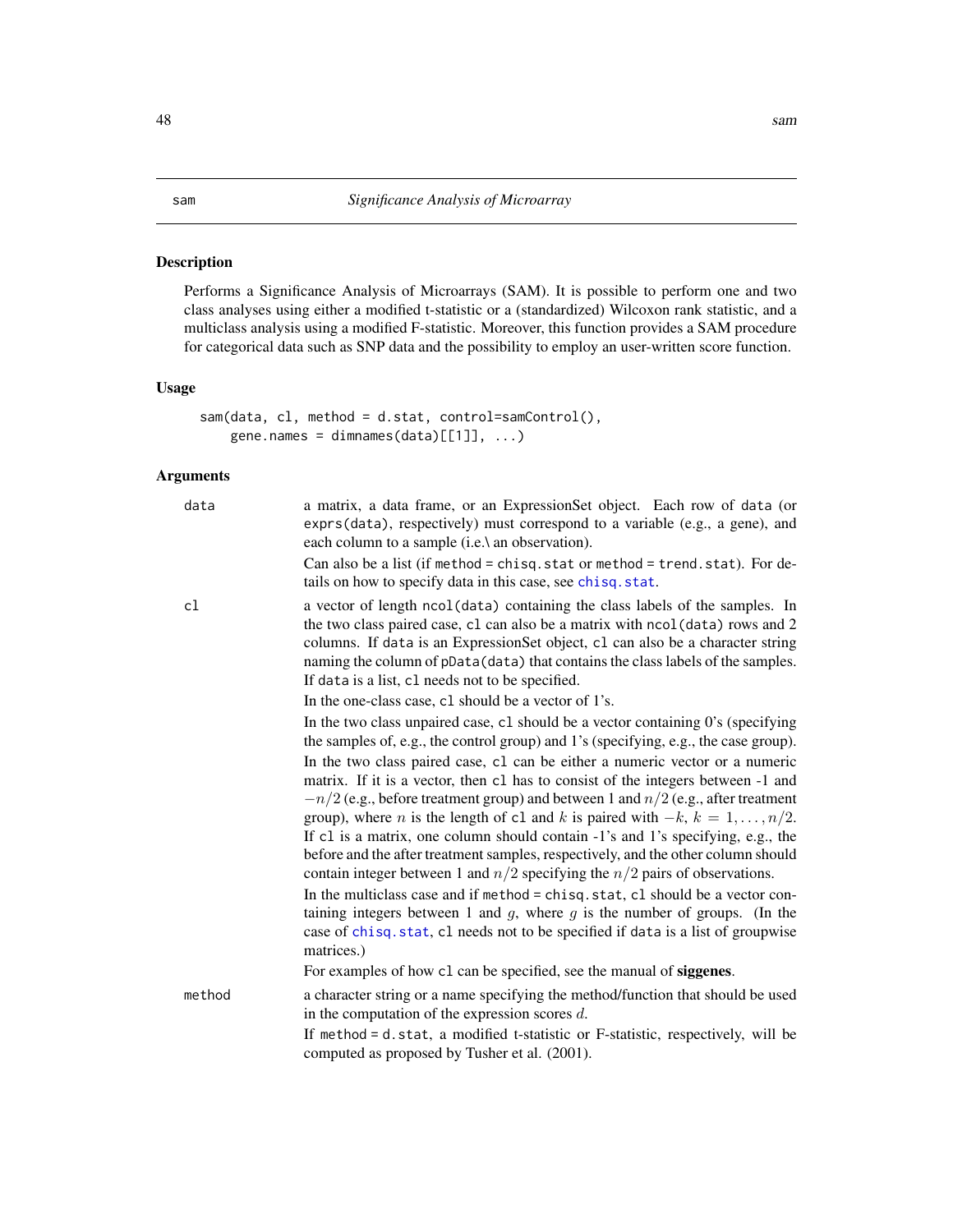|            | If method = wilc.stat, a Wilcoxon rank sum statistic or Wilcoxon signed rank<br>statistic will be used as expression score.                                                                            |
|------------|--------------------------------------------------------------------------------------------------------------------------------------------------------------------------------------------------------|
|            | For an analysis of categorical data such as SNP data, method can be set to<br>chisq.stat. In this case Pearson's ChiSquare statistic is computed for each<br>row.                                      |
|            | If the variables are ordinal and a trend test should be applied (e.g., in the two-<br>class case, the Cochran-Armitage trend test), method = trend. stat can be em-<br>ployed.                         |
|            | It is also possible to use an user-written function to compute the expression<br>scores. For details, see Details.                                                                                     |
| control    | further optional arguments for controlling the SAM analysis. For these argu-<br>ments, see samControl.                                                                                                 |
| gene.names | a character vector of length nrow (data) containing the names of the genes. By<br>default the row names of data are used.                                                                              |
| .          | further arguments of the specific SAM methods. If method = d.stat, see the<br>help of d.stat. If method = wilc.stat, see the help of wilc.stat. If method<br>= chisq.stat, see the help of chisq.stat. |

#### Details

sam provides SAM procedures for several types of analysis (one and two class analyses with either a modified t-statistic or a Wilcoxon rank statistic, a multiclass analysis with a modified F statistic, and an analysis of categorical data). It is, however, also possible to write your own function for another type of analysis. The required arguments of this function must be data and cl. This function can also have other arguments. The output of this function must be a list containing the following objects:

- d: a numeric vector consisting of the expression scores of the genes.
- d.bar: a numeric vector of the same length as na.exclude(d) specifying the expected expression scores under the null hypothesis.
- p.value: a numeric vector of the same length as d containing the raw, unadjusted p-values of the genes.
- vec.false: a numeric vector of the same length as d consisting of the one-sided numbers of falsely called genes, i.e. if  $d > 0$  the numbers of genes expected to be larger than d under the null hypothesis, and if  $d < 0$ , the number of genes expected to be smaller than d under the null hypothesis.
- s: a numeric vector of the same length as d containing the standard deviations of the genes. If no standard deviation can be calculated, set  $s = numeric(0)$ .
- s0: a numeric value specifying the fudge factor. If no fudge factor is calculated, set  $s0 =$  numeric(0).
- mat.samp: a matrix with B rows and ncol(data) columns, where B is the number of permutations, containing the permutations used in the computation of the permuted d-values. If such a matrix is not computed, set mat.samp = matrix(numeric( $\theta$ )).
- msg: a character string or vector containing information about, e.g., which type of analysis has been performed. msg is printed when the function print or summary, respectively, is called. If no such message should be printed, set msg = "".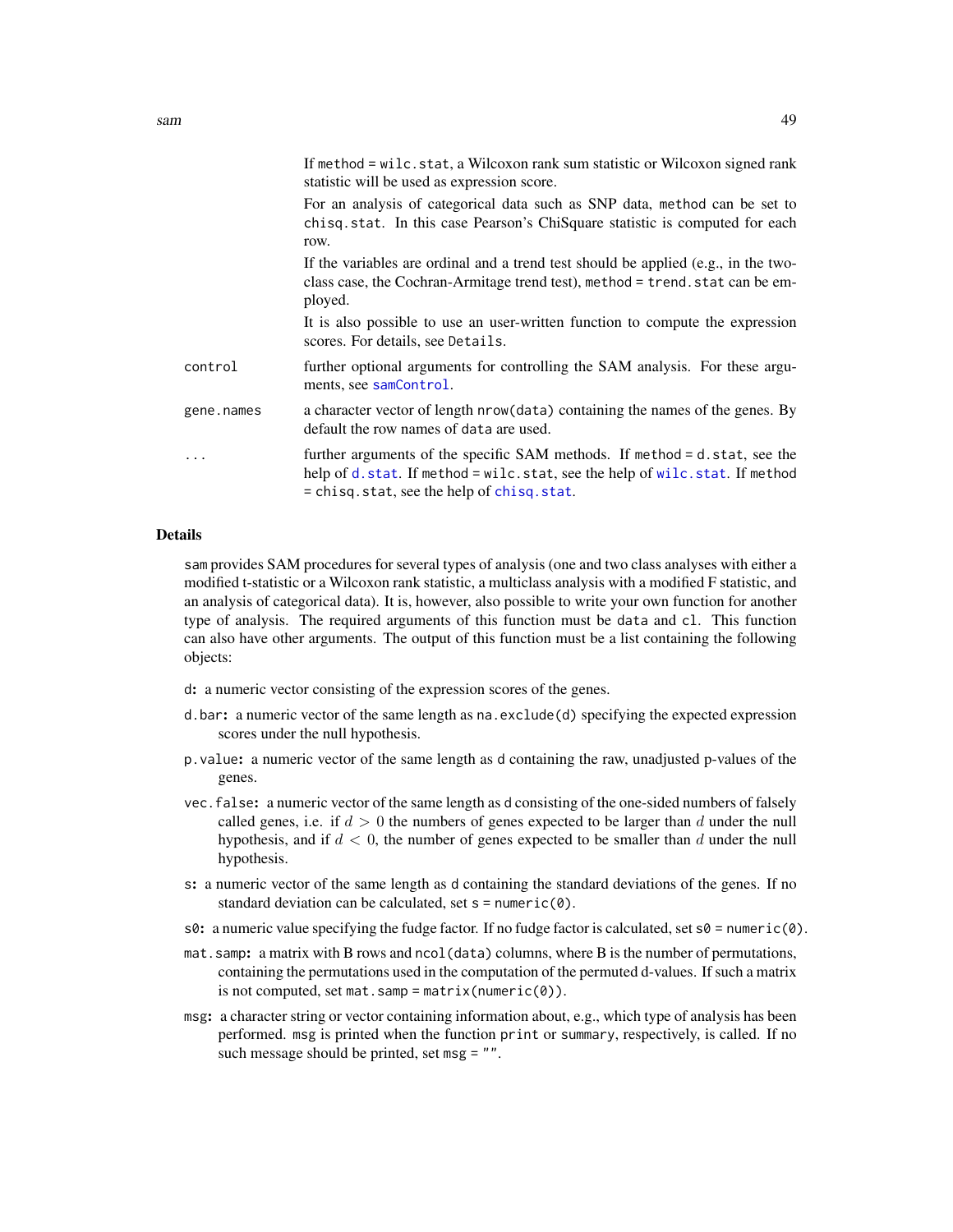fold: a numeric vector of the same length as d consisting of the fold changes of the genes. If no fold change has been computed, set  $fold = numeric(0)$ .

If this function is, e.g., called foo, it can be used by setting method = foo in sam. More detailed information and an example will be contained in the siggenes manual.

#### Value

An object of class SAM.

#### Author(s)

Holger Schwender, <holger.schw@gmx.de>

#### References

Schwender, H., Krause, A., and Ickstadt, K. (2006). Identifying Interesting Genes with siggenes. *RNews*, 6(5), 45-50.

Schwender, H. (2004). Modifying Microarray Analysis Methods for Categorical Data – SAM and PAM for SNPs. To appear in: *Proceedings of the the 28th Annual Conference of the GfKl*.

Tusher, V.G., Tibshirani, R., and Chu, G. (2001). Significance analysis of microarrays applied to the ionizing radiation response. *PNAS*, 98, 5116-5121.

#### See Also

[SAM-class](#page-50-0),[d.stat](#page-7-0),[wilc.stat](#page-69-0), [chisq.stat](#page-5-0), [samControl](#page-55-0)

## Examples

```
## Not run:
 # Load the package multtest and the data of Golub et al. (1999)
 # contained in multtest.
 library(multtest)
 data(golub)
 # golub.cl contains the class labels.
 golub.cl
 # Perform a SAM analysis for the two class unpaired case assuming
 # unequal variances.
 sam.out <- sam(golub, golub.cl, B=100, rand=123)
 sam.out
 # Obtain the Delta plots for the default set of Deltas
 plot(sam.out)
 # Generate the Delta plots for Delta = 0.2, 0.4, 0.6, \ldots, 2plot(sam.out, seq(0.2, 0.4, 2))
 # Obtain the SAM plot for Delta = 2
 plot(sam.out, 2)
```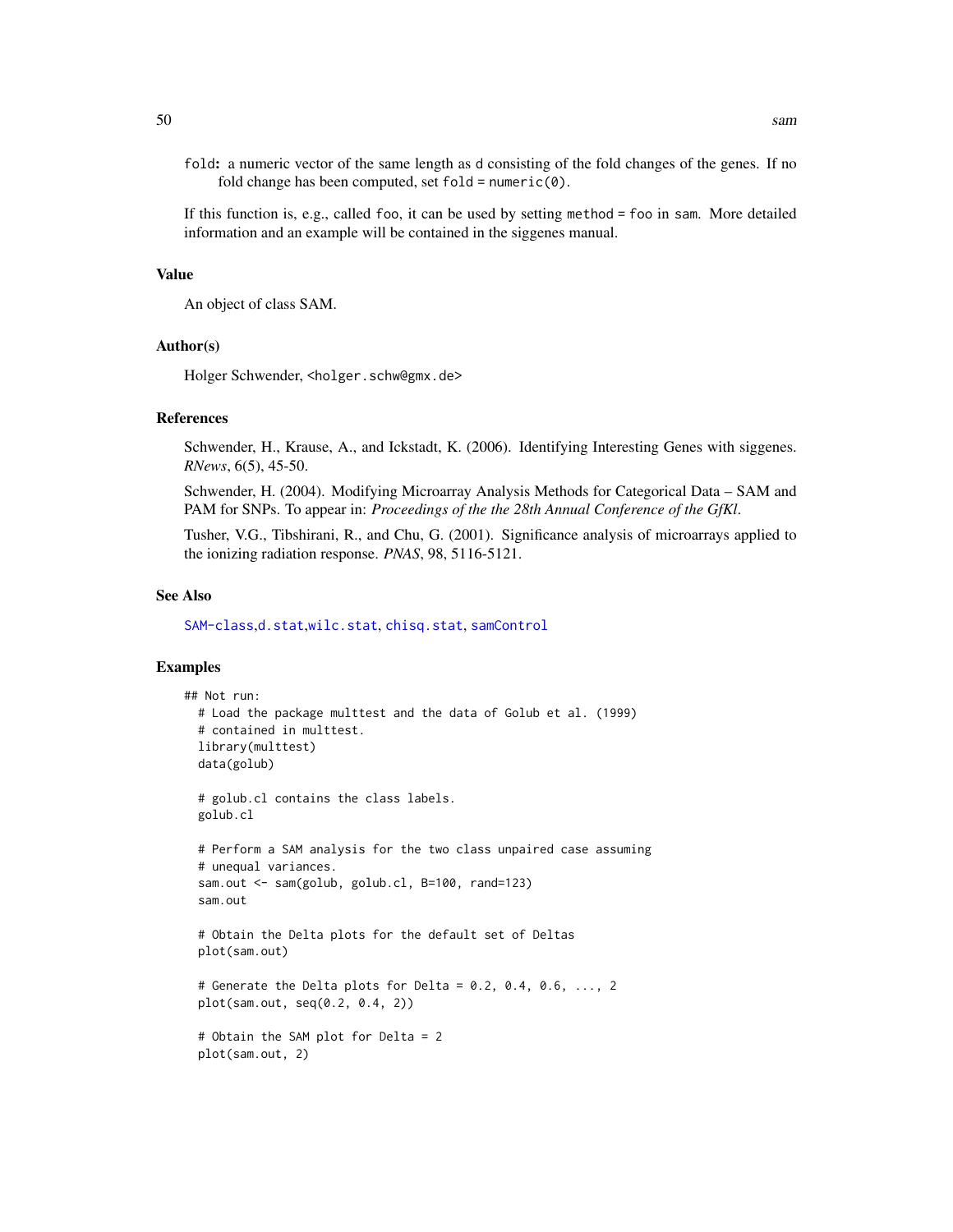#### $SAM-class$  51

```
# Get information about the genes called significant using
 # Delta = 3.
 sam.sum3 <- summary(sam.out, 3, entrez=FALSE)
 # Obtain the rows of golub containing the genes called
 # differentially expressed
 sam.sum3@row.sig.genes
 # and their names
 golub.gnames[sam.sum3@row.sig.genes, 3]
 # The matrix containing the d-values, q-values etc. of the
 # differentially expressed genes can be obtained by
 sam.sum3@mat.sig
 # Perform a SAM analysis using Wilcoxon rank sums
 sam(golub, golub.cl, method="wilc.stat", rand=123)
 # Now consider only the first ten columns of the Golub et al. (1999)
 # data set. For now, let's assume the first five columns were
 # before treatment measurements and the next five columns were
 # after treatment measurements, where column 1 and 6, column 2
 # and 7, ..., build a pair. In this case, the class labels
 # would be
 new.cl <- c(-(1:5), 1:5)new.cl
 # and the corresponding SAM analysis for the two-class paired
 # case would be
 sam(golub[,1:10], new.cl, B=100, rand=123)
 # Another way of specifying the class labels for the above paired
 # analysis is
 mat.cl <- matrix(c(rep(c(-1, 1), e=5), rep(1:5, 2)), 10)
 mat.cl
 # and the above SAM analysis can also be done by
 sam(golub[,1:10], mat.cl, B=100, rand=123)
## End(Not run)
```
<span id="page-50-0"></span>SAM-class *Class SAM*

#### **Description**

This is a class representation for several versions of the SAM (Significance Analysis of Microarrays) procedure proposed by Tusher et al. (2001).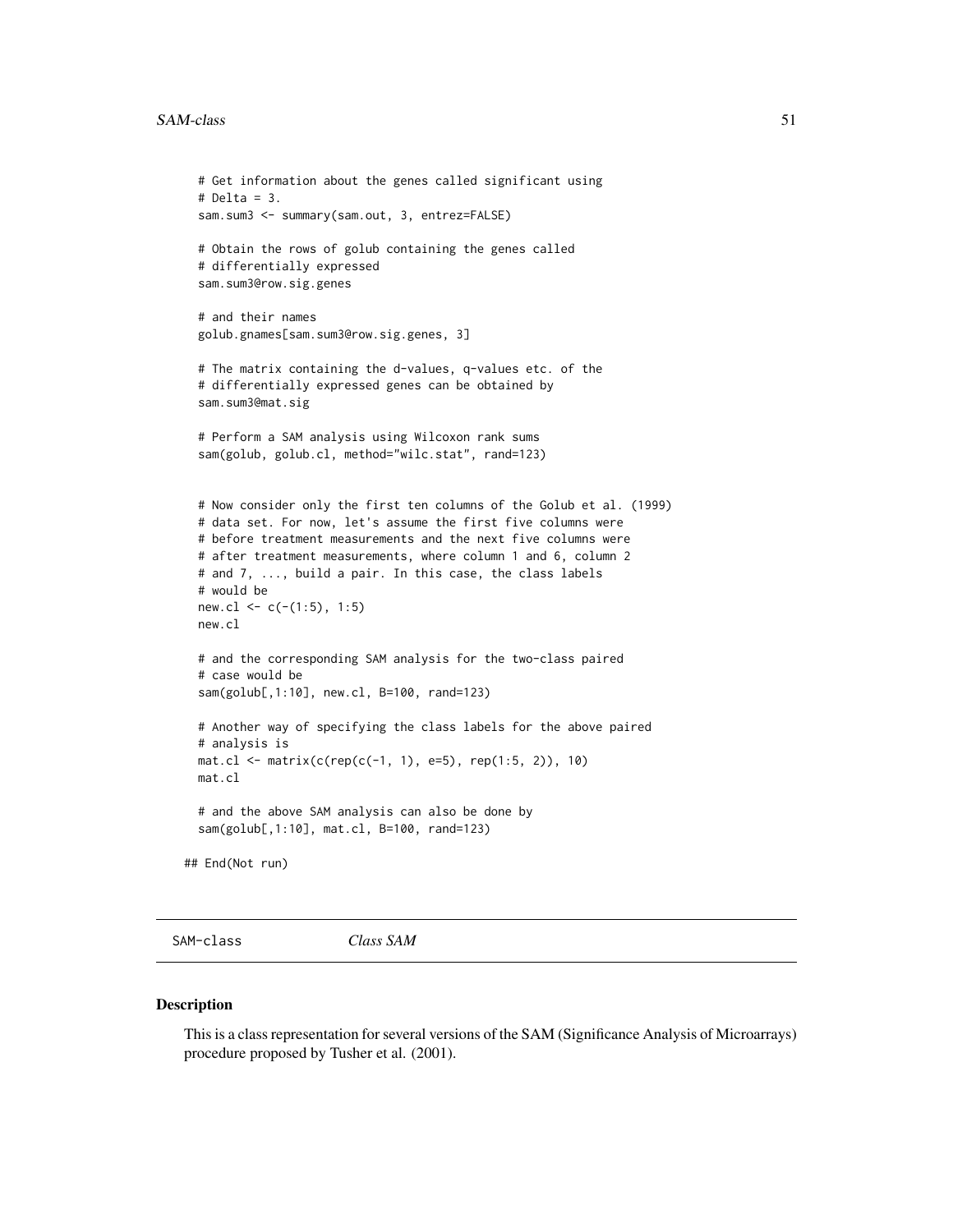## Objects from the Class

Objects can be created using the functions sam, sam.dstat, sam.wilc and sam.snp.

#### **Slots**

- d: Object of class "numeric" representing the expression scores of the genes.
- d.bar: Object of class "numeric" representing the expected expression scores under the null hypothesis.
- vec.false: Object of class "numeric" containing the one-sided expected number of falsely called genes.
- p.value: Object of class "numeric" consisting of the p-values of the genes.
- s: Object of class "numeric" representing the standard deviations of the genes. If the standard deviations are not computed, s will be set to numeric(0).
- s0: Object of class "numeric" representing the value of the fudge factor. If not computed, s0 will be set to numeric $(0)$ .
- mat.samp: Object of class "matrix" containing the permuted group labels used in the estimation of the null distribution. Each row represents one permutation, each column one observation (pair). If no permutation procedure has been used, mat. samp will be set to matrix(numeric( $\emptyset$ )).
- p0: Object of class "numeric" representing the prior probability that a gene is not differentially expressed.
- mat.fdr: Object of class "matrix" containing general information as the number of significant genes and the estimated FDR for several values of  $\Delta$ . Each row represents one value of  $\Delta$ , each of the 9 columns one statistic.
- q.value: Object of class "numeric" consisting of the q-values of the genes. If not computed, q.value will be set to numeric(0).
- fold: Object of class "numeric" representing the fold changes of the genes. If not computed, fold will be set to numeric(0).
- msg: Object of class "character" containing information about, e.g., the type of analysis. msg is printed when the functions print and summary, respectively, are called.
- chip: Object of class "character" naming the microarray used in the analysis. If no information about the chip is available, chip will be set to "".

## Methods

- identify signature( $x =$  "SAM"): After generating a SAM plot, identify can be used to obtain information about the genes by clicking on the symbols in the SAM plot. For details, see help.sam(identify). Arguments are listed by args.sam(identify).
- plot signature( $x =$ "SAM"): Generates a SAM plot or the Delta plots. If the specified delta in plot(object,delta) is a numeric value, a SAM plot will be generated. If delta is either not specified or a numeric vector, the Delta plots will be generated. For details, see ?sam.plot2, ?delta.plot or help.sam(plot),respectively. Arguments are listed by args.sam(plot).
- **print** signature( $x =$  "SAM"): Prints general information such as the number of significant genes and the estimated FDR for a set of  $\Delta$ . For details, see help.sam(print). Arguments are listed by args.sam(print).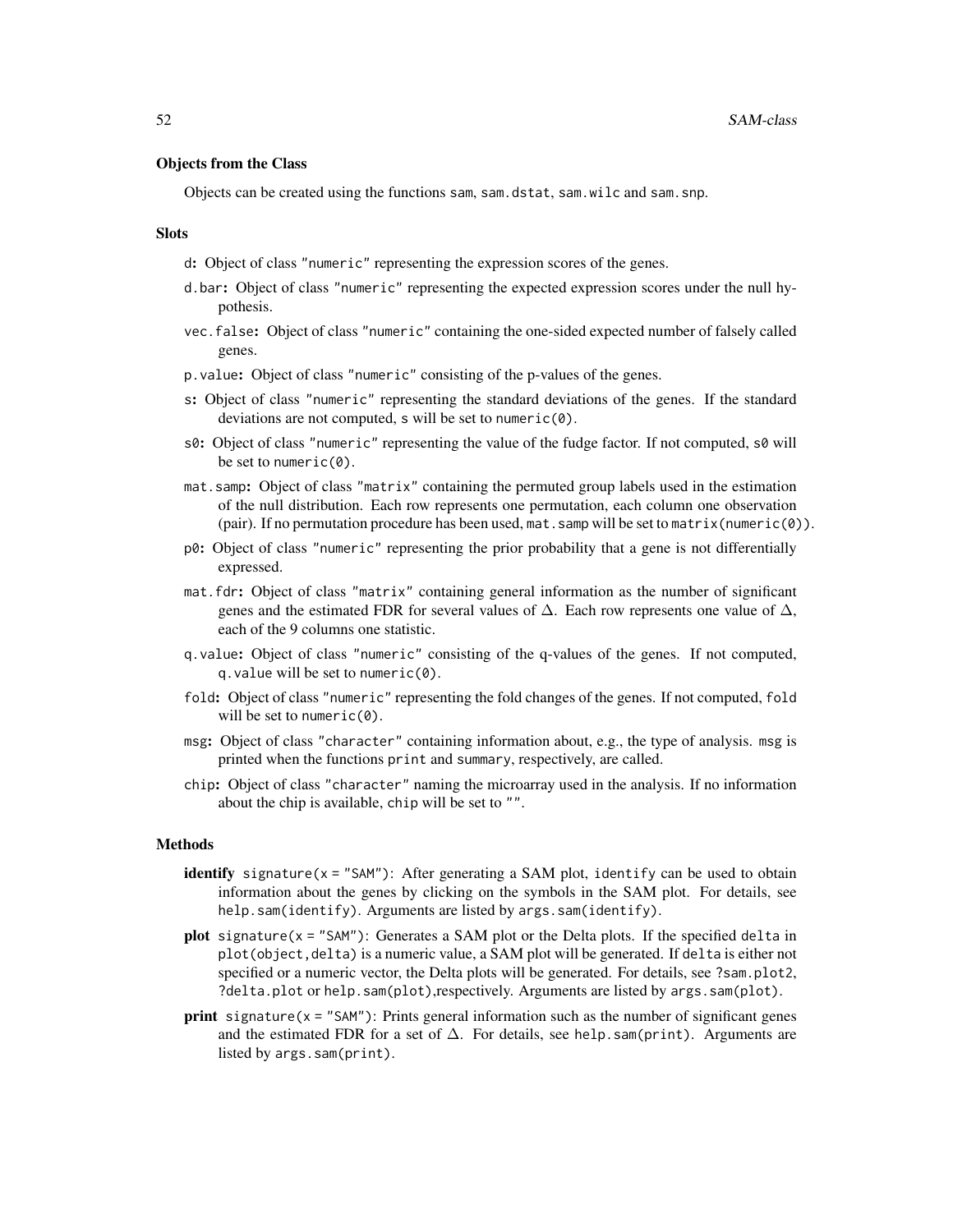#### SAM-class 53

show signature(object = "SAM"): Shows the output of the SAM analysis.

summary signature(object = "SAM"): Summarizes the results of a SAM analysis. If delta in summary(object, delta) is not specified or a numeric vector, the information shown by print and some additional information will be shown. If delta is a numeric vector, the general information for the specific  $\Delta$  is shown and additionally gene-specific information about the genes called significant using this value of  $\Delta$ . The output of summary is an object of class sumSAM which has the slots row.sig.genes, mat.fdr, mat.sig and list.args. For details, see help.sam(summary). All arguments are listed by args.sam(summary).

#### **Note**

SAM was developed by Tusher et al. (2001).

!!! There is a patent pending for the SAM technology at Stanford University. !!!

## Author(s)

Holger Schwender, <holger.schw@gmx.de>

## References

Schwender, H., Krause, A. and Ickstadt, K. (2003). Comparison of the Empirical Bayes and the Significance Analysis of Microarrays. *Technical Report*, SFB 475, University of Dortmund, Germany. <http://www.sfb475.uni-dortmund.de/berichte/tr44-03.pdf>.

Schwender, H. (2004). Modifying Microarray Analysis Methods for Categorical Data – SAM and PAM for SNPs. To appear in: *Proceedings of the the 28th Annual Conference of the GfKl*.

Tusher, V.G., Tibshirani, R., and Chu, G. (2001). Significance analysis of microarrays applied to the ionizing radiation response. *PNAS*, 98, 5116-5121.

#### See Also

[sam](#page-47-0),[args.sam](#page-31-0),[sam.plot2](#page-53-0), [delta.plot](#page-10-0)

#### Examples

```
## Not run:
 # Load the package multtest and the data of Golub et al. (1999)
 # contained in multtest.
 library(multtest)
 data(golub)
 # Perform a SAM analysis for the two class unpaired case assuming
 # unequal variances.
 sam.out <- sam(golub, golub.cl, B=100, rand=123)
 sam.out
 # Alternative ways to show the output of sam.
 show(sam.out)
 print(sam.out)
```
# Obtain a little bit more information.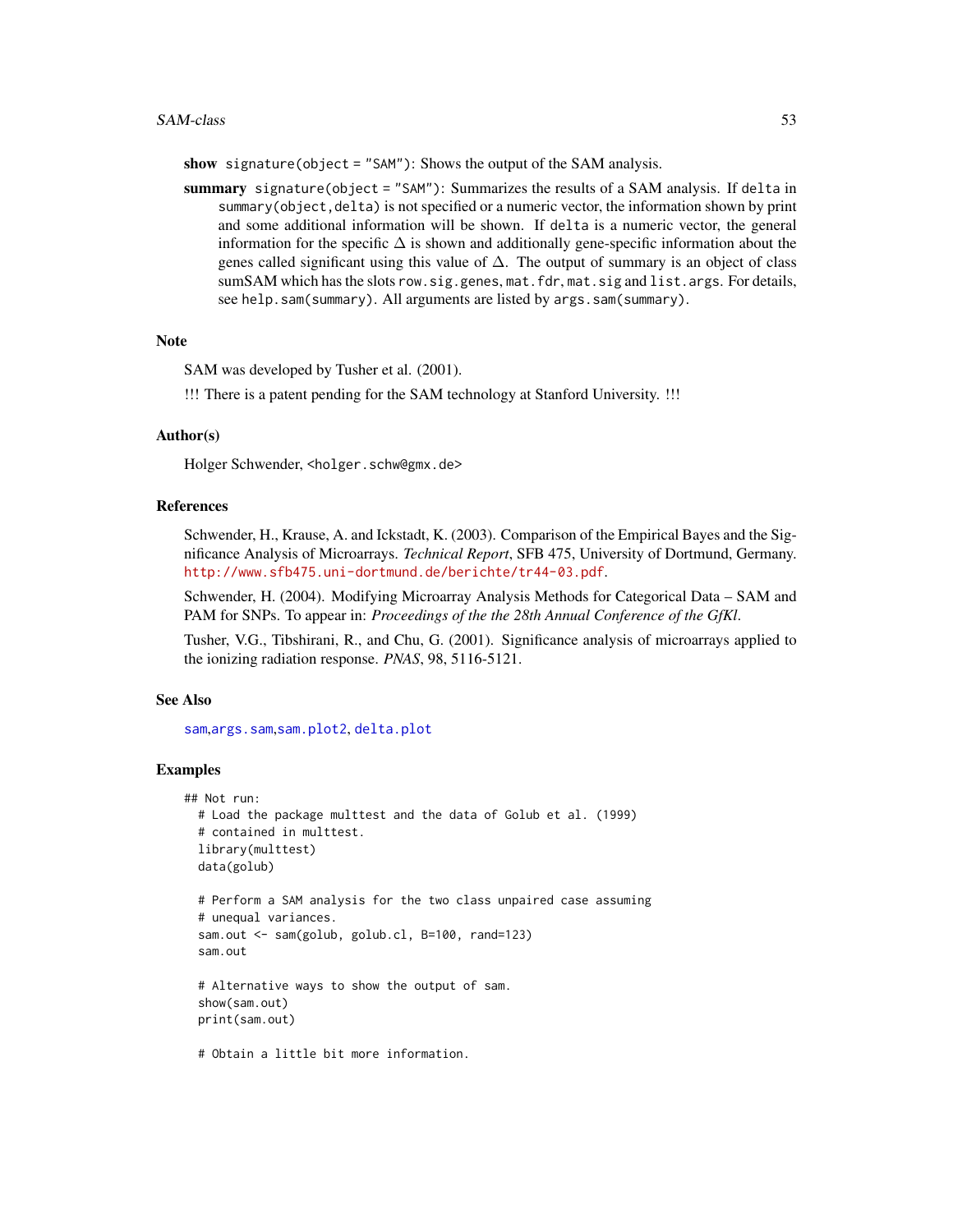```
summary(sam.out)
 # Print the results of the SAM analysis for other values of Delta.
 print(sam.out, seq(.2, 2, .2))
 # Again, the same with additional information.
 summary(sam.out, seq(.2, 2, .2))
 # Obtain the Delta plots for the default set of Deltas.
 plot(sam.out)
 # Generate the Delta plots for Delta = 0.2, 0.4, 0.6, ..., 2.
 plot(sam.out, seq(0.2, 0.4, 2))
 # Obtain the SAM plot for Delta = 2.
 plot(sam.out, 2)
 # Get information about the genes called significant using
 # Delta = 3.
 sam.sum3 <- summary(sam.out, 3)
 sam.sum3
 # Obtain the rows of the Golub et al. (1999) data set containing
 # the genes called differentially expressed
 sam.sum3@row.sig.genes
 # and their names
 golub.gnames[sam.sum3@row.sig.genes, 3]
 # The matrix containing the d-values, q-values etc. of the
 # differentially expressed genes can be obtained by
 sam.sum3@mat.sig
## End(Not run)
```
<span id="page-53-0"></span>sam.plot2 *SAM Plot*

## Description

Generates a SAM plot for a specified value of Delta.

#### Usage

```
sam.plot2(object, delta, pos.stats = NULL, sig.col = 3, xlim = NULL,
     ylim = NULL, main = NULL, xlab = NULL, ylab = NULL, pty = "s",
     lab = c(10, 10, 7), pch = NULL, sig.cex = 1, ...)
```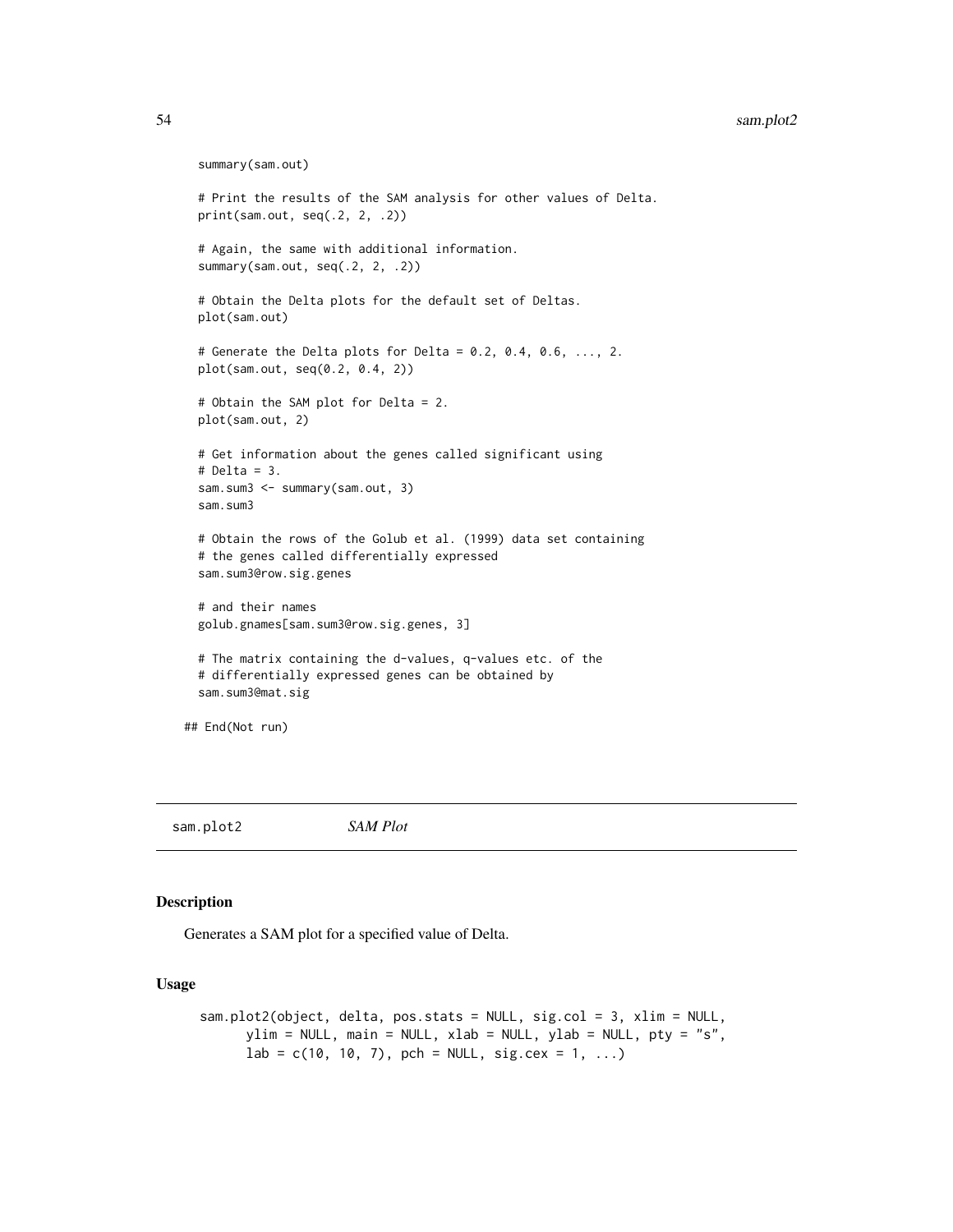#### sam.plot2 55

# Arguments

| object    | an object of class SAM.                                                                                                                                                                                                                                                                                                                                                                                                                                                                                                                  |
|-----------|------------------------------------------------------------------------------------------------------------------------------------------------------------------------------------------------------------------------------------------------------------------------------------------------------------------------------------------------------------------------------------------------------------------------------------------------------------------------------------------------------------------------------------------|
| delta     | a numeric value specifying the value of $\Delta$ for which the SAM plot should be<br>generated.                                                                                                                                                                                                                                                                                                                                                                                                                                          |
| pos.stats | an integer between $0$ and $2$ . If pos. stats = 1, general information as the num-<br>ber of significant genes and the estimated FDR for the specified value of delta<br>will be plotted in the upper left corner of the plot. If pos.stats = 2, these<br>information will be plotted in the lower right corner. If $pos. stats = 0$ , no in-<br>formation will be plotted. By default, pos. stats = 1 if the expression score $d$<br>can be both positive and negative, and pos. stats = $2$ if d can only take positive<br>values.    |
| sig.col   | a specification of the color of the significant genes. If sig. col has length 1,<br>all the points corresponding to significant genes are marked in the color spec-<br>ified by sig.col. If length(sig.col) == 2, the down-regulated genes, i.e.<br>the genes with negative expression score $d$ , are marked in the color specified<br>by sig. $col[1]$ , and the up-regulated genes, i.e. the genes with positive $d$ , are<br>marked in the color specified by sig.col[2]. For a description of how colors<br>are specified, see par. |
| xlim      | a numeric vector of length 2 specifying the x limits (minimum and maximum)<br>of the plot.                                                                                                                                                                                                                                                                                                                                                                                                                                               |
| ylim      | a numeric vector of length 2 specifying the y limits of the plot.                                                                                                                                                                                                                                                                                                                                                                                                                                                                        |
| main      | a character string naming the main title of the plot.                                                                                                                                                                                                                                                                                                                                                                                                                                                                                    |
| xlab      | a character string naming the label of the x axis.                                                                                                                                                                                                                                                                                                                                                                                                                                                                                       |
| ylab      | a character string naming the label of the y axis.                                                                                                                                                                                                                                                                                                                                                                                                                                                                                       |
| pty       | a character specifying the type of plot region to be used. "s" (default) generates<br>a square plotting region, and "m" the maximal plotting region.                                                                                                                                                                                                                                                                                                                                                                                     |
| lab       | a numeric vector of length 3 specifying the approximate number of tickmarks<br>on the x axis and on the y axis and the label size.                                                                                                                                                                                                                                                                                                                                                                                                       |
| pch       | either an integer specifying a symbol or a single character to be used as the<br>default in plotting points. For a description of how pch can be specified, see<br>par.                                                                                                                                                                                                                                                                                                                                                                  |
| sig.cex   | a numerical value giving the amount by which the symbols of the significant<br>genes should be scaled relative to the default.                                                                                                                                                                                                                                                                                                                                                                                                           |
| $\cdots$  | further graphical parameters. See plot.default and par.                                                                                                                                                                                                                                                                                                                                                                                                                                                                                  |
|           |                                                                                                                                                                                                                                                                                                                                                                                                                                                                                                                                          |

## Value

A SAM plot.

# Author(s)

Holger Schwender, <holger.schw@gmx.de>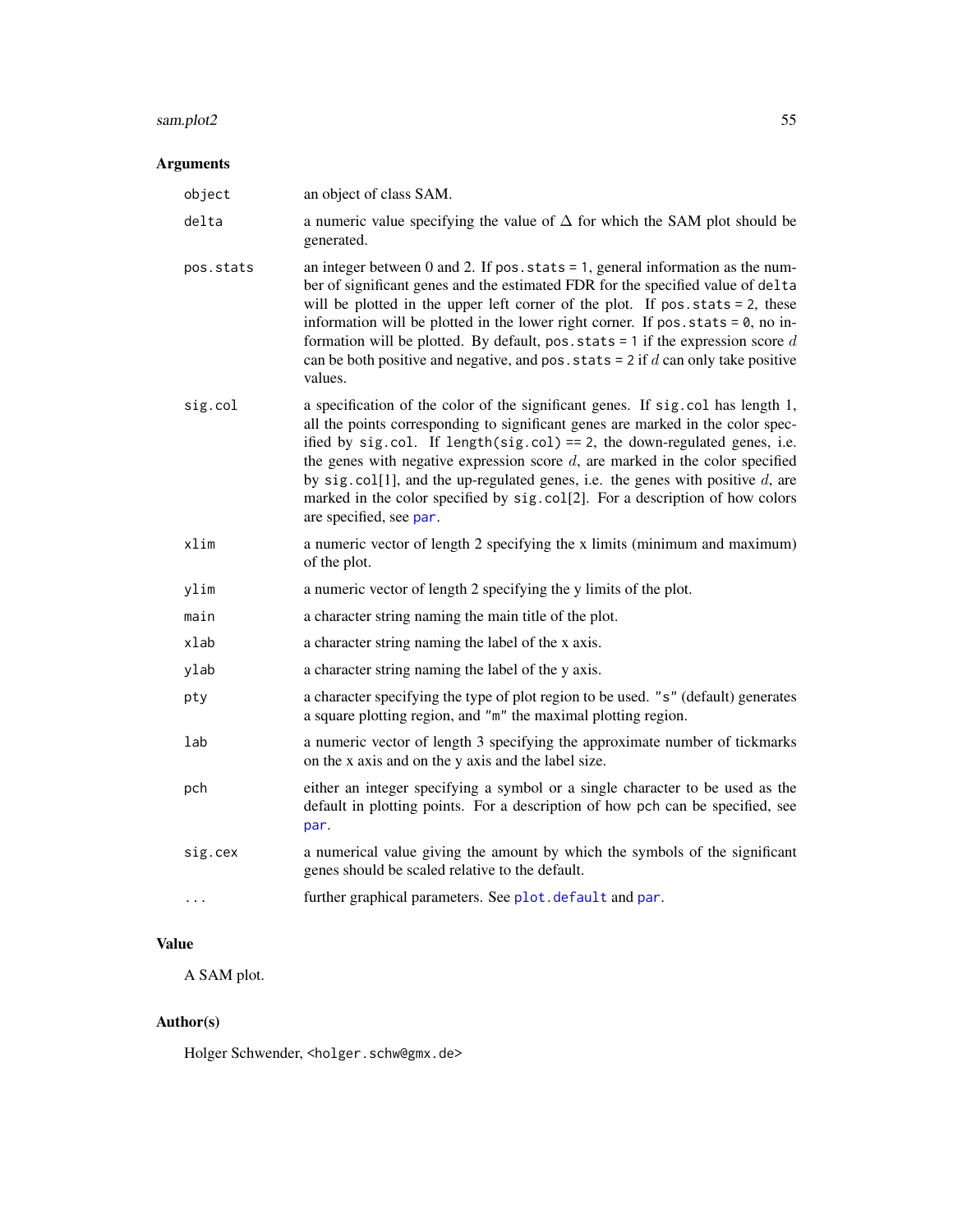#### References

Tusher, V.G., Tibshirani, R., and Chu, G. (2001). Significance analysis of microarrays applied to the ionizing radiation response. *PNAS*, 98, 5116-5121.

## See Also

[SAM-class](#page-50-0),[sam](#page-47-0),[md.plot](#page-38-0)

#### Examples

```
## Not run:
 # Load the package multtest and the data of Golub et al. (1999)
 # contained in multtest.
 library(multtest)
 data(golub)
 # Perform a SAM analysis for the two class unpaired case assuming
 # unequal variances.
 sam.out <- sam(golub, golub.cl, B=100, rand=123)
 # Generate a SAM plot for Delta = 2
 sam.plot2(sam.out, 2)
 # Alternatively way of generating the same SAM plot
 plot(sam.out, 2)
 # As an alternative, the MD plot can be generated.
 md.plot(sam.out, 2)
## End(Not run)
```
<span id="page-55-0"></span>samControl *Further SAM Arguments*

## Description

Specifies most of the optional arguments of sam.

#### Usage

```
samControl(delta = NULL, n.delta = 10, p0 = NA, lambda = seq(0, 0.95, 0.05),
  ncs.value = "max", ncs.weights = NULL, q.version = 1)
```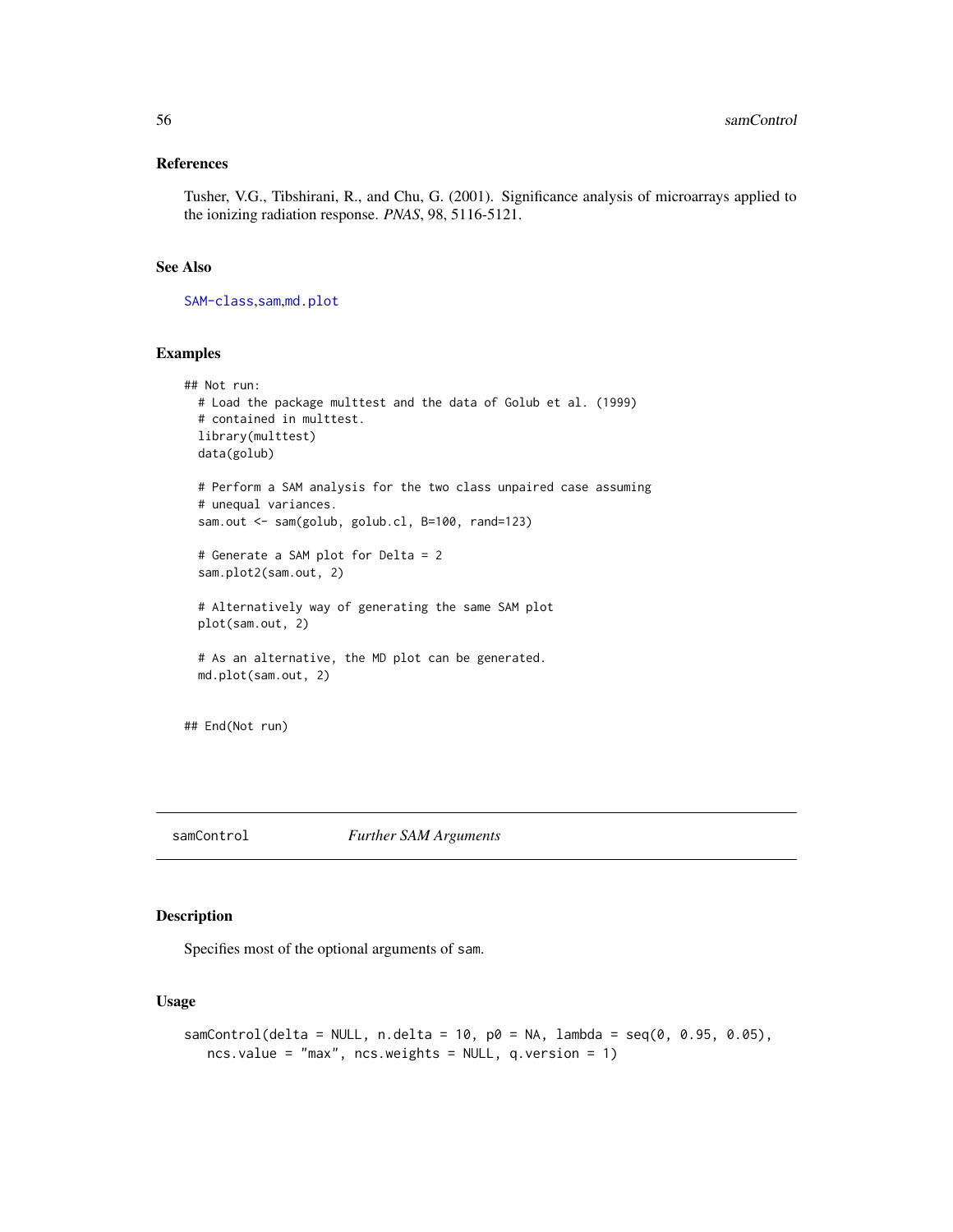#### samControl 57

## Arguments

| delta       | a numeric vector specifying a set of values for the threshold $\Delta$ that should be<br>used. If NULL, n. delta $\Delta$ values will be computed automatically.                                                                                                                                                                       |
|-------------|----------------------------------------------------------------------------------------------------------------------------------------------------------------------------------------------------------------------------------------------------------------------------------------------------------------------------------------|
| n.delta     | a numeric value specifying the number of $\Delta$ values that will be computed over<br>the range of all possible values for $\Delta$ if delta is not specified.                                                                                                                                                                        |
| p0          | a numeric value specifying the prior probability $\pi_0$ that a gene is not differen-<br>tially expressed. If NA, p0 will be computed by the function pi0.est.                                                                                                                                                                         |
| lambda      | a numeric vector or value specifying the $\lambda$ values used in the estimation of the<br>prior probability. For details, see pi0.est.                                                                                                                                                                                                |
| ncs.value   | a character string. Only used if lambda is a vector. Either "max" or "paper".<br>For details, see pi0.est.                                                                                                                                                                                                                             |
| ncs.weights | a numerical vector of the same length as lambda containing the weights used in<br>the estimation of $\pi_0$ . By default no weights are used. For details, see ?pi0.est.                                                                                                                                                               |
| q.version   | a numeric value indicating which version of the q-value should be computed.<br>If q. version = 2, the original version of the q-value, i.e. $min{pFDR}$ , will be<br>computed. If q. version = 1, $min\{FDR\}$ will be used in the calculation of the<br>q-value. Otherwise, the q-value is not computed. For details, see qvalue.cal. |

## Details

These parameters should only be changed if they are fully understood.

#### Value

A list containing the values of the parameters that are used in sam.

#### Author(s)

Holger Schwender, <holger.schwender@udo.edu>

#### References

Schwender, H., Krause, A., and Ickstadt, K. (2006). Identifying Interesting Genes with siggenes. *RNews*, 6(5), 45-50.

Storey, J.D. and Tibshirani, R. (2003). Statistical Significance for Genome-Wide Studies. *Proceedings of the National Academy of Sciences*, 100, 9440-9445.

Tusher, V.G., Tibshirani, R., and Chu, G. (2001). Significance analysis of microarrays applied to the ionizing radiation response. *PNAS*, 98, 5116-5121.

#### See Also

[limma2sam](#page-32-0), [sam](#page-47-0)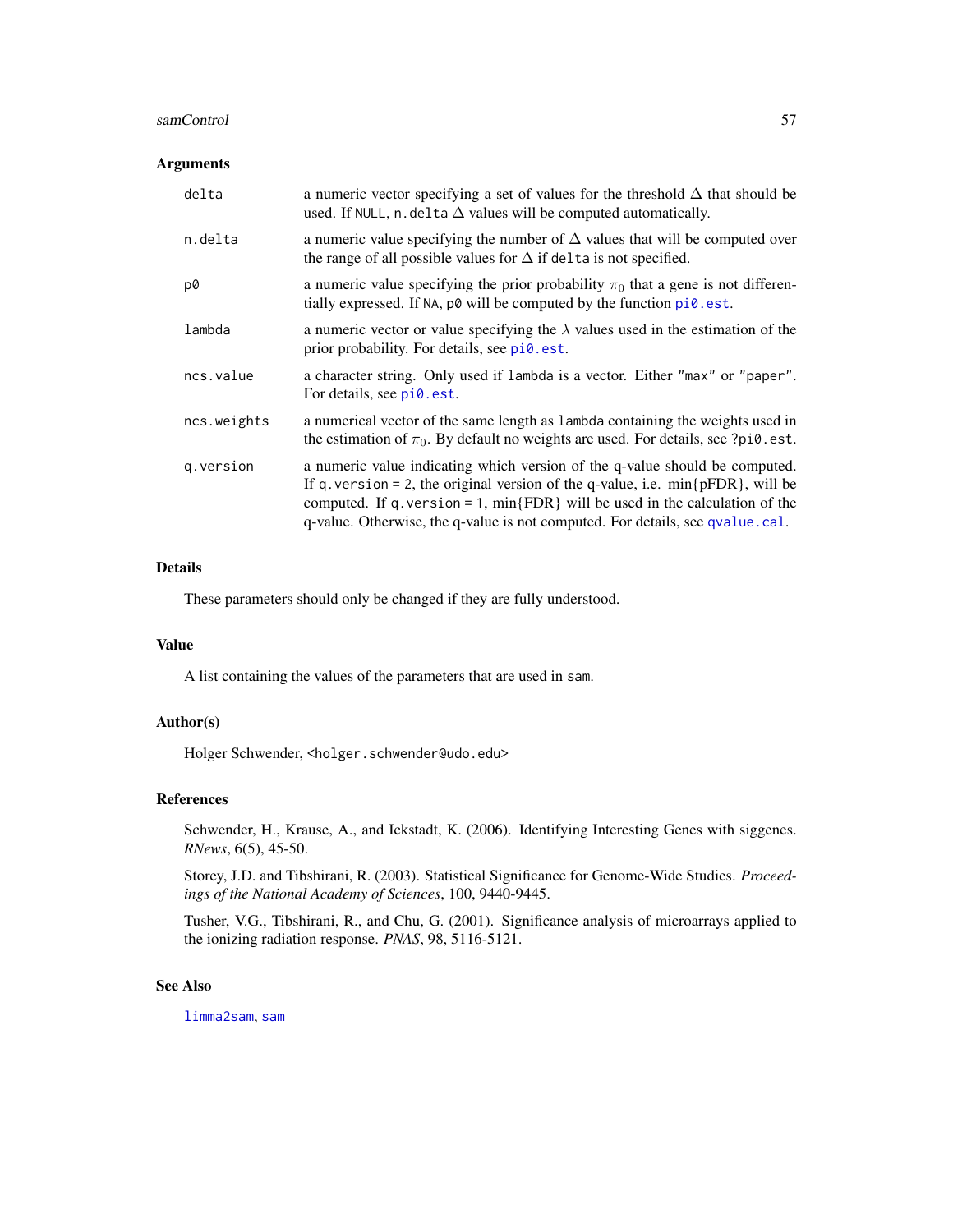#### Description

Generates a csv file for either a SAM or an EBAM object for the use in Excel. This csv file can contain general information as the number of differentially expressed genes and the estimated FDR, and gene-specific information on the differentially expressed genes.

## Usage

```
sam2excel(object, delta, file, excel.version=1, n.digits = 3, what = "both",
      entrez = FALSE, chip = "", quote = FALSE)
```

```
ebam2excel(object, delta, file, excel.version=1, n.digits = 4, what = "both",
      entrez = FALSE, chip = "", quote = FALSE)
```
## Arguments

| object        | either a SAM or an EBAM object.                                                                                                                                                                                                                                                                                                                           |
|---------------|-----------------------------------------------------------------------------------------------------------------------------------------------------------------------------------------------------------------------------------------------------------------------------------------------------------------------------------------------------------|
| delta         | a numerical value specifying the Delta value.                                                                                                                                                                                                                                                                                                             |
| file          | character string naming the file in which the output should be stored. Must have<br>the suffix ".csv".                                                                                                                                                                                                                                                    |
| excel.version | either 1 or 2. If excel. version=1 (default) a csv file for the use in an Excel<br>version with American standard settings (sep=", " and dec=". ") will be gener-<br>ated. If excel. version=2 a csv file for the European standard setting (sep=";"<br>and dec= $", "$ ) will be generated.                                                              |
| n.digits      | integer specifying the number of decimal places used in the output.                                                                                                                                                                                                                                                                                       |
| what          | either "both", "stats" or "genes". If "stats" general information will be<br>shown. If "genes" gene-specific information will be given. If "both" both<br>general and gene-specific information will be shown.                                                                                                                                            |
| entrez        | logical indicating if both the Entrez links and the symbols of the genes will be<br>added to the output.                                                                                                                                                                                                                                                  |
| chip          | character string naming the chip type used in this analysis. Must be specified<br>as in the meta-data section of Bioconductor (e.g., "hgu133a" for the Affymetrix<br>$HG-U133A chip)$ . Only needed if $11 = TRUE$ . If the argument data in sam(data,<br>$cl, \ldots$ ) has been specified by an Expression Set object chip need not to be<br>specified. |
| quote         | logical indicating if character strings and factors should be surrounded by double<br>quotes. For details see write. table.                                                                                                                                                                                                                               |

## Author(s)

Holger Schwender, <holger.schw@gmx.de>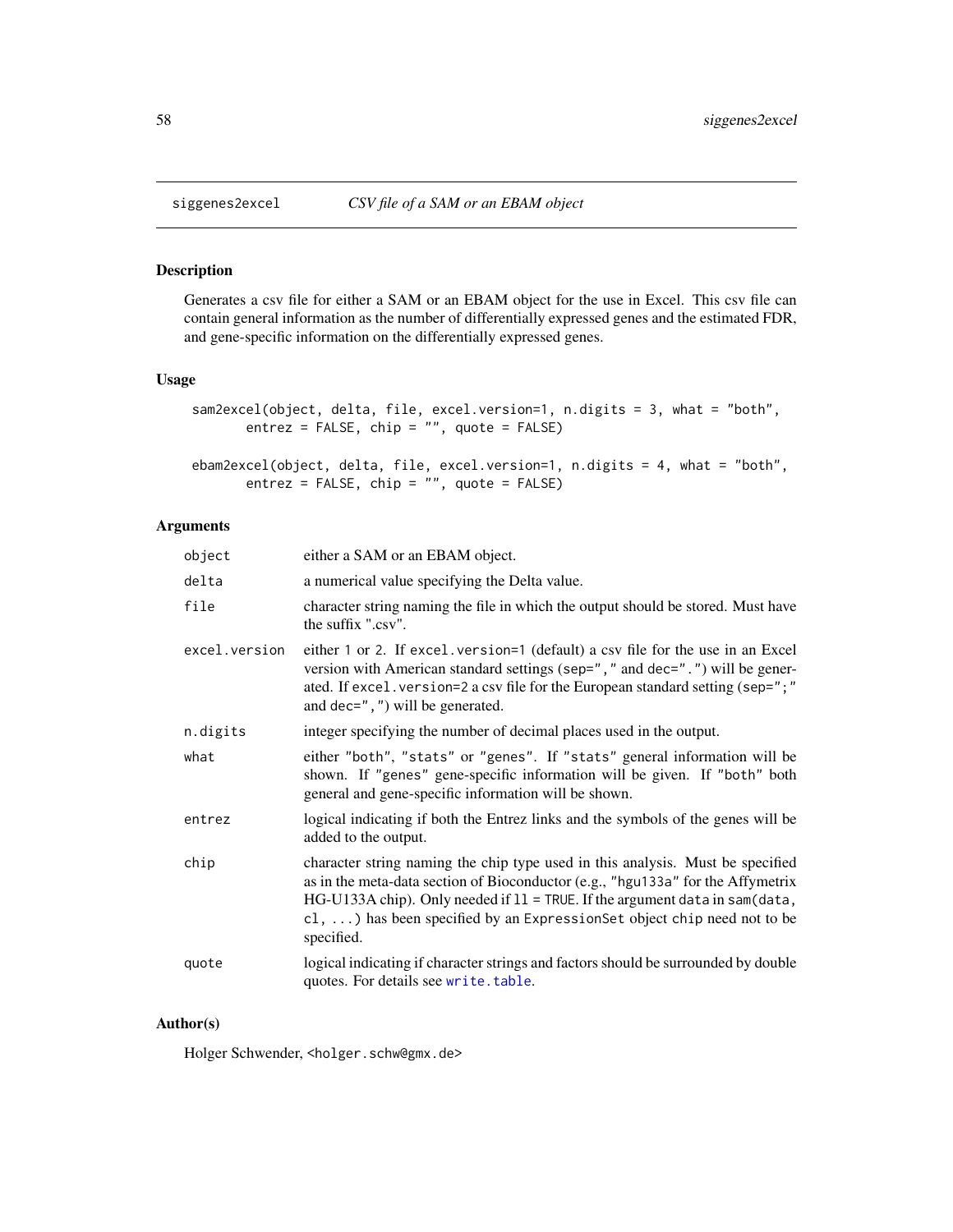## siggenes2html 59

#### See Also

[sam](#page-47-0), [sam2html](#page-58-0), [ebam](#page-13-0), [ebam2html](#page-58-0)

siggenes2html *HTML page for a SAM or an EBAM object*

#### <span id="page-58-0"></span>Description

Generates a html page for a SAM or an EBAM object. This html page can contain general information as the number of differentially expressed genes and the estimated FDR, the SAM or EBAM plot, and gene-specific information on the differentially expressed genes.

#### Usage

```
ebam2html(object, delta, filename, addStats = TRUE, addPlot = TRUE,
       addGenes = TRUE, findA0 = NULL, varName = NULL, entrez = TRUE,
       refseq = TRUE, symbol = TRUE, omim = FALSE, ug = FALSE,
       fullname = FALSE, chipname = "", cdfname = NULL,
      which.refseq = "NM", refsnp = NULL, max.associated = 2,
      n.digits = 3, bg.col = "white", text.col = "black", link.col = "blue",
      plotArgs = plotArguments(), plotFindArgs = plotFindArguments(),
      bg.plot.adjust = FALSE, plotname = NULL, plotborder = \theta,
       tableborder = 1, new.window = TRUE, load = TRUE, \ldots)
```

```
sam2html(object, delta, filename, addStats = TRUE, addPlot = TRUE,
       addGenes = TRUE, varName = NULL, entrez = TRUE, refseq = TRUE,
       symbol = TRUE, omim = FALSE, ug = FALSE, fullname = FALSE,
       bonf = FALSE, chipname = "", cdfname = NULL, which.refseq = "NM",
       refsnp = NULL, max.associated = 2, n.digits = 3, bg.col = "white",
       text.col = "black", link.col = "blue", plotArgs = plotArguments(),
      bg.plot.adjust = FALSE, plotname = NULL, plotborder = 0,
       tableborder = 1, new.window = TRUE, load = TRUE, \ldots)
```

| object   | a SAM or an EBAM object.                                                                                                                             |
|----------|------------------------------------------------------------------------------------------------------------------------------------------------------|
| delta    | a numerical value specifying the Delta value.                                                                                                        |
| filename | character string naming the file in which the output should be stored. Must have<br>the suffix ".html".                                              |
| addStats | logical indicating if general information as the number of differentially expressed<br>genes and the estimated FDR should be added to the html page. |
| addPlot  | logical indicating if the SAM/EBAM plot should be added to the html page                                                                             |
| addGenes | logical indicating if gene-specific information on the differentially expressed<br>genes should be added to the html page.                           |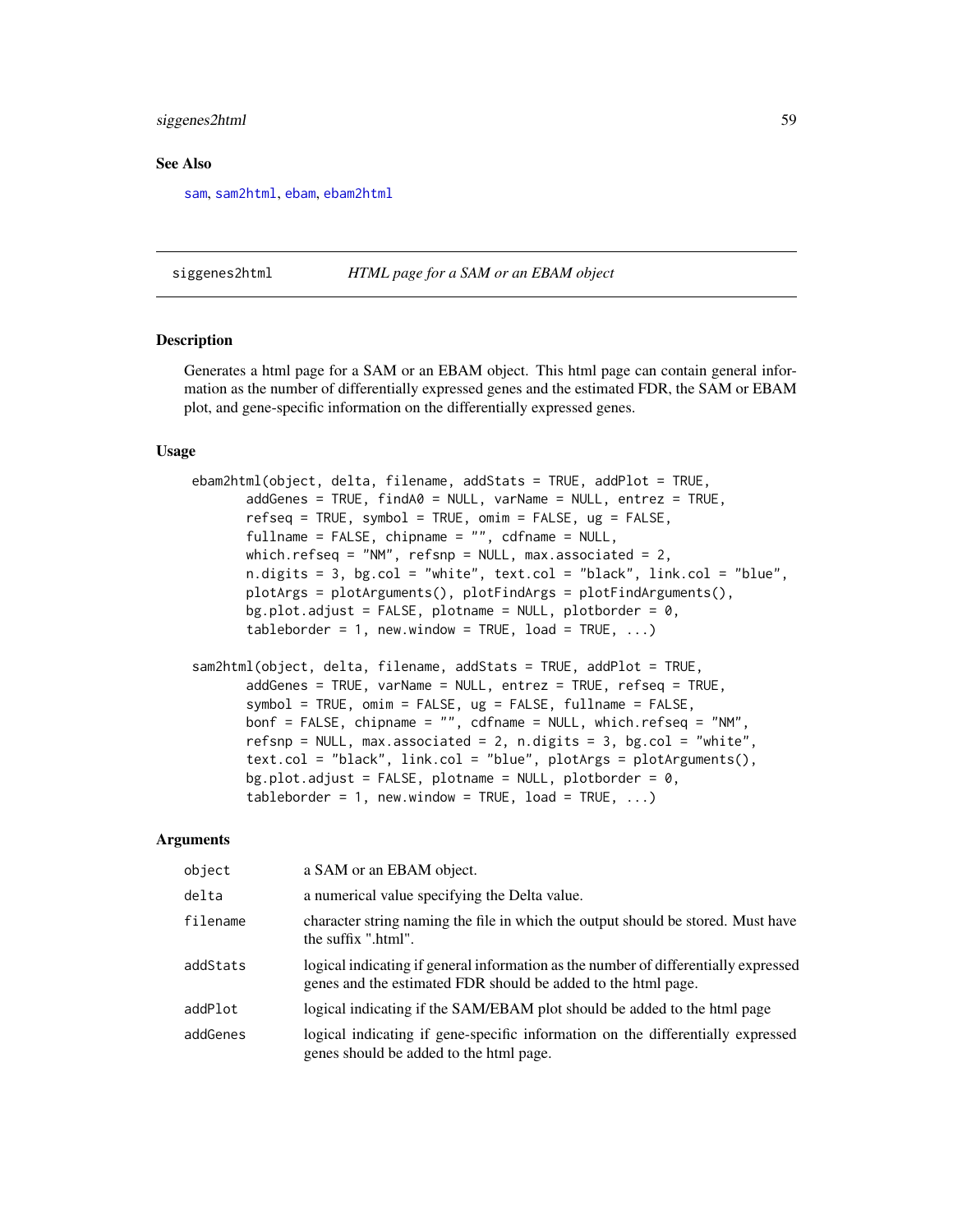| findA0       | an object of class FindA0. If specified, the numbers of differentially expressed<br>genes and the estimated FDRs for the different possible values of the fudge<br>factor and the corresponding plot of the logit-transformed posterior probabilities<br>are included in the html file.                                                                                                                                                                                                                                                                                                                                                                            |
|--------------|--------------------------------------------------------------------------------------------------------------------------------------------------------------------------------------------------------------------------------------------------------------------------------------------------------------------------------------------------------------------------------------------------------------------------------------------------------------------------------------------------------------------------------------------------------------------------------------------------------------------------------------------------------------------|
| varName      | character string indicating how the variables should be named. If NULL, the<br>variables will be referred to as SNPs in the output if method = cat.stat, and as<br>Genes otherwise.                                                                                                                                                                                                                                                                                                                                                                                                                                                                                |
| entrez       | logical indicating if Entrez links should be added to the output. Ignored if<br>addGenes = FALSE.                                                                                                                                                                                                                                                                                                                                                                                                                                                                                                                                                                  |
| refseq       | logical indicating if RefSeq links should be added to the output. Ignored if<br>addGenes = FALSE.                                                                                                                                                                                                                                                                                                                                                                                                                                                                                                                                                                  |
| symbol       | logical indicating if the gene symbols should be added to the output. Ignored if<br>addGenes = FALSE.                                                                                                                                                                                                                                                                                                                                                                                                                                                                                                                                                              |
| omim         | logical indicating if OMIM links should be added to the output. Ignored if<br>addGenes = FALSE.                                                                                                                                                                                                                                                                                                                                                                                                                                                                                                                                                                    |
| ug           | logical indicating if UniGene links should be added to the output. Ignored if<br>addGenes = FALSE.                                                                                                                                                                                                                                                                                                                                                                                                                                                                                                                                                                 |
| fullname     | logical indicating whether the full gene names should be added to the output.<br>Ignored if addGenes = FALSE.                                                                                                                                                                                                                                                                                                                                                                                                                                                                                                                                                      |
| bonf         | logical indicating whether Bonferroni adjusted p-values should be added to the<br>output. Ignored if addGenes = FALSE.                                                                                                                                                                                                                                                                                                                                                                                                                                                                                                                                             |
| chipname     | character string specifying the chip type used in the analysis. Must be specified<br>as in the meta-data section of Bioconductor (e.g., "hgu133a" for the Affymetrix<br>HG-U133A chip). Needs not to be specified if cdfname is specified. For Affymetrix<br>SNP chips (starting with the 500k array set), chipname can be specified by the<br>metadata package name, i.e.\ either by "pd.genomewidesnp.5", by "pd.genomewidesnp.6",<br>by "pd.mapping250k.nsp", or by "pd.mapping250k.sty", to add links to the<br>Affymetrix webpage of the SNPs to the html output. Ignored if addGenes =<br>FALSE.                                                             |
| cdfname      | character string specifying the cdf name of the used chip. Must exactly follow<br>the nomenclatur of the Affymetrix chips (e.g., "HG-U133A" for the Affymetrix<br>HG-U133A chip). If specified, links to the Affymetrix webpage for the interest-<br>ing genes will be added to the output. If SNP chips are considered, chipname<br>instead of cdfname must be specified for obtaining these links. Ignored if<br>addGenes = FALSE.                                                                                                                                                                                                                               |
| which.refseq | character string or vector naming the first two letters of the RefSeq links that<br>should be displayed in the html file.                                                                                                                                                                                                                                                                                                                                                                                                                                                                                                                                          |
| refsnp       | either a character vector or a data frame. If the former, refsnp containis the Ref-<br>SNP IDs of the SNPs used in the SAM/EBAM analysis, where names (refsnp)<br>specifies the names of these SNPs, i.e.\ their probe set IDs. If a data frame, then<br>one column of refsnp must contain the RefSNP IDs of the SNPs, and the name<br>of this column must be RefSNP. The other columns can contain additional anno-<br>tations such as the chromosome or the physical position of each SNPs. The row<br>names of refsnp must specify the SNPs, i.e.\ must be the probe set IDs of the<br>SNPs. Using buildSNPannotation from the package scrime such a data frame |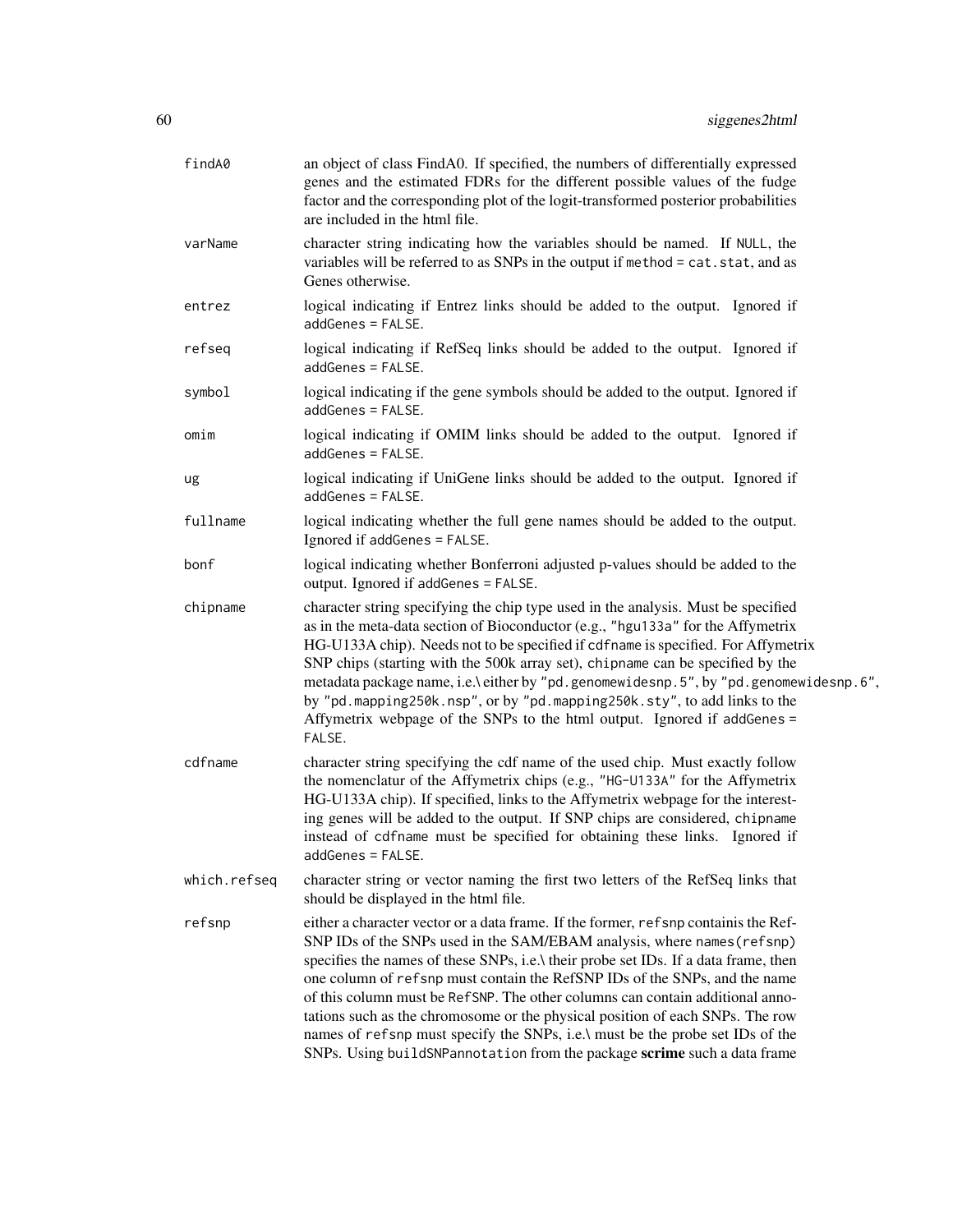|                | can be generated automatically from the metadata package corresponding to the<br>considered SNP chip.                                                                                                                                                                                                                       |
|----------------|-----------------------------------------------------------------------------------------------------------------------------------------------------------------------------------------------------------------------------------------------------------------------------------------------------------------------------|
|                | max associated integer specifying the maximum number of genes associated with the respec-<br>tive SNP displayed in the html output. If all entries should be shown, set<br>$max. associated = 0$ . This however might result in a very large html output.<br>For details, see shortenGeneDescription in the package scrime. |
| n.digits       | integer specifying the number of decimal places used in the output.                                                                                                                                                                                                                                                         |
| bg.col         | specification of the background color of the html page. See par for how colors<br>can be specified.                                                                                                                                                                                                                         |
| text.col       | specification of the color of the text used in the html page. See par for how<br>colors can be specified.                                                                                                                                                                                                                   |
| link.col       | specification of the color of the links used in the html file. See par for how<br>colors can be specified.                                                                                                                                                                                                                  |
| plotArgs       | further arguments for generating the SAM/EBAM plot. These are the arguments<br>used by the SAM/EBAM specific plot method. See the help of plotArguments<br>for these arguments. Ignored if addPlot = FALSE.                                                                                                                 |
| plotFindArgs   | further arguments for generating the (logit-transformed) posterior probabilities<br>for the different values of the fudge factor. Ignored if $findA@ = NULL$ . See the<br>help of plotFindArguments for these arguments.                                                                                                    |
| bg.plot.adjust | logical indicating if the background color of the SAM plot should be the same<br>as the background color of the html page. If FALSE (default) the background of<br>the plot is white. Ignored if addPlot = FALSE.                                                                                                           |
| plotname       | character string naming the file in which the SAM/EBAM plot is stored. This<br>file is needed when the SAM/EBAM plot should be added to the html page. If<br>not specified the SAM/EBAM plot will be stored as png file in the same folder<br>as the html page. Ignored if addPlot = FALSE.                                 |
| plotborder     | integer specifying the thickness of the border around the plot. By default,<br>plotborder = $0$ , i.e.\ no border is drawn around the plot. Ignored if addPlot =<br>FALSE.                                                                                                                                                  |
| tableborder    | integer specifying the thickness of the border of the table. Ignored if addGenes<br>$=$ FALSE.                                                                                                                                                                                                                              |
| new.window     | logical indicating if the links should be opened in a new window.                                                                                                                                                                                                                                                           |
| load           | logical value indicating whether to attempt to load the required annotation data<br>package if it is not already loaded. For details, see the man page of lookUp in<br>the package annotate.                                                                                                                                |
| .              | further graphical arguments for the SAM/EBAM plot. See plot. default and<br>par. Ignored if addPlot = FALSE.                                                                                                                                                                                                                |

# Author(s)

Holger Schwender, <holger.schw@gmx.de>

# See Also

[SAM-class](#page-50-0), [sam](#page-47-0), [EBAM-class](#page-16-0), [ebam](#page-13-0), [link.genes](#page-33-0), [link.siggenes](#page-35-0), [plotArguments](#page-42-0), [plotFindArguments](#page-43-0)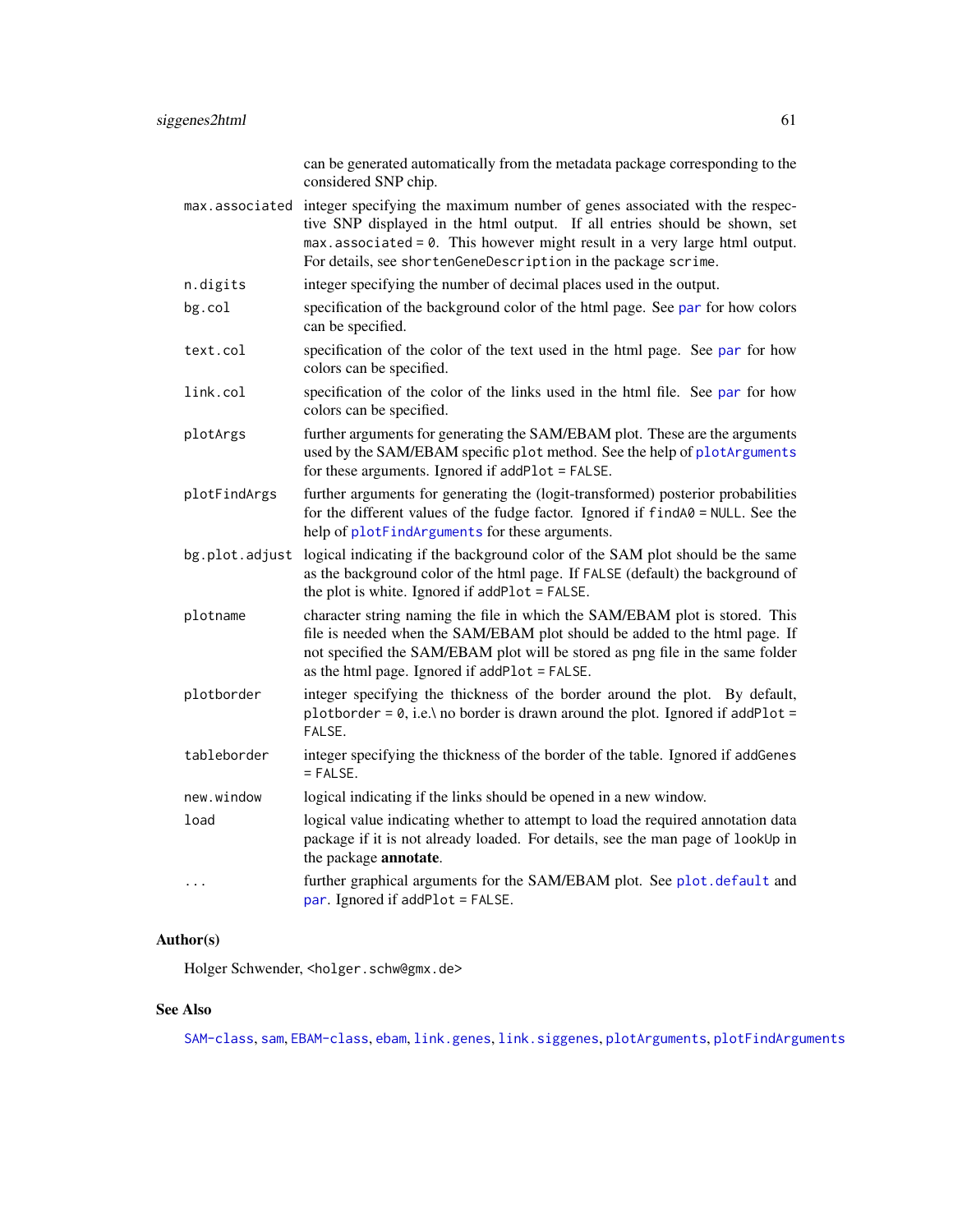#### Description

These classes are just used for a nicer output of the summary of an object of class SAM or EBAM, respectively.

#### Objects from the Class

Objects can be created by calls of the form new("sumSAM", ...), or by using the function summary(object) when object is a SAM-class object.

Objects can be created by calls of the form new("sumEBAM", ...), or by using the function summary(object) when object is an EBAM-class object.

## Slots

- row.sig.genes: Object of class "numeric" consisting of the row numbers of the significant genes in the data matrix.
- mat.fdr: Object of class "matrix" containing general information as the number of differentially expressed genes and the estimated FDR for either one or several values of Delta.
- mat.sig: Object of class "data.frame" containing gene-specific statistics as the d-values (or zvalues) and the q-values or (the local FDR) of the differentially expressed genes.
- list.args: Object of class "list" consisting of some of the specified arguments of summary needed for internal use.

#### Methods

**print** signature( $x =$  "sumSAM"): Prints the output of the SAM-specific method summary.

show signature(object = "sumSAM"): Shows the output of the summary of a SAM analysis.

- print signature( $x =$  "sumEBAM"): Prints the output of the EBAM-specific method summary.
- show signature(object = "sumEBAM"): Shows the output of the summary of a EBAM analysis.

#### Author(s)

Holger Schwender, <holger.schw@gmx.de>

#### See Also

[SAM-class](#page-50-0), [EBAM-class](#page-16-0)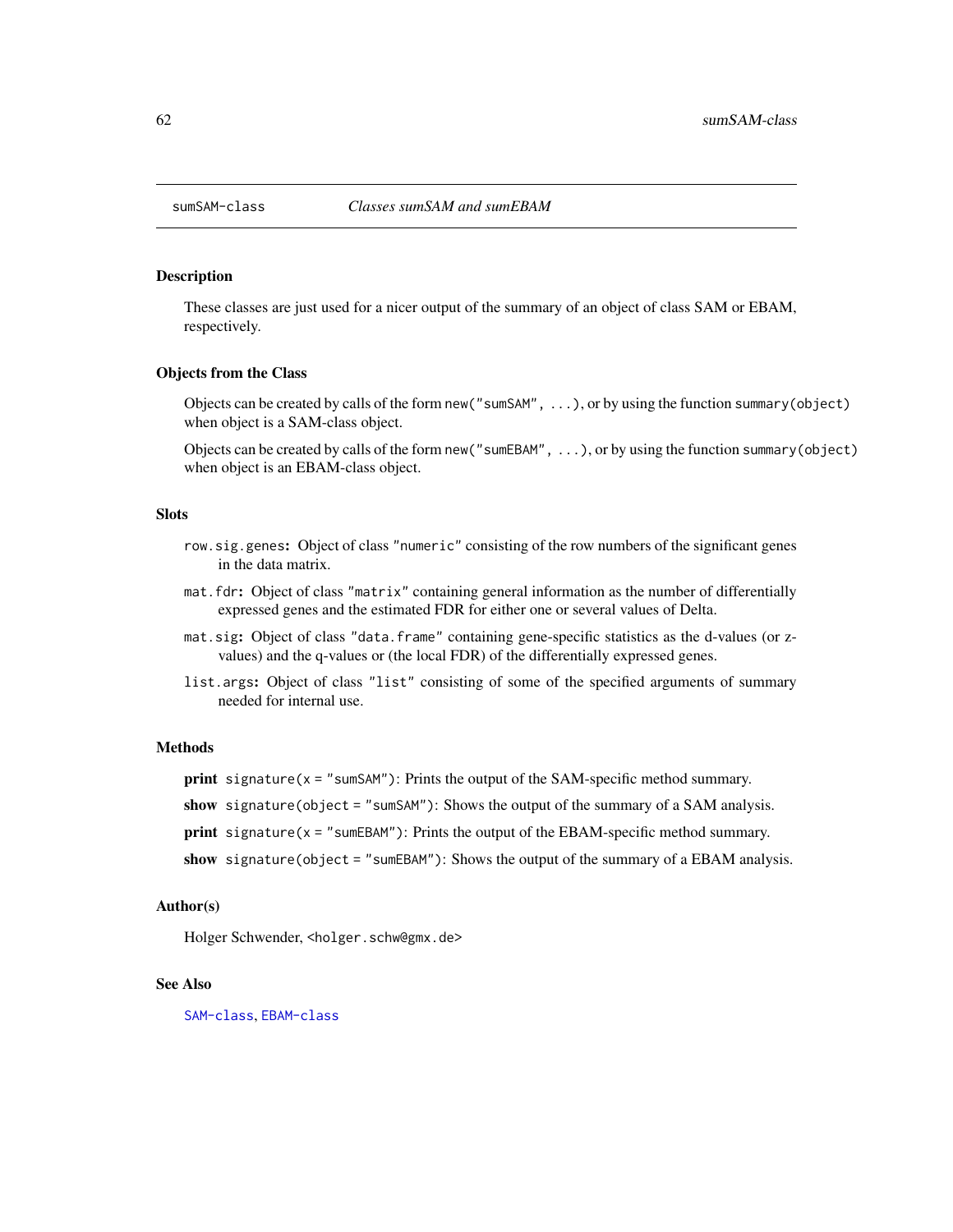#### <span id="page-62-0"></span>**Description**

Generates the required statistics for an Empirical Bayes Analysis of Microarrays for a linear trend in (ordinal) data.

In the two-class case, the Cochran-Armitage trend statistic is computed. Otherwise, the statistic for the general test of trend described on page 87 of Agresti (2002) is determined.

Should not be called directly, but via ebam(..., method = trend.ebam).

#### Usage

```
## Default S3 method:
trend.ebam(data, cl, catt = TRUE, approx = TRUE, n.interval = NULL,
    df.dens = NULL, knots.mode = NULL, type.nclass = "wand",
    B = 100, B.more = 0.1, B.max = 50000, n.subset = 10,
    fast = FALSE, df.ratio = 3, rand = NA, ...)
## S3 method for class 'list'
```

```
trend.ebam(data, cl, catt = TRUE, approx = TRUE, n.interval = NULL,
   df.dens = NULL, knots.mode = NULL, type.nclass = "wand", ...)
```
#### Arguments

data either a numeric matrix or data frame, or a list. If a matrix or data frame, then each row must correspond to a variable (e.g., a SNP), and each column to a sample (i.e.\ an observation). The values in the matrix or data frame are interpreted as the scores for the different levels of the variables.

> If the number of observations is huge it is better to specify data as a list consisting of matrices, where each matrix represents one group and summarizes how many observations in this group show which level at which variable. The row and column names of all matrices must be identical and in the same order. The column names must be interpretable as numeric scores for the different levels of the variables. These matrices can, e.g., be generated using the function rowTables from the package scrime. (It is recommended to use this function, as trend.stat has been made for using the output of rowTables.) For details on how to specify this list, see the examples section on this man page, and the help for rowChisqMultiClass in the package scrime.

cl a numeric vector of length ncol(data) indicating to which classes the samples in the matrix or data frame data belongs. The values in cl must be interpretable as scores for the different classes. Must be specified if data is a matrix or a data frame, whereas cl can but must not be specified if data is a list. If specified in the latter case, cl must have length data, i.e.\ one score for each of the matrices, and thus for each of the groups. If not specified, cl will be set to the integers between 1 and  $c$ , where  $c$  is the number of classes/matrices.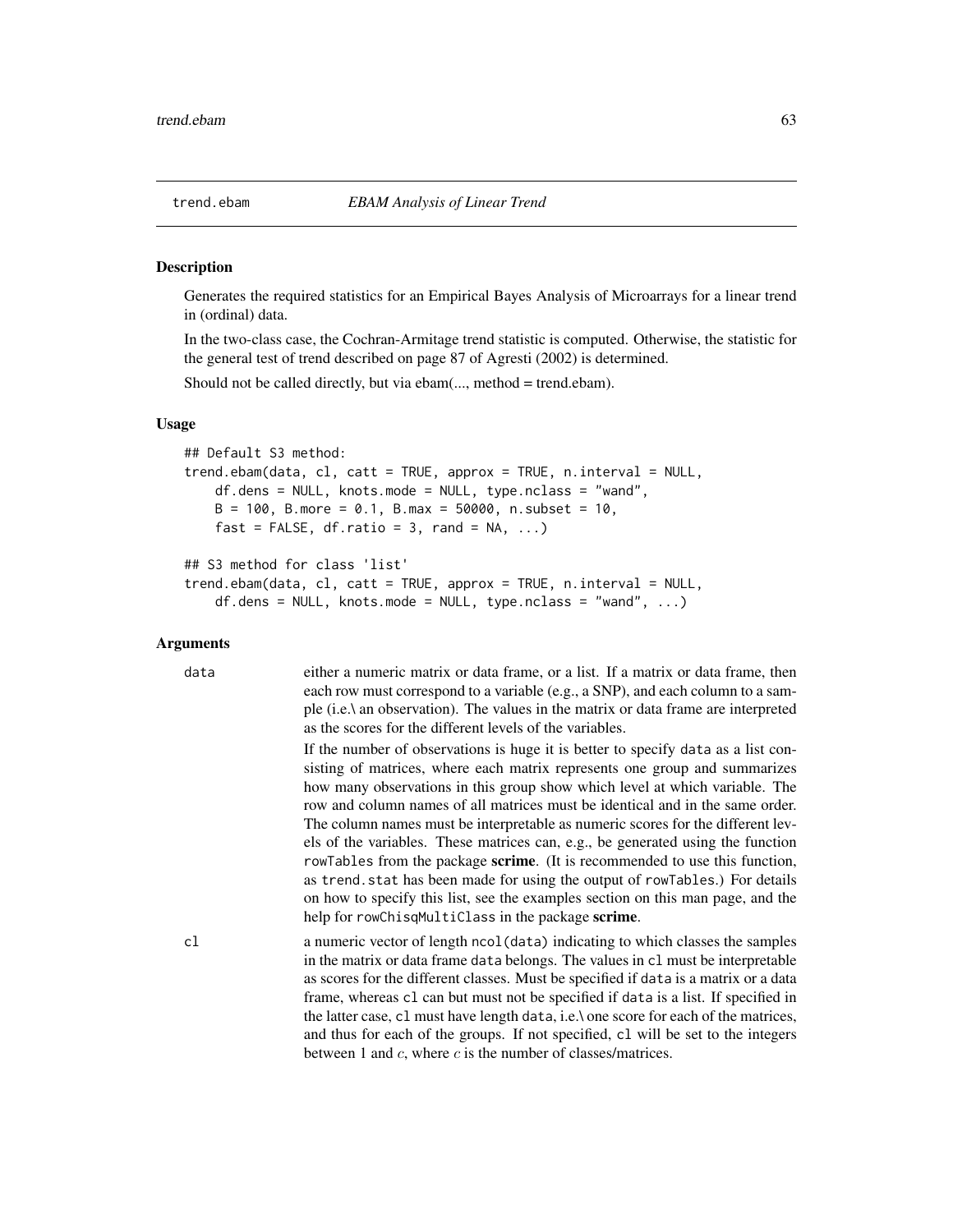| catt        | should the Cochran-Armitage trend statistic be computed in the two-class case?<br>If FALSE, the trend statistic described on page 87 of Agresti (2002) is determined<br>which differs by the factor $(n-1)/n$ from the Cochran-Armitage trend statistic.                                                                                                                                                                                                          |
|-------------|-------------------------------------------------------------------------------------------------------------------------------------------------------------------------------------------------------------------------------------------------------------------------------------------------------------------------------------------------------------------------------------------------------------------------------------------------------------------|
| approx      | should the null distribution be approximated by the $\chi^2$ -distribution with one<br>degree of freedom? If FALSE, a permutation method is used to estimate the null<br>distribution. If data is a list, approx must currently be TRUE.                                                                                                                                                                                                                          |
| n.interval  | the number of intervals used in the logistic regression with repeated observa-<br>tions for estimating the ratio $f_0/f$ (if approx = FALSE), or in the Poisson regres-<br>sion used to estimate the density of the observed $z$ -values (if approx = TRUE). If<br>NULL, $n$ . interval is set to 139 if approx = FALSE, and estimated by the method<br>specified by type.nclass if approx = TRUE.                                                                |
| df.dens     | integer specifying the degrees of freedom of the natural cubic spline used in the<br>Poisson regression to estimate the density of the observed $z$ -values. Ignored if<br>approx = FALSE. If NULL, df. dens is set to $3$ if the degrees of freedom of the<br>appromimated null distribution, i.e.\ the $\chi^2$ -distribution, are less than or equal<br>to 2, and otherwise df. dens is set to 5.                                                              |
| knots.mode  | if TRUE the df. dens - 1 knots are centered around the mode and not the median<br>of the density when fitting the Poisson regression model. Ignored if approx $=$<br>FALSE. If not specified, knots mode is set to TRUE if the degrees of freedom<br>of the approximated null distribution, i.e.\ tht $\chi^2$ -distribution, are larger than or<br>equal to 3, and otherwise knots. mode is set to FALSE. For details on this density<br>estimation, see denspr. |
| type.nclass | character string specifying the procedure used to compute the number of cells<br>of the histogram. Ignored if approx = FALSE or n. interval is specified. Can<br>be either "wand" (default), "scott", or "FD". For details, see denspr.                                                                                                                                                                                                                           |
| B           | the number of permutations used in the estimation of the null distribution, and<br>hence, in the computation of the expected $z$ -values.                                                                                                                                                                                                                                                                                                                         |
| B.more      | a numeric value. If the number of all possible permutations is smaller than or<br>equal to (1+B. more)*B, full permutation will be done. Otherwise, B permuta-<br>tions are used.                                                                                                                                                                                                                                                                                 |
| B.max       | a numeric value. If the number of all possible permutations is smaller than or<br>equal to B. max, B randomly selected permutations will be used in the computa-<br>tion of the null distribution. Otherwise, B random draws of the group labels are<br>used.                                                                                                                                                                                                     |
| n.subset    | a numeric value indicating in how many subsets the B permutations are di-<br>vided when computing the permuted $z$ -values. Please note that the meaning<br>of n. subset differs between the SAM and the EBAM functions.                                                                                                                                                                                                                                          |
| fast        | if FALSE the exact number of permuted test scores that are more extreme than<br>a particular observed test score is computed for each of the variables/SNPs. If<br>TRUE, a crude estimate of this number is used.                                                                                                                                                                                                                                                 |
| df.ratio    | integer specifying the degrees of freedom of the natural cubic spline used in the<br>logistic regression with repeated observations. Ignored if approx = TRUE.                                                                                                                                                                                                                                                                                                    |
| rand        | numeric value. If specified, i.e. not NA, the random number generator will be set<br>into a reproducible state.                                                                                                                                                                                                                                                                                                                                                   |
| .           | ignored.                                                                                                                                                                                                                                                                                                                                                                                                                                                          |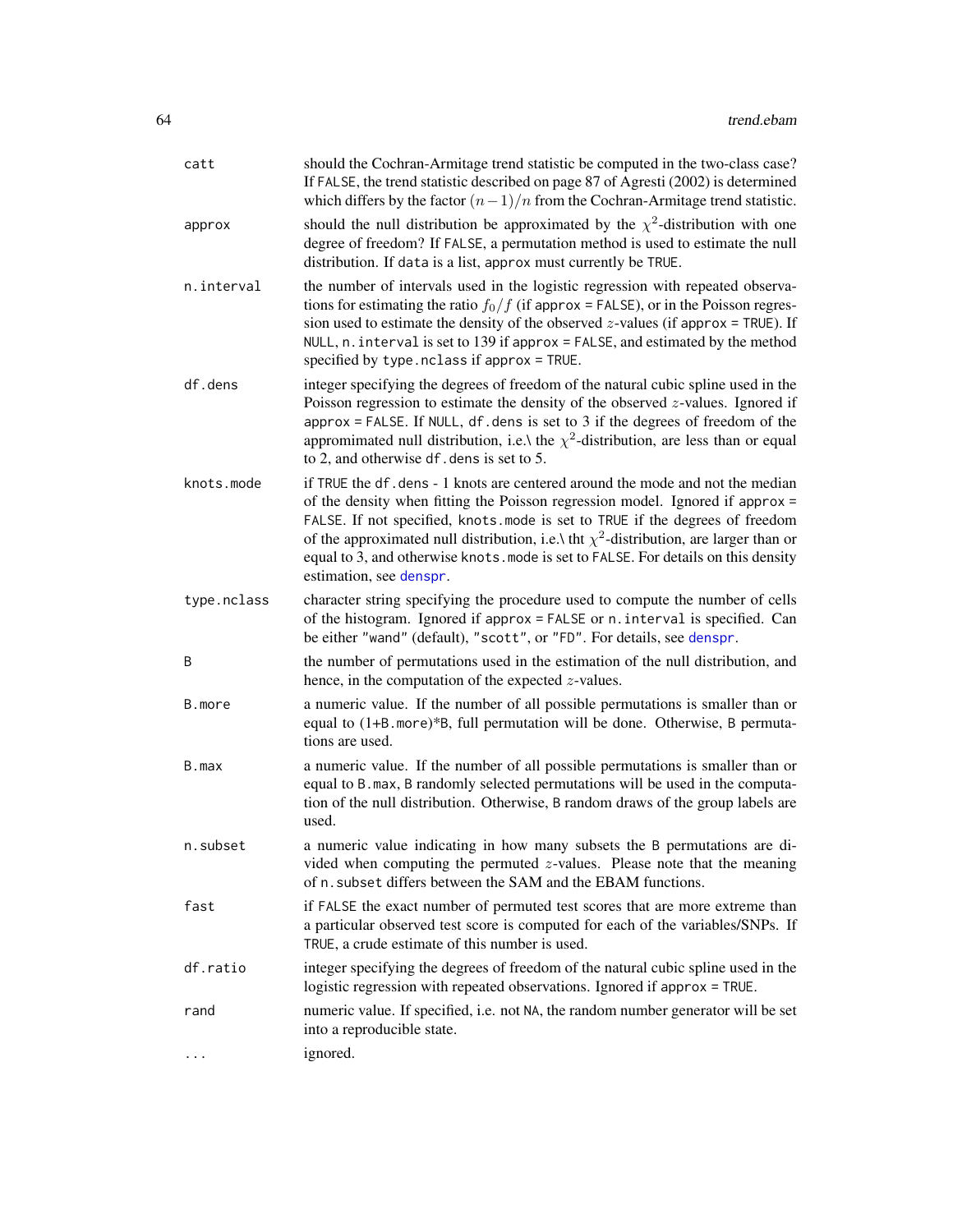#### trend.ebam 65

## Value

A list containing statistics required by ebam.

## Author(s)

Holger Schwender, <holger.schw@gmx.de>

#### References

Agresti, A.\ (2002). *Categorical Data Analysis*. Wiley, Hoboken, NJ. 2nd Edition.

Efron, B., Tibshirani, R., Storey, J.D., and Tusher, V. (2001). Empirical Bayes Analysis of a Microarray Experiment, *JASA*, 96, 1151-1160.

#### See Also

[EBAM-class](#page-16-0),[ebam](#page-13-0), [trend.stat](#page-65-0), [chisq.ebam](#page-1-0)

### Examples

```
## Not run:
 # Generate a random 1000 x 40 matrix consisting of the values
 # 1, 2, and 3, and representing 1000 variables and 40 observations.
 mat <- matrix(sample(3, 40000, TRUE), 1000)
 # Assume that the first 20 observations are cases, and the
 # remaining 20 are controls, and that the values 1, 2, 3 in
 # mat can be interpreted as scores for the different levels
 # of the variables.
 cl <- rep(1:2, e=20)# Then an EBAM analysis of linear trend can be done by
 out <- ebam(mat, cl, method=trend.ebam)
 out
 # The same results can also be obtained by employing
 # contingency tables, i.e. by specifying data as a list.
 # For this, we need to generate the tables summarizing
 # groupwise how many observations show which level at
 # which variable. These tables can be obtained by
 library(scrime)
 cases <- rowTables(mat[, cl==1])
 controls <- rowTables(mat[, cl==2])
 ltabs <- list(cases, controls)
 # And the same EBAM analysis as above can then be
```

```
# performed by
```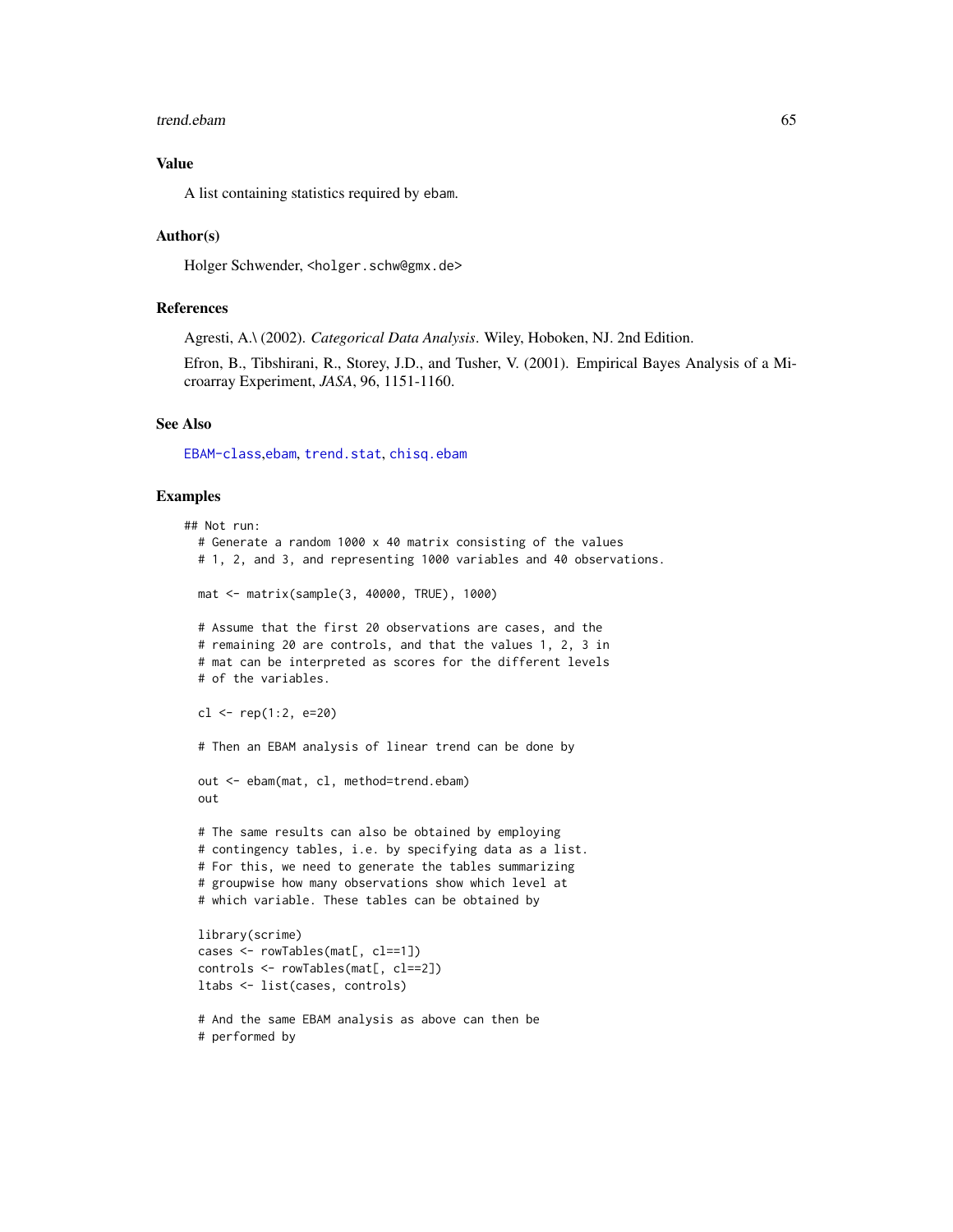```
out2 <- ebam(ltabs, method=trend.ebam)
 out2
## End(Not run)
```
#### <span id="page-65-0"></span>trend.stat *SAM Analysis of Linear Trend*

## Description

Generates the required statistics for a Significance Analysis of Microarrays for a linear trend in (ordinal) data.

In the two-class case, the Cochran-Armitage trend statistic is computed. Otherwise, the statistic for the general test of trend described on page 87 of Agresti (2002) is determined.

Should not be called directly, but via sam(..., method = trend.stat).

## Usage

```
## Default S3 method:
trend.stat(data, cl, catt = TRUE, approx = TRUE, B = 100,
   B.more = 0.1, B.max = 50000, n.subset = 10, rand = NA, ...)
## S3 method for class 'list'
trend.stat(data, cl, catt = TRUE, approx = TRUE, B = 100,
  B.more = 0.1, B.max = 50000, n.subset = 10, rand = NA, ...)
```

| data | either a numeric matrix or data frame, or a list. If a matrix or data frame, then<br>each row must correspond to a variable (e.g., a SNP), and each column to a sam-<br>ple (i.e.) an observation). The values in the matrix or data frame are interpreted<br>as the scores for the different levels of the variables.                                                                                                                                                                                                                                                                                                                                                                                                                                                                                                |
|------|-----------------------------------------------------------------------------------------------------------------------------------------------------------------------------------------------------------------------------------------------------------------------------------------------------------------------------------------------------------------------------------------------------------------------------------------------------------------------------------------------------------------------------------------------------------------------------------------------------------------------------------------------------------------------------------------------------------------------------------------------------------------------------------------------------------------------|
|      | If the number of observations is huge it is better to specify data as a list con-<br>sisting of matrices, where each matrix represents one group and summarizes<br>how many observations in this group show which level at which variable. The<br>row and column names of all matrices must be identical and in the same order.<br>The column names must be interpretable as numeric scores for the different lev-<br>els of the variables. These matrices can, e.g., be generated using the function<br>rowTables from the package <b>scrime</b> . (It is recommended to use this function,<br>as trend. stat has been made for using the output of rowTables.) For details<br>on how to specify this list, see the examples section on this man page, and the<br>help for rowChisqMultiClass in the package scrime. |
| cl   | a numeric vector of length ncol (data) indicating to which classes the samples<br>in the matrix or data frame data belongs. The values in c1 must be interpretable<br>as scores for the different classes. Must be specified if data is a matrix or a data<br>frame, whereas c1 can but must not be specified if data is a list. If specified in                                                                                                                                                                                                                                                                                                                                                                                                                                                                      |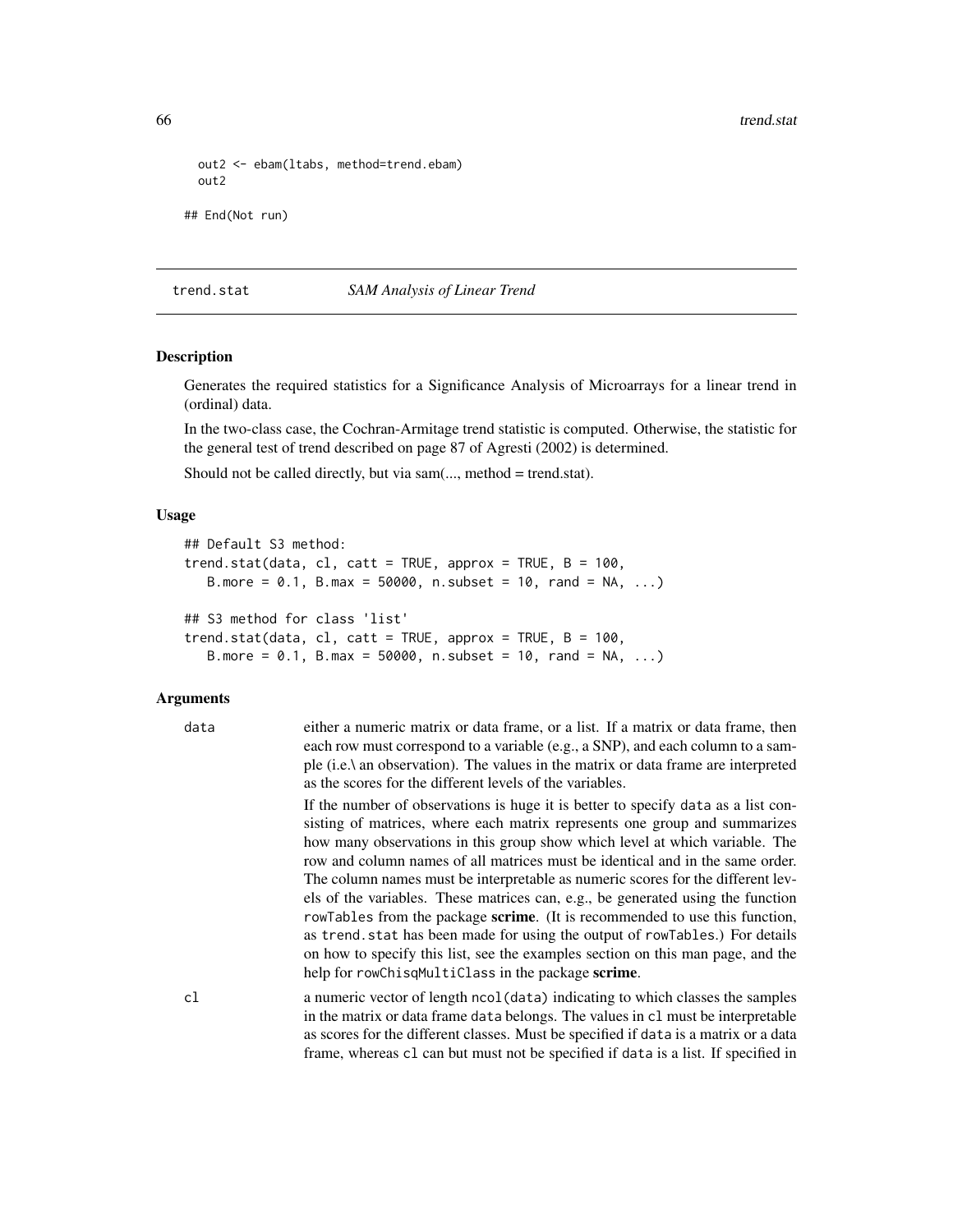|          | the latter case, c1 must have length data, i.e.\ one score for each of the matrices,<br>and thus for each of the groups. If not specified, c1 will be set to the integers<br>between 1 and $c$ , where $c$ is the number of classes/matrices.                 |
|----------|---------------------------------------------------------------------------------------------------------------------------------------------------------------------------------------------------------------------------------------------------------------|
| catt     | should the Cochran-Armitage trend statistic be computed in the two-class case?<br>If FALSE, the trend statistic described on page 87 of Agresti (2002) is determined<br>which differs by the factor $(n-1)/n$ from the Cochran-Armitage trend statistic.      |
| approx   | should the null distribution be approximated by the $\chi^2$ -distribution with one<br>degree of freedom? If FALSE, a permutation method is used to estimate the null<br>distribution. If data is a list, approx must currently be TRUE.                      |
| B        | the number of permutations used in the estimation of the null distribution, and<br>hence, in the computation of the expected $d$ -values.                                                                                                                     |
| B.more   | a numeric value. If the number of all possible permutations is smaller than or<br>equal to (1+B. more)*B, full permutation will be done. Otherwise, B permuta-<br>tions are used.                                                                             |
| B.max    | a numeric value. If the number of all possible permutations is smaller than or<br>equal to B. max, B randomly selected permutations will be used in the computa-<br>tion of the null distribution. Otherwise, B random draws of the group labels are<br>used. |
| n.subset | a numeric value indicating how many permutations are considered simultane-<br>ously when computing the expected $d$ -values.                                                                                                                                  |
| rand     | numeric value. If specified, i.e. not NA, the random number generator will be set<br>into a reproducible state.                                                                                                                                               |
|          | ignored.                                                                                                                                                                                                                                                      |

## Value

A list containing statistics required by sam.

## Author(s)

Holger Schwender, <holger.schw@gmx.de>

## References

Agresti, A.\ (2002). *Categorical Data Analysis*. Wiley, Hoboken, NJ. 2nd Edition.

Tusher, V.G., Tibshirani, R., and Chu, G. (2001). Significance analysis of microarrays applied to the ionizing radiation response. *PNAS*, 98, 5116-5121.

## See Also

[SAM-class](#page-50-0), [sam](#page-47-0), [chisq.stat](#page-5-0), [trend.ebam](#page-62-0)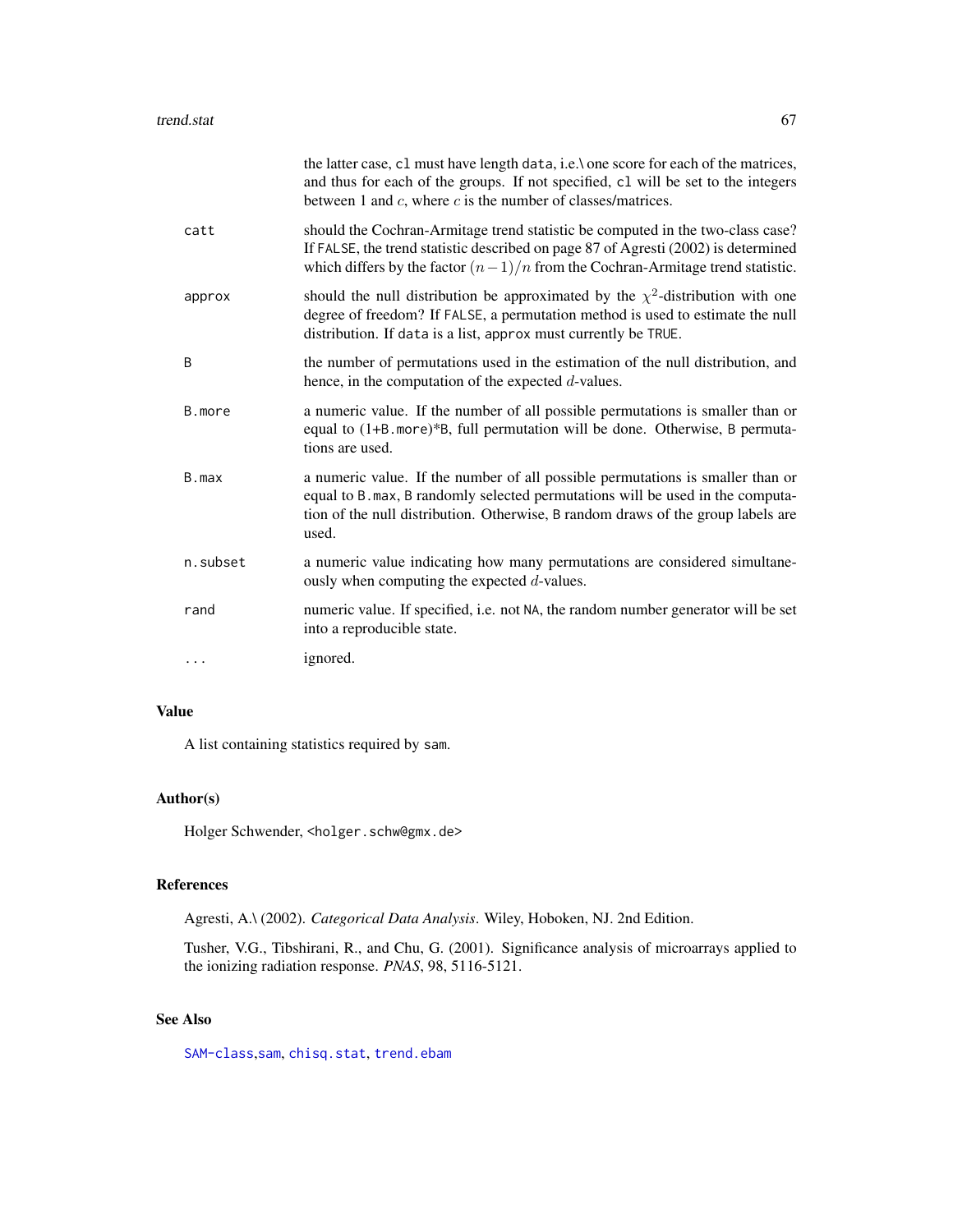#### Examples

```
## Not run:
 # Generate a random 1000 x 40 matrix consisting of the values
 # 1, 2, and 3, and representing 1000 variables and 40 observations.
 mat <- matrix(sample(3, 40000, TRUE), 1000)
 # Assume that the first 20 observations are cases, and the
 # remaining 20 are controls, and that the values 1, 2, 3 in mat
 # can be interpreted as scores for the different levels
 # of the variables represented by the rows of mat.
 cl <- rep(1:2, e=20)
 # Then an SAM analysis of linear trend can be done by
 out <- sam(mat, cl, method=trend.stat)
 out
 # The same results can also be obtained by employing
 # contingency tables, i.e. by specifying data as a list.
 # For this, we need to generate the tables summarizing
 # groupwise how many observations show which level at
 # which variable. These tables can be obtained by
 library(scrime)
 cases <- rowTables(mat[, cl==1])
 controls <- rowTables(mat[, cl==2])
 ltabs <- list(cases, controls)
 # And the same SAM analysis as above can then be
 # performed by
 out2 <- sam(ltabs, method=trend.stat, approx=TRUE)
 out2
## End(Not run)
```
<span id="page-67-0"></span>wilc.ebam *EBAM Analysis Using Wilcoxon Rank Statistics*

## **Description**

Generates the required statistics for an Empirical Bayes Analysis of Microarrays analysis using standardized Wilcoxon rank statistics.

Should not be called directly, but via ebam(..., method = wilc.ebam).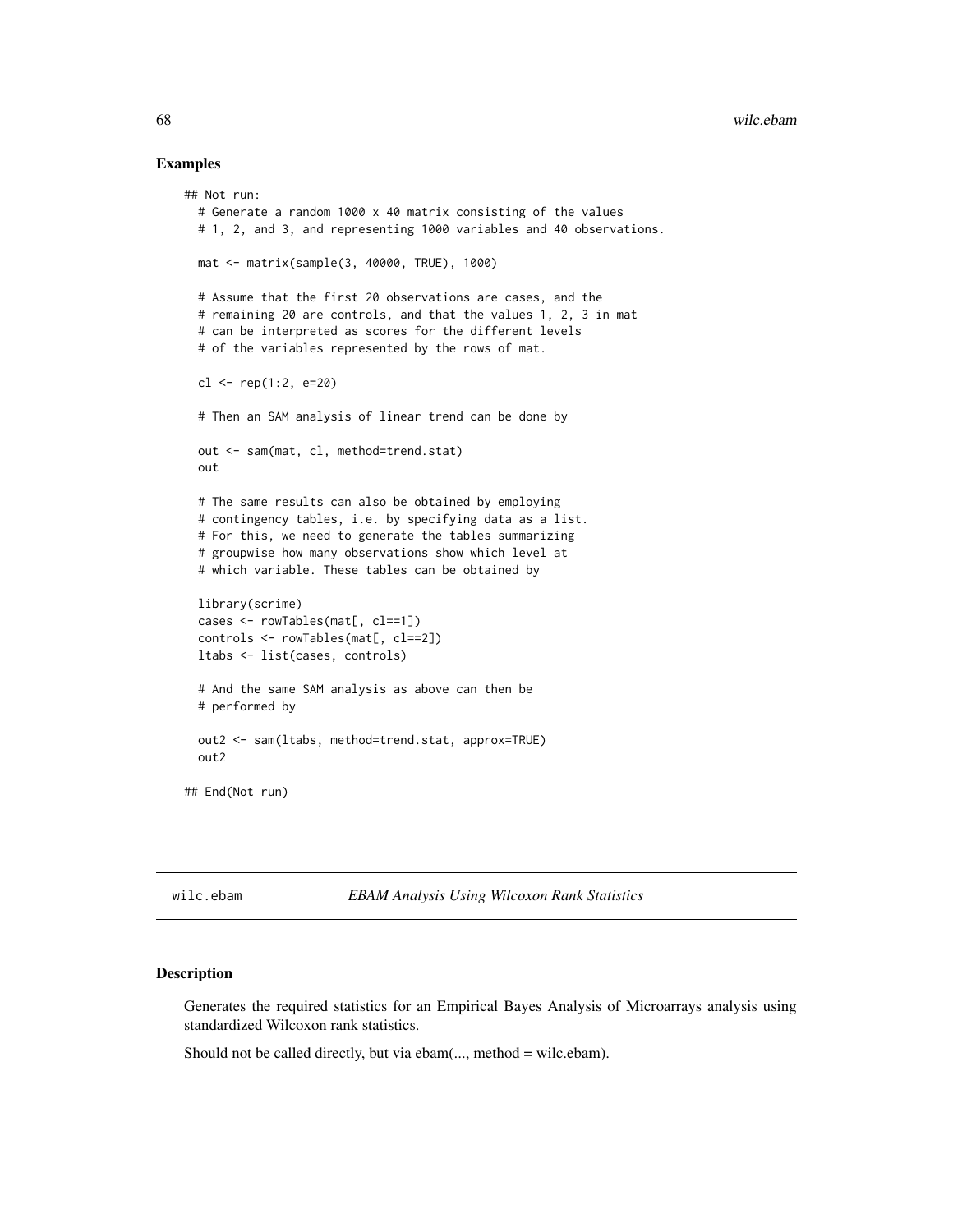#### wilc.ebam 69

## Usage

```
wilc.ebam(data, cl, approx50 = TRUE, ties.method = c("min", "random",
    "max"), use.offset = TRUE, df.glm = 5, use.row = FALSE, rand = NA)
```
#### **Arguments**

| data        | a matrix or a data frame. Each row of data must correspond to a variable (e.g.,<br>a gene), and each column to a sample (i.e.) an observation).                                                                                                                                                                                          |
|-------------|------------------------------------------------------------------------------------------------------------------------------------------------------------------------------------------------------------------------------------------------------------------------------------------------------------------------------------------|
| cl          | a numeric vector of length ncol (data) containing the class labels of the sam-<br>ples. In the two class paired case, c1 can also be a matrix with ncol (data) rows<br>and 2 columns. For details on how c1 should be specified, see ebam.                                                                                               |
| approx50    | if TRUE, the null distribution will be approximated by the standard normal distri-<br>bution. Otherwise, the exact null distribution is computed. This argument will<br>automatically be set to FALSE if there are less than 50 samples in each of the<br>groups.                                                                        |
| ties.method | either "min" (default), "random", or "max". If "random", the ranks of ties are<br>randomly assigned. If "min" or "max", the ranks of ties are set to the minimum<br>or maximum rank, respectively. For details, see the help of rank. If use . row =<br>TRUE, then ties. method = "max" is used. For the handling of Zeros, see Details. |
| use.offset  | should an offset be used in the Poisson regression employed to estimate the den-<br>sity of the observed Wilcoxon rank sums? If TRUE, the log-transformed values<br>of the null density is used as offset.                                                                                                                               |
| df.glm      | integer specifying the degrees of freedom of the natural cubic spline employed<br>in the Poisson regression.                                                                                                                                                                                                                             |
| use.row     | if TRUE, rowWilcoxon is used to compute the Wilcoxon rank statistics.                                                                                                                                                                                                                                                                    |
| rand        | numeric value. If specified, i.e. not NA, the random number generator will be set<br>into a reproducible state.                                                                                                                                                                                                                          |

#### Details

Standardized versions of the Wilcoxon rank statistics are computed. This means that  $W^* = (W W_{mean}$ )/ $W_{sd}$  is used as expression score z, where W is the usual Wilcoxon rank sum statistic or Wilcoxon signed rank statistic, respectively.

In the computation of these statistics, the ranks of ties are by default set to the minimum rank. In the computation of the Wilcoxon signed rank statistic, zeros are randomly set either to a very small positive or negative value.

If there are less than 50 observations in each of the groups, the exact null distribution will be used. If there are more than 50 observations in at least one group, the null distribution will by default be approximated by the standard normal distribution. It is, however, still possible to compute the exact null distribution by setting approx50 to FALSE.

#### Value

A list of statistics required by ebam.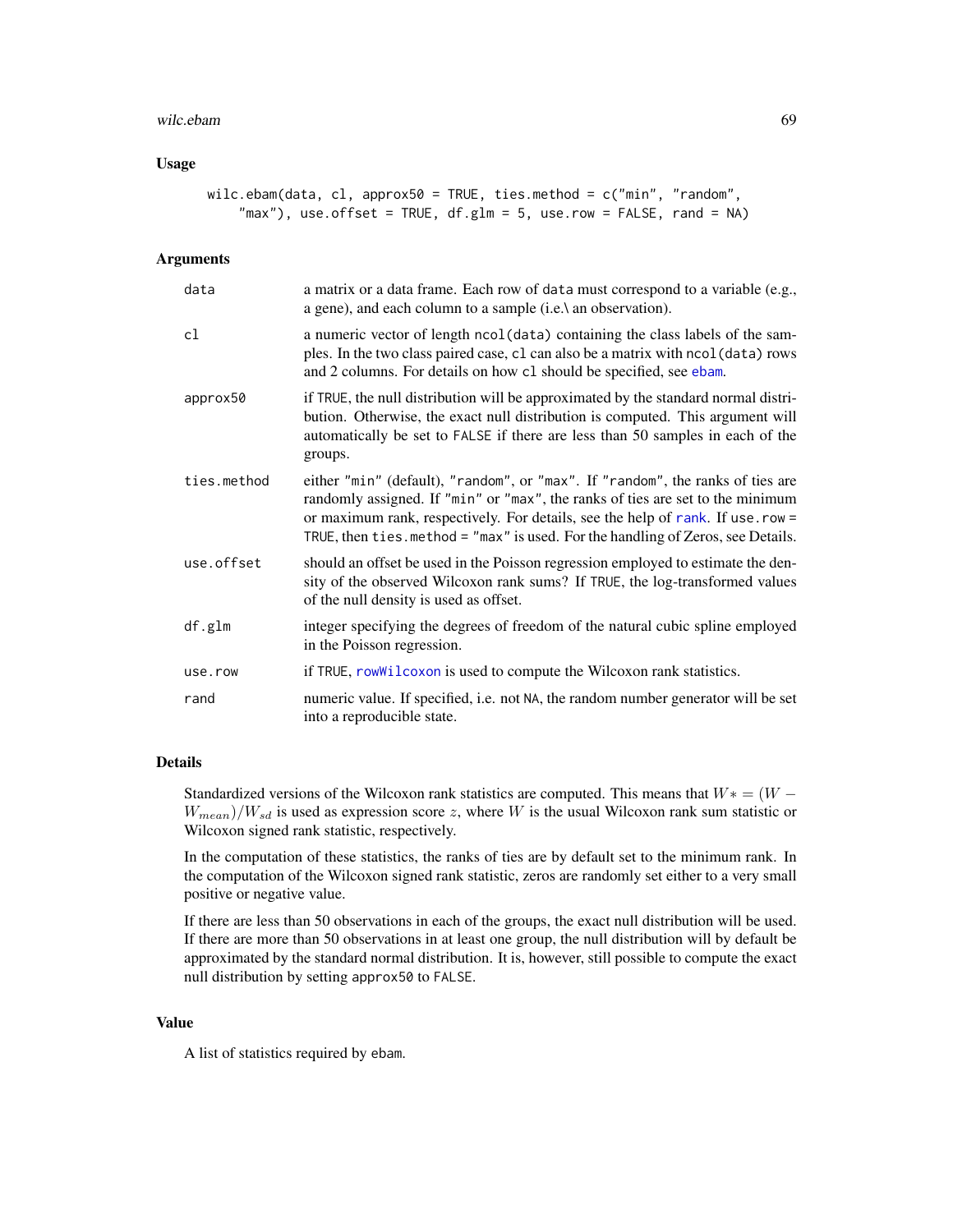#### Author(s)

Holger Schwender, <holger.schw@gmx.de>

#### References

Efron, B., Storey, J.D., Tibshirani, R.\ (2001). Microarrays, empirical Bayes methods, and the false discovery rate, *Technical Report*, Department of Statistics, Stanford University.

Schwender, H., Krause, A. and Ickstadt, K. (2003). Comparison of the Empirical Bayes and the Significance Analysis of Microarrays. *Technical Report*, SFB 475, University of Dortmund, Germany.

## See Also

[ebam](#page-13-0), [wilc.stat](#page-69-0)

#### <span id="page-69-0"></span>wilc.stat *SAM Analysis Using Wilcoxon Rank Statistics*

#### Description

Generates the required statistics for a Significance Analysis of Microarrays analysis using standardized Wilcoxon rank statistics.

Should not be called directly, but via sam(..., method = wilc.stat).

## Usage

```
wilc.stat(data, cl, gene.names = NULL, R.fold = 1, use.dm = FALSE,
   R.unlog = TRUE, na.replace = TRUE, na.method = "mean",
   approx50 = TRUE, ties.method=c("min","random","max"),
   use.row = FALSE, rand = NA)
```

| data       | a matrix or a data frame. Each row of data must correspond to a variable (e.g.,<br>a gene), and each column to a sample (i.e.) an observation).                                                                                                                                                                                                                                                                                                                                                                         |
|------------|-------------------------------------------------------------------------------------------------------------------------------------------------------------------------------------------------------------------------------------------------------------------------------------------------------------------------------------------------------------------------------------------------------------------------------------------------------------------------------------------------------------------------|
| cl         | a numeric vector of length ncol (data) containing the class labels of the sam-<br>ples. In the two class paired case, c1 can also be a matrix with nool (data) rows<br>and 2 columns. For details on how c1 should be specified, see ?sam.                                                                                                                                                                                                                                                                              |
| gene.names | a character vector of length nrow (data) containing the names of the genes.                                                                                                                                                                                                                                                                                                                                                                                                                                             |
| R.fold     | a numeric value. If the fold change of a gene is smaller than or equal to R. fold,<br>or larger than or equal to 1/R. fold, respectively, then this gene will be excluded<br>from the SAM analysis. The expression score $d$ of excluded genes is set to<br>NA. By default, R. fold is set to 1 such that all genes are included in the SAM<br>analysis. Setting R. fold to 0 or a negative value will avoid the computation of<br>the fold change. The fold change is only computed in the two-class unpaired<br>case. |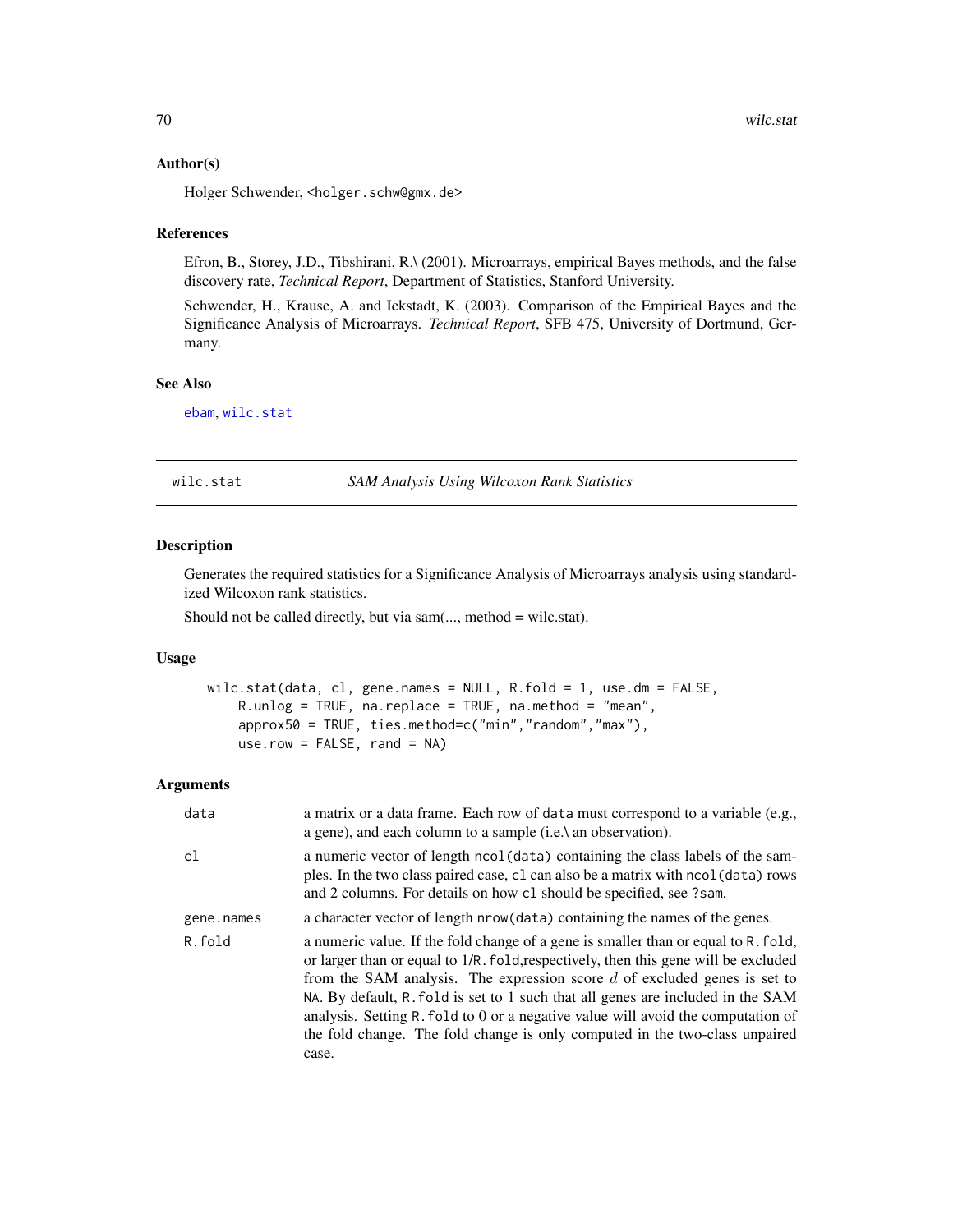| use.dm      | if TRUE, the fold change is computed by 2 to the power of the difference between<br>the mean log2 intensities of the two groups, i.e. \ 2 to the power of the numerator<br>of the test statistic. If FALSE, the fold change is determined by computing 2 to<br>the power of data (if R. unlog = TRUE) and then calculating the ratio of the mean<br>intensity in the group coded by 1 to the mean intensity in the group coded by 0.<br>The latter is the default, as this definition of the fold change is used in Tusher et<br>al. $\lambda$ (2001). |
|-------------|--------------------------------------------------------------------------------------------------------------------------------------------------------------------------------------------------------------------------------------------------------------------------------------------------------------------------------------------------------------------------------------------------------------------------------------------------------------------------------------------------------------------------------------------------------|
| R.unlog     | if TRUE, the anti-log of data will be used in the computation of the fold change.<br>Otherwise, data is used. This transformation should be done if data is log2-<br>tranformed. (In a SAM analysis, it is highly recommended to use log2-transformed<br>expression data.) Ignored if use . dm = TRUE.                                                                                                                                                                                                                                                 |
| na.replace  | if TRUE, missing values will be removed by the genewise/rowwise statistic spec-<br>ified by na. method. If a gene has less than 2 non-missing values, this gene will<br>be excluded from further analysis. If na. replace = FALSE, all genes with one<br>or more missing values will be excluded from further analysis. The expression<br>score $d$ of excluded genes is set to NA.                                                                                                                                                                    |
| na.method   | a character string naming the statistic with which missing values will be replaced<br>if na. replace=TRUE. Must be either "mean" (default) or median.                                                                                                                                                                                                                                                                                                                                                                                                  |
| approx50    | if TRUE, the null distribution will be approximated by the standard normal distri-<br>bution. Otherwise, the exact null distribution is computed. This argument will<br>automatically be set to FALSE if there are less than 50 samples in each of the<br>groups.                                                                                                                                                                                                                                                                                      |
| ties.method | either "min" (default), "random", or "max". If "random", the ranks of ties are<br>randomly assigned. If "min" or "max", the ranks of ties are set to the minimum<br>or maximum rank, respectively. For details, see the help of rank. If use . row<br>= TRUE, ties.method = "max" will be used. For the handling of Zeros, see De-<br>tails.                                                                                                                                                                                                           |
| use.row     | if TRUE, rowWilcoxon is used to compute the Wilcoxon rank statistics.                                                                                                                                                                                                                                                                                                                                                                                                                                                                                  |
| rand        | numeric value. If specified, i.e. not NA, the random number generator will be set<br>into a reproducible state.                                                                                                                                                                                                                                                                                                                                                                                                                                        |

#### Details

Standardized versions of the Wilcoxon rank statistics are computed. This means that  $W^* = (W W_{mean}/W_{sd}$  is used as expression score d, where W is the usual Wilcoxon rank sum statistic or Wilcoxon signed rank statistic, respectively.

In the computation of these statistics, the ranks of ties are by default set to the minimum rank. In the computation of the Wilcoxon signed rank statistic, zeros are randomly set either to a very small positive or negative value.

If there are less than 50 observations in each of the groups, the exact null distribution will be used. If there are more than 50 observations in at least one group, the null distribution will by default be approximated by the standard normal distribution. It is, however, still possible to compute the exact null distribution by setting approx50 to FALSE.

## Value

A list containing statistics required by sam.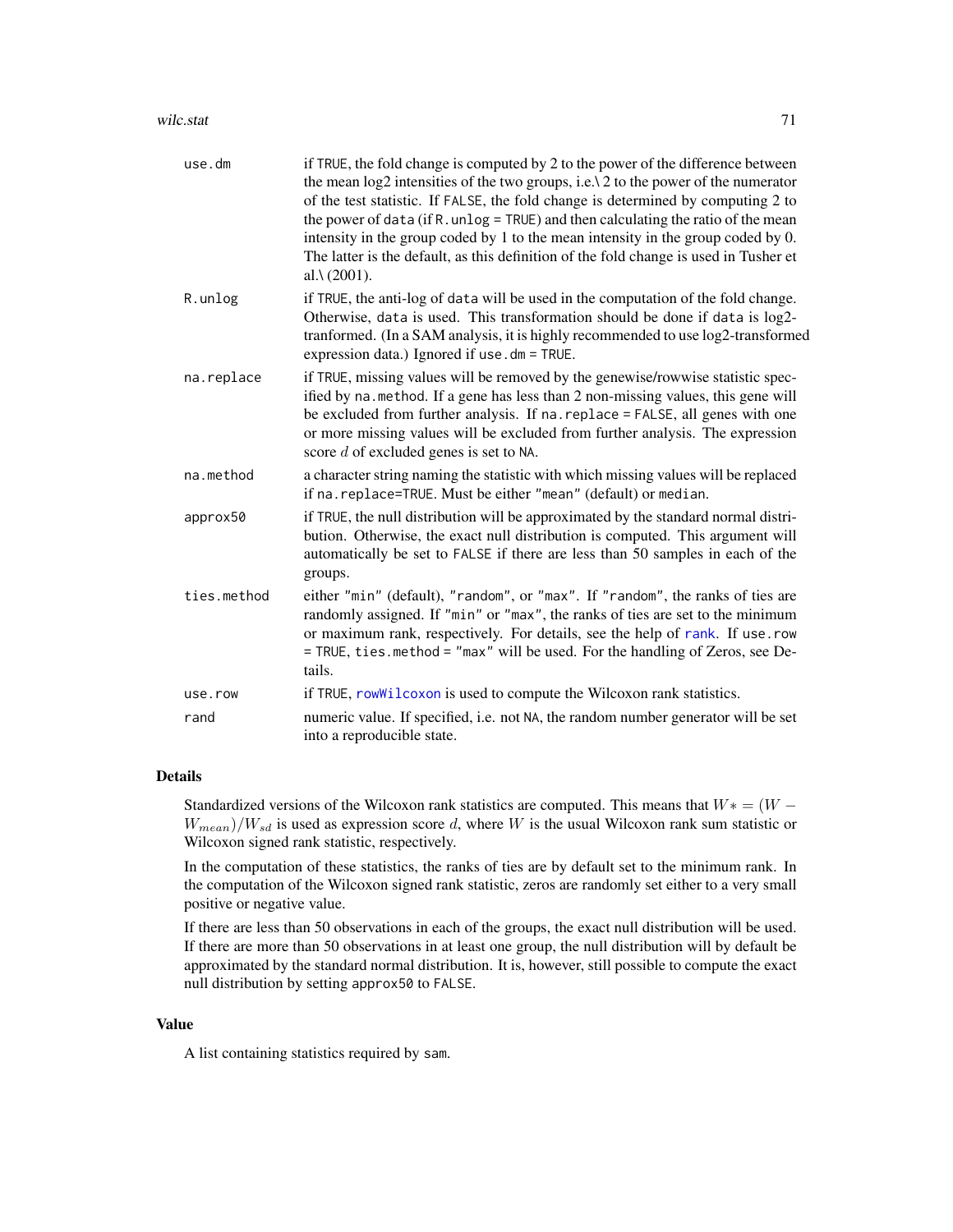#### Author(s)

Holger Schwender, <holger.schw@gmx.de>

#### References

Schwender, H., Krause, A. and Ickstadt, K. (2003). Comparison of the Empirical Bayes and the Significance Analysis of Microarrays. *Technical Report*, SFB 475, University of Dortmund, Germany.

Tusher, V.G., Tibshirani, R., and Chu, G. (2001). Significance analysis of microarrays applied to the ionizing radiation response. *PNAS*, 98, 5116-5121.

#### See Also

[SAM-class](#page-50-0),[sam](#page-47-0), [wilc.ebam](#page-67-0)

z.ebam *EBAM analysis Using t- or F-test*

#### Description

Computes the required statistics for an Empirical Bayes Analysis with a modified t- or F-test.

Should not be called directly, but via ebam $(\ldots,$  method = z.ebam) or find.a0 $(\ldots,$  method = z.find), respectively.

#### Usage

z.ebam(data, cl, a0 = NULL, quan.a0 = NULL, B = 100, var.equal = FALSE, B.more = 0.1, B.max = 30000, n.subset = 10, fast = FALSE, n.interval = 139, df.ratio = NULL, rand = NA)

```
z.find(data, cl, B = 100, var.equal = FALSE, B.more = 0.1,
   B.max = 30000)
```

| data    | a matrix, data frame or ExpressionSet object. Each row of data (or exprs (data))<br>must correspond to a variable (e.g., a gene), and each column to a sample (i.e.)<br>observation). |
|---------|---------------------------------------------------------------------------------------------------------------------------------------------------------------------------------------|
| c1      | a numeric vector of length nool (data) containing the class labels of the sam-<br>ples. For details on how c1 should be specified, see ebam.                                          |
| a0      | a numeric value specifying the fudge factor.                                                                                                                                          |
| quan.a0 | a numeric value between 0 and 1 specifying the quantile of the standard devia-<br>tions of the genes that is used as fudge factor.                                                    |
| B       | an integer indicating how many permutations should be used in the estimation<br>of the null distribution.                                                                             |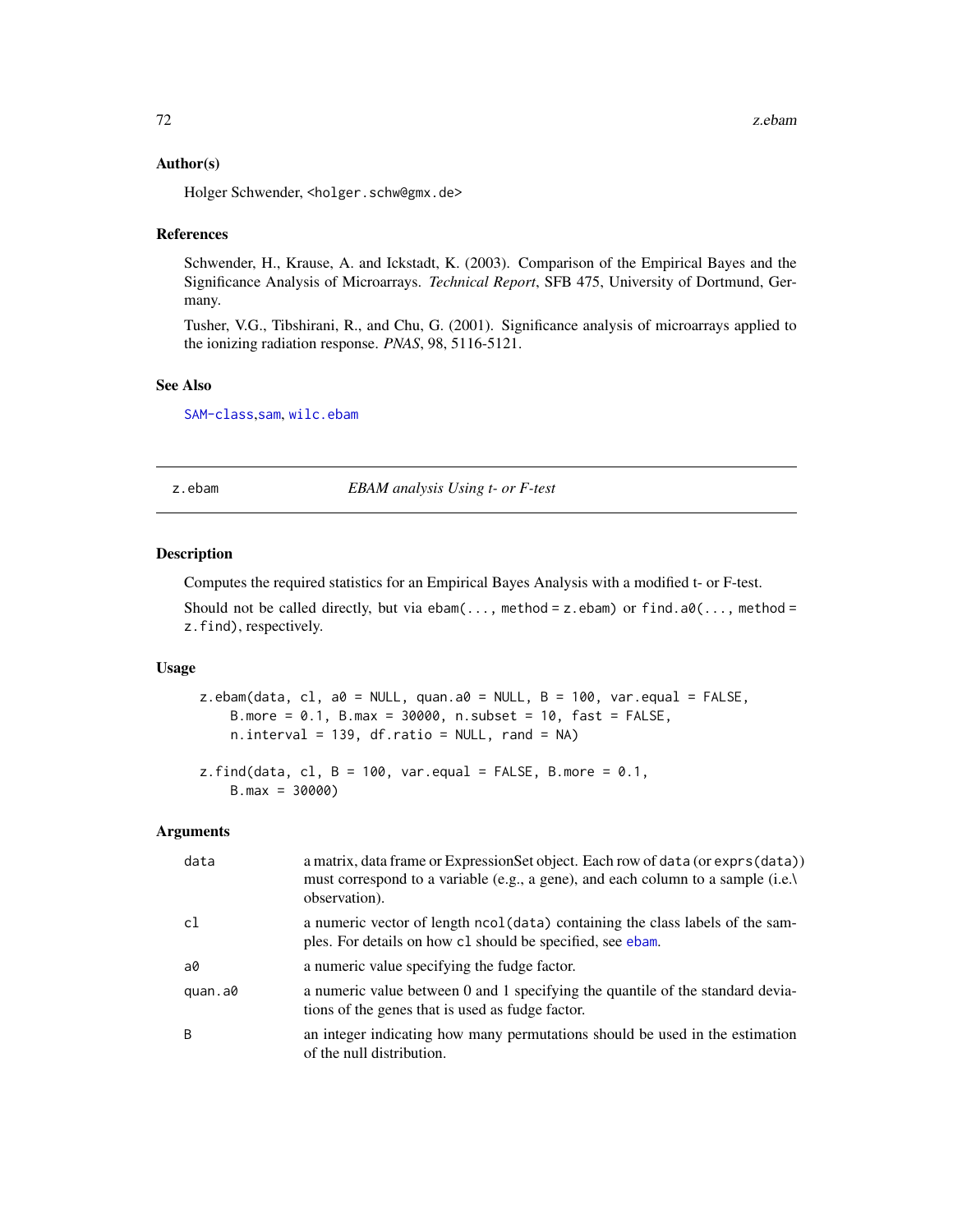#### <span id="page-72-0"></span>z.ebam 73

| var.equal  | should the ordinary t-statistic assuming equal group variances be computed? If<br>FALSE (default), Welch's t-statistic will be computed.                                                                                                                                                                                                                               |
|------------|------------------------------------------------------------------------------------------------------------------------------------------------------------------------------------------------------------------------------------------------------------------------------------------------------------------------------------------------------------------------|
| B.more     | a numeric value. If the number of all possible permutations is smaller than or<br>equal to (1+B. more)*B, full permutation will be done. Otherwise, B permuta-<br>tions are used. This avoids that B permutations will be used – and not all per-<br>mutations – if the number of all possible permutations is just a little larger than<br><b>B.</b>                  |
| B.max      | a numeric value. If the number of all possible permutations is smaller than or<br>equal to B. max, B randomly selected permutations will be used in the computa-<br>tion of the null distribution. Otherwise, B random draws of the group labels are<br>used. In the latter way of permuting, it is possible that some of the permutations<br>are used more than once. |
| n.subset   | an integer specifying in how many subsets the B permutations should be split<br>when computing the permuted test scores. Note that the meaning of n. subset<br>differs between the SAM and the EBAM functions.                                                                                                                                                         |
| fast       | if FALSE the exact number of permuted test scores that are more extreme than a<br>particular observed test score is computed for each of the genes. If TRUE, a crude<br>estimate of this number is used.                                                                                                                                                               |
| n.interval | the number of intervals used in the logistic regression with repeated observations<br>for estimating the ratio $f_0/f$ .                                                                                                                                                                                                                                               |
| df.ratio   | integer specifying the degrees of freedom of the natural cubic spline used in the<br>logistic regression with repeated observations.                                                                                                                                                                                                                                   |
| rand       | integer. If specified, i.e. not NA, the random number generator will be set into a<br>reproducible state.                                                                                                                                                                                                                                                              |

## Value

A list of object required by find.a0 or ebam, respectively.

## Author(s)

Holger Schwender, <holger.schw@gmx.de>

## References

Efron, B., Tibshirani, R., Storey, J.D. and Tusher, V. (2001). Empirical Bayes Analysis of a Microarray Experiment, *JASA*, 96, 1151-1160.

Schwender, H., Krause, A. and Ickstadt, K. (2003). Comparison of the Empirical Bayes and the Significance Analysis of Microarrays. *Technical Report*, SFB 475, University of Dortmund, Germany.

# See Also

[ebam](#page-13-0), [find.a0](#page-20-0), [d.stat](#page-7-0)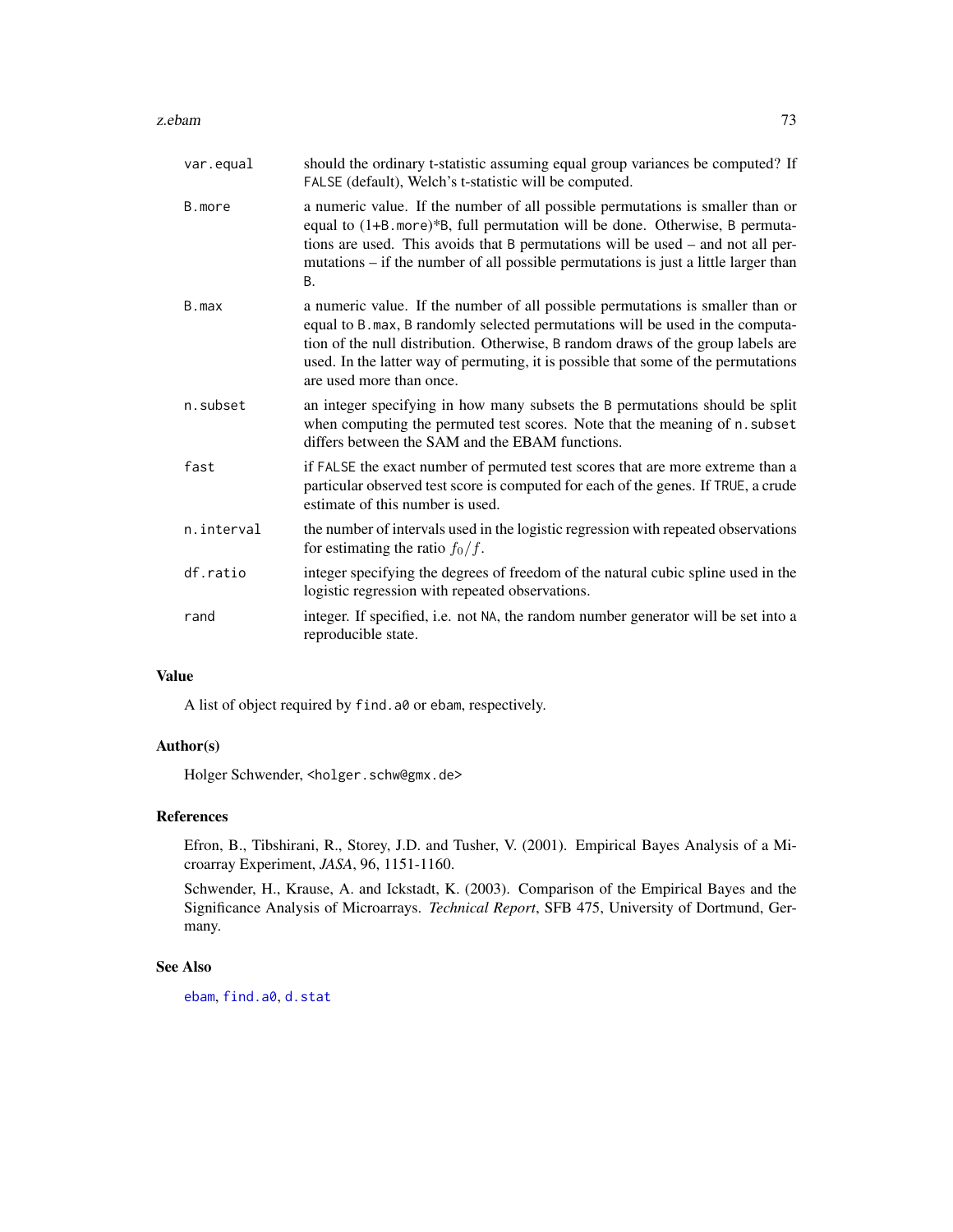# Index

∗ IO link.genes , [34](#page-33-0) link.siggenes, [36](#page-35-0) list.siggenes, [38](#page-37-0) siggenes2excel , [58](#page-57-0) siggenes2html , [59](#page-58-0) ∗ classes EBAM-class , [17](#page-16-0) FindA0class, [23](#page-22-0) SAM-class , [51](#page-50-0) sumSAM-class, [62](#page-61-0) ∗ documentation help.ebam, [30](#page-29-0) help.finda0, [31](#page-30-0) help.sam, [32](#page-31-0) ∗ file link.genes , [34](#page-33-0) link.siggenes, [36](#page-35-0) list.siggenes, [38](#page-37-0) siggenes2excel , [58](#page-57-0) siggenes2html, [59](#page-58-0) ∗ hplot delta.plot , [11](#page-10-0) md.plot, [39](#page-38-0) plotArguments , [43](#page-42-0) plotFindArguments , [44](#page-43-0) sam.plot2 , [54](#page-53-0) ∗ htest chisq.ebam , [2](#page-1-0) chisq.stat , [6](#page-5-0) d.stat , [8](#page-7-1) ebam , [14](#page-13-1) find.a0, [21](#page-20-1) findDelta , [25](#page-24-0) fuzzy.ebam , [27](#page-26-0) limma2sam , [33](#page-32-0) pi0.est , [42](#page-41-0) qvalue.cal, [45](#page-44-0) rowWilcoxon , [47](#page-46-0)

sam , [48](#page-47-0) trend.ebam, [63](#page-62-0) trend.stat, [66](#page-65-0) wilc.ebam , [68](#page-67-0) wilc.stat,[70](#page-69-0) z.ebam , [72](#page-71-0) ∗ optimize fudge2, [26](#page-25-0) ∗ smooth denspr , [12](#page-11-0) pi0.est , [42](#page-41-0) ∗ utilities ebamControl , [19](#page-18-0) nclass.wand , [41](#page-40-0) samControl , [56](#page-55-0) abf , *[28](#page-27-0)* args.ebam *(*help.ebam *)* , [30](#page-29-0) args.finda0 *(*help.finda0 *)* , [31](#page-30-0) args.sam , *[53](#page-52-0)* args.sam *(*help.sam *)* , [32](#page-31-0) cat.ebam , *[13](#page-12-0)* cat.ebam *(*chisq.ebam *)* , [2](#page-1-0) cat.stat *(*chisq.stat *)* , [6](#page-5-0) chisq.ebam , [2](#page-1-0) , *[8](#page-7-1)* , *[14](#page-13-1) [–16](#page-15-0)* , *[65](#page-64-0)* chisq.stat , *[5](#page-4-0)* , [6](#page-5-0) , *[48](#page-47-0) [–50](#page-49-0)* , *[67](#page-66-0)* d.stat , [8](#page-7-1) , *[49](#page-48-0) , [50](#page-49-0)* , *[73](#page-72-0)* delta.plot , [11](#page-10-0) , *[53](#page-52-0)* denspr , *[4](#page-3-0)* , [12](#page-11-0) , *[28](#page-27-0) , [29](#page-28-0)* , *[42](#page-41-0)* , *[64](#page-63-0)* EBAM *(*EBAM-class *)* , [17](#page-16-0) ebam, [5](#page-4-0), [14](#page-13-1), [18](#page-17-0), [20](#page-19-0), [23](#page-22-0), [25](#page-24-0), [26](#page-25-0), [28](#page-27-0)[–30](#page-29-0), [33](#page-32-0), [34](#page-33-0), *[37,](#page-36-0) [38](#page-37-0)* , *[59](#page-58-0)* , *[61](#page-60-0)* , *[65](#page-64-0)* , *[69](#page-68-0) , [70](#page-69-0)* , *[72](#page-71-0) , [73](#page-72-0)* EBAM-class , [17](#page-16-0) ebam2excel *(*siggenes2excel *)* , [58](#page-57-0) ebam2html , *[37](#page-36-0)* , *[44](#page-43-0) , [45](#page-44-0)* , *[59](#page-58-0)* ebam2html *(*siggenes2html *)* , [59](#page-58-0) ebamControl , *[15](#page-14-0)* , [19](#page-18-0) , *[33](#page-32-0) , [34](#page-33-0)*